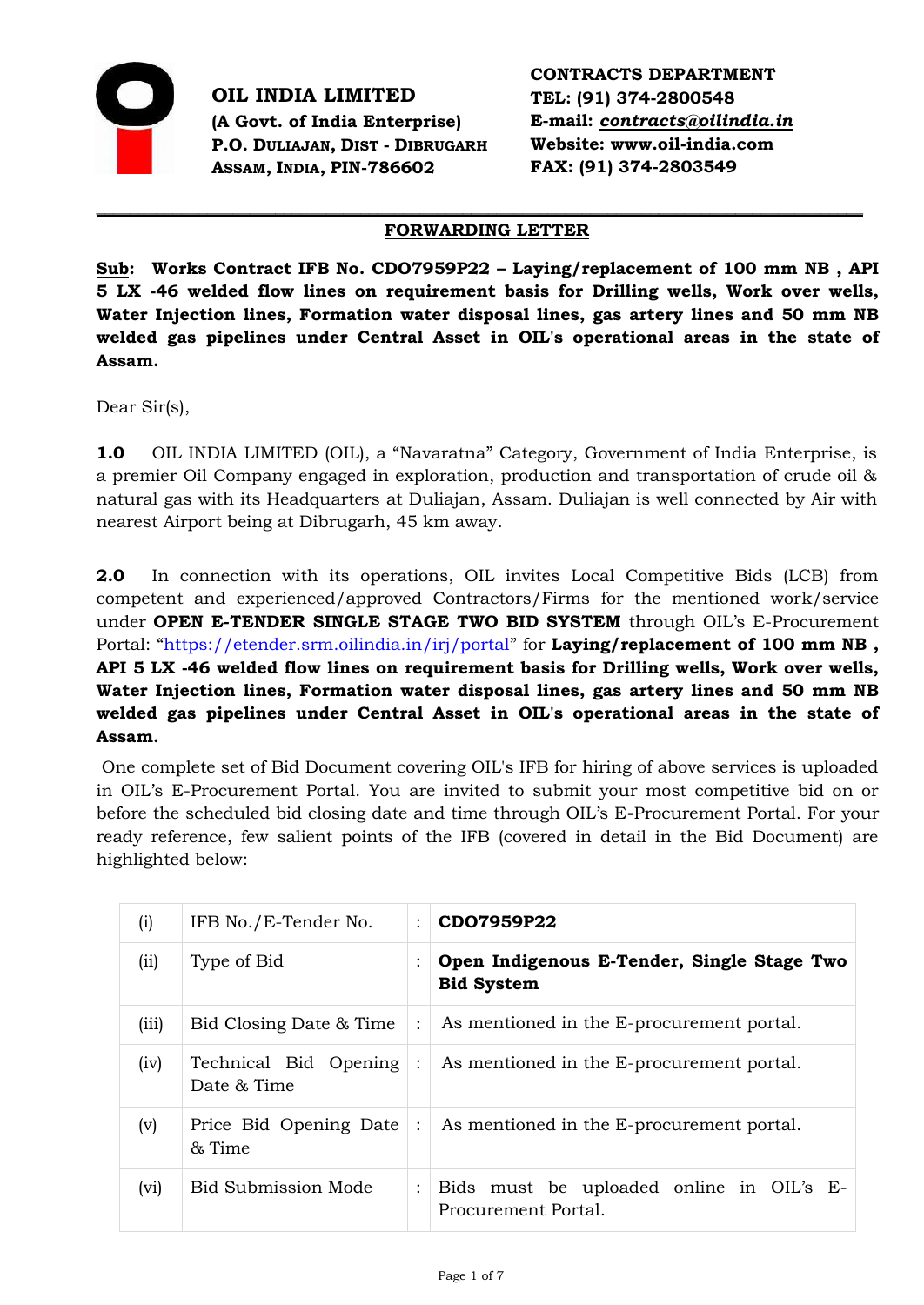| (vii)   | <b>Bid Opening Place</b>                                                                        | :                    | Office of GM-Contracts (HoD)<br>Contracts Department,<br>Oil India Limited, Duliajan-786602,<br>Assam, India.                                                                                                                                                                                                                               |
|---------|-------------------------------------------------------------------------------------------------|----------------------|---------------------------------------------------------------------------------------------------------------------------------------------------------------------------------------------------------------------------------------------------------------------------------------------------------------------------------------------|
| (viii)  | <b>Bid Validity</b>                                                                             |                      | Minimum 120 (One Hundred Twenty) days<br>from Bid Opening Date.                                                                                                                                                                                                                                                                             |
|         |                                                                                                 |                      | Note: In exceptional circumstances, OIL may<br>solicit the Bidder's consent to an extension of<br>the period of validity. The request and the<br>response thereto shall be made in writing (or by<br>Fax). A Bidder may refuse the request. A Bidder<br>granting the request will neither be required nor<br>permitted to modify their bid. |
| (ix)    | <b>Mobilization Period</b>                                                                      | $\vdots$             | <b>30 (Thirty)</b> days from the date of issuance of<br>Letter of Award (LOA)                                                                                                                                                                                                                                                               |
| (x)     | Bid Security/EMD<br>Amount                                                                      | :                    | Not applicable                                                                                                                                                                                                                                                                                                                              |
| $(x_i)$ | Bid Security/EMD<br>Validity                                                                    | :                    | Not applicable                                                                                                                                                                                                                                                                                                                              |
| (xii)   | GeM Availability Report<br>and Past Transaction<br>Summary                                      | $\vdots$             | Not applicable for Works Contract.                                                                                                                                                                                                                                                                                                          |
| (xiii)  | Original Bid Security to<br>be submitted                                                        | $\ddot{\cdot}$       | Office of GM-CONTRACTS (HoD),<br>CONTRACTS DEPARTMENT,<br>OIL INDIA LIMITED, DULIAJAN,<br>ASSAM-786602, INDIA                                                                                                                                                                                                                               |
| (xiv)   | Amount of Performance                                                                           | $\ddot{\phantom{a}}$ | 3% of Contract value.                                                                                                                                                                                                                                                                                                                       |
|         | Security                                                                                        |                      | Refer Clause No. 23.0 of Instruction to Bidder<br>(ITB)                                                                                                                                                                                                                                                                                     |
| (xv)    | Validity of Performance<br>Security                                                             | $\ddot{\cdot}$       | 90 (Ninety) days beyond the contract period.                                                                                                                                                                                                                                                                                                |
| (xvi)   | Location of job                                                                                 |                      | OIL's operational areas in the state of Assam<br>(Under Central Asset)                                                                                                                                                                                                                                                                      |
| (xvii)  | Duration of the Contract                                                                        | $\ddot{\cdot}$       | 02 (Two) years                                                                                                                                                                                                                                                                                                                              |
|         | (xviii) Quantum of Liquidated<br>Damage for Default in<br>Timely<br>Mobilization/<br>Completion | $\ddot{\cdot}$       | <b>Refer Clause No. 30.0</b> of General Conditions of<br>Contract (GCC)                                                                                                                                                                                                                                                                     |
| (xix)   | Bids to be addressed to                                                                         | $\ddot{\cdot}$       | GM-Contracts (HoD),<br>Contracts Department,<br>Oil India Limited, Duliajan-786602,<br>Assam, India.                                                                                                                                                                                                                                        |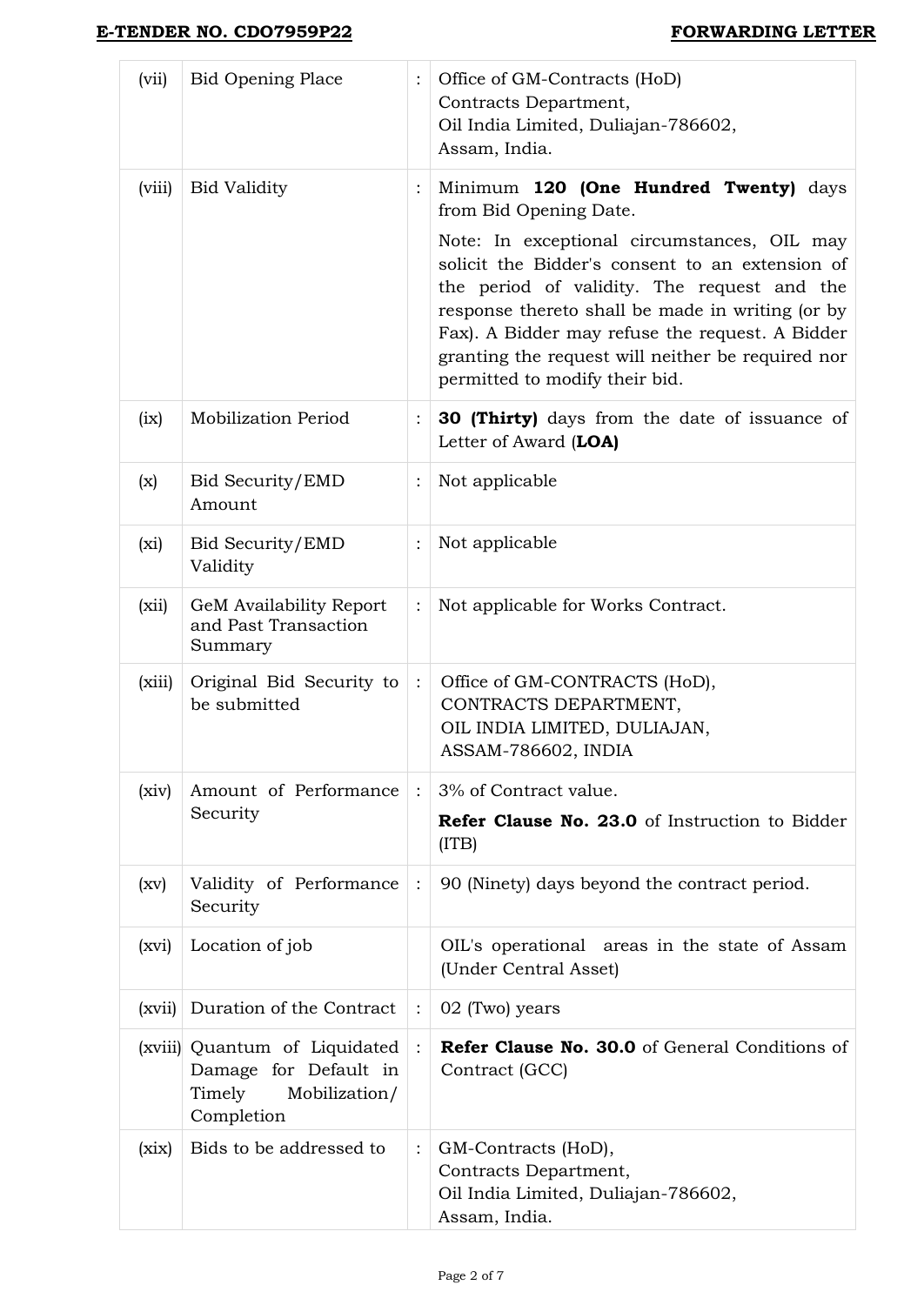| (xx)  | Pre-Bid conference                                  | Not Applicable |
|-------|-----------------------------------------------------|----------------|
| (xxi) | Last Date of receipt of : Not Applicable<br>Queries |                |

## **3.0 GUIDELINES FOR PARTICIPATING IN OIL'S E-PROCUREMENT**

**3.1** Bids are to be submitted online through OIL's E-Procurement Portal with digital signature. To participate in OIL's E-Procurement tender, bidders should have a legally valid digital certificate **of Class 3 with Organizations Name** and **Encryption Certificate** as per Indian IT Act from the licensed Certifying Authorities operating under the Root Certifying Authority of India (RCAI), Controller of Certifying Authorities (CCA) of India (http://www.cca.gov.in). Digital Signature Certificates having "**Organization Name**" field other than **Bidder's Name** are not acceptable. However, aforesaid Digital Signature Certificates having Bidder's Name in the "Organization Name" field are acceptable.

In case of sole proprietorship firms, Digital Signature Certificates issued in the name of the proprietor is also acceptable provided the bid is submitted in the capacity of a proprietorship firm.

Encryption certificate is mandatorily required for submission of bid. In case bidder creates response with one certificate (using encryption key) and then the bidder changes his Digital Signature Certificate, then the old certificate (used for encryption) is required in order to decrypt his encrypted response for getting the edit mode of the response. Once decryption is done, bidder may use new DSC certificate for uploading and submission of their offer. It is the sole responsibility of the bidder to keep their DSC certificate properly. In case of loss of the certificate, OIL INDIA LTD. is not responsible.

The authenticity of above digital signature shall be verified through authorized CA after bid opening and in case the digital signature used for signing is not of "**Class 3 with Organizations Name** and **Encryption Certificate**", the bid will be rejected.

Bidder is responsible for ensuring the validity of digital signature and its proper usage by their employee.

The bid including all uploaded documents shall be digitally signed by duly authorized representative of the bidding company.

The bid including all uploaded documents shall be digitally signed by duly authorized representative of the Bidder/Bidding company to bind the Bidder/Bidding company to the contract.

**3.2** For participation, applicants already having User ID & Password for OIL's E-Procurement Portal need to register against the IFB. New vendors/existing vendors not having User ID & Password for OIL's E-Procurement Portal shall obtain User ID & password through online vendor registration system in E-Portal.

**3.2.1** Bidders without having E-Tender Login ID and password should complete their online registration at least 07 (Seven) days prior to the scheduled Bid Closing Date and time of the tender. For online registration, bidder may visit OIL's E-Tender site [https://etender.srm.oilindia.in/irj/portal.](https://etender.srm.oilindia.in/irj/portal)

**3.2.2** Necessary Login ID & Password will be issued by OIL only after submitting the complete online registration by the Bidder. In the event of late registration/incomplete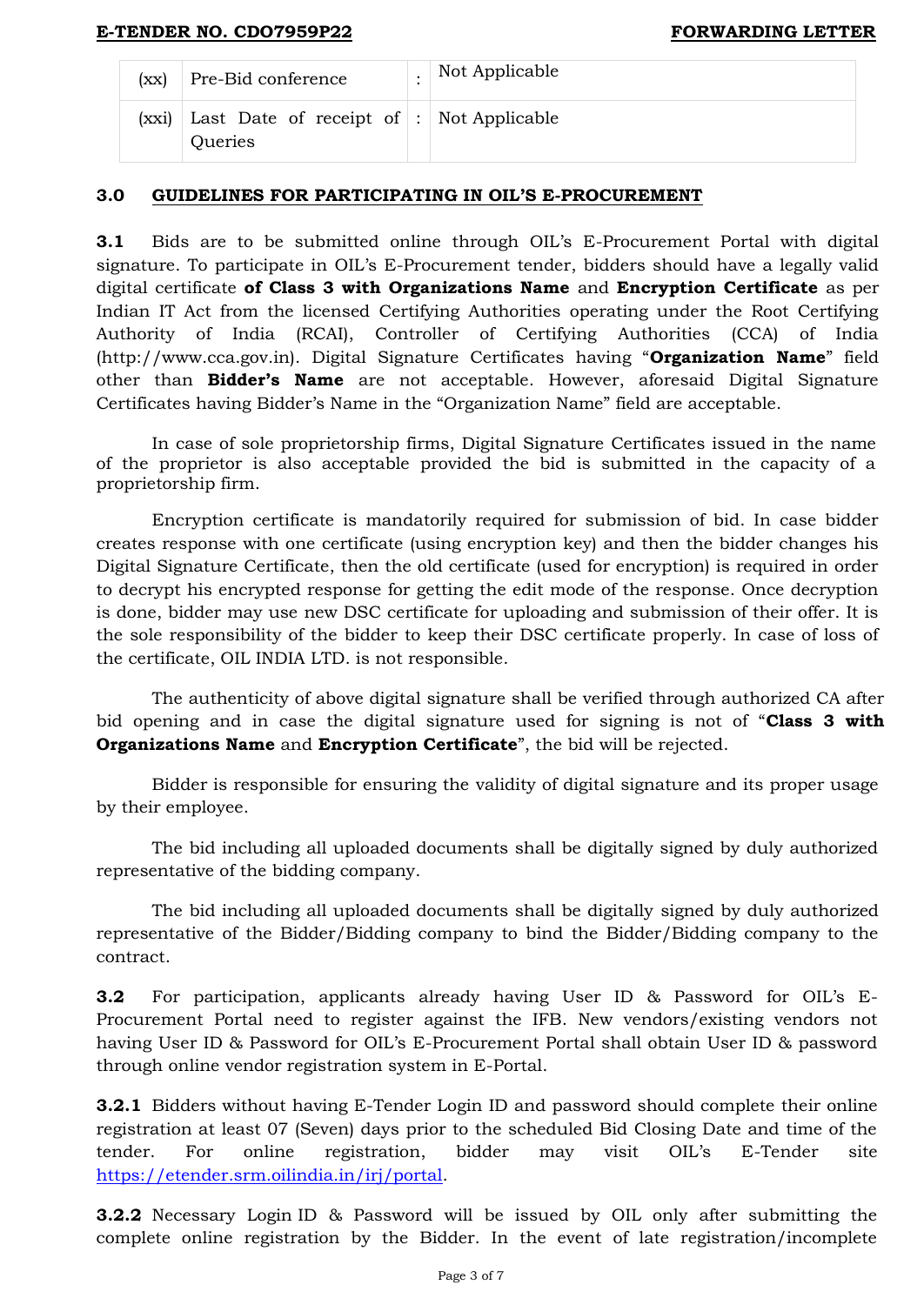registration by Bidder, OIL INDIA LIMITED shall not be responsible for late allotment of User ID & Password and request for bid closing date extension on that plea shall not be entertained by Company.

**3.3** Parties, who do not have a User ID, can click on **Guest** login button in the E-portal to view and download the tender. **The detailed guidelines are available in OIL's E-Procurement site (Help Documentation)**. For any clarification in this regard, bidders may contact E-Tender Support Cell at Duliajan at [erp\\_mm@oilindia.in,](file:///C:/Users/202490/AppData/Local/Microsoft/OIL202251/AppData/Local/Microsoft/OIL202251/AppData/Local/Microsoft/Windows/Temporary%20Internet%20Files/Content.Outlook/FDVS8045/erp_mm@oilindia.in) Ph.: 0374- 2807178/4903.

**3.4** The link to OIL's E-Procurement Portal has been provided through OIL's web site [\(www.oil-india.com\)](http://www.oil-india.com/).

**4.0** Bid should be submitted online in OIL's E-Procurement site up to **11.00 AM (IST) (Server Time)** on the date as mentioned and will be opened on the same day at **2.00 PM (IST) (Server Time)** at the office of the GM-Contracts (HoD) in presence of the authorized representatives of the bidders.

**5.0** The rates shall be quoted per unit as specified in the **"PRICE BIDDING FORMAT"**  attached under **"Notes and Attachments"** tab. Bidder should note that no pricing information is furnished in the **"Technical Attachment"** (Un-priced Techno-Commercial Bid) otherwise the bid will be rejected.

**6.0** (a) No Bidder can withdraw his bid within the validity or extended validity of the bid. Withdrawal of any bid within validity period will lead to debarment from participation in future tenders, at the sole discretion of the company.

(b) Once a withdrawal letter is received from any bidder, the offer will be treated as withdrawn and no further claim/correspondence will be entertained in this regard.

**7.0** Conditional bids are liable to be rejected at the discretion of the Company.

**8.0** The bidders are required to furnish the composition and status of ownership of the firm in whose name bid documents have been purchased/issued along with one or more of the following documentary evidences (which are applicable to the bidder) in support of the same and scanned copies of the same should be uploaded along with the Un-priced Techno-Commercial Bid documents.

**8.1** In case of Sole Proprietorship Firm, Copies of Telephone/Electricity/Mobile Bill, PAN card, latest Income Tax Return form indicating therein the name, business and residential address, E-mail and telephone numbers of the owner and GSTIN number.

**8.2** In case of HUF, Copies of Telephone/Electricity/Mobile Bill, PAN card, latest Income Tax Return form, Family Arrangement indicating therein the name, residential address, Email and telephone numbers of the owners in general and Karta in particular and GSTIN number.

**8.3** In case of Partnership Firm, Copies of Telephone/Electricity/Mobile Bill, PAN card, latest Income Tax Return form indicating therein the name, residential address, E-mail and telephone numbers of all the partners (including the Managing Partner), registered partnership agreement/deed and GSTIN number.

**8.4** In case of Co-Operative Societies, Copies of Telephone/Electricity/Mobile Bill, PAN card, latest Income Tax Return form indicating therein the name, residential address, E-mail and telephone numbers of all the Directors or persons who are at the helm of affairs, registration certificate from Registrar of Co-Operative Societies and GSTIN number.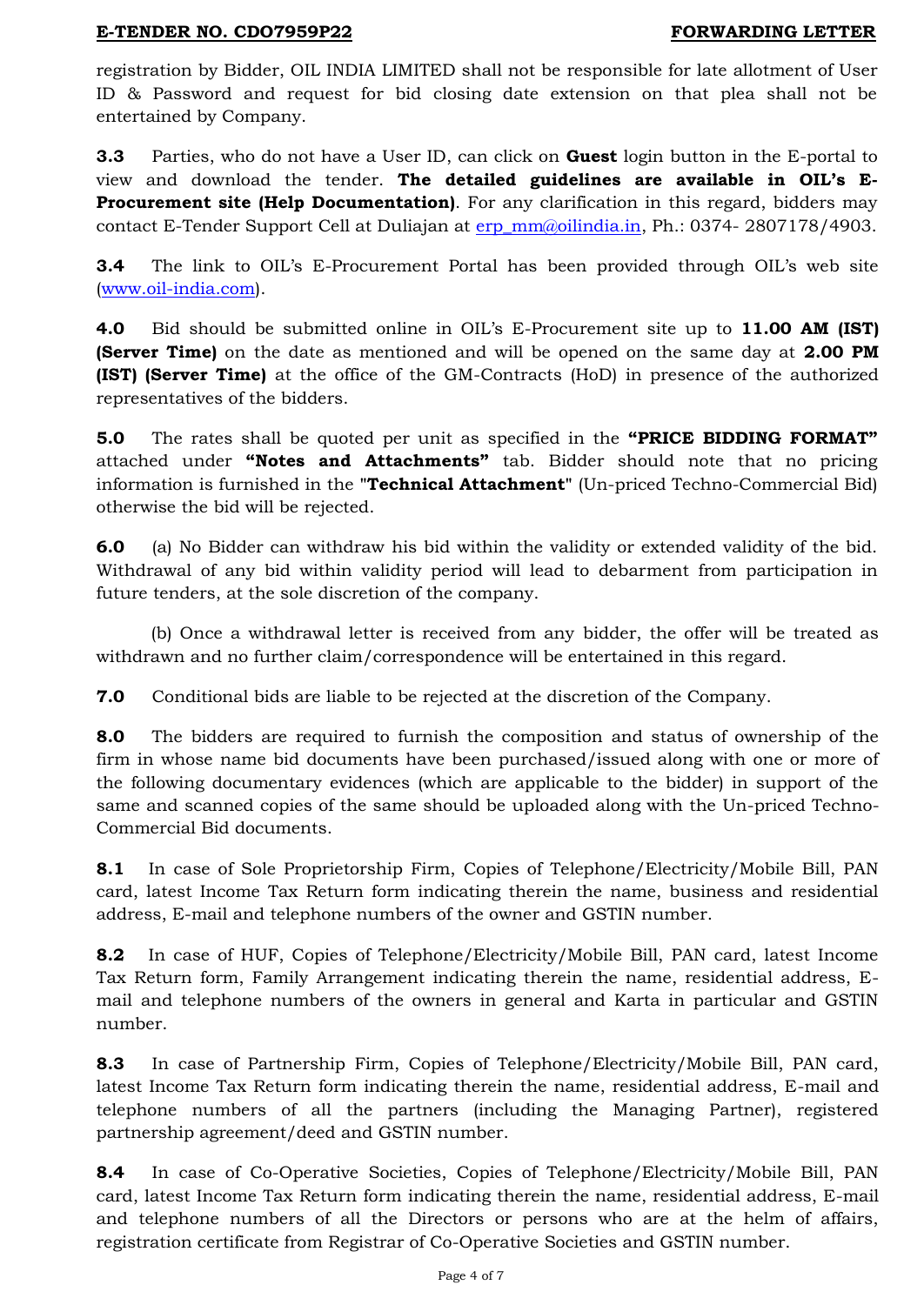**8.5** In case of Societies registered under the Societies Registration Act, Copies of Telephone/Electricity/Mobile Bill, PAN card, latest Income Tax Return form indicating therein the name, residential address, E-mail and telephone numbers of all the Directors or persons who are at the helm of affairs, registration certificate from the Registrar of the state and GSTIN number.

**8.6** In case of Joint Stock Companies registered under the Indian Companies Act, Copies of Telephone/Electricity/Mobile Bill, PAN card, latest Income Tax Return form indicating therein the name, residential address, E-mail and telephone numbers of all the Directors or persons who are at the helm of affairs, Certificate of Incorporation from the Registrar of Companies, Memorandum and Articles and GSTIN number.

**8.7** In case of Trusts registered under the Indian Trust Act, Copies of Telephone/ Electricity/Mobile Bill, PAN card, latest Income Tax Return form indicating therein the name, residential address, E-mail and telephone numbers of all the Trustee or persons who are at the helm of affairs, registration certificate from the Registrar of the state, Trust Deed and GSTIN number.

| <b>RFx Information</b><br>Items<br>Questions<br><b>Basic Data</b><br>$\blacktriangleright$ Notes<br>Clear<br>Category<br><b>Conditions of Participation</b><br><b>Bid Invitation/Auction Text</b><br><b>Bidder's Remarks</b><br><b>Purchaser's Remarks</b><br>$\blacktriangleright$ Attachments | Notes and Attachments<br><b>Technical Attachments</b> | Conditions<br>Summary | Tracki | Go to this Tab "Notes"<br>and Attachments" for<br>Uploading "Price Bid"<br>Description<br>-Empty-<br>Fmnty.<br>Go to this Tab "Technical<br>Attachment" for Uploading<br>"Technical Bid". |         |           |  |
|-------------------------------------------------------------------------------------------------------------------------------------------------------------------------------------------------------------------------------------------------------------------------------------------------|-------------------------------------------------------|-----------------------|--------|-------------------------------------------------------------------------------------------------------------------------------------------------------------------------------------------|---------|-----------|--|
| $\blacktriangleright$ cFolder Attachments<br>Add Attachment Delete Verify Signature                                                                                                                                                                                                             |                                                       |                       |        |                                                                                                                                                                                           |         |           |  |
| cFolder Name                                                                                                                                                                                                                                                                                    | Category                                              | Description           |        | File Name                                                                                                                                                                                 | Version | Processor |  |
| $\boxed{\mathbf{i}}$ The table does not contain any data                                                                                                                                                                                                                                        |                                                       |                       |        |                                                                                                                                                                                           |         |           |  |

# **9.0 SCREEN SHOTS**

On "**EDIT**" Mode, bidders are advised to upload "**Technical Bid**" and "**Priced Bid**" in the respective places as indicated above:

# **Note:**

- **\*** The "**Technical Bid**" shall contain all techno-commercial details **except the prices**.
- **\*\*** The "**Priced bid**" must contain the price schedule and the bidder's commercial terms and conditions, if any. For uploading Priced Bid, first click on Add Attachment, a browser window will open, select the file from the PC and name the file under Description, Assigned to General Data and click on OK to digitally sign and upload the File. Please click on Save Button of the Response to Save the uploaded files.

**10.0 MAINTENANCE OF TOTAL BID VALUE IN THE RESPONSE:** For convenience of the Bidders and to improve transparency, the rates/costs quoted by bidders against the E-tender shall be available for online viewing after price bid opening to those bidders whose price bids have been opened in the system. For tenders where **Detailed Price Information under RFx**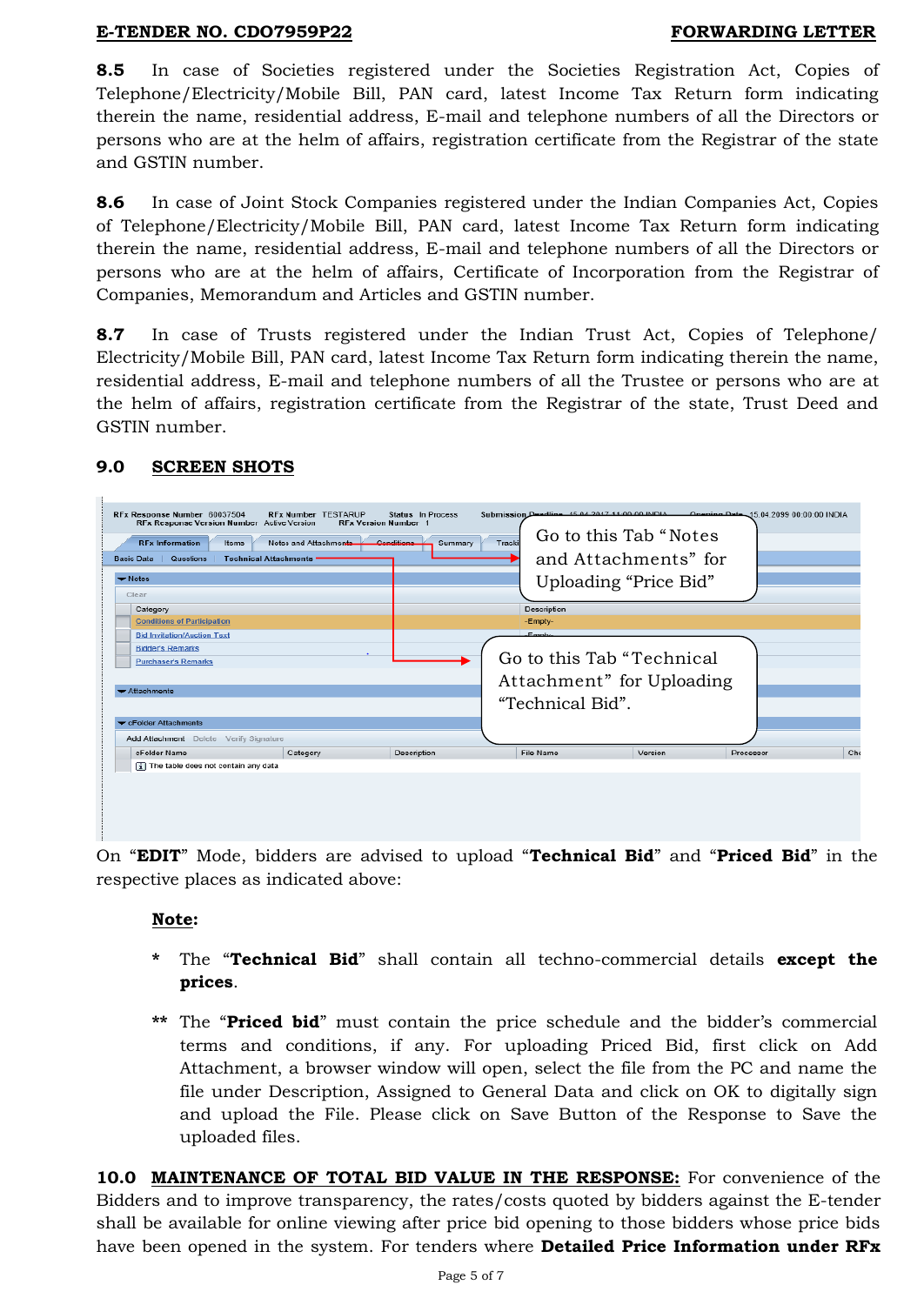**Information Tab is "No price"**, the Price Bid is invited through attachment form under "Notes & Attachment". As per the existing process, Bidders must upload their pricing as per the "Price Bidding Format" under **"Notes & Attachment"**. Additionally the bidders must fill up the **on-line field "Total Bid Value"** under Tab Page **"RFx Information"** with the Total Cost (Including the GST component) as per the amount of the Price Bid in attachment form.



The "Total Bid Value" as entered by the Bidder in the on-line response shall be displayed in the e-tender portal amongst the Techno-Commercially qualified bidders and Company will not take any responsibility whatsoever towards incorrect information furnished by the bidders in the "Total Bid Value" field.

It is to be noted that Amount mentioned in the "Total Bid Value" field will not be considered for bid evaluation and evaluation will be purely based on the "Price bidding Format".

**11.0** The selected bidder will be required to enter into a formal contract, which will be based on their bid and OIL's Standard Form of Contract.

**12.0** The successful bidder shall furnish a Performance Security Deposit in the form of Bank Guarantee as specified above before signing the formal contract. The Performance Security Deposit will be refunded to the Contractor after satisfactory completion of the work, but a part or whole of which shall be used by the Company in realization of liquidated damages or claims, if any or for adjustment of compensation or loss due to the Company for any reason. This Security Money shall not earn any interest.

**13.0 BACKING OUT BY L1 BIDDER AFTER ISSUE OF LOA:** In case LOA issued is not accepted by the L1 bidder or the Performance Security is not submitted as per the terms of the contract within the time specified in the Bid Document the bidder shall be suspended for the period of two years. This suspension of two years shall be automatic without conducting any enquiry.

**14.0 FURNISHING FRAUDULENT INFORMATION/DOCUMENT:** The information and documents furnish by the bidder/contractor in respect of the subject tender/contract are accepted to be true and genuine. However, if it is detected during technical scrutiny or after award of the contract or after expiry of the contract, that the bidder had submitted any fake/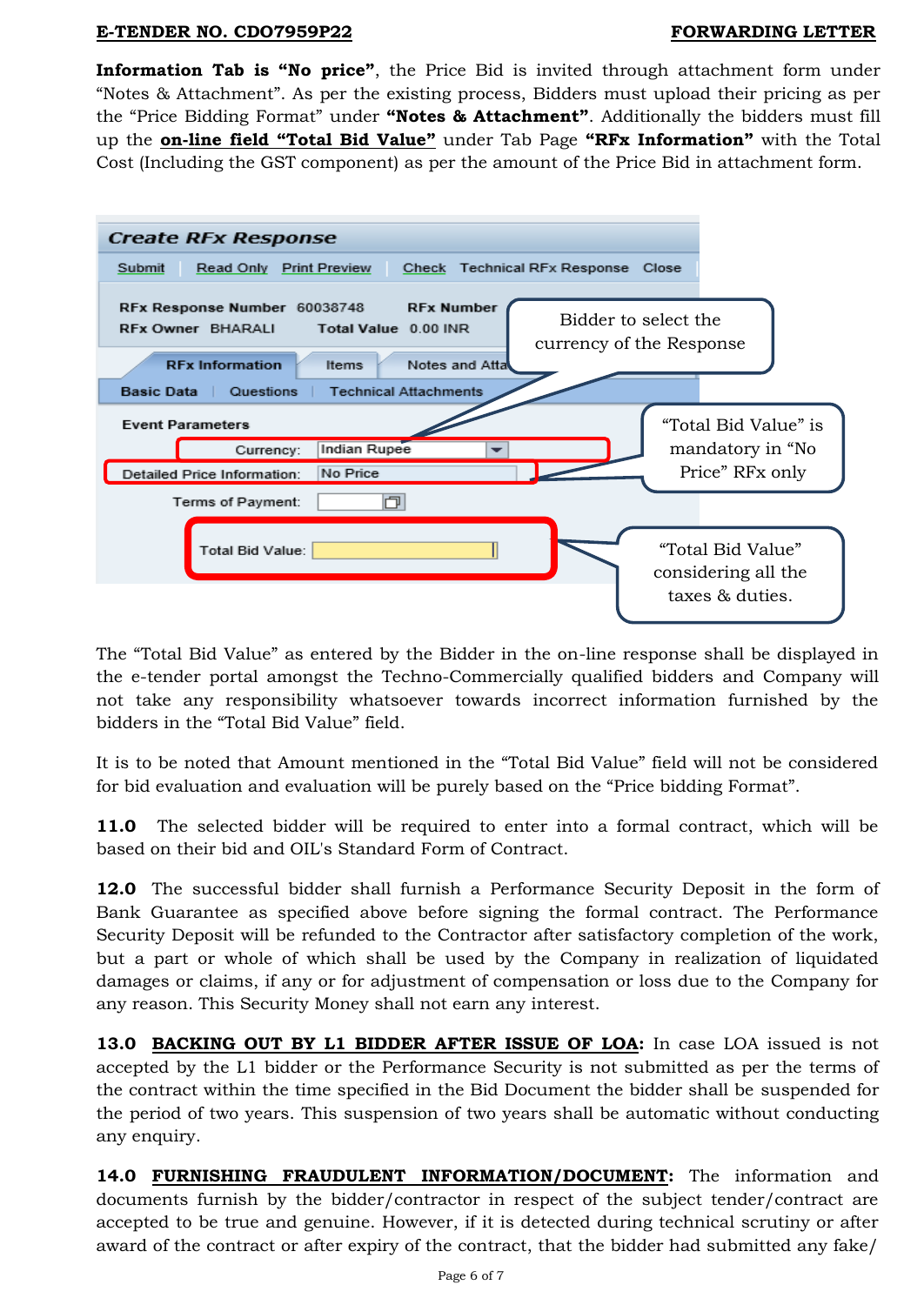fraudulent document or furnished false statement, the offer/contract shall be rejected/ cancelled, as the case may be and the bidder (if fake document/false statement pertains to such bidder) shall be dealt as per the Banning Policy (available in OIL's website) of Company. The bidder has to submit an undertaking in this regard as per attached **Proforma-IX.**

**15.0 PROVISION FOR ACTION IN CASE OF ERRING/DEFAULTING AGENCIES:** Erring and defaulting agencies like bidder, contractor, supplier, vendor, service provider will be dealt as per OIL's Banning Policy dated 6th January, 2017 available in OIL's website: [www.oil](http://www.oil-india.com/)[india.com.](http://www.oil-india.com/)

**16.0** Time will be regarded as the essence of the Contract and the failure on the part of the Contractor to complete the work within the stipulated time shall entitle the Company to recover liquidated damages and/or penalty from the Contractor as per terms of the tender/ contract.

**17.0** The contractor will be required to allow OIL officials to inspect the work site and documents in respect of the workers' payment.

**18.0** OIL now looks forward to your active participation in the IFB.

Thanking you,

Yours faithfully,  **OIL INDIA LIMITED**

**ZOOM DAS SENIOR CONTRACTS OFFICER** For **GM (CONTRACTS) (HoD) Date:** 13.08.2021 **For <b>RESIDENT CHIEF EXECUTIVE**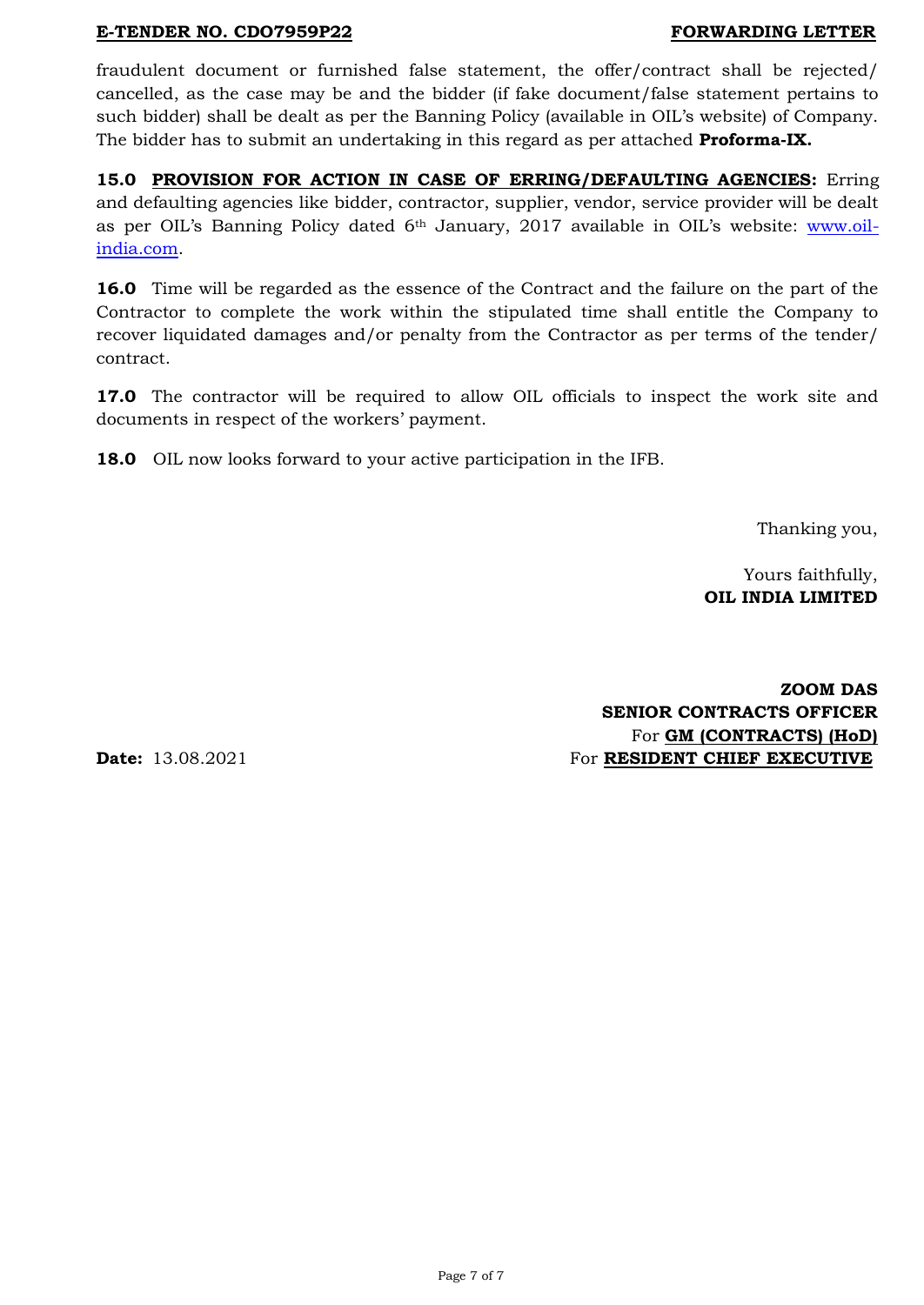## **INSTRUCTIONS TO BIDDERS**

#### **1.0 ELIGIBILITY OF THE BIDDER:**

- 1.1 The eligibility of the bidder are listed under BID EVALUATION CRITERIA (BEC) of the tender document.
- 1.2 Bidder shall bear all costs associated with the preparation and submission of bid. Oil India Limited, hereinafter referred to as Company, will in no case be responsible or liable for those costs, regardless of the conduct or outcome of the bidding process.

## **2.0 BID DOCUMENTS:**

- 2.1 The services required, bidding procedures and contract terms are prescribed in the Bid Document. This Bid Document includes the following:
	- a) A Tender Forwarding Letter
	- b) Instructions to Bidders (ITB)
	- c) Bid Evaluation Criteria (BEC)
	- d) General Conditions of Contract (GCC) : Part-I
	- e) Schedule of Work, Unit, Quantities (SOQ) : Part-II
	- f) Special Conditions of Contract (SCC) : Part-III
	- g) Schedule of Company's Plants, Materials and Equipment (SCPME): **Part-IV [Not applicable for this Tender]**
	- h) Safety Measures (SM) : Part–V
	- i) Integrity Pact (IP) : Part-VI
	- j) Bid Form : Proforma-I
	- k) Statement of Non-Compliance : Proforma-II
	- l) Authorisation for Attending Bid Opening : Proforma-III
	- m) Proforma of Letter of Authority : Proforma-IV
	- n) Bid Securing Declaration : Proforma–V
	- o) Proforma for E-Remittance : Proforma-VI
	- p) Format of Performance Security : Proforma-VII
	- q) Agreement Form : Proforma-VIII
	- r) Format of Undertaking by Bidders towards submission of authentic information/documents : Proforma–IX
	- s) Certificate of Compliance of Financial Criteria : Proforma–X
	- t) Price Bidding Format (Attached under "**Notes and Attachments**" tab in the main bidding engine of OIL"s E-Tender portal)
	- u) Technical Evaluation Sheet for BEC-BRC & others
	- v) Commercial Check List (Proforma–XI)
	- w) Undertaking towards submission of Bank Guarantee (Proforma–XII)
- 2.2 The bidder is expected to examine all instructions, forms, terms and specifications in the Bid Documents. Failure to furnish all information required in the Bid Documents or submission of a bid not substantially responsive to the Bid Documents in every respect will be at the Bidder's risk & responsibility and may result in the rejection of its bid.
- 2.3 Bidders shall be deemed, prior to submitting their bids, to have satisfied themselves about the weather conditions, working culture in the area, socio-political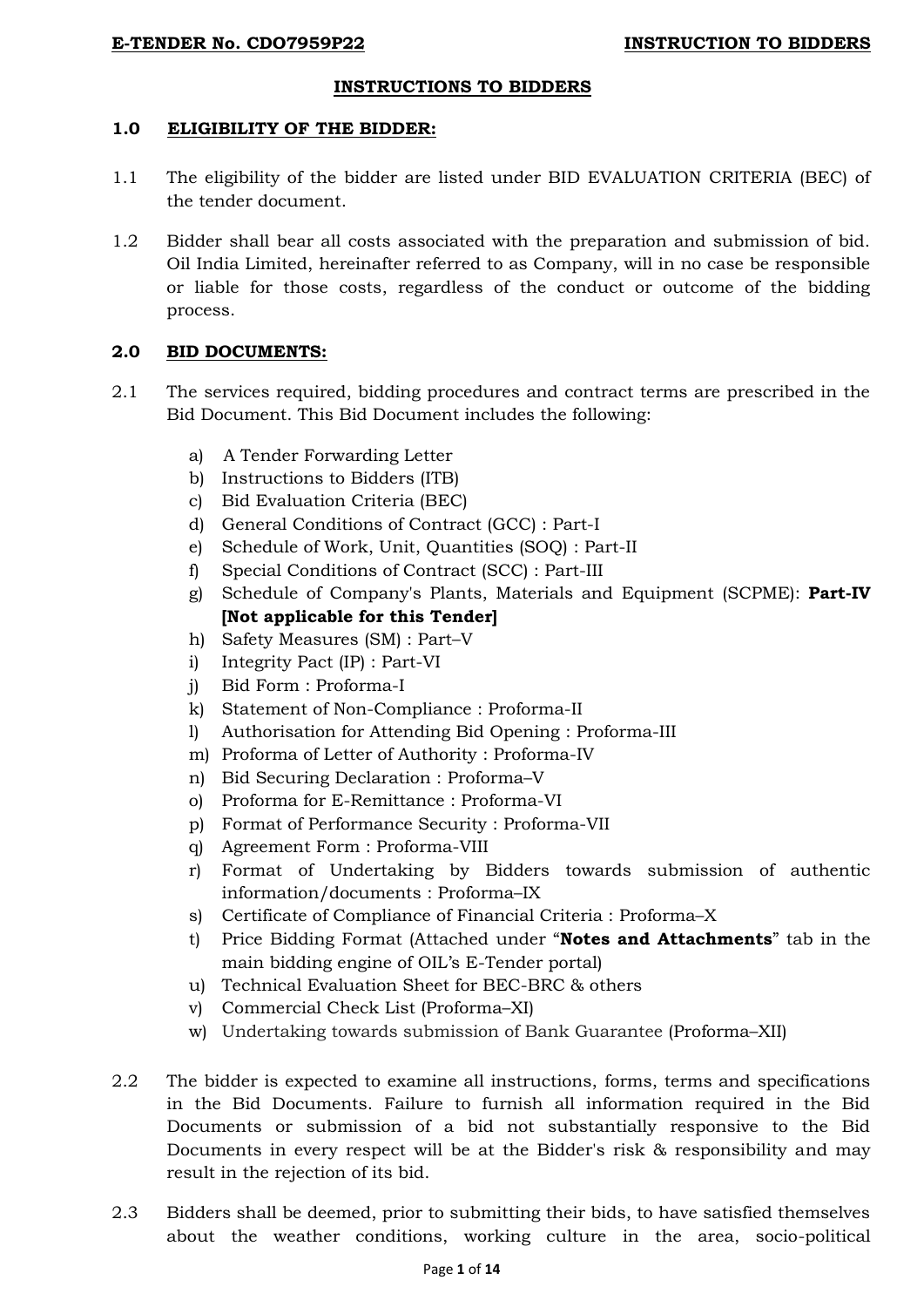## **E-TENDER No. CDO7959P22 INSTRUCTION TO BIDDERS**

environment, safety & security aspects, law & order situation and law of the land, and obtain for themselves all necessary information as to the risks, contingencies and all other circumstances, which may influence or affect the various obligations under the Contract.

## **3.0 TRANSFERABILITY OF BID DOCUMENTS:**

- 3.1 Bid Documents are non-transferable. Bid can be submitted only in the name of the bidder in whose name the Bid Document has been issued.
- 3.2 In case of e-Tender, Bidder must submit the bid using Organizational Class-3 Digital Signature issued by the Competent Authority in favour of the bidder. Bid submitted using Digital Signature other than the Digital Signature of the bidder shall be summarily rejected.
- 3.3 Unsolicited bids will not be considered and will be rejected straightway.

# **4.0 AMENDMENT OF BID DOCUMENTS:**

- 4.1 At any time prior to the deadline for submission of bids, the Company may, for any reason, whether at its own initiative or in response to a clarification requested by a prospective Bidder, modify the Bid Documents through issuance of an Addendum(s)/Corrigendum(s)/Amendment(s).
- 4.2 The Addendum will be uploaded in OIL"s E-Tender Portal in the Tab "Technical Rfx" and under External Area - "Amendments" folder. The Company may, at its discretion, extend the deadline for bid submission. Bidders are expected to take the Addendum into account in preparation and submission of their bid. Bidders are to check from time to time the E-Tender portal ["Technical RFx" Tab and under the folder "Amendments"] for any amendments to the bid documents before submission of their bids. No separate intimation shall be sent to the Bidders.

## **5.0 PREPARATION OF BIDS:**

- 5.1 Language of Bids: The bid prepared by the bidder and all correspondence and documents relating to the bid exchanged by the Bidder and the OIL shall be written in English language. Supporting documents and printed literature furnished by the Bidder may be in another language provided they are accompanied by an accurate translation of the relevant passages in English, duly authenticated by local chamber of Commerce of bidder"s country, in which case, for purposes of interpretation of the bid, the translation shall prevail.
- 5.2 Bidder"s/Agent"s Name & address: Bidders should indicate in their bids their detailed postal address including the Fax/Telephone / Cell Phone Nos. and E-mail address. Similar information should also be provided in respect of their authorized Agents in India, if any.
- 5.3 Documents comprising the bid: Bids are invited under **Single Stage Two Bid System**. The bid to be uploaded by the Bidder in OIL's E-Tender portal shall comprise of the following components:
	- (A) Technical Bid (to be uploaded in "Technical Attachments" tab) :
		- a) Complete technical details of the services offered.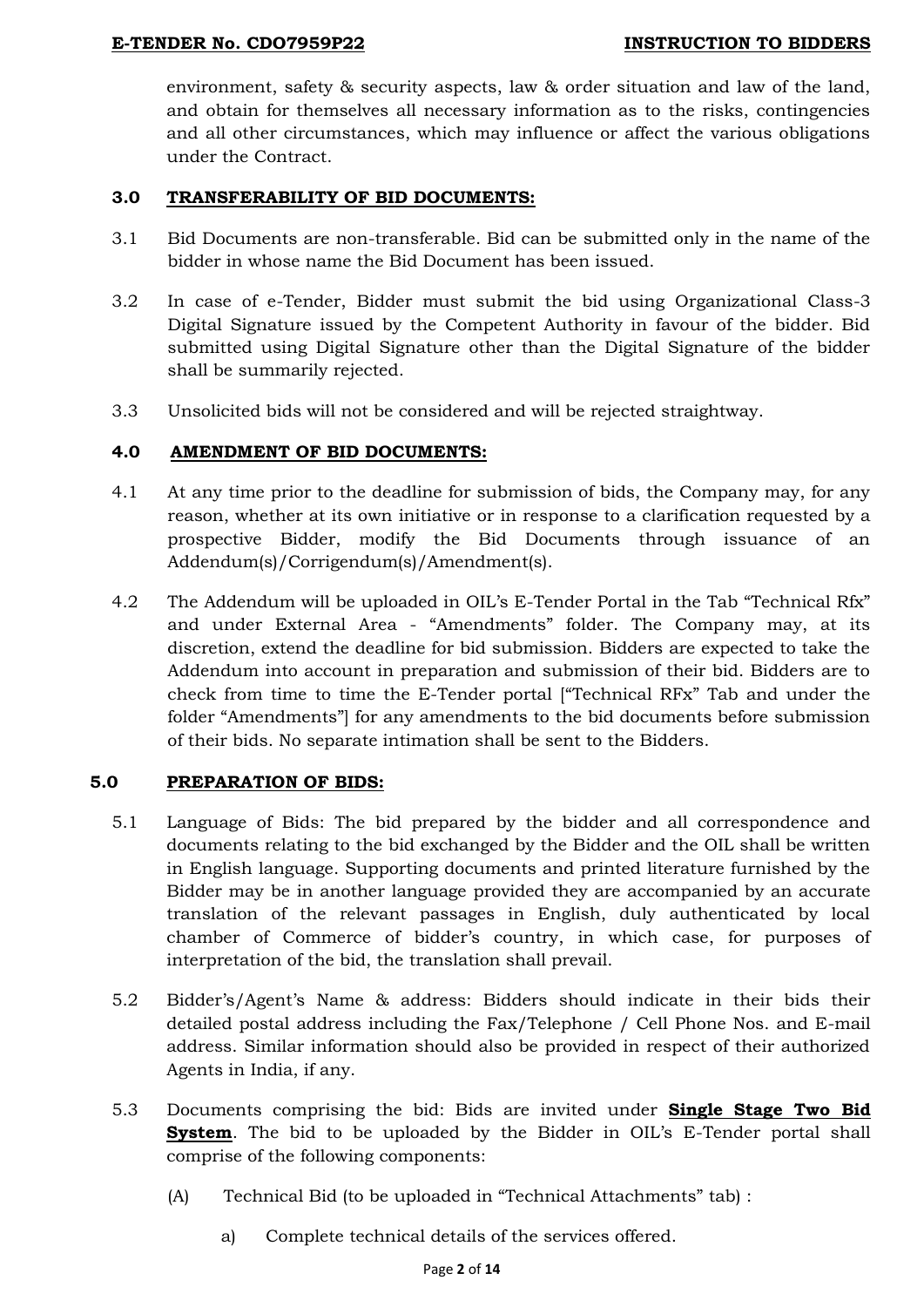- b) Documentary evidence established in accordance with Clause No. 8.0.
- c) Bid Securing Declaration as per Proforma-V
- d) Copy of Bid Form without indicating prices in Proforma-I.
- e) Statement of Non-compliance as per Proforma–II.
- f) Copy of Priced Bid without indicating prices.
- g) Integrity Pact digitally signed by OIL"s competent personnel as Part-VI.
- h) Proforma-IV attached with the bid document to be signed by the bidders Authorized representative.
- i) All Other relevant Undertakings and Proformas as applicable as part of Bid.

Note: No price should be mentioned in the "Technical Attachments" tab.

(B)The Price Bid as per the Price Bid Format shall be uploaded in "Notes and Attachments" tab.

Note: The Priced Bid shall contain the prices along with the currency quoted and any other commercial information pertaining to the service offered.

**6.0 BID FORM:** The bidder shall complete the Bid Form and upload the same along with their bid.

## **7.0 BID PRICE:**

- 7.1 Prices must be quoted by the Bidders online as per the price bid format available in OIL"s E-Tender Portal under "Notes & Attachment" Tab. Prices must be quoted by the bidders as per the Price/Bidding format.
- 7.2 Prices quoted by the successful bidder must remain firm during its performance of the Contract and is not subject to variation on any account, except as otherwise mentioned in the bid document.
- 7.3 All duties (except customs duty which will be borne by the Company) and taxes (excluding GST) including Corporate Income Tax, Personal Tax, Assam Entry Tax etc. and other cess/levies payable by the successful bidder under the Contract for which this Bid Document is being issued, shall be included in the rates, prices and total Bid Price submitted by the bidder and the evaluation and comparison of bids shall be made considering the quoted GST in the Price Bid Format. For example, personal taxes and/or any corporate taxes arising out of the profits on the contract as per rules of the country shall be borne by the bidder.
- **8.0 DOCUMENTS ESTABLISHING BIDDER'S ELIGIBILITY AND QUALIFICATIONS:**  These are listed in BID EVALUATION CRITERIA (BEC), of the tender documents.
- **9.0 <b>BID SECURITY:** The Bid Security is required to protect the Company against the risk of Bidder's conduct. In this regard, the bidders shall submit along with their bid a signed "Bid Securing Declaration" (Proforma-V). Any bid not secured in accordance with Proforma-V above shall be rejected by the Company as nonresponsive.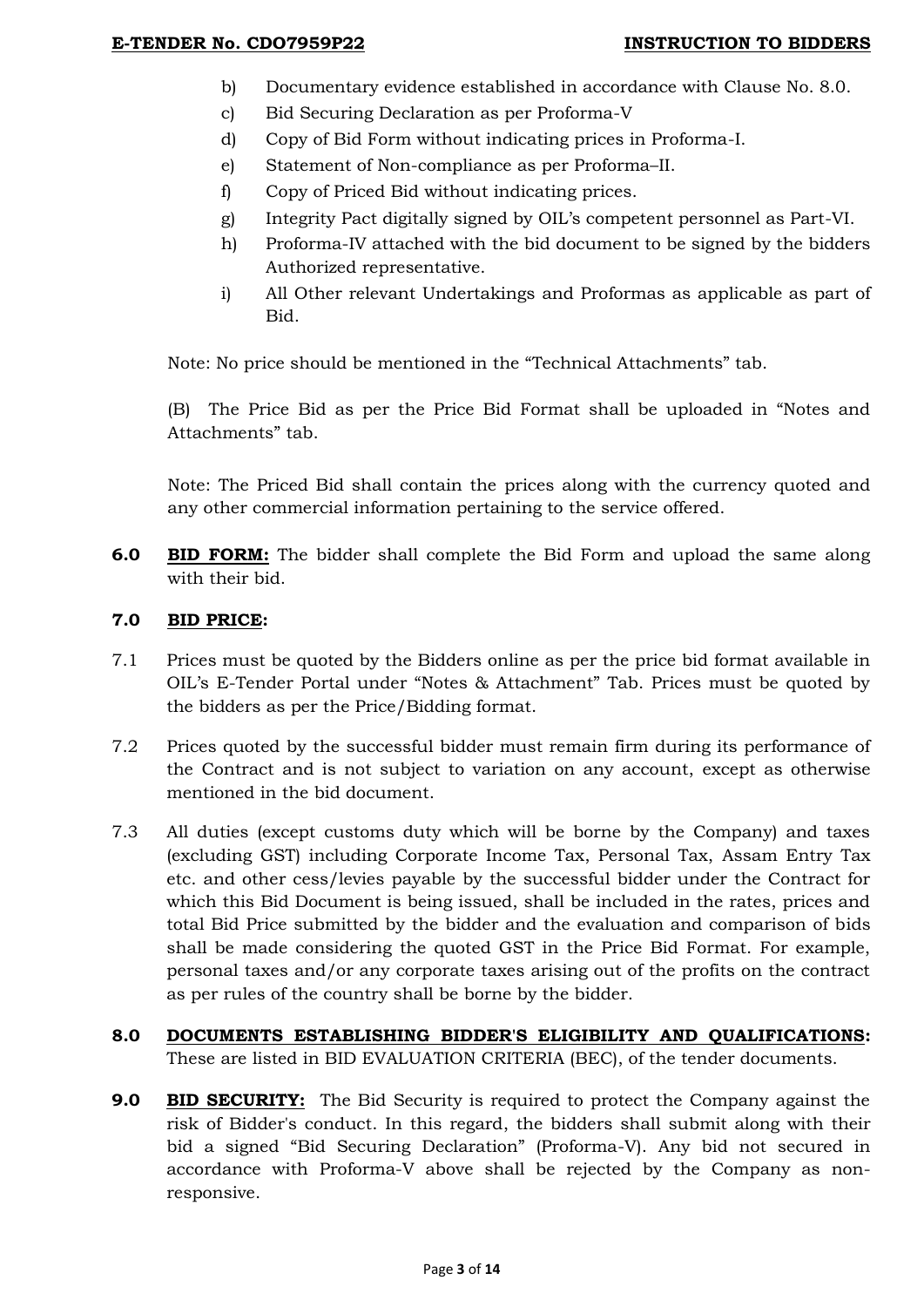# **10.0 PERIOD OF VALIDITY OF BIDS:**

- 10.1 Bids shall remain valid as per the requirement mentioned in forwarding letter from the date of closing of bid prescribed by the Company. Bids of shorter validity will be rejected as being non-responsive. If nothing is mentioned by the bidder in their bid about the bid validity, it will be presumed that the bid is valid for **120 days** from Bid Opening Date.
- 10.2 In exceptional circumstances, the Company may solicit the Bidder's consent to an extension of the period of validity. The request and the response thereto shall be made in writing through Fax or e-mail. A Bidder may refuse the request. A Bidder granting the request will neither be required nor permitted to modify their Bid.

# **11.0 SIGNING & SUBMISSION OF BIDS:**

## 11.1 Signing of bids:

11.1.1 Bids are to be submitted online through OIL"s E-procurement portal with digital signature. The bid and all attached documents should be digitally signed by the bidder using "Class-3" digital certificates with Organization"s Name [e-commerce application (Certificate with personal verification and Organization Name)] as per Indian IT Act 2000 obtained from the licensed Certifying Authorities operating under the Root Certifying Authority of India (RCAI), Controller of Certifying Authorities (CCA) of India before bid is uploaded. Digital Signature Certificates having Bidder"s Name in the "Organization Name" field are only acceptable. Digital Signature Certificate having "Organization Name" field other than Bidder"s Name shall be rejected summarily.

The bid including all uploaded documents shall be digitally signed by duly authorized representative of the bidder holding a Power of Attorney to bind the Bidder to the contract.

If any modifications are made to a document after attaching digital signature, the digital signature shall again be attached to such documents before uploading the same. The Power of Attorney shall be submitted by bidder.

In case the digital signature is not of "Class-3" with organization name, the bid will be rejected. Bidder is responsible for ensuring the validity of digital signature and its proper usage by their employees.

- 11.1.2 The original and all copies of the bid shall be typed or written in indelible inks. Since bids are to be submitted ONLINE with digital signature, manual signature is NOT relevant. The letter of authorization (as per Proforma-IV) shall be indicated by written Power of Attorney accompanying the Bid.
- 11.1.3 Any physical documents submitted by bidders shall contain no interlineations, white fluid erasures or overwriting except as necessary to correct errors made by the Bidder, in which case such correction shall be initialed by the person or persons who has/have digitally signed the Bid.
- 11.1.4 Any Bid, which is incomplete, ambiguous, or not in compliance with the Bidding process shall be rejected.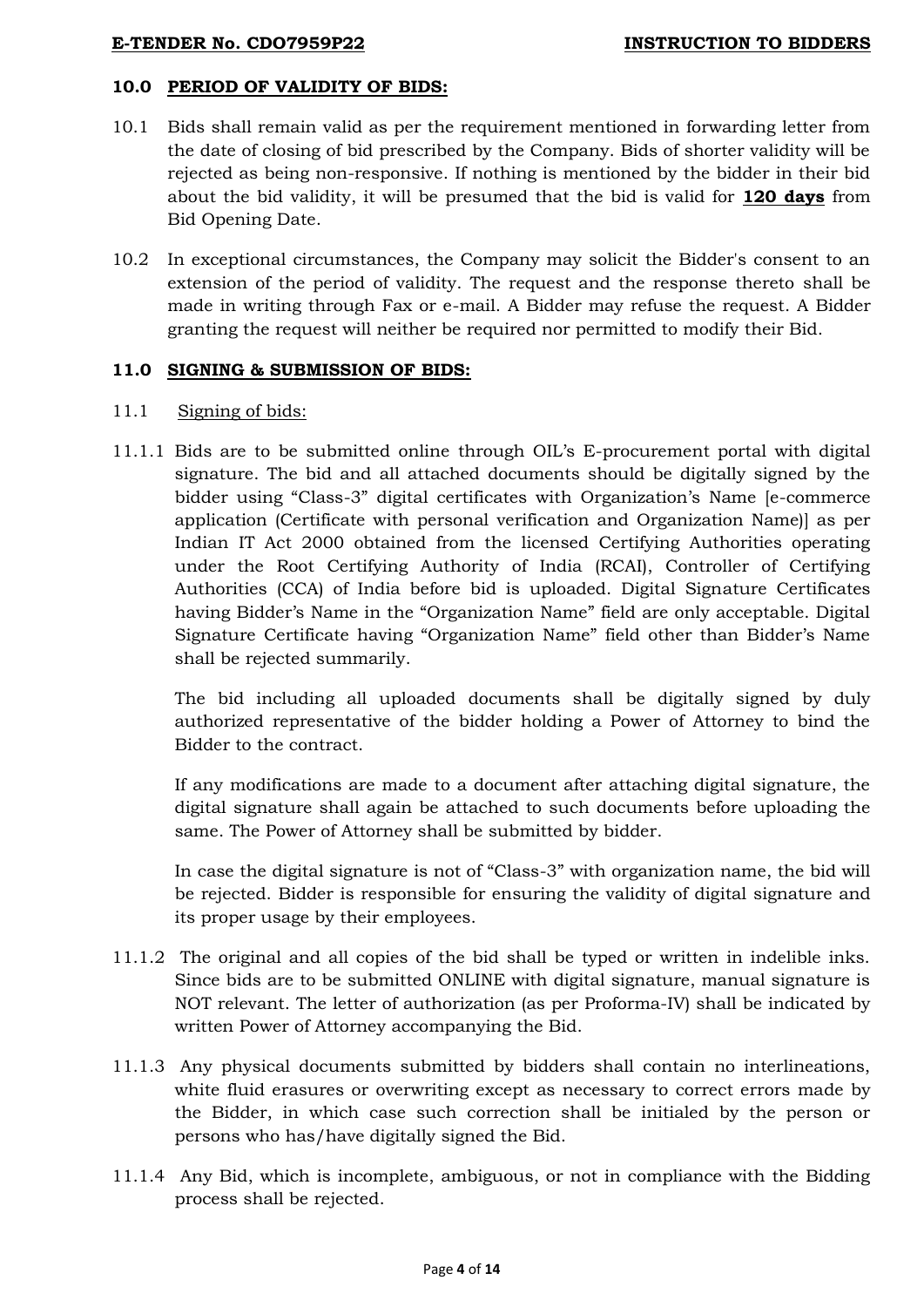#### 11.2 Submission of bids:

The tender is processed under **Single Stage Two Bid** system. Bidder shall submit the Technical bid and Priced bid along with all the Annexures and Proforma (wherever applicable) and copies of documents in electronic form through OIL"s eprocurement portal within the Bid Closing Date & Time stipulated in the e-tender. For submission of Bids online at OIL"s E-Tender Portal, detailed instructions is available in "User Manual" available in OIL"s E-Tender Portal. Guidelines for bid submission are also provided in the "Forwarding Letter". The Technical Bid is to be submitted as per Terms of Reference/Technical Specifications of the bid document and Priced Bid as per the Price Schedule. The Technical Bid should be uploaded in the "Technical Attachment" Tab Page only. Prices to be quoted as per Price Bid Format and should be uploaded as 'Attachment' under "Notes & Attachments" Tab. No price should be given in the "Technical Attachment", otherwise bid shall be rejected. The priced bid submitted in physical form shall not be considered. However, the following documents in one set should necessarily be submitted in physical form in sealed envelope super-scribing the Tender no., Brief Description of services and Bid Closing/Opening date & Time along with the bidder"s name and should be submitted to GM-Contracts, Oil India Ltd., Duliajan-786602 (Assam) on or before 12.45 Hrs (IST) on the bid closing date indicated in the IFB :

- a) Printed catalogue and literature if called for in the bid document.
- b) Any other document required to be submitted in original as per bid document.

Documents sent through E-mail/Fax/Telephonic method will not be considered.

- 11.2.1 All the conditions of the contract to be made with the successful bidder are given in various Sections of the Bid Document. Bidders are requested to state their noncompliance to each clause as per Proforma-II of the bid document and the same should be uploaded along with the Technical Bid.
- 11.2.2 Timely delivery of the documents in physical form as stated in Para 11.2 above is the responsibility of the bidder. Bidders should send the same through Registered Post or by Courier Services or by hand delivery to the Officer in Charge of the particular tender before the Bid Closing Date and Time. Company shall not be responsible for any postal delay/transit loss.
- 11.2.3 Bids received through the e-procurement portal shall only be accepted. Bids received in any other form shall not be accepted.

## **12.0 DEADLINE FOR SUBMISSION OF BIDS:**

- 12.1 Bids should be submitted online as per the online tender submission deadline. Bidders will not be permitted by System to make any changes in their bid/quote after the bid submission deadline is reached. Bidders are requested to take note of this and arrange to submit their bids within the submission deadline to avoid last minute rush/network problems.
- 12.2 No bid can be submitted after the submission dead line is reached. The system time displayed on the e-procurement web page shall decide the submission dead line.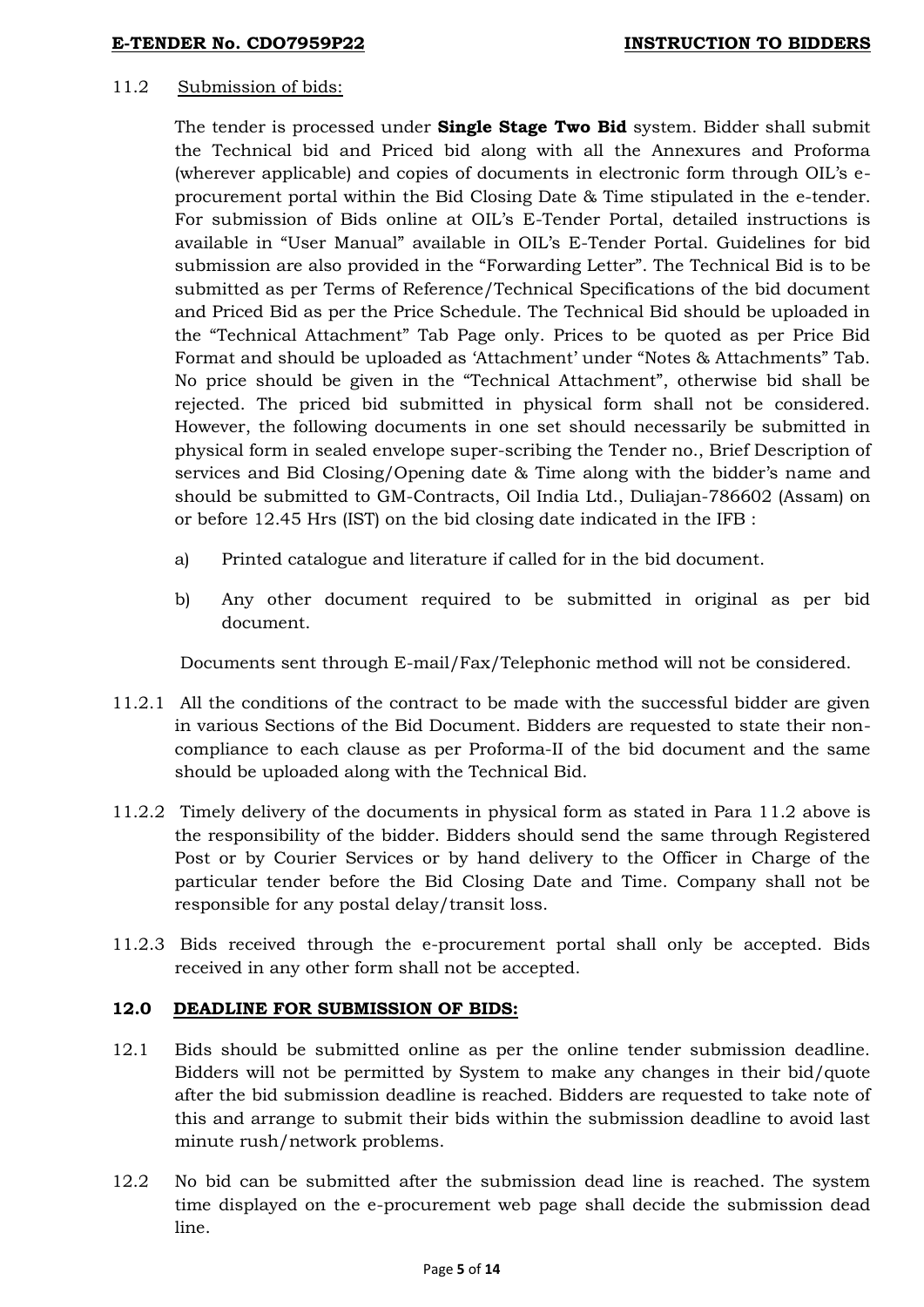#### **E-TENDER No. CDO7959P22 INSTRUCTION TO BIDDERS**

- 12.3 The documents in physical form as stated in Para 11.2 must be received by Company at the address specified in the "Forwarding Letter" on or before 12.45 Hrs (IST) on the Bid Closing Date mentioned in the "Forwarding Letter". Timely delivery of the same at the address mentioned in the Forwarding Letter is the responsibility of the Bidders.
- **13.0 LATE BIDS:** Bidders are advised in their own interest to ensure that their bids are uploaded in system much before the closing date and time of the bid. The documents in physical form if received by the Company after the deadline for submission prescribed by the Company shall be rejected and shall be returned to the Bidders in unopened condition immediately.

## **14.0 MODIFICATION AND WITHDRAWAL OF BIDS:**

- 14.1 The Bidder after submission of Bid may modify or withdraw its Bid prior to Bid Closing Date & Time in the e-portal using Digital Signature by the person or persons who has/have digitally signed the Bid. Withdrawal or modification of bid through physical correspondence shall not be considered and accepted.
- 14.2 No Bid can be modified or withdrawn subsequent to the deadline for submission of Bids.
- 14.3 No Bid can be withdrawn in the interval between the deadline for submission of Bids and the expiry of the period of Bid Validity specified by the Bidder on the Bid Form. Withdrawal of a Bid during this interval shall result in debarment from participation in future tenders of OIL.
- **15.0 EXTENSION OF BID SUBMISSION DATE:** Normally no request for extension of Bid Closing Date & Time will be entertained. However, OIL at its discretion, may extend the Bid Closing Date and/or Time due to any reasons.

## **16.0 BID OPENING AND EVALUATION:**

- 16.1 Company will open the Bids, including submission made pursuant to clause 11.2, in presence of Bidder's representatives who choose to attend at the date, time and place mentioned in the Forwarding Letter. However, an authorization letter (as per Proforma-III) from the Bidder must be produced by the Bidder's representative at the time of Bid Opening. Unless this Letter is presented, the representative will not be allowed to attend the Bid Opening. The Bidder's representatives who are allowed to attend the Bid Opening shall sign a register evidencing their attendance. Only one representative against each Bid will be allowed to attend.
- 16.2 In technical bid opening, only "Technical Attachment" will be opened. Bidders therefore should ensure that technical bid is uploaded in the "Technical Attachment" Tab Page only in the E-portal.
- 16.3 In case of any unscheduled holiday or Bandh on the Bid Opening Date, the Bids will be opened on the next full working day. Accordingly, Bid Closing Date / time will get extended up to the next working day and time.
- 16.4 Bids which have been withdrawn pursuant to clause 14.0 shall not be opened. Company will examine bids to determine whether they are complete, whether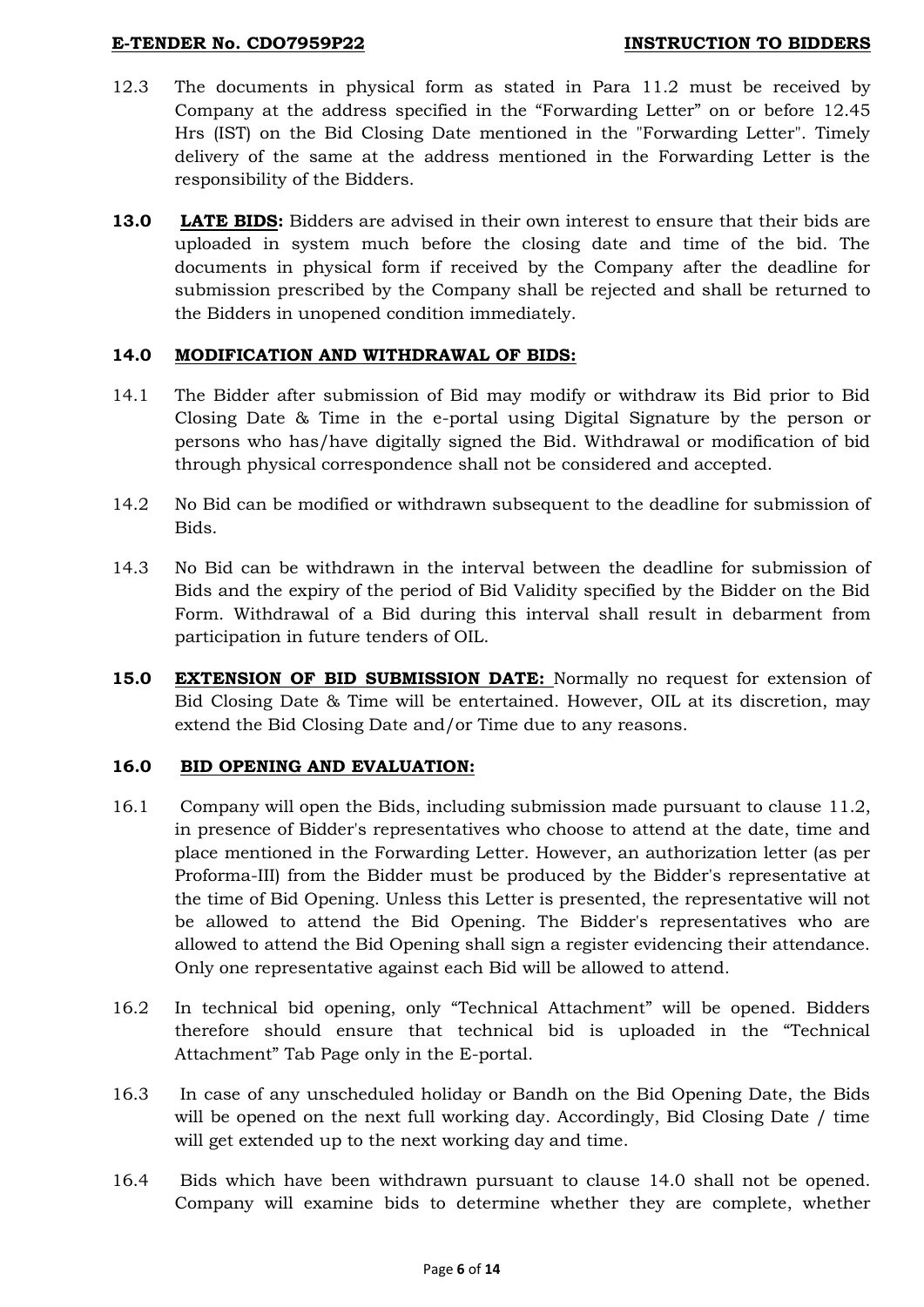requisite Bid Securities have been furnished, whether documents have been digitally signed and whether the bids are generally in order.

- 16.5 At bid opening, Company will announce the Bidder's names, written notifications of bid modifications or withdrawal, if any, the presence of requisite Bid Securing Declaration and such other details as the Company may consider appropriate.
- 16.6 Normally no clarifications shall be sought from the Bidders. However, for assisting in the evaluation of the bids especially on the issues where the Bidder confirms compliance in the evaluation and contradiction exists on the same issues due to lack of required supporting documents in the Bid (i.e. document is deficient or missing), or due to some statement at other place of the Bid (i.e. reconfirmation of confirmation) or vice versa, clarifications may be sought by OIL. In all the above situations, the Bidder will not be allowed to change the basic structure of the Bid already submitted by them and no change in the price or substance of the Bid shall be sought, offered or permitted.
- 16.7 Prior to the detailed evaluation, Company will determine the substantial responsiveness of each bid to the requirement of the Bid Documents. For purpose of these paragraphs, a substantially responsive bid is one, which conforms to all the terms and conditions of the Bid Document without material deviations or reservation. A material deviation or reservation is one which affects in any substantial way the scope, quality, or performance of work, or which limits in any substantial way, in-consistent way with the Bid Documents, the Company"s right or the bidder"s obligations under the contract, and the rectification of which deviation or reservation would affect unfairly the competitive position of other bidders presenting substantial responsive bids. The Company's determination of Bid's responsiveness is to be based on the contents of the Bid itself without recourse to extrinsic evidence.
- 16.8 A Bid determined as not substantially responsive will be rejected by the Company and may not subsequently be made responsive by the Bidder by correction of the non-conformity.
- 16.9 The Company may waive minor informality or nonconformity or irregularity in a Bid, which does not constitute a material deviation, provided such waiver, does not prejudice or affect the relative ranking of any Bidder.

## **17.0 OPENING OF PRICED BIDS:**

- 17.1 In case of composite bid system, Price bids will be opened on the scheduled bid closing date itself.
- 17.2 In case of two bid system, Company will open the Priced Bids of the technocommercially qualified Bidders on a specific date in presence of representatives of the qualified bidders. The techno-commercially qualified Bidders will be intimated about the Priced Bid Opening Date & Time in advance.
- 17.3 In case of any unscheduled holiday or Bandh on the Priced Bid Opening Date, the Bids will be opened on the next working day.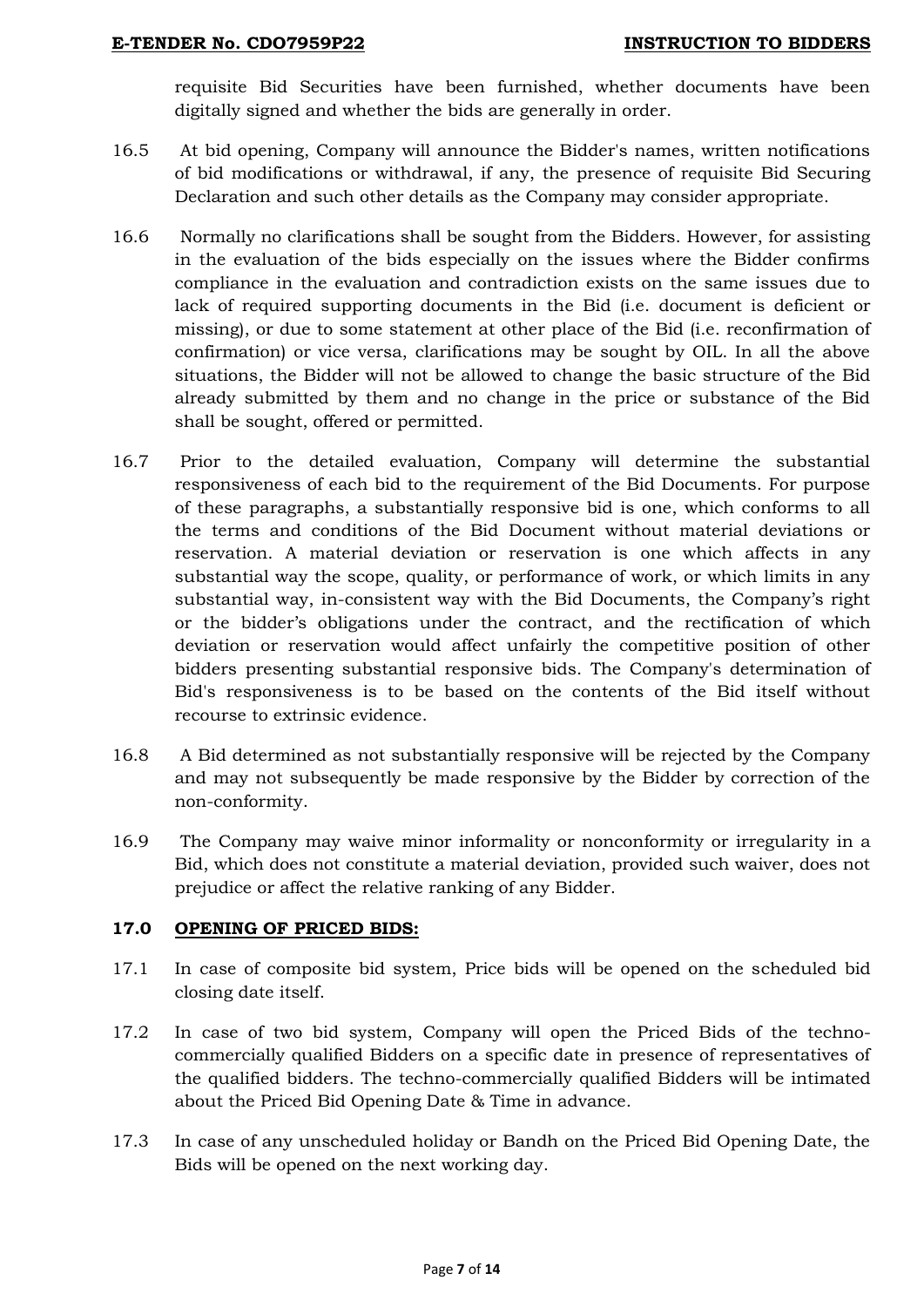## **E-TENDER No. CDO7959P22 INSTRUCTION TO BIDDERS**

17.4 The Company will examine the Price quoted by Bidders to determine whether they are complete, any computational errors have been made, the documents have been properly signed, and the bids are generally in order.

Arithmetical errors will be rectified on the following basis. If there is a discrepancy between the unit price and the total price (that is obtained by multiplying the unit price and quantity) the unit price shall prevail and the total price shall be corrected accordingly. If there is a discrepancy between words, and figures, the amount in words will prevail. If any Bidder does not accept the correction of the errors, their Bid will be rejected.

- **18.0 EVALUATION AND COMPARISON OF BIDS:** The Company will evaluate and compare the bids as per BID EVALUATION CRITERIA (BEC) of the Tender Documents.
- 18.1 Discounts/Rebates:
- 18.1.1 Unconditional discounts/rebates, if any, given in the bid will be considered for evaluation.
- 18.1.2 Post bid or conditional discounts/rebates offered by any bidder shall not be considered for evaluation of bids. However, if the lowest bidder happens to be the final acceptable bidder for award of contract, and if they have offered any discounts/rebates, the contract shall be awarded after taking into account such discounts/rebates.

# **19.0 CONTACTING THE COMPANY:**

- 19.1 Except as otherwise provided in Clause 16.0 above, no Bidder shall contact Company on any matter relating to its bid, from the time of the bid opening to the time the Contract is awarded except as required by Company vide sub-clause 16.6.
- 19.2 An effort by a Bidder to influence the Company in the Company's bid evaluation, bid comparison or Contract award decisions may result in the rejection of their bid.

## **20.0 AWARD OF CONTRACT:**

- 20.1 **Award criteria:** The Company will award the Contract to the successful Bidder whose bid has been determined to be substantially responsive and has been determined as the lowest evaluated bid, provided further that the Bidder is determined to be qualified to perform the Contract satisfactorily.
- **21.0 COMPANY'S RIGHT TO ACCEPT OR REJECT ANY BID:** Company reserves the right to accept or reject any or all bids and to annul the bidding process and reject all bids, at any time prior to award of contract, without thereby incurring any liability to the affected bidder, or bidders or any obligation to inform the affected bidder of the grounds for Company's action.

## **22.0 NOTIFICATION OF AWARD:**

22.1 Prior to the expiry of the period of bid validity or extended validity, Company will notify the successful Bidder in writing by registered letter or by fax or E-mail (to be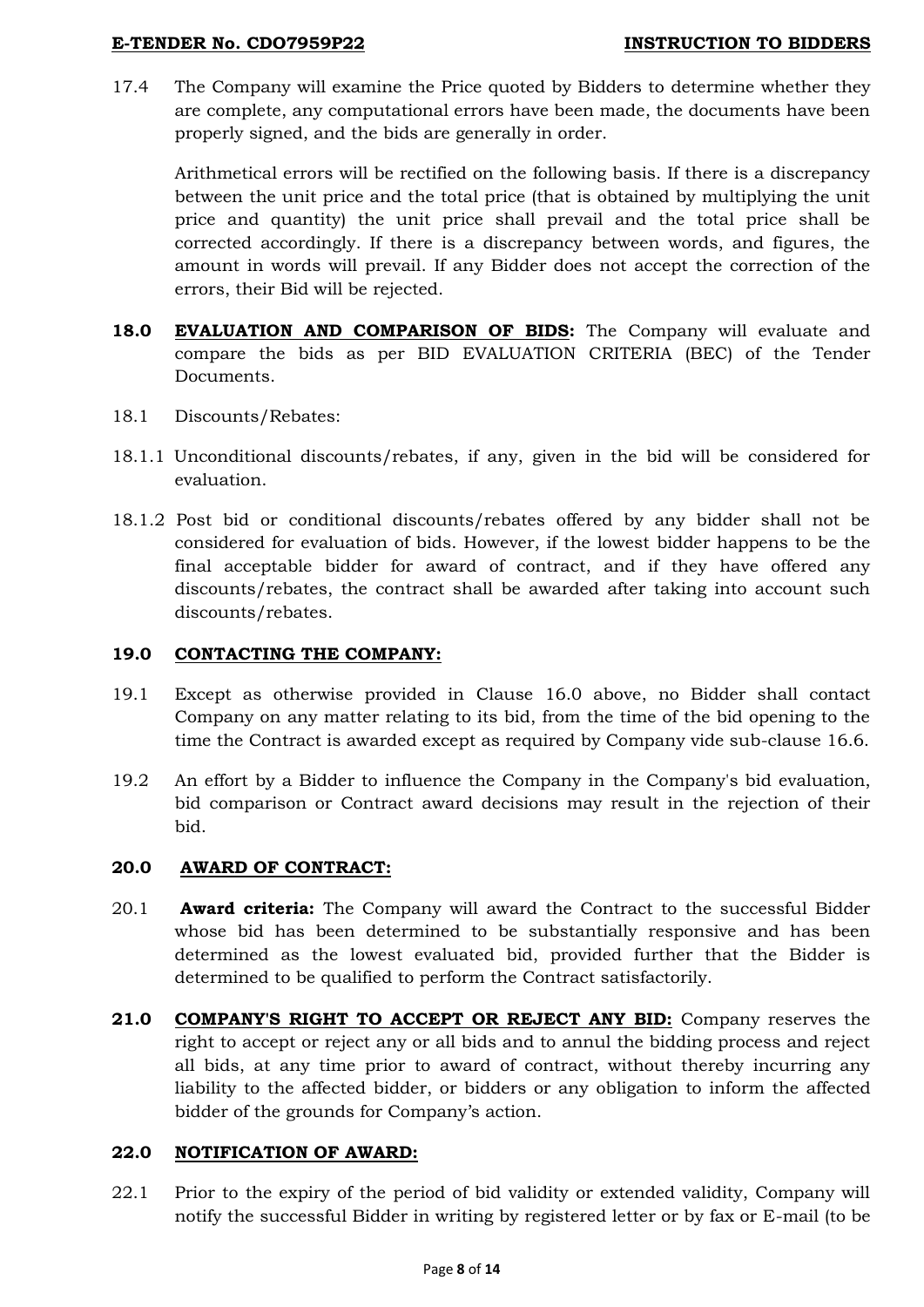confirmed in writing by registered / couriered letter) that its Bid has been accepted.

- 22.2 The notification of award will constitute the formation of the Contract.
- **23.0 PERFORMANCE SECURITY:** Successful bidder has to submit Performance Security amount as mentioned in Forwarding Letter, within 02 Weeks from the date of issue of Letter of Award (LOA).
- 23.1 a. The Performance Security should be submitted in the form of irrevocable Bank Guarantee (as per Proforma-VII) issued by Nationalized or Scheduled Bank in favour of M/s Oil India Limited and payable at DULIAJAN. The Bank Guarantee must be on Non-Judicial Stamp Paper of requisite value as per Indian Stamp Act purchased in the name of Banker. Duly filled "Undertaking" towards details of BG (Format attached as Proforma-XII) must be submitted along with original copy of PBG.

b. Alternately, the Performance Security can also be paid through Bank Draft/Cashier's Cheque/Banker's Cheque/Fixed Deposit Receipt (Account OIL INDIA LIMITED)/irrevocable Letter of Credit/NEFT/RTGS /Electronic Fund Transfer (subject to credit in OIL"s account within prescribed time) to designated account of OIL.

- i. If the Performance Security is submitted in the form of Bank Draft, Banker"s Cheque, Cashier"s Cheque, Fixed Deposit Receipt or Letter of Credit, the same should be in favour of "Oil India Limited" payable at Duliajan.
- ii. Performance Security amount through NEFT or RTGS mode may be deposited on or before bid closing date and time to the following designated OIL"s bank account:

|   |                       | <b>Bank Details of Beneficiary: OIL INDIA LIMITED</b> |
|---|-----------------------|-------------------------------------------------------|
| a | Bank Name             | STATE BANK OF INDIA                                   |
| b | <b>Branch Name</b>    | Duliajan                                              |
| c | <b>Branch Address</b> | Duliajan, Dist-Dibrugarh                              |
| d | Bank Account No.      | 10494832599                                           |
| е | Type of Account       | <b>Current Account</b>                                |
| f | <b>IFSC Code</b>      | <b>SBIN0002053</b>                                    |
| g | <b>MICR Code</b>      | 786002302                                             |
| h | <b>SWIFT Code</b>     | SBININBB479                                           |

If the Performance security is submitted through NEFT or RTGS mode, the bidder shall submit details such as **UTR No., Contract No., Bidder's name & Deposited Amount etc.** 

c. In case of Bidders submitting Performance Security in the form of Bank Guarantee/Bank Draft/Cashier"s Cheque/Banker"s Cheque/Fixed Deposit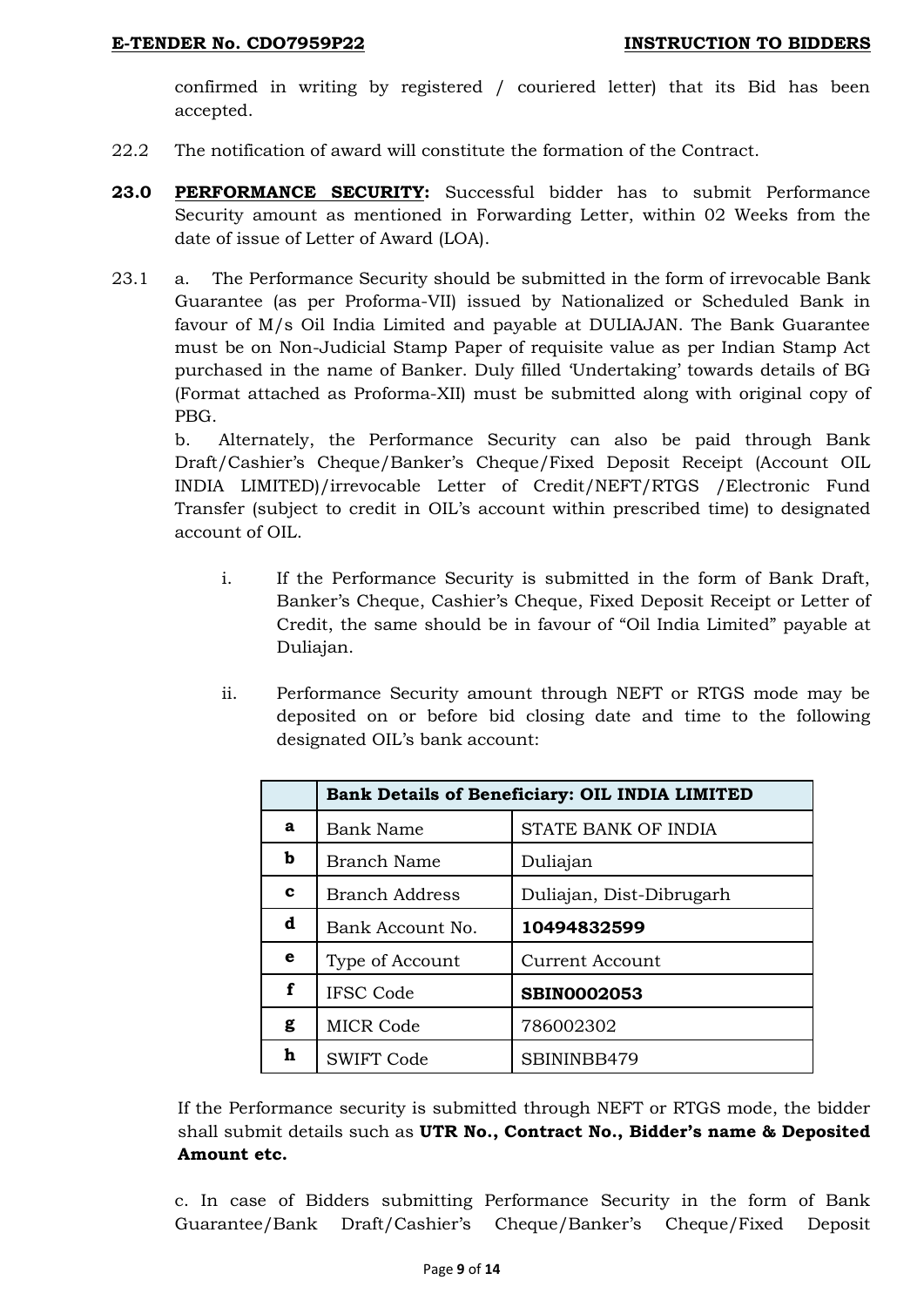Receipt/Letter of Credit, the original hard copy of Performance Security shall be submitted within the time frame as stipulated in the LOA.

d. No other mode of payment other than the mode covered under point nos. a & b will be accepted by the Company.

- 23.2 Performance Security shall not accrue any interest during its period of validity or extended validity.
- 23.3 The Bank Guarantee issuing bank branch must ensure the following:

The Bank Guarantee issued by the bank must be routed through SFMS platform as per the following details:

- (i) MT 760/MT 760 COV for issuance of bank guarantee.
- (ii) MT 760/MT 767 COV for amendment of bank guarantee.

[Tender Number should reflect in the SFMS text under MT 760/MT 760 COV]

The above message/intimation shall be sent through SFMS by the BG issuing Bank branch to HDFC Bank, Duliajan Branch, IFS Code – HDFC0002118; SWIFT Code - HDFCINBBCAL. Branch Address: HDFC Bank Limited, Duliajan Branch, Utopia Complex, BOC Gate, Jayanagar, Duliajan, Dibrugarh, PIN – 786602. The Bank details are as under:

|             | <b>Bank Details of Beneficiary</b> |                                                                               |
|-------------|------------------------------------|-------------------------------------------------------------------------------|
| A           | <b>Bank Name</b>                   | <b>HDFC BANK LTD</b>                                                          |
| в           | <b>Branch Name</b>                 | <b>DULIAJAN</b>                                                               |
| $\mathbf C$ | <b>Branch Address</b>              | Utopia<br>Complex,<br><b>BOC</b><br>Jayanagar, Duliajan, Dibrugarh,<br>786602 |
| D           | Banker Account No.                 | 21182320000016                                                                |
| E           | Type of Account                    | Current Account                                                               |
| F           | <b>IFSC Code</b>                   | HDFC0002118                                                                   |
| $\mathbf G$ | <b>MICR Code</b>                   | 786240302                                                                     |
| $\bf H$     | <b>SWIFT Code</b>                  | <b>HDFCINBBCAL</b>                                                            |

23.4 This Performance Security must be valid for 90 (Ninety) days after the date of expiry of the contract period/defect liability period (if any). In the event of contract being extended within the provisions of the contract agreement, the contractor will have to extend suitably the validity of the "Security Deposit" for the extended period.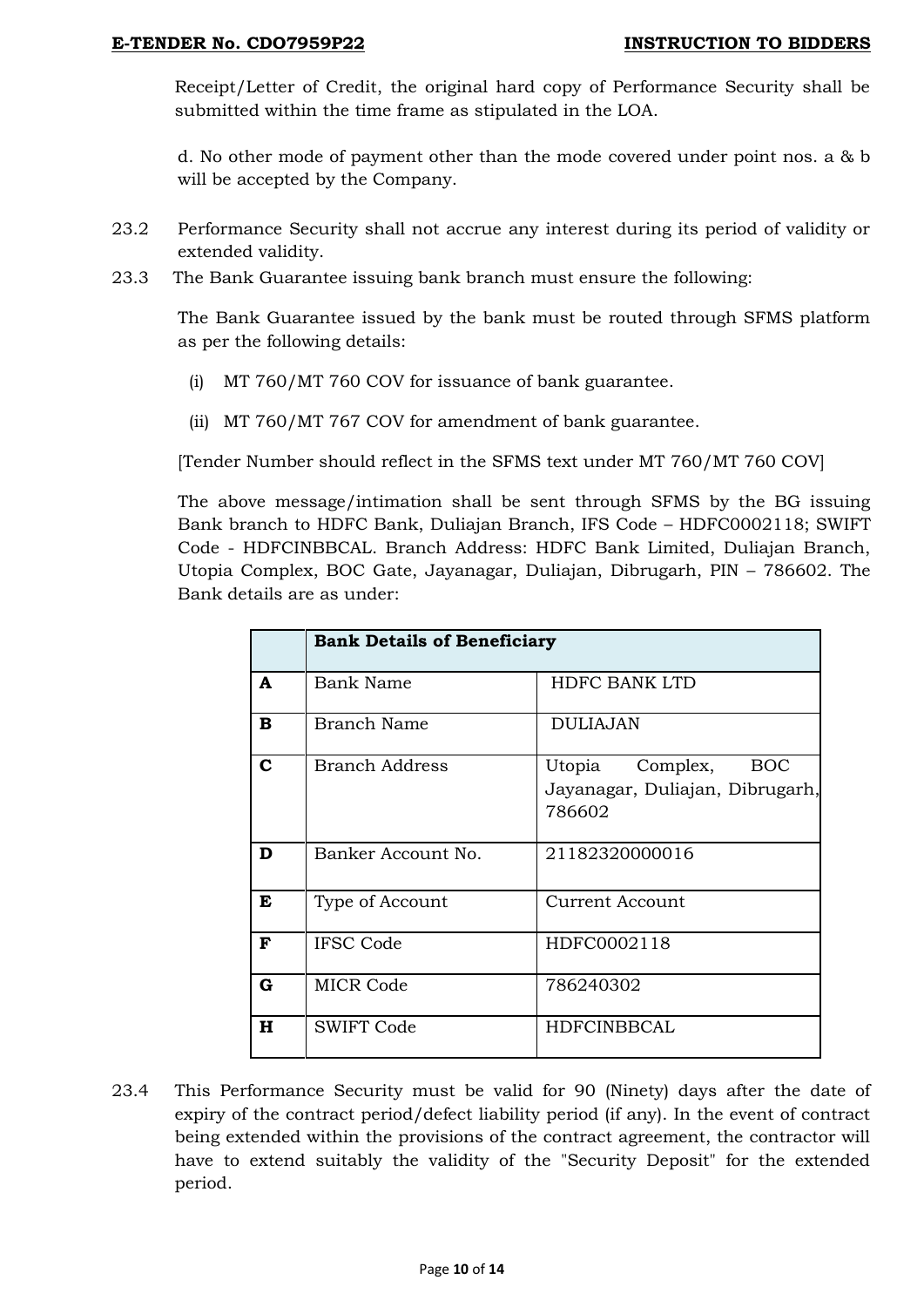#### **E-TENDER No. CDO7959P22 INSTRUCTION TO BIDDERS**

23.5 The Performance Security Deposit will be refunded to the Contractor after 90 (Ninety) days of satisfactory completion of works/defect liability period (if any) under the contract (including extension, if any), but a part or whole of which shall be used by the Company in realization of liquidated damages or claims, if any or for adjustment of compensation or loss due to the Company for any reason.

# **24.0 SIGNING OF CONTRACT:**

- 24.1 At the same time as the Company notifies the successful Bidder that its Bid has been accepted, the Company will either call the successful Bidder for signing of the agreement or send the Contract Form provided in the Bid Documents, along with the General & Special Conditions of Contract, Technical Specifications, Schedule of Rates incorporating all agreements agreed between the two parties.
- 24.2 The successful Bidder shall sign and date the contract and return it to the Company after receipt of LOA. Till the contract is signed, the LOA issued to the successful bidder shall remain binding amongst the two parties.
- 24.3 In the event of failure on the part of the successful Bidder to sign the contract, OIL reserves the right to terminate the LOA issued to the successful Bidder and invoke the Performance Security if submitted by the successful Bidder. The bidder will be suspended for the period of two years. This suspension of two years shall be automatic without conducting any enquiry.
- **25.0 CREDIT FACILITY:** Bidders should indicate clearly in the Bid about availability of any credit facility inclusive of Government to Government credits indicating the applicable terms and conditions of such credit.

# **26.0 MOBILISATION AND ADVANCE PAYMENT:**

- 26.1 Request for advance payment shall not be normally considered. However, depending on the merit and at the discretion of the Company, advance against mobilisation charge may be given at an interest rate of 1% above the prevailing Bank rate (CC rate) of SBI from the date of payment of the advance till recovery/refund.
- 26.2 Advance payment agreed to by the Company shall be paid only against submission of an acceptable bank guarantee whose value should be equivalent to the amount of advance plus the amount of interest covering the period of advance. Bank guarantee shall be valid for 2 months beyond completion of mobilisation and the same may be invoked in the event of Contractor's failure to mobilise as per agreement.
- 26.3 In the event of any extension to the mobilisation period, Contractor shall have to enhance the value of the bank guarantee to cover the interest for the extended period and also to extend the validity of bank guarantee accordingly.

## **27.0 INTEGRITY PACT:**

27.1 OIL shall be entering into an Integrity Pact with the Bidders as per format enclosed vide Part-VI of the Bid Document. The Integrity Pact has been duly signed digitally by OIL"s competent signatory and uploaded in the OIL"s e-portal. The Integrity Pact shall be returned by the bidder (along with the technical Bid) duly signed by the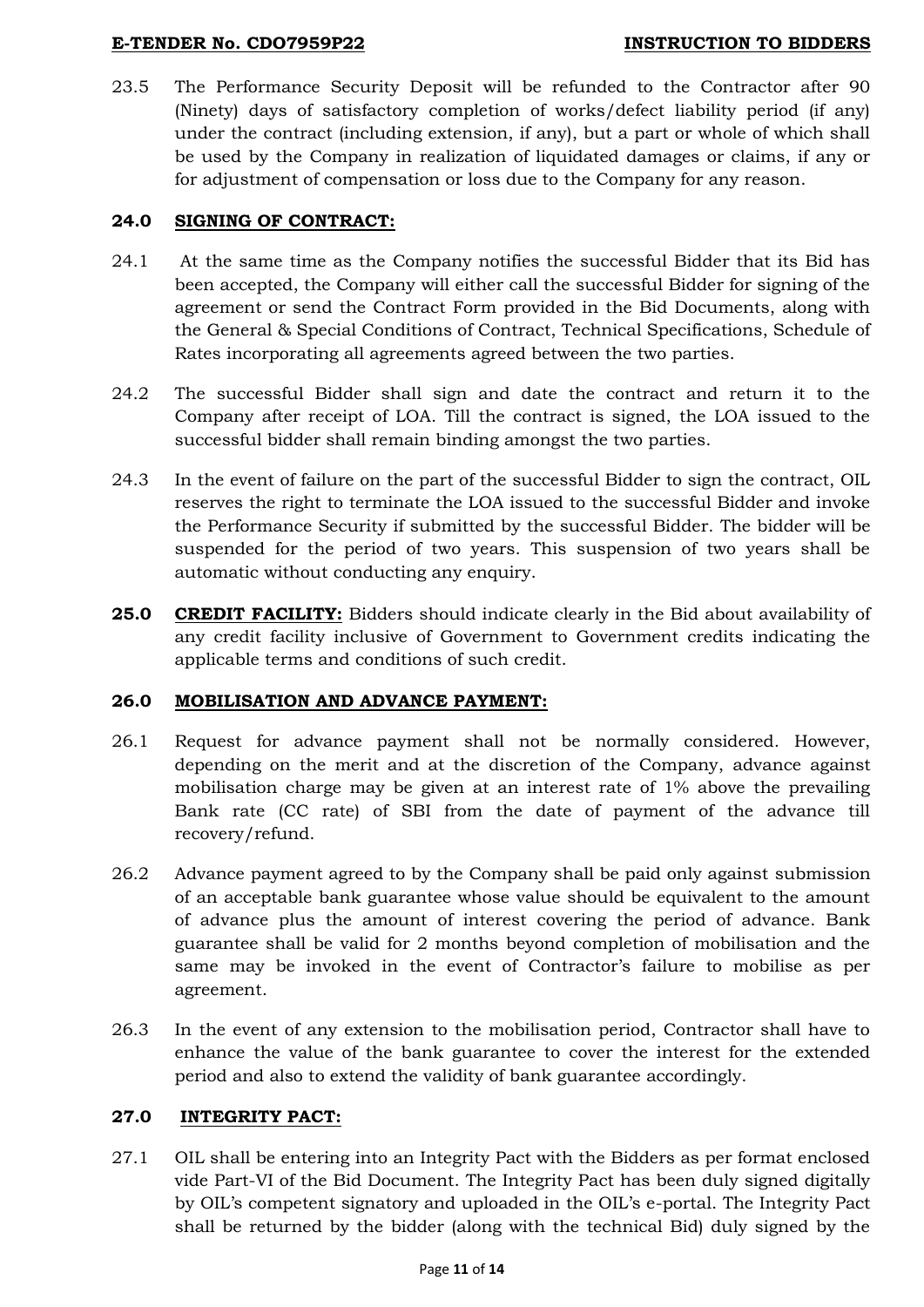same signatory who signed the Bid i.e. who is duly authorized to sign the Bid. Uploading the Integrity Pact in the OIL"s E-portal with digital signature will be construed that all pages of the Integrity Pact has been signed by the bidder"s authorized signatory who has signed the bid. If any bidder refuses to sign Integrity Pact or declines to submit the Integrity Pact, their bid shall be rejected straightway.

- 27.2 In case of a joint venture, all the partners of the joint venture should sign the Integrity pact;
- 27.3 In the event of any dispute between the management and the contractor relating to those contracts where Integrity Pact is applicable, in case, both the parties are agreeable, they may try to settle dispute through mediation before the panel of Independent External Monitors (IEMs) in a time bound manner. If required, the organizations may adopt any mediation rules for this purpose. In case, the dispute remains unresolved even after mediation by the panel of IEMs, the organization may take further action as per the terms and conditions of the contract.
- 27.4 OIL has appointed Shri Sutanu Behuria, IAS (Retd.), Shri Rudhra Gangadharan, IAS (Retd.) and Shri Om Prakash Singh, IPS (Retd.) as Independent External Monitors (IEM) for a period of 03 (Three) years to oversee implementation of Integrity Pact in OIL. Bidders may contact the Independent External Monitors for any matter relating to the Integrity Pact at the following addresses:
	- a. Shri Sutanu Behuria, IAS (Retd.), E-mail: [sutanu2911@gmaiI.com](mailto:sutanu2911@gmaiI.com)
	- b. Shri Rudhra Gangadharan, IAS (Retd.), Ex-Secretary, Ministry of Agriculture E-mail: [rudhra.gangadharan@gmail.com](mailto:rudhra.gangadharan@gmail.com)
	- c. Shri Om Prakash Singh, IPS (Retd.), Former DGP, Uttar Pradesh E-mail: [Ops2020@rediffmail.com](mailto:Ops2020@rediffmail.com)

## **28.0 LOCAL CONDITIONS:**

It is imperative for each Bidder to be fully informed themselves of all Indian as well as local conditions, factors and legislation which may have any effect on the execution of the work covered under the Bidding Document. The bidders shall be deemed, prior to submitting their bids to have satisfied themselves of all the aspects covering the nature of the work as stipulated in the Bidding Document and obtain for themselves all necessary information as to the risks, contingencies and all other circumstances, which may influence or affect the various obligations under the Contract.

No request will be considered for clarifications from the Company (OIL) regarding such conditions, factors and legislation. It is understood and agreed that such conditions, factors and legislation have been properly investigated and considered by the Bidders while submitting the Bids. Failure to do so shall not relieve the Bidders from responsibility to estimate properly the cost of performing the work within the provided timeframe. Company (OIL) will assume no responsibility for any understandings or representations concerning conditions made by any of their officers prior to award of the Contract. Company (OIL) shall not permit any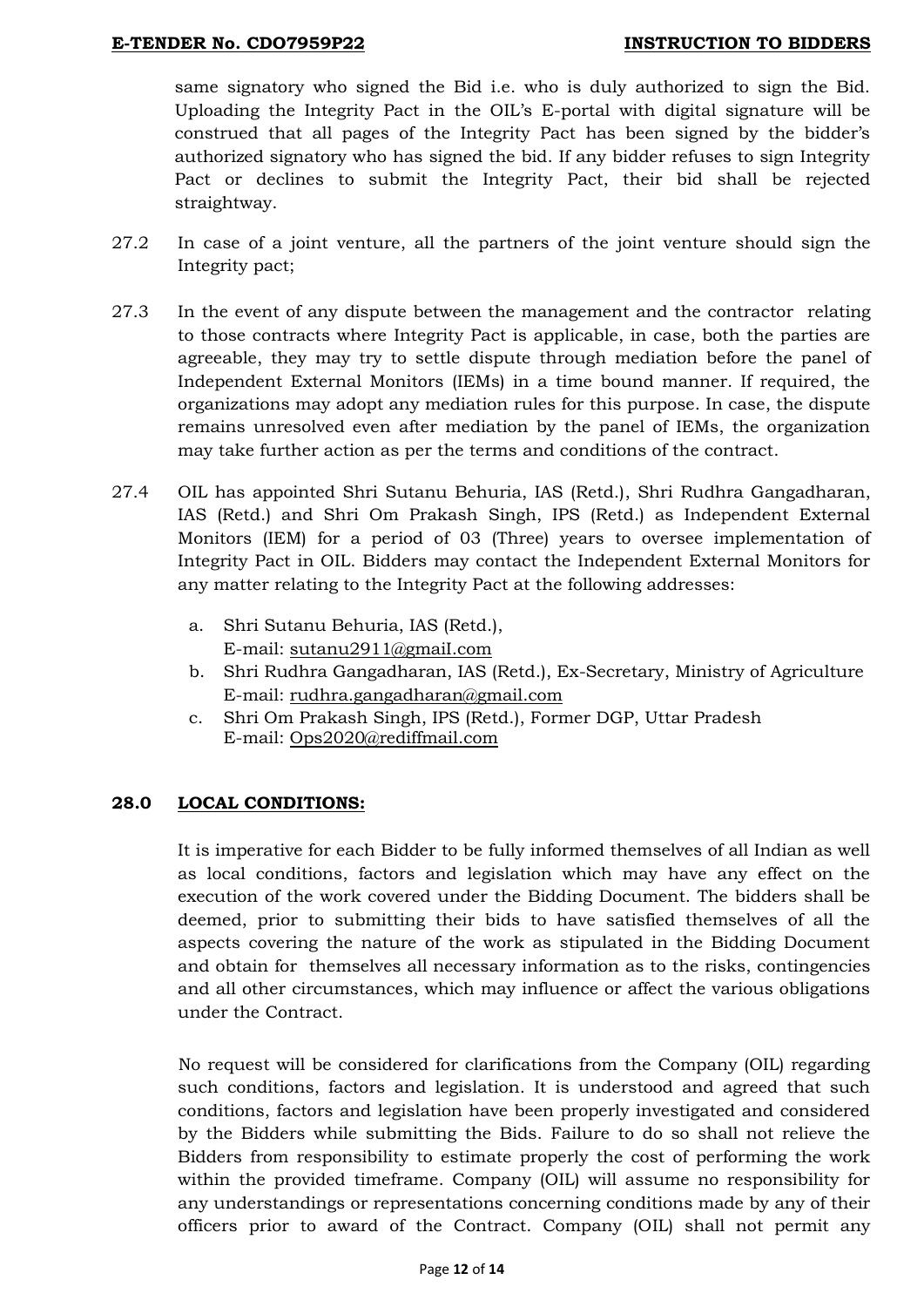Changes to the time schedule of the Contract or any financial adjustments arising from the Bidder's lack of knowledge and its effect on the cost of execution of the Contract.

**29.0 SPECIFICATIONS:** Before submission of Bids, Bidders are requested to make themselves fully conversant with all Conditions of the Bid Document and other relevant information related to the works/services to be executed under the contract.

#### **30.0 GOODS AND SERVICES TAX:**

30.1 In view of **GST** Implementation from 1st July 2017, all taxes and duties including Excise Duty, CST / VAT, Service tax, Entry Tax and other indirect taxes and duties have been submerged in **GST**. Accordingly, reference of Excise Duty, Service Tax, VAT, Sales Tax, Entry Tax or any other form of indirect tax except of **GST** mentioned in the bidding document shall be ignored.

Bidders are required to submit copy of the GST Registration Certificate while submitting the bids wherever **GST** (CGST & SGST / UTGST or IGST) is applicable.

- 30.2 Bidder should also mention the **Harmonised System of Nomenclature (HSN)** and **Service Accounting Codes (SAC)** at the designated place in the Price Bid Format.
- 30.3 Where the OIL is entitled to avail the input tax credit of GST:

OIL will reimburse the GST to the Supplier of Goods / Services (Service Provider) at actual against submission of Invoices as per format specified in rules/ regulation of GST to enable OIL to claim input tax credit of GST paid. In case of any variation in the executed quantities, the amount on which the GST is applicable shall be modified in same proportion. Returns and details required to be filled under GST laws &rules should be timely filed by supplier with requisite details.

The input tax credit of **GST** quoted shall be considered for evaluation of bids, as per evaluation criteria of tender document.

30.4 Where the OIL is not entitled to avail/take the full input tax credit of GST:

OIL will reimburse GST to the Supplier of Goods / Services (Service Provider) at actual against submission of Invoices as per format specified in rules / regulation of GST subject to the ceiling amount of GST as quoted by the bidder. In case of any variation in the executed quantities (If directed and / or certified by the In-Charge) the ceiling amount on which GST is applicable will be modified on prorata basis.

The bids will be evaluated based on total price including **GST**.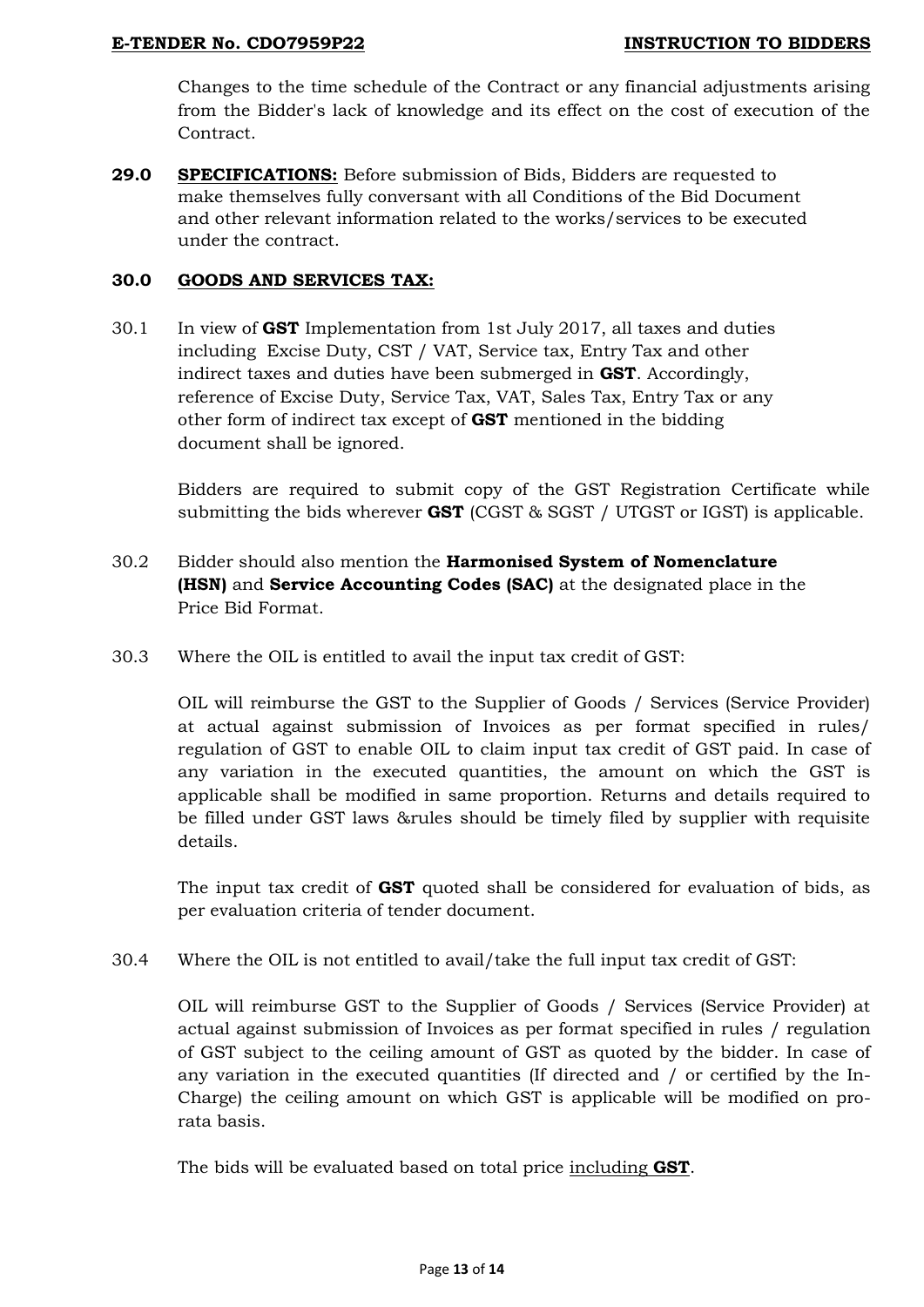#### **E-TENDER No. CDO7959P22 INSTRUCTION TO BIDDERS**

- 30.5 It is the responsibility of the bidder to quote the correct GST rate. The classification of goods / services as per GST (Goods & Service Tax) Act should be correctly done by the contractor to ensure that input tax credit on GST (Goods & Service Tax) is not lost to the OIL on account of any error on the part of the contractor.
- 30.6 Further, it is the responsibility of the bidders to make all possible efforts to make their accounting / IT system GST compliant in order to ensure availability of Input Tax Credit (ITC) to Oil India Ltd.
- 30.7 GST liability, if any, on account of supply of free samples against any tender shall be to bidder"s account.
- 30.8 In case the bidder is covered under Composition Scheme under GST laws, then bidder should quote the price inclusive of the GST (CGST & SGST / UTGST or IGST). Further, such bidder should mention "Cover under composition system" in column for GST (CGST & SGST/UTGST or IGST) of price schedule.
- 30.9 OIL will prefer to deal with registered supplier of goods / services under GST. Therefore, bidders are requested to get themselves registered under GST, if not registered yet. However, in case any unregistered bidder is submitting their bid, their prices will be loaded with applicable GST while evaluation of bid. Where OIL is entitled for input credit of GST, the same will be considered for evaluation of bid as per evaluation methodology of tender document.
- 30.10 Procurement of Specific Goods: Earlier, there is no tax incidence in case of import of specified goods (i.e. the goods covered under List-34 of Customs Notification no. 12/2012-Cus dated. 17.03.2012 as amended). Customs duty is not payable as per the policy. However, under GST regime, IGST Plus GST compensation cess (if applicable) would be leviable on such imports. Bidders should quote GST as inclusive considering IGST component for the imported Materials portion while quoting their prices on destination basis. However, GST rate to be specified in the price bid format.
- 30.11 The Supplier of Goods / Services may note the Anti-profiteering Clause (Clause No. 12.5) of Part-I GCC and quote their prices accordingly.
- 30.12 In case the GST rating of bidder on the GST portal / Govt. official website is negative / black listed, then the bid may be rejected by OIL.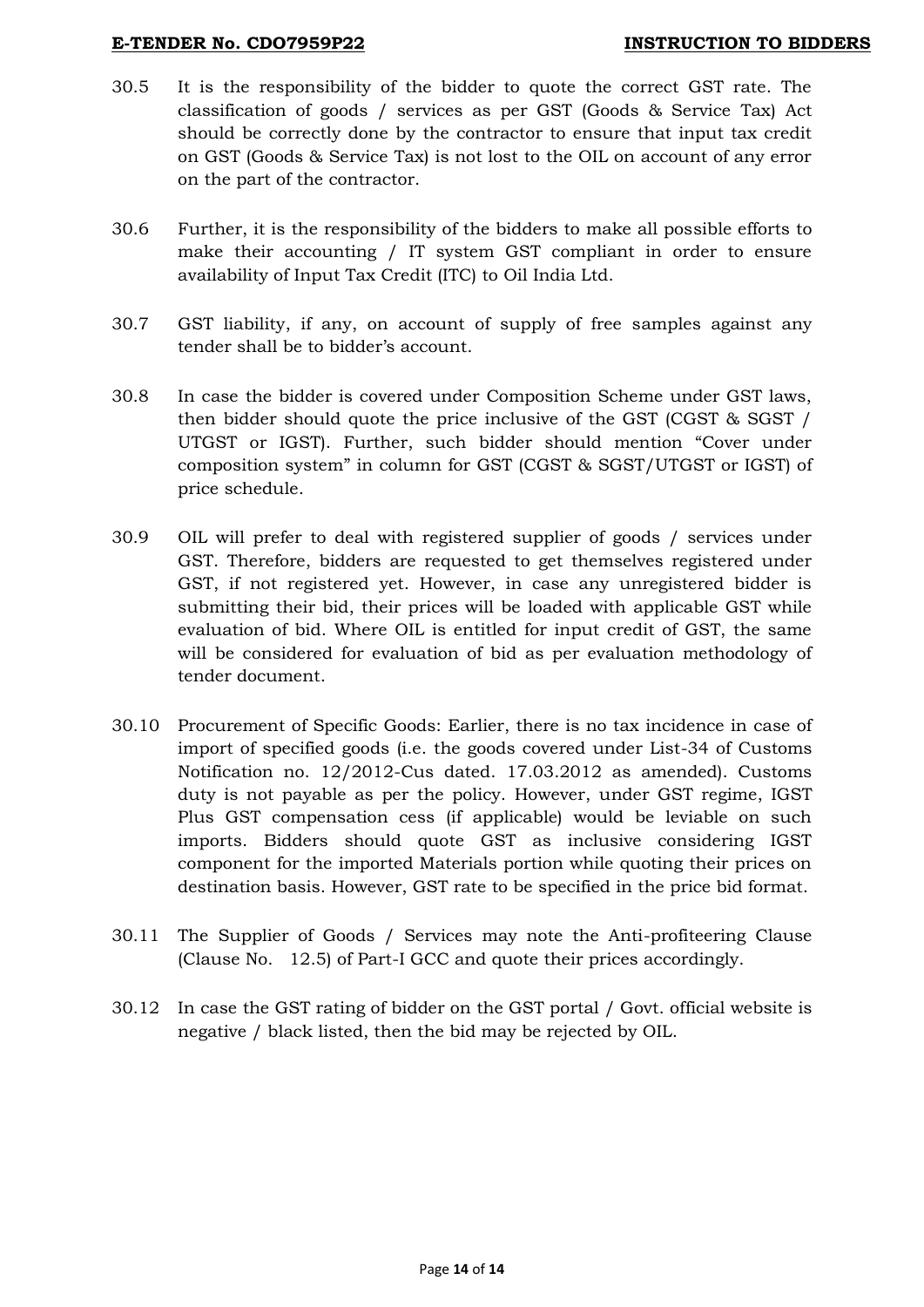## **BID EVALUATION CRITERIA (BEC)/BID REJECTION CRITERIA (BRC)**

#### **BID EVALUATION CRITERIA (BEC)**

The bid shall conform to the specifications and terms and conditions given in the Bidding Documents. Bids shall be rejected in case material and services offered do not conform to the required parameters stipulated in the technical specifications. Notwithstanding the general conformity of the bid to the stipulated specifications, the following requirements will have to be particularly met by the Bidders without which the same will be considered as non-responsive and will not be considered for evaluation. All the documents related to BEC shall be submitted along with the Technical Bid.

## **1.0 TECHNICAL EVALUATION CRITERIA:**

#### **The bidder must be incorporated in India and must maintain more than 20% local content (LC) for the offered services to be eligible to bid against this tender.**

Regarding calculation of local content and submission of documents during bidding & execution of contracts, provision of Purchase preference policy linked with Local Content (PP-LC) notified vide **Letter No. FP-20013/2/2017-FP-PNG dated 17.11.2020** by-MoPNG (including subsequent amendments thereof, if any) shall be applicable.

If such local content is not maintained during execution of contract, OIL reserves the right to invoke the Performance Securities submitted by the bidding and supporting companies, in addition to resorting to other options as may be deemed appropriate.

Whether **or not** the bidders want to avail PP-LC benefit against this tender, it is mandatory for them to meet the following at the bidding stage:

(a) Without specifying the unit rates and bid amount in the technical bid, the bidder must provide the **percentage (%) of local content** in their bid, without which the bid shall be summarily rejected being non-compliant.

(b) The Bidder shall submit an undertaking from the authorised signatory of bidder having the Power of Attorney alongwith the bid, stating that the bidder meets the minimum LC requirement (above 20%) and such undertaking shall become a part of the contract, if awarded.

(c) The aforesaid undertaking of the bidder shall also be supported by a certificate from the statutory auditor or cost auditor of the company (in case of companies) or from a practicing cost accountant or practicing chartered accountant (in respect of other than companies) giving the percentage of local content.

(d) Bidder to submit a copy of their Certificate of Incorporation in India.

**1.1 EXPERIENCE:** The Bidder must have experience of at least 01 (one) SIMILAR WORK of minimum length 45 Kilometres under single Contract in previous 07 (seven) years to be reckoned from the original bid closing date.

## OR

The bidder must have experience of at least 01 (one) SIMILAR work of minimum value of **Rs 1,80,57,300.00 (Rupees One Crore Eighty Lakhs Fifty Seven Thousand Three Hundred Only)** under single Contract in previous 7 (seven) years to be reckoned from the original bid closing date.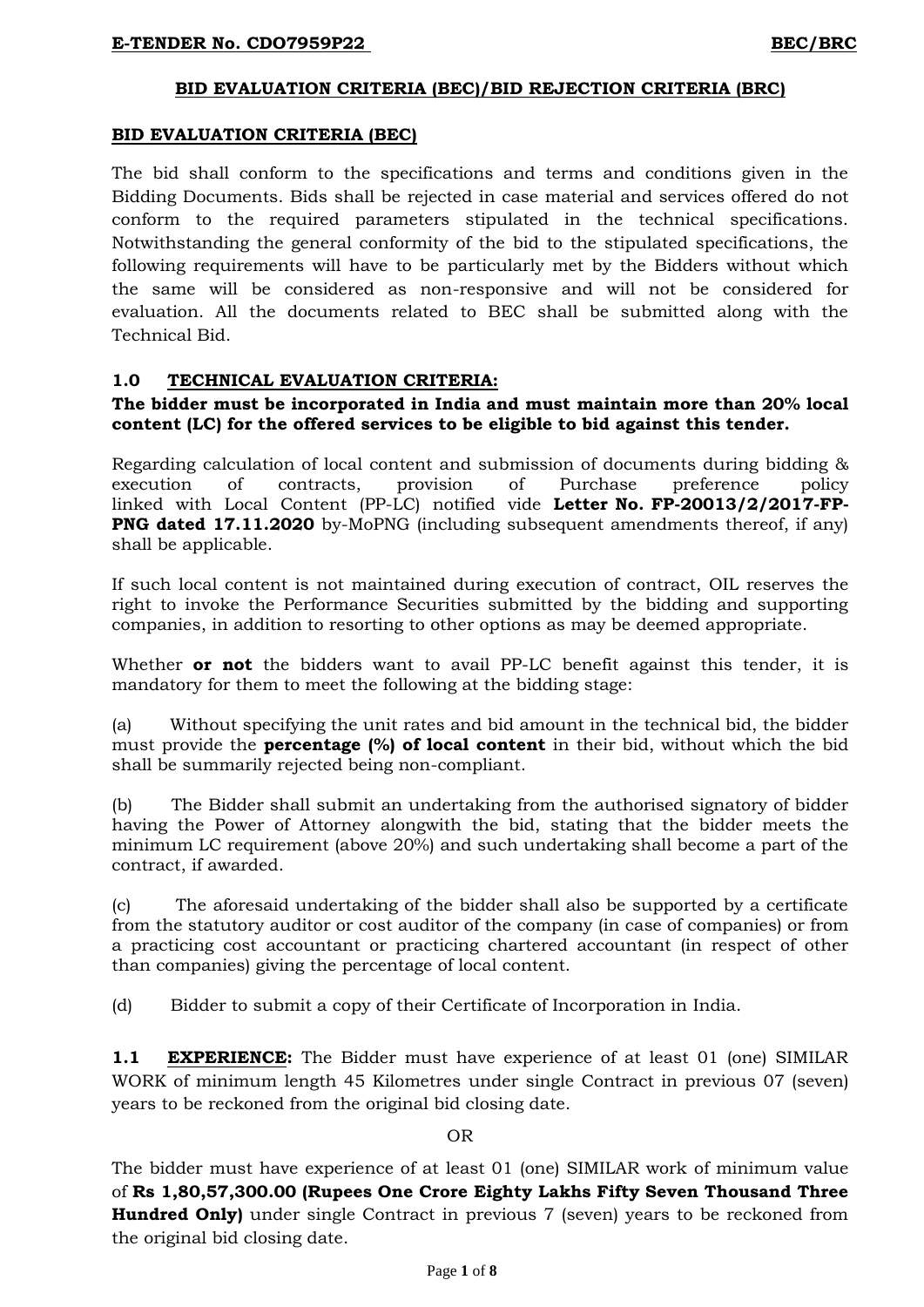# **Notes to BEC Clause 1.1 above:**

**a.** "SIMILAR" nature of work mentioned in Clause No. 1.1 means "Construction of Crude Oil/Petroleum Product/Gas transportation welded pipe lines of minimum 50 mm NB in Central Govt. /State Govt. /Public Sector Undertaking/State Govt. Enterprise/any E&P (Companies involved in Exploration & Production of Oil & Gas) or Midstream or Downstream Oil and Gas Company, conforming to ASME B 31.4/ 31.8"

**b.** For proof of requisite Experience (refer Clause No. 1.1), the following documents/ photocopy (self-attested/attested) must be submitted along with the bid:

# A. Contract document showing details of work,

AND

B. Job Completion Certificate showing:

- (i) Gross value of job/quantity done
- (ii) Nature of job done and Work order no./Contract no.
- (iii) Contract period and date of completion

OR

C. SES (Service Entry Sheet)/Certificate of Payment (COP) issued by the company indicating the following:

- (i) Work order no./Contract no.
- (ii) Gross value of jobs/ quantity done
- (iii) Period of Service
- (iv) Nature of Service
- **c.** Only Letter of Intent (LOI)/Letter of Award (LOA), or Work Order(s) are not acceptable as evidence.
- **d.** Mere award of contract(s) will not be counted towards experience. Successful completion of the awarded contract(s) to the extent of volume & value, as stipulated respectively under Clause Nos. 1.0 will only be treated as acceptable experience.
- **e.** Following work experience will also be taken into consideration:
	- (i) If the prospective bidder has executed contract in which similar work is also a component of the contract.
	- (ii) In case the start date of the requisite experience is beyond the prescribed 07 (seven) years reckoned from the original bid closing date but completion is within the prescribed 07 (seven) years reckoned from the original bid closing date.
	- (iii)If the prospective bidder is executing similar work which is still running and the contract value/quantity executed prior to original bid closing date is equal to or more than the minimum prescribed value in the BEC.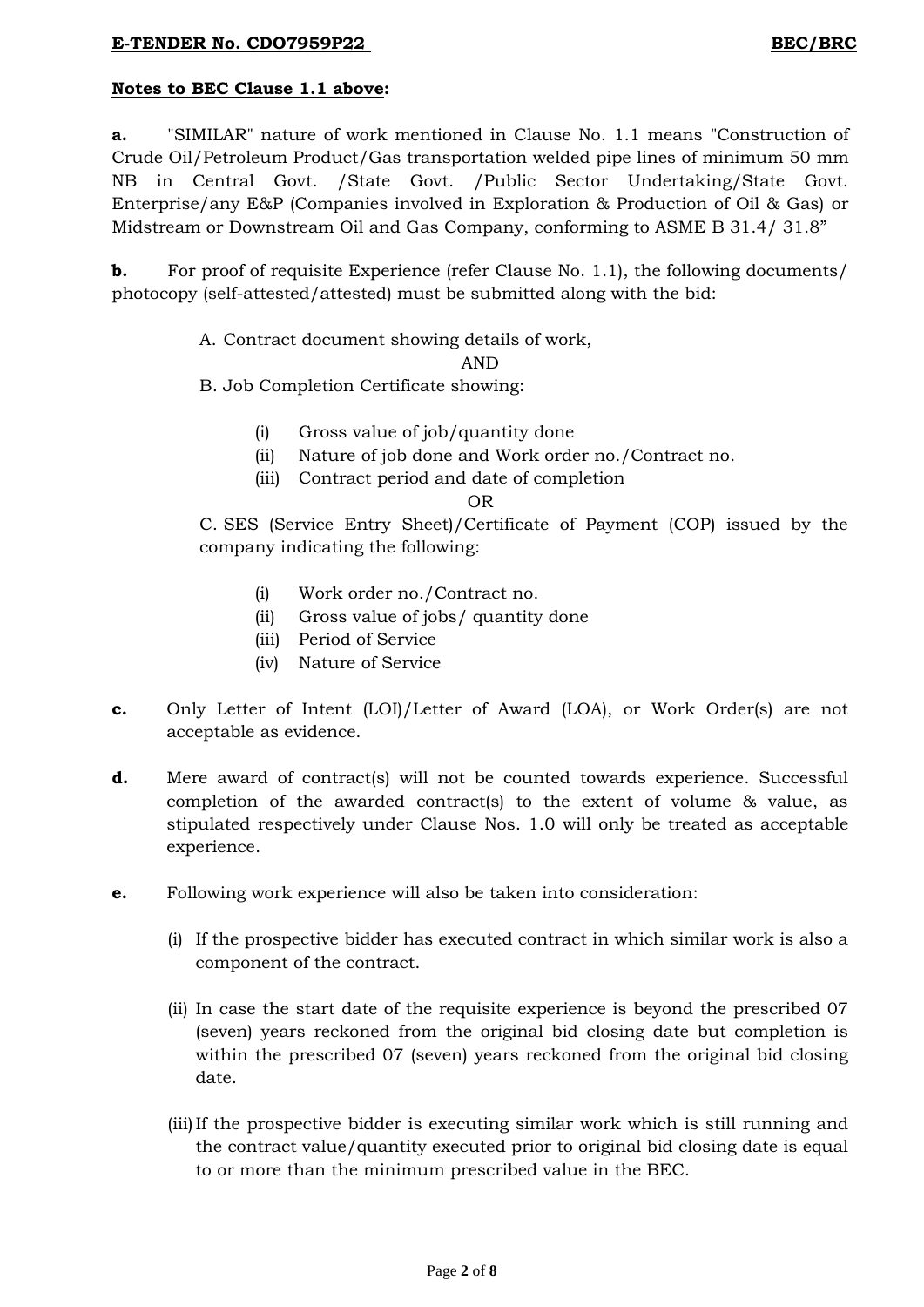Proof of work experience against Para **e. (i) and (ii)** above, to satisfy a) similar work b) minimum prescribed value/quantity/period c) prescribed period of 07 years, to be submitted as below:

Bidder must submit the breakup of similar work and its value/quantity/period executed within the prescribed period of 07 (Seven) years reckoned from the original bid closing date. The breakup must be certified by the end user or a certificate issued by a practicing Chartered/Cost Accountant Firm (with Membership Number & Firm Registration Number).

Proof of work experience against Para **e. (iii)** above, to satisfy a) similar work b) minimum prescribed value/quantity/period c) prescribed period of 07 years, to be submitted as below:

- A. Breakup of similar work
- B. Contract document showing details of work.
- C. LOA/LOI/Work order showing:
	- (i) Gross value of job/quantity awarded
	- (ii) Nature of job awarded
	- (iii) Contract no./Work order no.
	- (iv) Contract period and date of completion
- D. Certificate of Payment (COP)/SES (Service Entry Sheet) up to the previous month of the original bid closing date of this tender issued by the company indicating the following:
	- (i) Work order no./Contract no.
	- (ii) Gross value of job/ quantity done
	- (iii) Period of Work Done
	- (iv) Nature of Service

**f.** In case of similar work executed through 'sub-contracting', the bidder shall submit confirmation towards consent of the client organization/end user for allowing 'sub-contracting'.

**g.** SIMILAR work executed by a bidder for its own organization/subsidiary/Joint Venture cannot be considered as experience for the purpose of meeting BEC.

**h.** Bids submitted for part of the work will be rejected. Bid will be rejected if not accompanied with adequate documentary proof in support of Work experience as mentioned in Para 1.0.

**i.** Any party who is extending support by way of entering into Joint Venture agreement or MOU with another party shall not be allowed to submit an independent bid against this tender. Under such situation both the bids shall be rejected.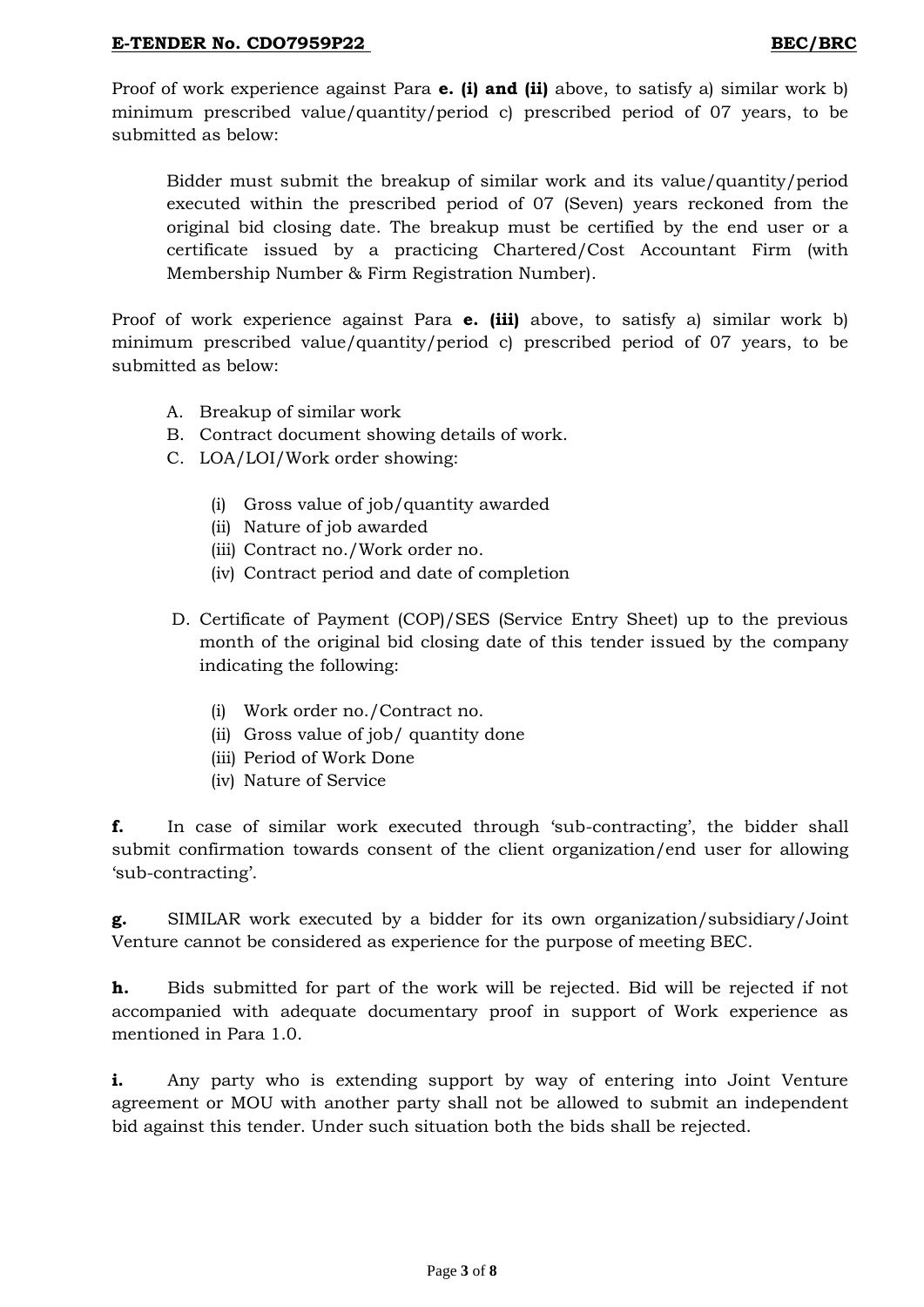## **2.0 FINANCIAL EVALUATION CRITERIA:**

2.1 Annual Financial Turnover of the bidder during any of preceding 03 (Three) financial/accounting years from the original bid closing date should be at least **Rs. 90,28,700 (Rupees Ninety Lakhs Twenty Eight Thousand and Seven Hundred only).**

2.2 Net worth of the bidder must be Positive for the preceding financial/accounting year.

Note: The Net worth to be considered against Clause 2.2 above, should be read in conjunction with the definition of Net worth as mentioned in Section 2 (57) of the Companies Act, 2013.

#### **Notes to BEC Clause 2.0 above:**

- **a.** For proof of Annual Turnover & Net worth, any one of the following documents/photocopies must be submitted along with the bid:
	- (i) Audited Balance Sheet along with Profit & Loss account.

#### OR

(ii) A certificate issued by a practicing Chartered/Cost Accountant (with Membership Number and Firm Registration Number), as per format prescribed in **Annexure-X**.

Note : Mention of UDIN (Unique Document Identification Number) is mandatory for all Certificates issued w.e.f. February 1, 2019 by Chartered Accountant in Practice.

- **b.** Considering the time required for preparation of Financial Statements, if the last date of preceding financial/accounting year falls within the preceding six months reckoned from the original bid closing date and the Financial Statements of the preceding financial/accounting year are not available with the bidder, then the financial turnover of the previous three financial /accounting years excluding the preceding financial/accounting year will be considered. In such cases, the Net worth of the previous financial/accounting year excluding the preceding financial/accounting year will be considered. However, the bidder has to submit an undertaking in support of the same along with their technical bid as per **Proforma-X**.
- **c.** In case the bidder is a Central Govt. Organization/PSU/State Govt. Organization/Semi-State Govt. Organization or any other Central/State Govt. Undertaking, where the auditor is appointed only after the approval of Comptroller and Auditor General of India and the Central Government, their certificates may be accepted even though FRN is not available. However, bidder to provide documentary evidence for the same.
- **d.** In case the bidder is a Government Department, they are exempted from submission of document mentioned under para **a.** and **b.** above.
- **e.** Bid will be rejected if not accompanied with adequate documentary proof in support of Annual turnover and Net worth as mentioned in Para 2.1 & 2.2.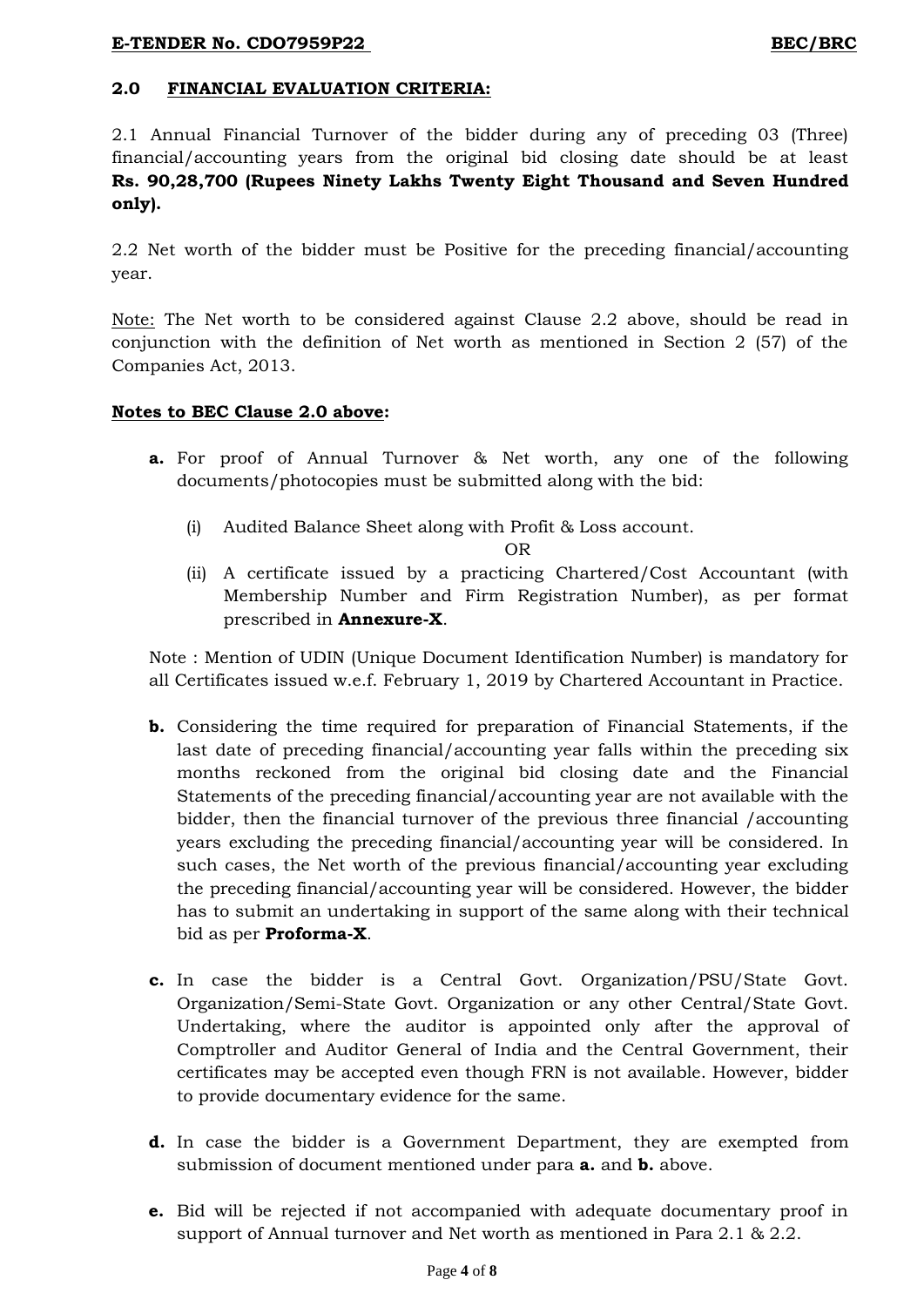# **3.0 COMMERCIAL EVALUATION CRITERIA:**

**3.1** The bids are to be submitted in single stage under Two Bid System i.e. Un-priced Techno-Commercial Bid and Price Bid together. Only the Price Bid should contain the quoted price.

**3.2** The price quoted by the successful bidder must be firm during the performance of the contract and not subject to variation on any account except as mentioned in the bid document. Any bid submitted with adjustable price quotation other than the above will be treated as non-responsive and rejected.

**3.3** Bid security shall be furnished as a part of the Techno Commercial Un-priced Bid. The amount of bid security should be as specified in the forwarding letter. Any bid not accompanied by a proper bid security will be rejected.

**3.4** Bid Documents/User Id & Password for OIL's E-Tender portal are not transferable.

**3.5** Any bid received in the form of Physical document/ Telex/Cable/Fax/E-mail will not be accepted.

**3.6** Bids shall be typed or written in indelible ink. The bidder or his authorized representative shall sign the bid digitally, failing which the bid will be rejected.

**3.7** Bids shall contain no interlineations, erasures or overwriting except as necessary to correct errors made by bidder, in which case such corrections shall be initiated by the persons(s) signing (digitally) the bid. However, white fluid should not be used for making corrections. Any bid not meeting this requirement shall be rejected.

**3.8** Any bid containing false statement will be rejected and action will be taken by Company as per Bid Document.

**3.9** Bidders must quote clearly and strictly in accordance with the price schedule outlined in Price Bidding Format attached under "Notes and Attachments" tab in the main bidding engine of OIL's E-Tender portal; otherwise the bid will be rejected. All other techno-commercial documents other than price details to be submitted with Unpriced Techno-Commercial Bid as per tender requirement under "Technical Attachment" Tab Page only.

**3.10** Bidder must accept and comply with the following provisions as given in the Tender Document in toto, failing which offer will be rejected:

- **(i)** Firm price
- **(ii)** EMD / Bid Bond
- **(iii)** Period of validity of Bid
- **(iv)** Price Schedule
- **(v)** Performance Bank Guarantee / Security deposit
- **(vi)** Delivery / Completion Schedule
- **(vii)** Scope of work
- **(viii)** Guarantee of material / work
- **(ix)** Liquidated Damages clause
- **(x)** Tax liabilities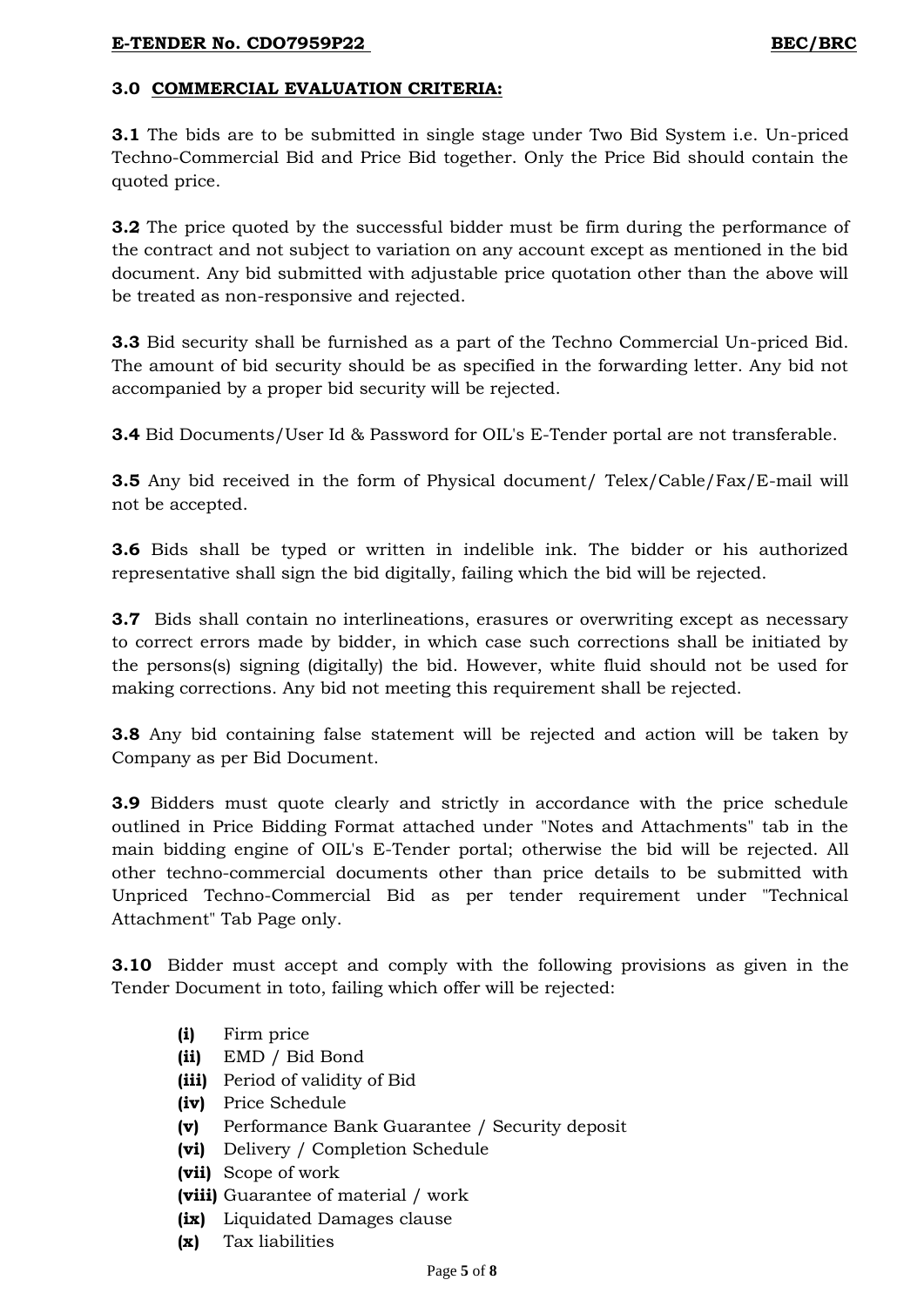**(xi)** Arbitration / Resolution of Dispute Clause **(xii)** Force Majeure **(xiii)** Applicable Laws **(xiv)** Specifications **(xv)** Integrity Pact

**3.11** There should not be any indication of price in the Un-priced Techno-Commercial Bid. A bid will be straightway rejected if this is given in the Un-priced Techno-Commercial Bid.

**3.12** Bid received with validity of offer less than 120 (One hundred twenty) days from Bid Opening Date will be rejected.

**3.13** The Integrity Pact is applicable against this tender. OIL shall be entering into an Integrity Pact with the bidders as per format enclosed vide "**Part-VI/Integrity Pact**" of the tender document. This Integrity Pact proforma has been duly signed digitally by OIL's competent signatory. The proforma has to be returned by the bidder (along with the Un-priced Techno-Commercial Bid) duly signed (digitally) by the same signatory who signed the bid, i.e., who is duly authorized to sign the bid. Uploading the Integrity Pact with digital signature will be construed that all pages of the Integrity Pact has been signed by the bidder's authorized signatory who sign the Bid.

# **4.0 PRICE EVALUATION CRITERIA**:

**4.1** Price bid shall be opened in respect of only the techno-commercially acceptable bidders whose bids have been found to be substantially responsive. A substantially responsive bid is one that meets the terms and conditions of the Tender and/or the acceptance of which bid will not result in indeterminate liability on OIL.

**4.2** Bidders are required to quote for all the items as per Price Bid Format, otherwise the offer of the bidder will be straightway rejected.

**4.3** If there is any discrepancy between the unit price and the total price, the unit price will prevail and the total price shall be corrected. Similarly, if there is any discrepancy between words and figure, the amounts in words shall prevail and will be adopted for evaluation.

**4.4** The quantities shown against each item in the "Price Bid Format" shall be considered for the purpose of Bid Evaluation. It is, however, to be clearly understood that the assumptions made in respect of the quantities for various operations are only for the purpose of evaluation of the bid and the Contractor will be paid on the basis of the actual number of days/parameter, as the case may be.

**4.5** The bidders are advised not to offer any discount/rebate separately and to offer their prices in the Price Bid Format after considering discount/rebate, if any.

**4.6** Conditional and unsolicited discount will not be considered in evaluation. However, if such bidder happens to be the lowest recommended bidder, unsolicited discount without any condition will be considered for computing the contract price.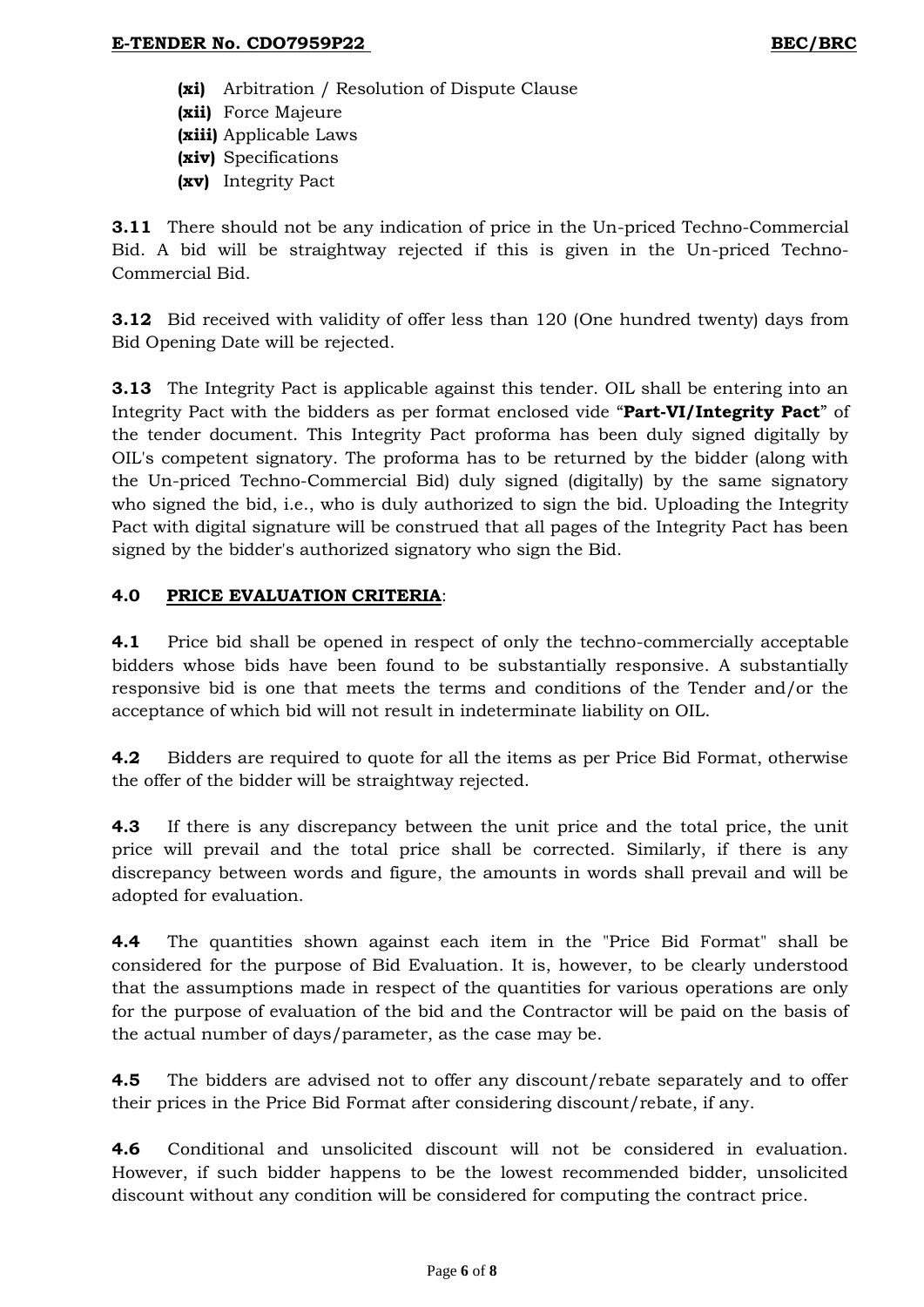**4.7** In case of identical overall lowest offered rate by more than 1(one) bidder, the selection will be made by draw of lot between the parties offering the same overall lowest price.

**4.8** Price Bids shall be evaluated on overall lowest cost to OIL (L-1 offer) basis i.e. considering total quoted price for all services including applicable GST (CGST & SGST/UTGST or IGST).

**4.9** OIL will prefer to deal with registered bidder under GST. Therefore, bidders are requested to get themselves registered under GST, if not registered yet.

However, in case any unregistered bidder is submitting their bid, their prices will be loaded with applicable GST while evaluation of bid. Where OIL is entitled for input credit of GST, the same will be considered for evaluation of bid as per evaluation methodology of tender document.

**4.10** Price Bid uploaded without giving any of the details of the taxes (Including rates and amounts) will be considered as inclusive of all taxes including GST.

When a bidder mentions taxes as extra without specifying the rates & amount, the offer will be loaded with maximum value towards taxes received against the tender for comparison purposes. If the bidder emerges as lowest bidder after such loading, in the event of order on that bidder, taxes mentioned by OIL on the Purchase Order/Contracts will be binding on the bidder.

**4.11** Input Tax Credit on GST (Goods & Service Tax) for this service is NOT available to OIL & the bids will be evaluated based on total price including GST.

**4.12** Based on the evaluation of techno-commercially qualified bidders, the job will be awarded to L-1 bidder.

## **5.0 GENERAL:**

**5.1** In case bidder takes exception to any clause of bidding document not covered under BEC/BRC, then the Company has the discretion to load or reject the offer on account of such exception if the bidder does not withdraw/modify the deviation when/as advised by company. The loading so done by the company will be final and binding on the bidders. No deviation will however be accepted in the clauses covered under BEC/BRC.

**5.2** To ascertain the substantial responsiveness of the bid the Company reserves the right to ask the bidder for clarification in respect of clauses covered under BEC/BRC also and such clarifications fulfilling the BEC/BRC clauses in toto must be received on or before the deadline given by the company, failing which the offer will be will be evaluated based on the submission. However, mere submission of such clarification shall not make the offer responsive, unless company is satisfied with the substantial responsiveness of the offer.

**5.3** If any of the clauses in the BEC/BRC contradict with other clauses of bidding document elsewhere, the clauses in the BEC/BRC shall prevail.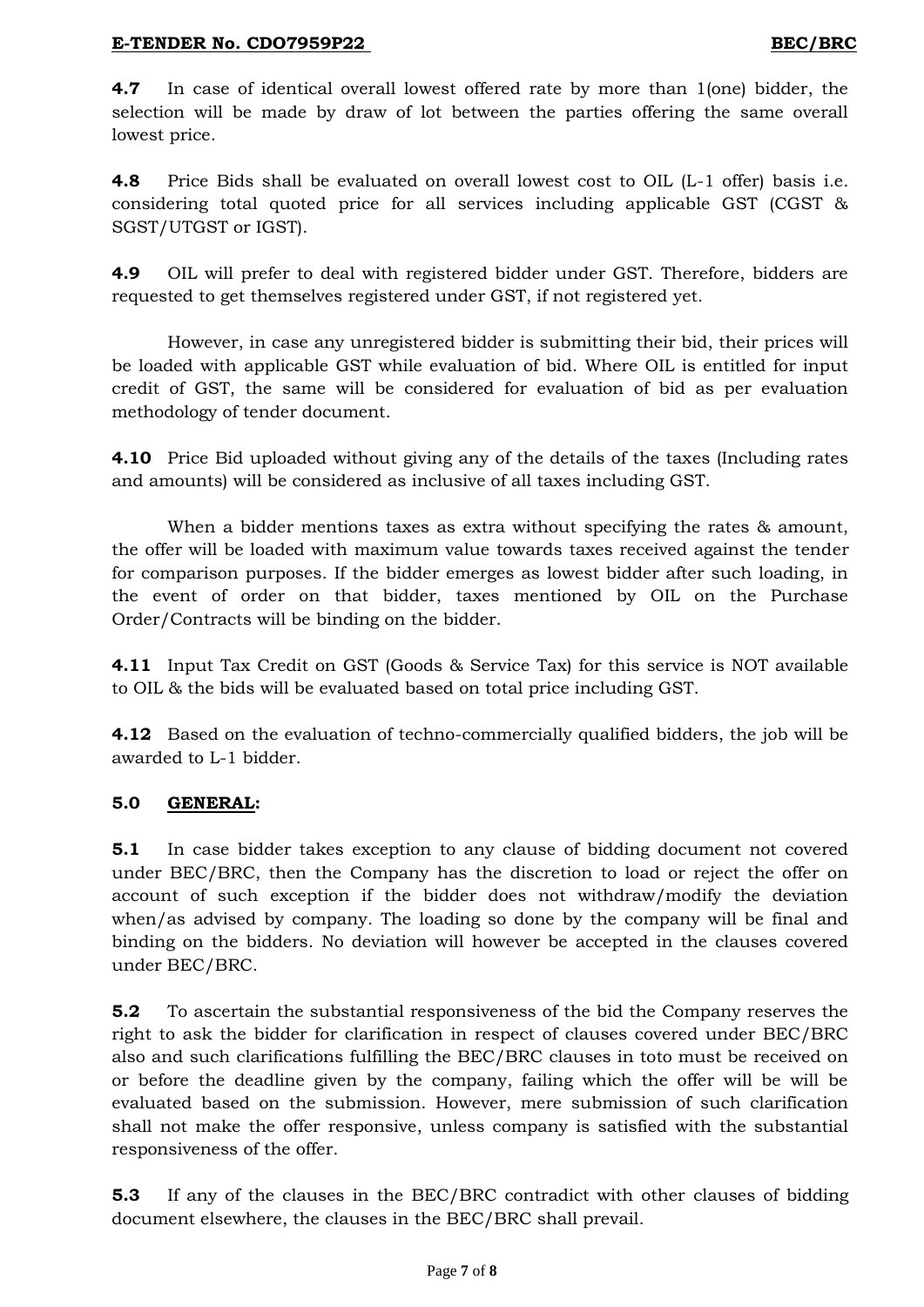**5.4** Bidder(s) must note that requisite information(s)/financial values etc. as required in the BEC/BRC & Tender are clearly understandable from the supporting documents submitted by the Bidder(s); otherwise Bids shall be rejected.

**5.5** OIL will not be responsible for delay, loss or non-receipt of applications for participating in the bid sent by mail and will not entertain any correspondence in this regard.

**5.6** The originals of such documents [furnished by bidder(s)] shall have to be produced by bidder(s) to OIL as and when asked for.

# **6.0 PURCHASE PREFERENCE CLAUSE:**

**6.1 PURCHASE PREFERENCE TO MSE BIDDERS: Purchase Preference** allowed as per Government Guidelines in Vogue and PPP [Public Procurement policy] for Micro and Small Enterprises is not applicable for this tender (being works contract tender).

# **6.2 PURCHASE PREFERENCE POLICY (LINKED WITH LOCAL CONTENT) (PP-LC):**

Purchase preference policy-linked with Local Content (PP-LC) notified vide letter no. **FP-20013/2/2017-FP-PNG dated 17th November, 2020 of MoPNG** shall be applicable in this tender. Bidders to check the provisions of the Notification for their eligibility to bid and seek benefits for Purchase preference, accordingly. Purchase preference will be applicable as per the Notification(s) and any amendment thereof.

Bidders seeking benefits, under Purchase Preference Policy (linked with Local Content) (PP-LC) shall have to comply with all the provisions of the notification no. FP-20013/2/2017-FP-PNG dated 17th November, 2020 or subsequent amendments, if any.

**7.0 COMPLIANCE OF THE COMPETITION ACT, 2002**: The bidder shall strictly comply with the provisions of the Competition Act, 2002, more particularly, Section-3 of the Act. Any violation the provisions of the Act shall attract penal action under the Act.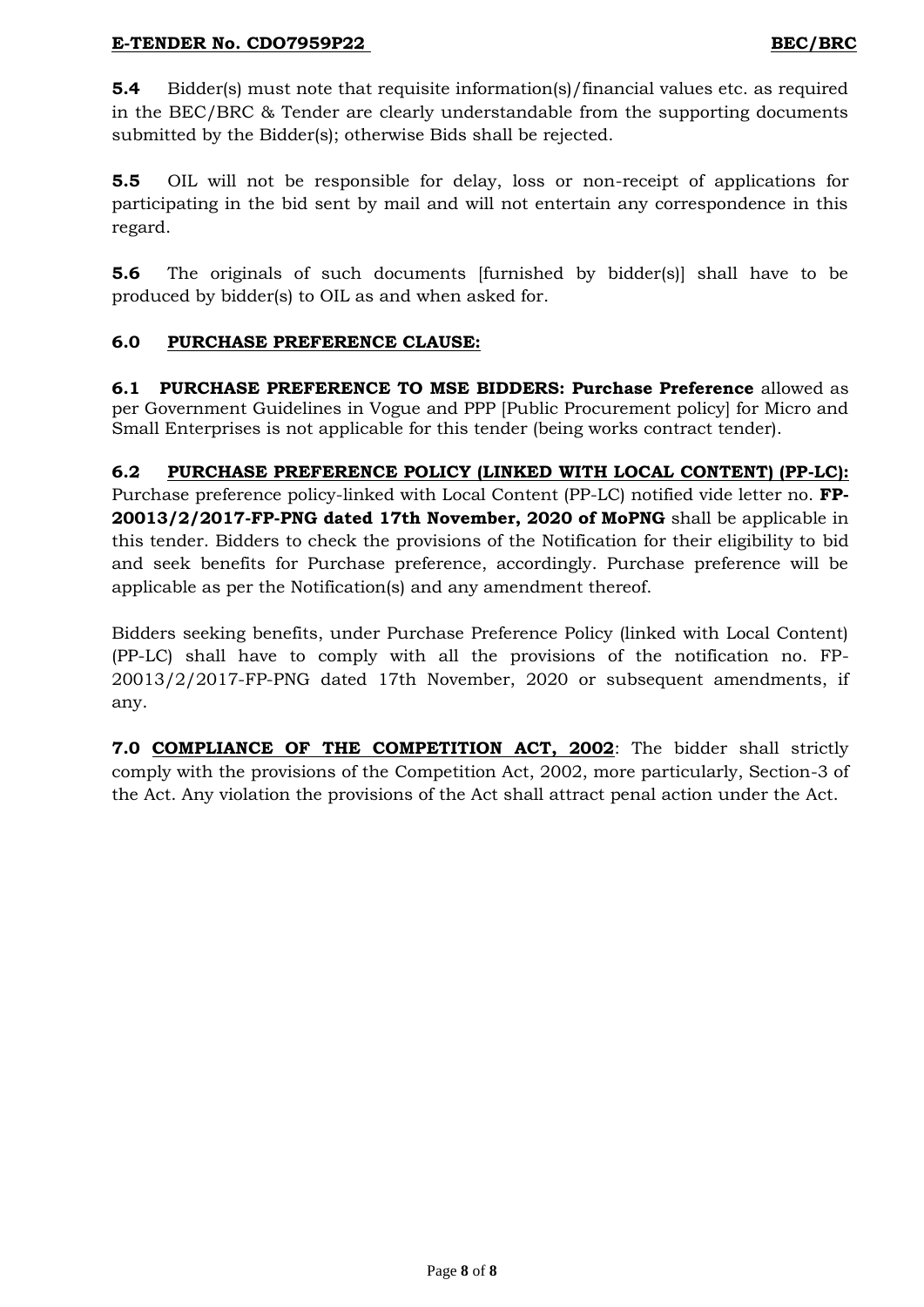## **GENERAL CONDITIONS OF CONTRACT (GCC)**

#### **1.0 APPLICABILITY, DEFINITION & INTERPRETATION:**

#### **1.1 Applicability**

All clauses in the General Conditions of Contract [GCC] shall apply to all transactions except as otherwise stated in the Special Conditions of Contract [SCC] and/or BEC-BRC. Furthermore, in the event if there is any conflict between the Principal text of the Agreement and the Appendixes, the Principal text will prevail.

## **1.2 Definition & Interpretation**

In the contract (as hereinafter defined) the following words and expressions shall have the meaning hereby assigned to them except where the context otherwise requires:

#### **1.2.1 COMPANY/OIL/Operator:**

Shall mean Oil India Limited [OIL] a public sector undertaking, incorporated under COMPANY"s Act 1956 having its registered office at Duliajan-786602, Assam, India and includes its successor and permitted assigns.

## **1.2.2 CONTRACTOR**:

Shall mean the person or persons, firm or COMPANY or corporation incorporated in India or abroad, who has been awarded with the contract and includes contractor"s legal representatives, his successors and permitted assigns.

#### **1.2.3 Contract**:

Shall mean a written agreement between the COMPANY and the CONTRACTOR for execution of the services/works including all contract documents and subsequent amendments, if any.

#### **1.2.4 Site:**

Shall mean the place in which the operations/services are to be carried out or places approved by OIL for the purposes of the CONTRACT together with any other places designated in the CONTRACT as forming part of the site.

## **1.2.5 COMPANY's Site Representative/Engineer**:

Shall mean the person or the persons appointed by the COMPANY from time to time to act on its behalf at the site for overall co- ordination, supervision and project management at site.

#### **1.2.6 Sub-Contract**:

Shall mean order/ contract placed by the CONTRACTOR for any portion of the CONTRACT or work sublet with necessary written consent of COMPANY on third party. Such sub-letting shall not relieve the CONTRACTOR from any obligation, duty or responsibility under the CONTRACT.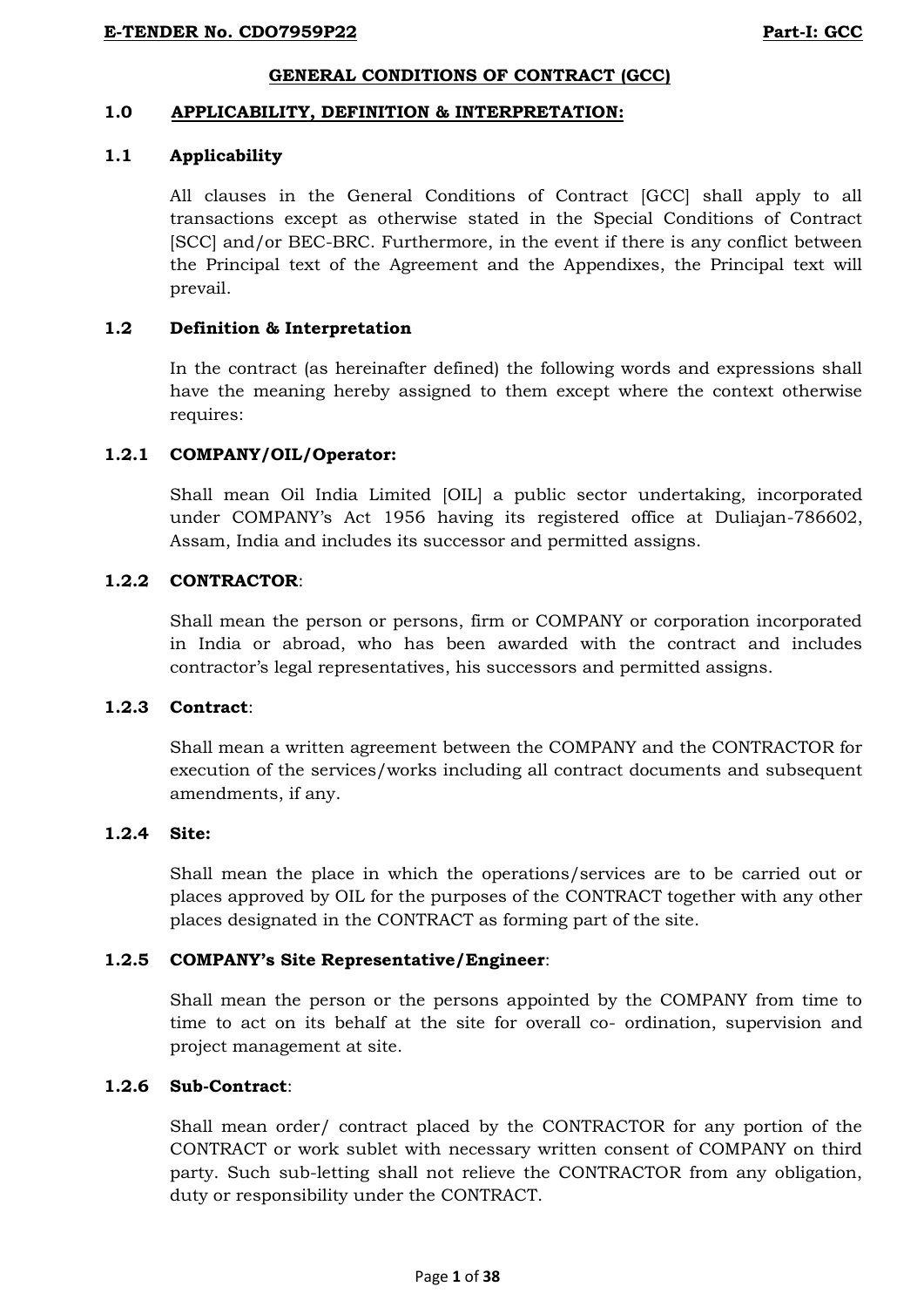#### **E-TENDER No. CDO7959P22 Part-I: GCC**

#### **1.2.7 Sub-Contractor**:

Shall mean any person or firm or COMPANY (other than CONTRACTOR) to whom any part of the work has been entrusted by CONTRACTOR, with written consent of OIL or the persons appointed by OIL, successors and permitted assigns of such persons, firm or COMPANY**.**

## **1.2.8 Contractor's Representative**:

Shall mean such person/or persons duly appointed representative at the site and base as the CONTRACTOR may designate in writing to the COMPANY as having authority to act for the CONTRACTOR in matters affecting the work and to provide the requisite services.

## **1.2.9 Contract Price/Value***:*

Shall mean the sum accepted or the sum calculated in accordance with the rates accepted in tender and/or the contract rates as payable to the CONTRACTOR for the entire execution and completion of the services/works, including amendments/modification/change order issued by the COMPANY.

# **1.2.10 Firm price**:

The prices will remain unchanged, except for statutory changes, during currency of the CONTRACT unless specifically agreed to in writing by COMPANY.

# **1.2.11 Service/Works/Operations**:

Shall mean and include all items and things to be supplied/done and all work /Service to be performed by the CONTRACTOR as specified in the Scope of Work under this CONTRACT and shall also include all extra, additional, altered or substituted works/services as required for the purpose of successful execution of the Contract.

## **1.2.12 Equipment/Materials/Goods** :

Shall mean and include any equipment, machinery, instruments, stores, goods which CONTRACTOR is required to provide to the COMPANY for/under the CONTRACT and amendments thereto.

## **1.2.13 Drawings**:

Shall mean and include all Engineering sketches, general arrangements/ layout drawings, sectional plans, all elevations, photographs, etc. related to the CONTRACT together with modification and revision thereto.

## **1.2.14 Specifications**:

Means and includes all technical specifications, provision attached and referred to in the tender/contract document regarding method and manner of performing the services and qualities of the service/materials to be provided under the contract and also as modified by the COMPANY/its site representative during the execution of contract in the best interest of service.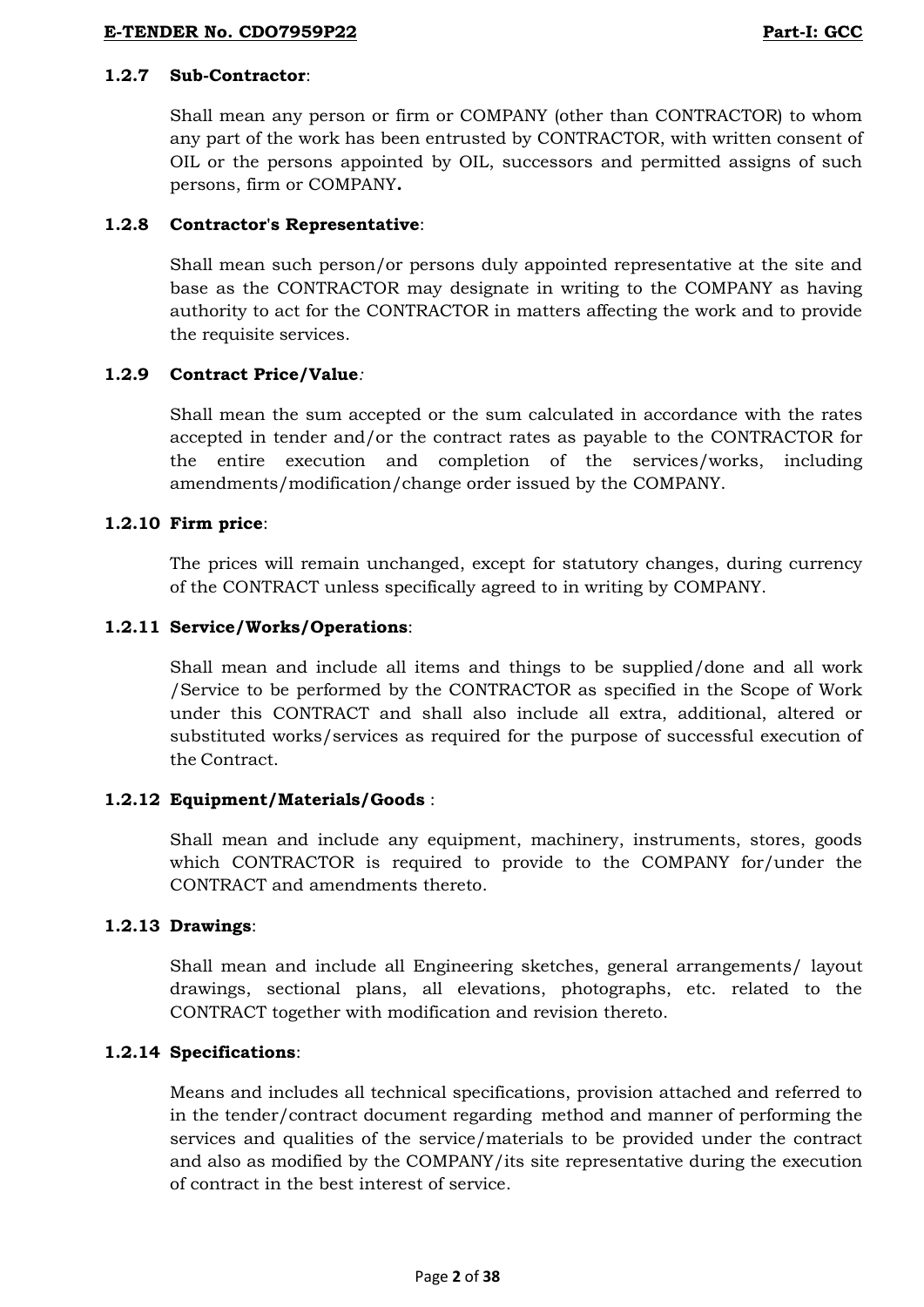#### **E-TENDER No. CDO7959P22 Part-I: GCC**

## **1.2.15 Engineer In-charge (EIC):**

Shall mean the person designated from time to time by the COMPANY and shall include those who are expressly authorized by the COMPANY to act for and on its behalf for operation of the contract.

## **1.2.16 Inspectors**:

Shall mean any person or outside Agency nominated by COMPANY to inspect equipment, materials and services, if any, in the CONTRACT (stage wise as well as final) as per the terms of the CONTRACT.

## **1.2.17 Tests**:

Shall mean such process or processes to be carried out by the CONTRACTOR as are prescribed in the CONTRACT, considered necessary by the COMPANY or their representative to ascertain quality, workmanship, performance and efficiency of equipment or services thereof.

# **1.2.18 Approval**:

Shall mean and include the written consent duly signed by COMPANY or their authorized official in respect of all documents, drawings or other particulars in relation to the CONTRACT

# **1.2.19 Day**:

Shall mean a calendar day of twenty –four (24) consecutive hours beginning at 00:00 hours with reference to local time at the site.

## **1.2.20 Month**:

Shall mean a calendar month as per Gregorian calendar.

## **1.2.21 Year**:

Shall mean calendar year as per Gregorian calendar.

## **1.2.22 Working day:**

Means any day which is not declared to be holiday by the COMPANY.

## **1.2.23 Bid/offer**:

Shall mean the proposal/Offer along with supporting documents submitted by the bidder in response to the tender or enquiry in accordance with the terms of Tender or Enquiry, for consideration by COMPANY, prior to award of contract.

## **1.2.24 Guarantee**:

Shall mean the period and other conditions governing the warranty/guarantee of the services as provided in the CONTRACT.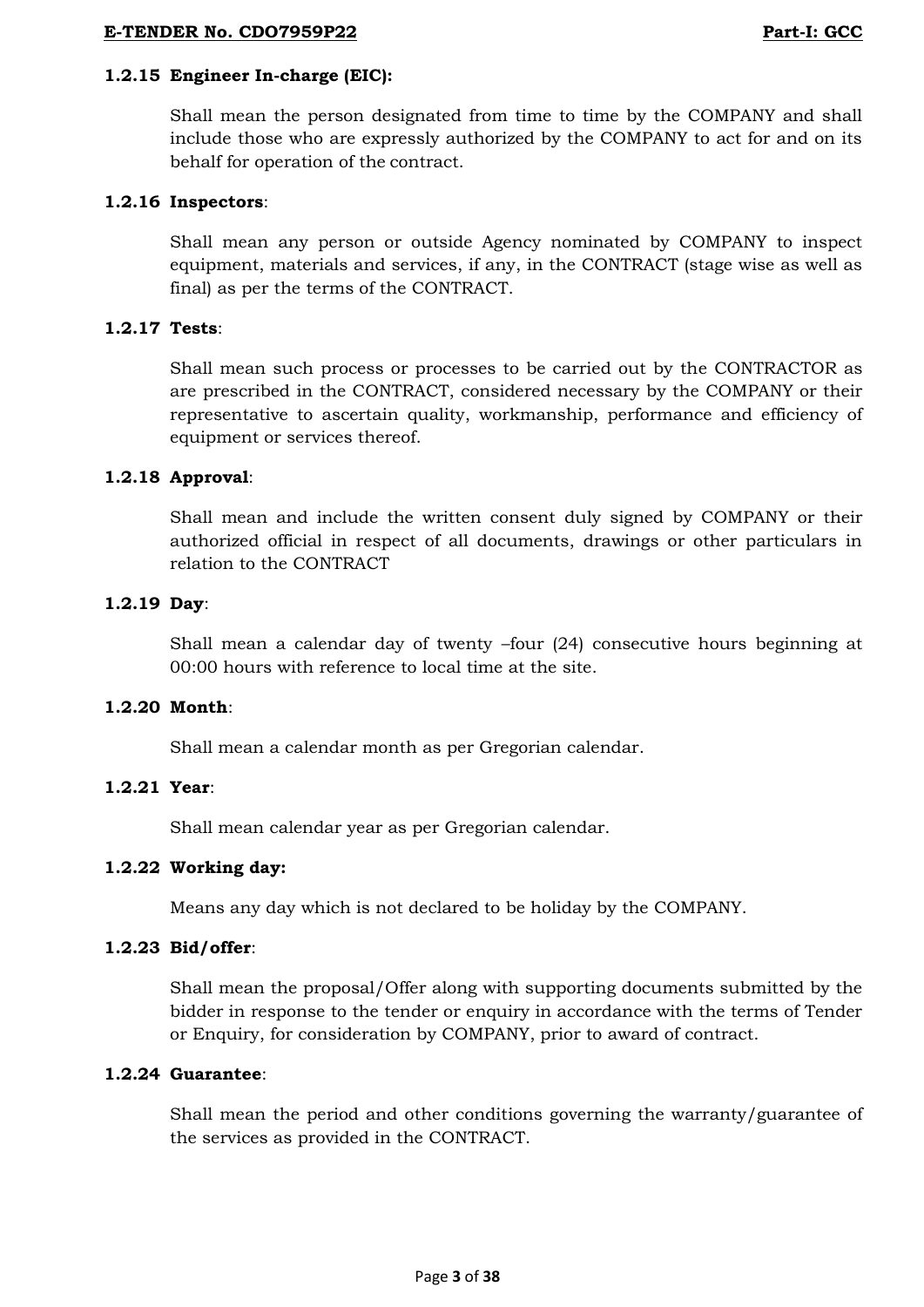## **1.2.25 Mobilization**:

Shall mean rendering the equipment fully manned and equipped as per CONTRACT and ready to begin work at site designated by the COMPANY and accepted by the COMPANY after inspection.

# **1.2.26 De-mobilization**:

Shall mean the removal of all items forming part of the Mobilization from the site of the COMPANY and inspection and acceptance thereafter by the COMPANY including compliance of requirement in relation to re-export of imported equipment/materials under concessional duty scheme in accordance with relevant notification from Customs Authorities.

# **1.2.27 Willful Misconduct**:

Shall mean intentional disregard of good and prudent standards of performance or proper conduct under the Contract with knowledge that it is likely to result in any injury to any person or persons or loss or damage of property of the Company or Third Party.

# **1.2.28 Gross Negligence**:

Shall mean any act or failure to act (whether sole, joint or concurrent) by a person or entity which was intended to cause, or which was in reckless disregard of or unjustifiable indifference to, avoidable and harmful consequences such person or entity knew, or should have known, would result from such act or failure to act. Notwithstanding the foregoing, Gross negligence shall not include any action taken in good faith for the safeguard of life or property.

## **1.2.29 Criminal Negligence:**

Shall mean that the crime happened negligently, there was duty of care upon the Person but inadvertently due to his negligence, the duty was breached, which causes harm to the people in the form of death or serious injury.

## **1.2.30 GST Legislations**:

"GST legislations" means "any or all of the following legislations as may be applicable to the CONTRACTOR and OIL:

- (A) The Central Goods & Services Tax Act, 2017;
- (B) The Integrated Goods & Services Act, 2017;
- (C) The Union Territory Goods & Services Tax Act, 2017;
- (D) The respective State Goods & Service Tax Acts"
- (E) The Goods and Services (Compensation to States) Act, 2017
- (F) The Customs Act and the Customs Tariff Act.
- (G) Any other applicable Act related to GST

# **2.0 CONTRACT DOCUMENT**:

**2.1 Governing language:** The governing language for the CONTRACT shall be English. All CONTRACT documents and all correspondence and communication to be given and all other documentation to be prepared and supplied under the CONTRACT shall be written in English and the CONTRACT shall be construed and interpreted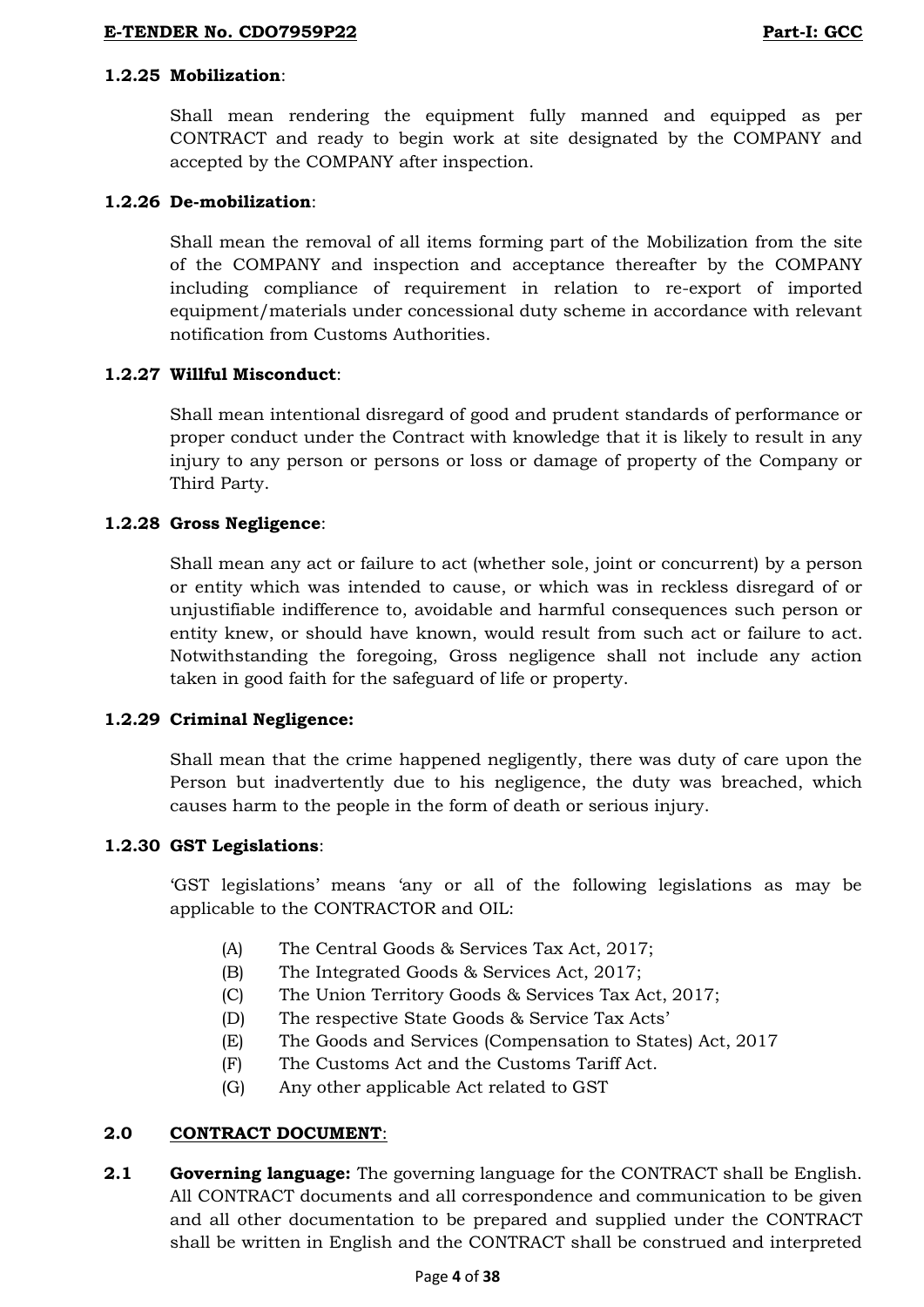in accordance with English language.

- **2.2 Entire Agreement:** The CONTRACT constitutes the entire agreement between OIL and the CONTRACTOR with respect to the subject matter of the CONTRACT and supersedes all communication, negotiations and agreement (whether written or oral) of the parties with respect thereto made prior to the date of this agreement, unless such communication(s) expressly forms part of the contract or included by reference.
- **2.3 Amendment in CONTRACT:** No Amendment of the Contract shall be valid unless it is in writing, is dated, expressly refers to the Contract, and is signed by a duly authorized representative of each party thereto. OIL shall not be bound by any printed conditions, provisions in the CONTRACTOR"s BID, forms of acknowledgement of CONTRACT, invoice and other documents which purport to impose any condition at variance with or supplement to CONTRACT.

# **3.0 WAIVERS AND AMENDMENTS**:

- **3.1 Waivers:** It is fully understood and agreed that none of the terms and conditions of this contract shall be deemed waived by either party unless such waiver is executed in writing only by the duly authorized representatives of both the parties. The failure of either party to execute any right shall not act as a waiver of such right by such party.
- **3.2 Change Program:** It is agreed that CONTRACTOR shall carry out work in accordance with the completion program (e.g. Drilling programme) to be furnished by the COMPANY, which may be changed from time to time by reasonable modifications in the program as COMPANY sees fit. COMPANY"s instruction in this regard shall be final and binding.

## **4.0 CONTRACT TIMELINE**:

**4.1** Effective Date of Contract: The contract shall become effective as of the date COMPANY notifies the CONTRACTOR in writing that it has been awarded the contract. This date of issuance of Letter of Award (LOA) by the COMPANY will be the Effective Date of Contract. All terms and conditions of the contract shall come into force with the date of issuance of LOA.

# **4.2 Date of Commencement of Operation:**

The date on which the mobilization is completed in all respects and CONTRACTOR is ready to commence operation as per the contract provision [Certified by the COMPANY"s representative] will be treated as the date of Commencement of Operation.

# **4.3 Duration of the contract:**

The contract shall be valid for a period as defined in the LOA and Special Conditions of Contract [SCC].

# **5.0 SCOPE OF WORK/CONTRACT**:

Scope of the CONTRACT shall be as defined in the CONTRACT, specifications, drawings and Appendices.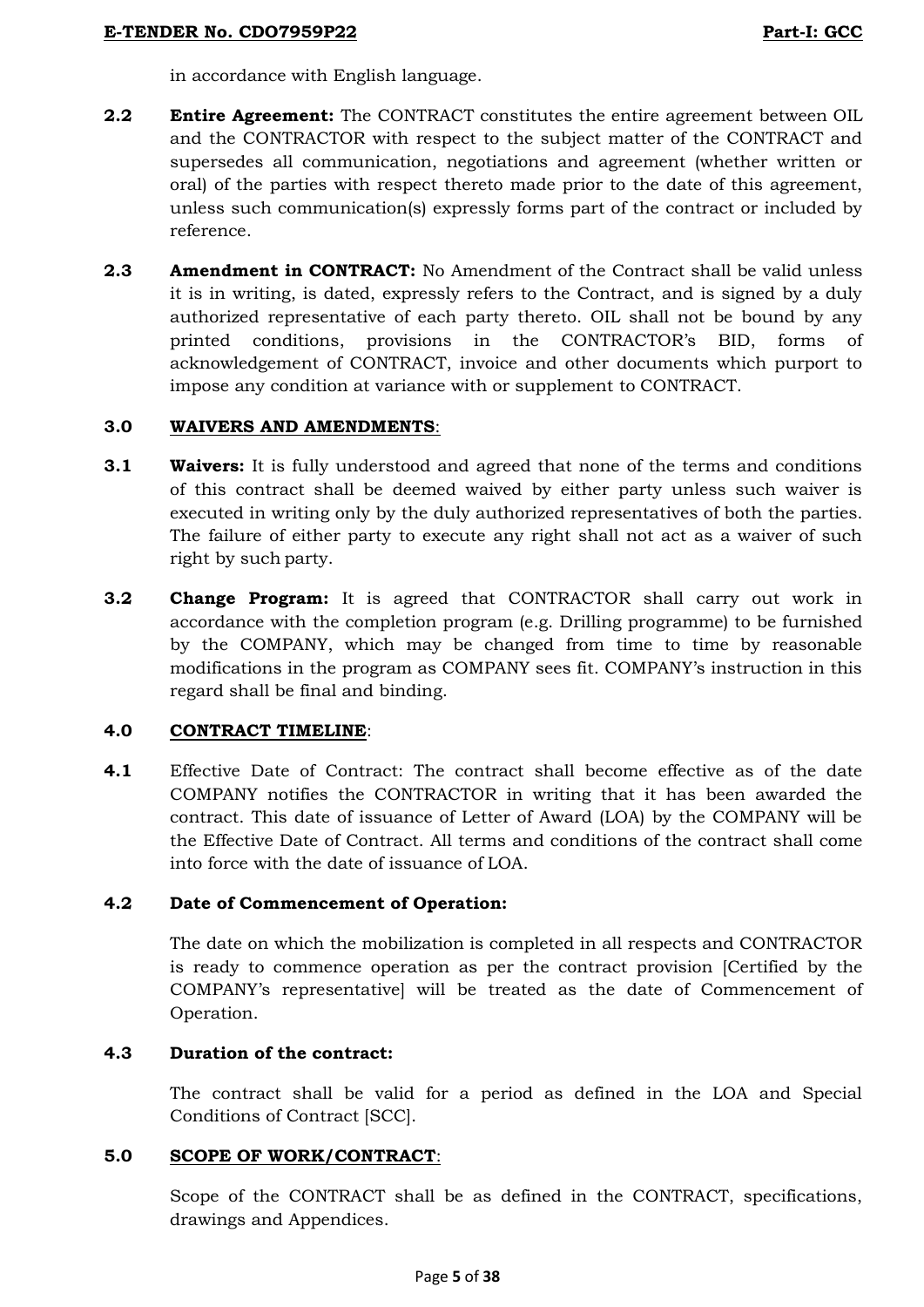## **E-TENDER No. CDO7959P22 Part-I: GCC**

## **6.0 GENERAL OBLIGATION OF CONTRACTOR**:

CONTRACTOR shall, in accordance with and subject to the terms and conditions of this Contract:

- **6.1** Perform the work described in the Terms of Reference/Scope of Work. The CONTRACTOR shall execute the work with professional competence and in an efficient and workman like manner.
- **6.2** Except as otherwise provided in the Terms of Reference and the special Conditions of the contract, employ all labours/personnel as required to perform the work.
- **6.3** Perform all other obligations, work and services which are required by the terms of this contract or which reasonably can be implied from such terms as being necessary for the successful and timely completion of the work.
- **6.4** Comply with all applicable statutory obligations specified in the contract.
- **6.5** CONTRACTOR shall be deemed to have satisfied himself before submitting their bid as to the correctness and sufficiency of its bid for the services required and of the rates and prices quoted, which rates and prices shall, except insofar as otherwise provided, cover all its obligations under the contract.
- **6.6** CONTRACTOR shall be deemed, prior to submitting their bids, to have satisfied themselves about the weather conditions, working culture in the area, sociopolitical environment, safety & security aspects, law & order situation and law of the land, and obtain for themselves all necessary information as to the risks, contingencies and all other circumstances, which may influence or affect the various obligations under the Contract.
- **6.7** CONTRACTOR shall give or provide all necessary supervision during the performance of the services and as long thereafter within the warranty period as COMPANY may consider necessary for the proper fulfilling of CONTRACTOR's obligations under the contract.

## **7.0 GENERAL OBLIGATION OF COMPANY**:

COMPANY shall, in accordance with and subject to the terms and conditions of this contract:

- **7.1** Pay CONTRACTOR in accordance with terms and conditions of the contract.
- **7.2** Allow CONTRACTOR access, subject to normal security and safety procedures, to all areas as required for orderly performance of the work as specified in the Scope of Works of the contract or work connected therewith.
- **7.3** Perform all other obligations required of COMPANY by the terms of this contract.

# **8.0 DUTIES AND POWER /AUTHORITY**:

## **8.1 OIL's site representative/engineer:**

The duties and authorities of OIL's site representative/engineer are to act on behalf of OIL for:

i. Overall supervision, co-ordination and Project Management at site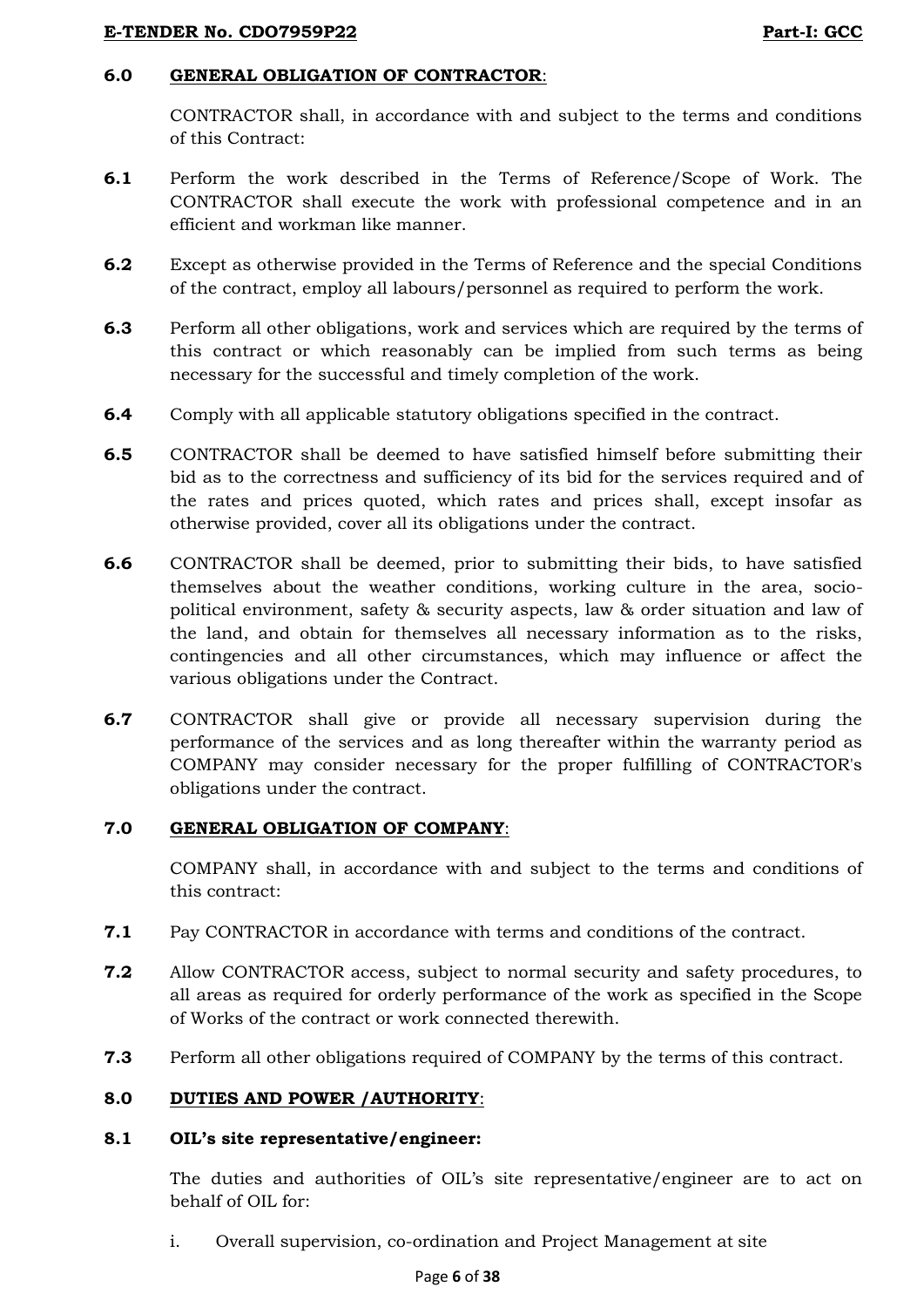ii. Proper and optimum utilization of equipment and services.

iii. Monitoring of performance and progress

iv. Commenting/ countersigning on reports made by the CONTRACTOR"s representative at site in respect of works, receipts, consumption etc. after satisfying himself with the facts of the respective cases.

v. He shall have the authority, but not obligation at all times and any time to inspect/test/examine/ verify any equipment machinery, instruments, tools, materials, personnel, procedures and reports etc. directly or indirectly pertaining to the execution of the work. However this shall not construe to imply an acceptance by the inspector.

Hence, the overall responsibility of quality of work shall rest solely with the CONTRACTOR.

vi. Each and every document emerging from site in support of any claim by the CONTRACTOR has to have the countersignature/ comments of the OIL"s representative/engineer without which no claim shall be entertained by the OIL.

## **8.2 CONTRACTOR's representative:**

(a) The CONTRACTOR"s representative shall have all the powers requisite for the performance of the Service/Works, subject to holding due authorisation from the CONTRACTOR.

(b) Representative(s) shall liaise with OIL"s representative/engineer for the proper co-ordination and timely completion of the works and on any matter pertaining to the works.

(c) Representative(s) shall extend full co-operation to OIL"s representative/inspector/engineer in the manner required by them for supervision/inspection/observation of equipment, material, procedures, performance, reports and records pertaining to works.

(d) To have complete charge of CONTRACTOR"s personnel engaged in the performance of the work and to ensure compliance of rules and regulations and safety practice.

# **9.0 Personnel to be deployed by contractor**:

CONTRACTOR warrants that it shall provide competent, qualified and sufficiently experienced personnel to perform the work correctly and efficiently.

- **9.1** The CONTRACTOR should ensure that their personnel observe all statutory safety requirement including those prescribed by the COMPANY. Upon COMPANY"s written request, CONTRACTOR, entirely at its own expense, shall remove immediately any personnel of the CONTRACTOR determined by the COMPANY to be unsuitable and shall promptly replace such personnel with personnel acceptable to the COMPANY. Replacement personnel should be mobilized within 15 days from the date of issuance of notice without affecting the operation of the COMPANY.
- Page **7** of **38 9.2** The CONTRACTOR shall be solely responsible throughout the period of the contract for providing all requirements of their personnel including but not limited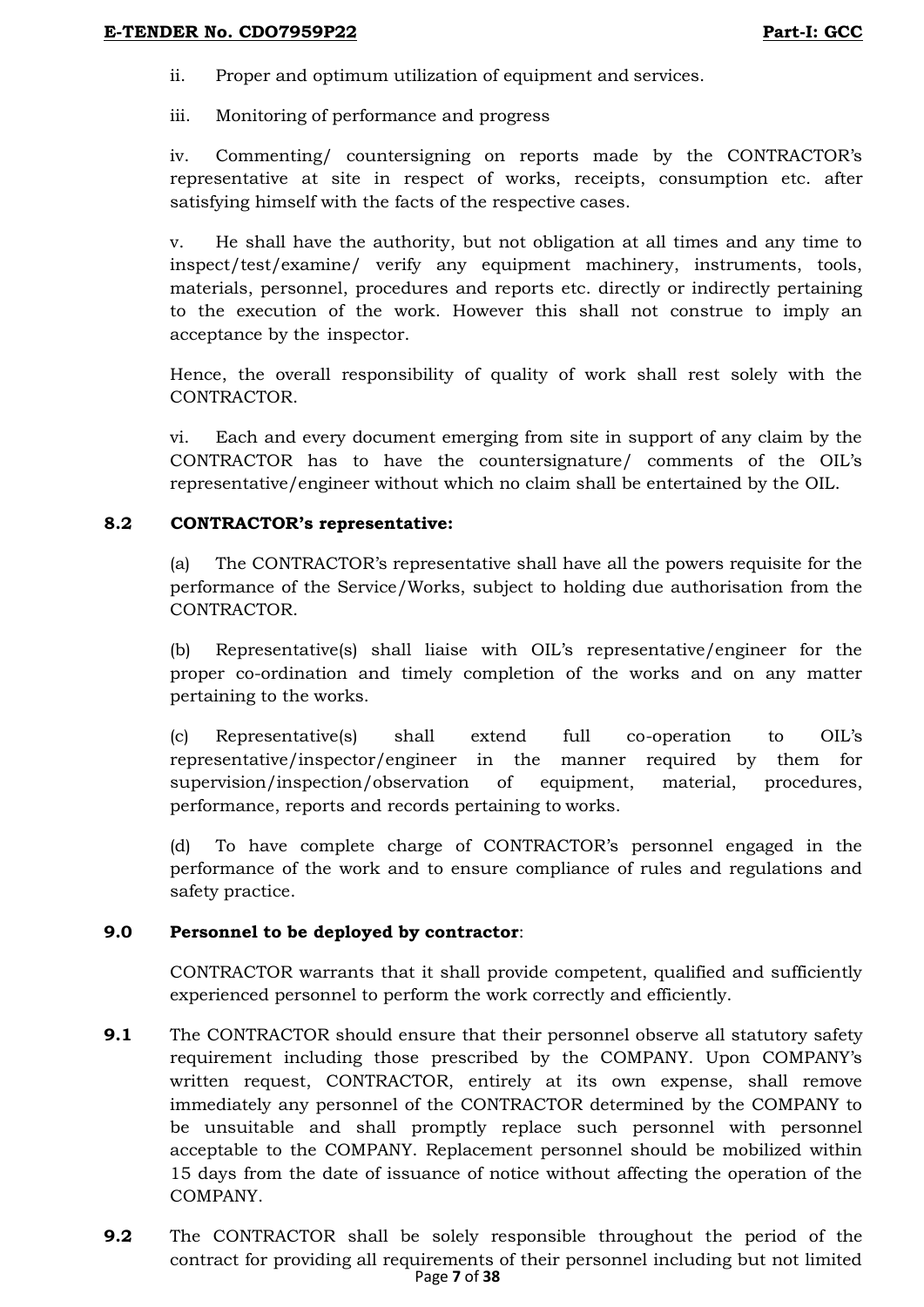to, their transportation to & fro from Duliajan/field site, enroute/ local boarding, lodging, personal protective gear & medical attention etc. COMPANY shall have no responsibility or liability in this regard.

- **9.3** However, COMPANY shall provide available medical assistance/facilities to CONTRACTOR"s Personnel in case of emergency at its own establishment on chargeable basis.
- **9.4** CONTRACTOR's key personnel shall be fluent in English language (both writing and speaking).

## <span id="page-36-0"></span>**10.0 PERFORMANCE SECURITY**:

**10.1** On receipt of notification of award from the COMPANY, the CONTRACTOR shall furnish the Performance Security to COMPANY within 15 (fifteen) days from the date of issue of LOA for an amount specified in the Forwarding Letter and Letter of Award (LOA) as per Proforma-Form and must be in the form of a Bank Draft/ Cashier"s cheque/Banker"s cheque\*/NEFT/RTGS/Electronic fund transfer to designated account of OIL# or Fixed Deposit Receipt (account OIL INDIA LIMITED) or irrevocable Bank Guarantee or irrevocable Letter of Credit (LC) from:

a. Any schedule Indian Bank or Any Branch of an International bank situated in India and registered with Reserve Bank of India as scheduled foreign bank in case of domestic CONTRACTOR/service provider.

OR

b. Any scheduled bank in India or from International bank who has its branch in India registered with Reserve Bank of India, in case of foreign CONTRACTOR/service provider.

OR

c. Any foreign Bank which is not a Scheduled Bank in India, provided the Bank Guarantee issued by such Bank is counter-guaranteed by any Branch situated in India of any Scheduled Bank incorporated in India.

Note: Bank Guarantee issued by a Scheduled Bank of India at the request of some other Non-Schedule Bank of India shall not be acceptable.

**10.2** Bank Guarantee issued by a Bank, amongst others, must contain the following particulars of such bank:

Full address Branch Code Code Nos. of the authorized signatory with full name and designation. Phone Nos. Fax Nos. E-mail address.

- **10.3** The domestic CONTRACTOR/service provider(s) will have to submit the Bank Guarantee from any of the scheduled banks and on non- judicial stamp paper of requisite value as per the Indian Stamp Act, purchased in the name of the issuing banker.
- **10.4** The foreign CONTRACTOR/service provider(s) will submit the Bank Guarantee from Banks of Indian origin situated in their country. In case no such bank of Indian origin is situated in their country, the Bank Guarantee may be submitted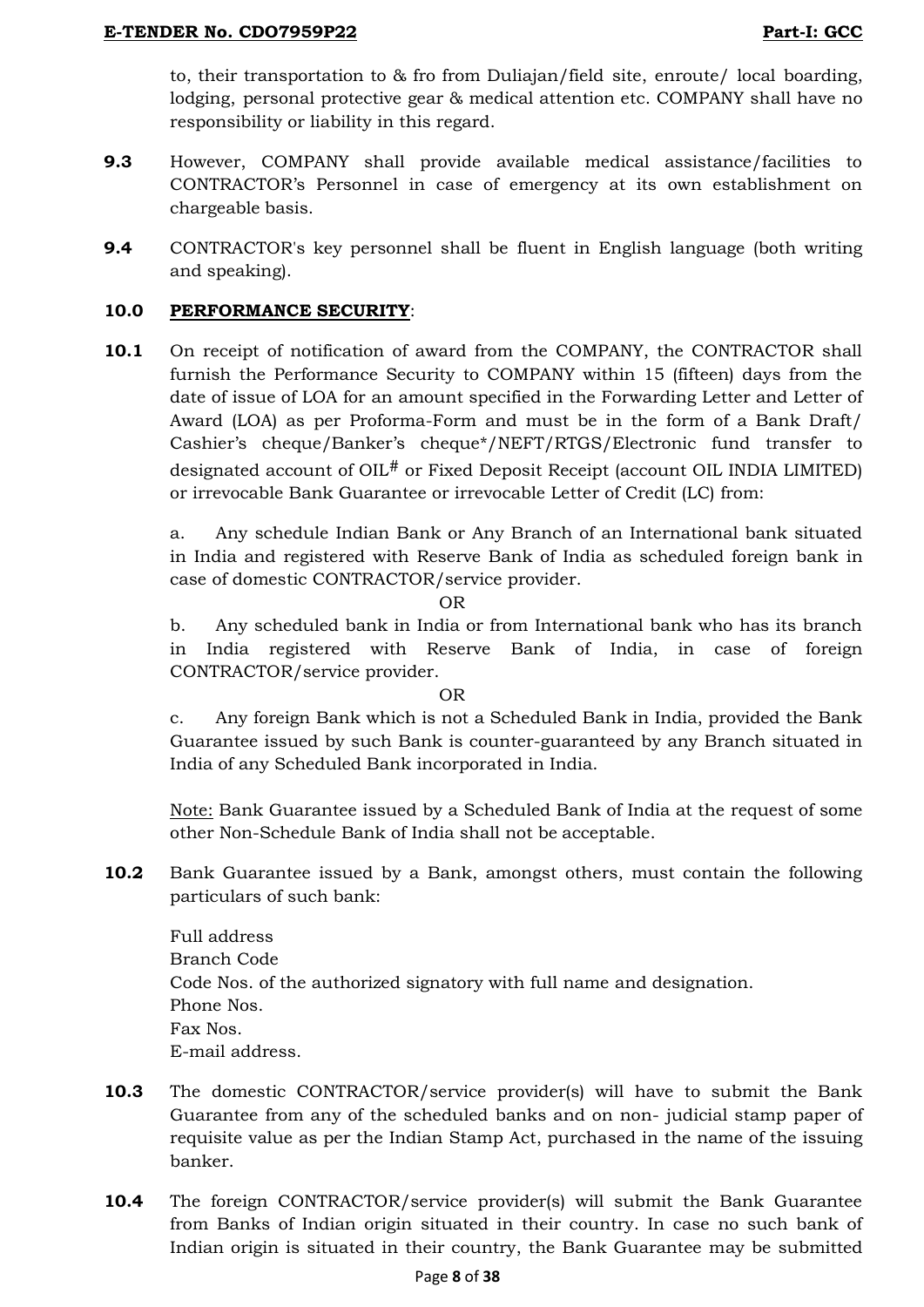from the bankers as specified above.

- **10.5** The Performance Security shall be denominated in the currency of the contract.
- **10.6** The Performance Security specified above must be valid for the entire duration of the Contract and claim period should be valid for a minimum of 03 (three) months beyond the contract period. The Performance Security will be discharged by COMPANY not later than 30 days following its expiry of claim period. In the event of any extension of the Contract period, Bank Guarantee should be extended by CONTRACTOR by the period equivalent to the extended period.
- **10.7** The Performance Security shall be encashed by COMPANY on account of CONTRACTOR"s failure to fulfil its obligations under the Contract and/or nonperformance/un-satisfactory performance of the Contractor. Company shall not be required to proof any loss or damage on account of Contractor's nonperformance/un-satisfactory performance.
- **10.8** The Performance Security will not accrue any interest during its period of validity or extended validity.
- **10.9** Failure of the successful Bidder to comply with the requirements of clause [10.0](#page-36-0) shall constitute sufficient grounds for annulment of the award. In such an eventuality, action will be initiated as per the Banning Policy of OIL in vogue.

# Subject to credit in OIL"s account within prescribed time

\* The validity of Bank Draft/Cashier"s/Banker"s cheque (as applicable) should not be less than 3 months.

In the event CONTRACTOR fails to honour any of the commitments entered into under this agreement, and /or in the event of termination of the contract under provisions of Integrity Pact and /or in respect of any amount due from the CONTRACTOR to OIL, OIL shall have unconditional option under the guarantee to invoke the above bank guarantee and claim the amount from the bank. The bank shall be obliged to pay the amount to OIL on demand.

# **11.0 SIGNING OF CONTRACT:**

**11.1** The successful bidder is required to sign a formal detailed contract with OIL within a maximum period of 60 days of date of LOA. Until the contract is signed, the LOA **as well as GCC & SCC as prescribed in the Tender**, shall remain binding amongst the two parties. In the event of failure on the part of the successful Bidder to sign the contract, OIL reserves the right to terminate the LOA issued to the successful Bidder and invoke the Performance Security if submitted by the successful Bidder. Such CONTRACTOR shall be put on holiday as per the Banning Policy of OIL [available at [www.oil-india.in\]](http://www.oil-india.in/).

# **12.0 CLAIMS, TAXES & DUTIES:**

**12.1 Claims:** CONTRACTOR agrees to pay all claims, taxes and fees for equipment, labour, materials, services and supplies to be furnished by it hereunder and agrees to allow no lien or charge resulting from such claims to be fixed upon any property of COMPANY. COMPANY may, at its option, pay and discharge any liens or overdue charges for CONTRACTOR"s equipment, labour, materials, services and supplies under this CONTRACT and may thereupon deduct the amount or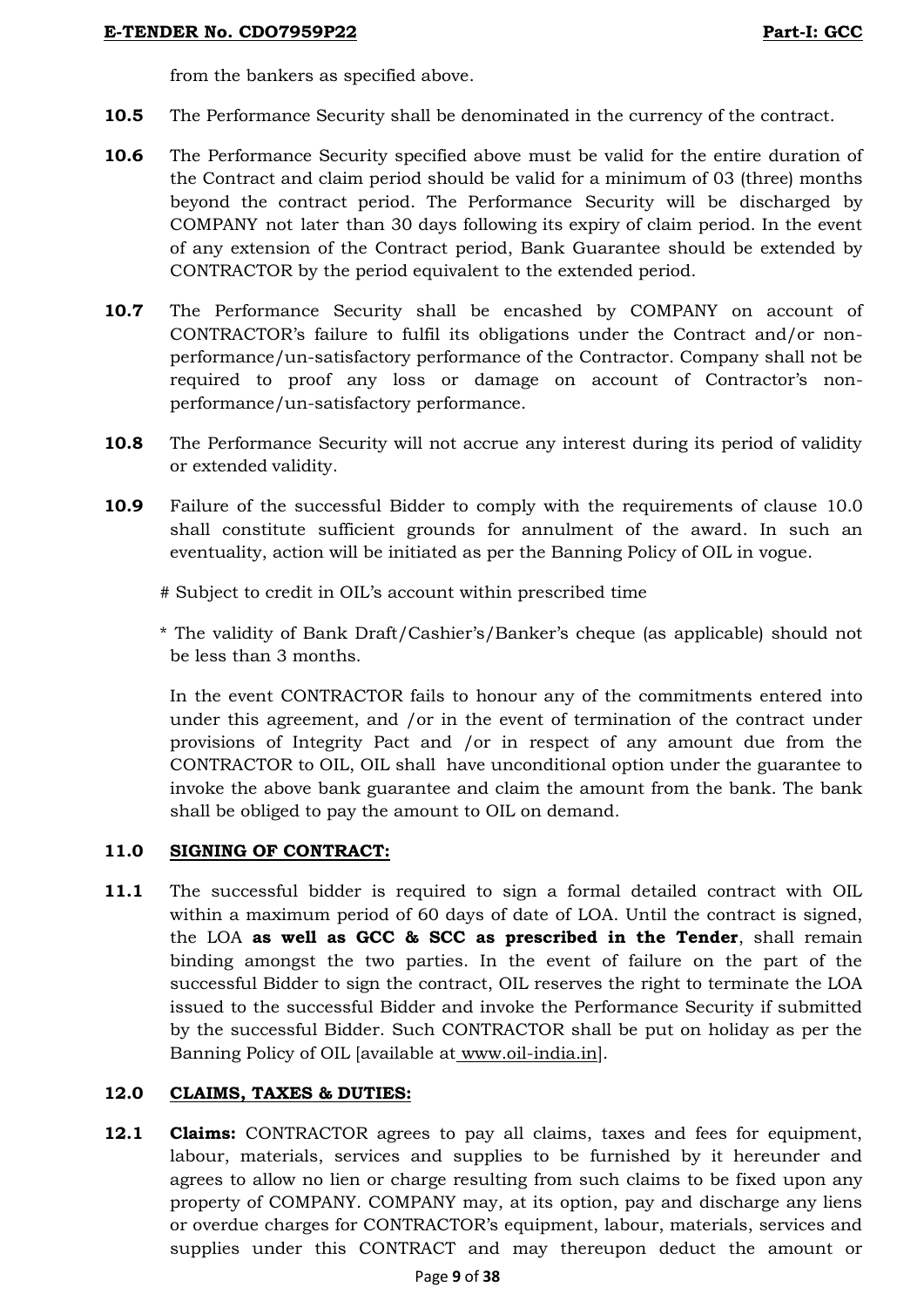amounts so paid from any sum due, or thereafter become due, to CONTRACTOR hereunder.

**12.2 Notice of claims:** CONTRACTOR or COMPANY, as the case may be, shall promptly give the other, notice in writing of any claim made or proceeding commenced for which that party is entitled to indemnification under the CONTRACT. Each party shall confer with the other concerning the defense of any such claims or proceeding, shall permit the other to be represented by counsel in defense thereof, and shall not affect settlement of or compromise any such claim or proceeding without the other"s written consent.

### **12.3 Taxes:**

- **12.3.1** CONTRACTOR, unless specified otherwise in the CONTRACT, shall bear all tax liabilities, duties, Govt. levies etc. including GST and customs duty, Corporate and personnel taxes levied or imposed on the CONTRACTOR on account of payments received by it from the COMPNAY for the work done under this CONTRACT. It shall be the responsibility of CONTRACTOR to submit to the concerned Indian authorities, the returns and all other concerned documents required for this purpose and to comply in all respects with the requirements of the laws in this regard, in time.
- **12.3.2** Tax levied on CONTRACTOR as per the provisions of Indian Income Tax Act and any other enactment/rules on income derived/payments received under the contract will be on CONTRACTOR's account.
- **12.3.3** CONTRACTOR shall be responsible for payment of personal taxes, if any, for all the personnel deployed in India by CONTRACTOR.
- **12.3.4** The CONTRACTOR shall furnish to the COMPANY, if and when called upon to do so, relevant statement of accounts or any other information pertaining to work done under the contract for submitting the same to the Tax authorities, on specific request from them in accordance with provisions under the law. CONTRACTOR shall be responsible for preparing and filing the return of income etc. within the prescribed time limit to the appropriate authority.
- **12.3.5** Prior to start of operations under the contract, the CONTRACTOR shall furnish the COMPANY with the necessary documents, as asked for by the COMPANY and/ or any other information pertaining to the contract, which may be required to be submitted to the Income Tax authorities at the time of obtaining "No Objection Certificate" for releasing payments to the CONTRACTOR.
- **12.3.6** Corporate income tax will be deducted at source from the invoice at the specified rate of income tax as per the provisions of Indian Income Tax Act as may be in force from time to time and COMPANY will issue TDS Certificate to the CONTRACTOR as per the provisions of Income Tax Act.
- **12.3.7** Corporate and personnel taxes on CONTRACTOR shall be the liability of the CONTRACTOR and the COMPANY shall not assume any responsibility on this account.
- **12.3.8** All local taxes, levies and duties, sales tax, octroi, etc. on purchases and sales made by CONTRACTOR shall be borne by the CONTRACTOR.
- Page **10** of **38 12.3.9** CONTRACTOR shall provide all the necessary compliances/ invoice/documents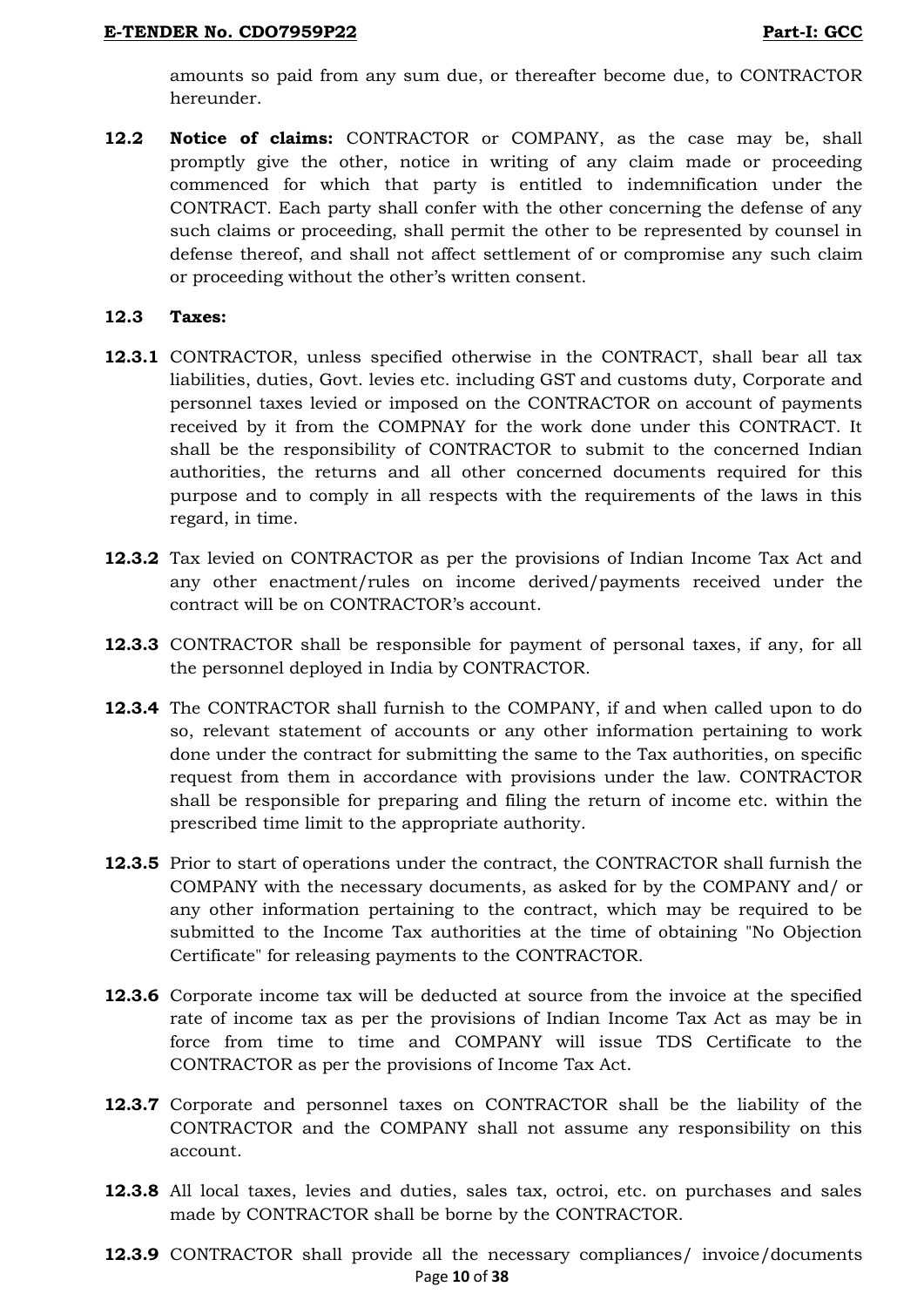for enabling OIL to avail Input tax credit benefits in respect of the payments of GST which are payable against the CONTRACT. The CONTRACTOR should provide tax invoice issued under GST legislations for the goods and Services (indicating GST). Payment towards the components of GST shall be released by OIL only against appropriate documents i.e.: Tax Invoice/Bill of entry for availing input tax credit (as applicable).

**12.3.10** The tax invoices as per above provisions should contain all the particulars as required under the invoicing rules under the GST legislations, including, but not limited to the following:

i. Name, Address and the GST Registration Number (under the relevant Tax Rules) of the Service Provider (CONTRACTOR)

ii. Name and Address and GST Registration Number of the Service Receiver (Address of OIL)

iii. Description, Classification and Value of taxable service/goods and the amount of applicable tax (CGST, SGST, IGST, UTGST and cess)

- **12.3.11** In case of imported goods, CONTRACTOR/supplier is required to provide original Bill of Entry or copy of Bill of Entry duly attested by Custom authority.
- **12.3.12** The CONTRACTOR should mention the Place of supply in the invoice raised under GST Law.
- **12.3.13** OIL would not accept any invoice without its GSTIN mentioned on the invoice

*Note: CONTRACTOR who is under composition levy of the GST legislation would*  raise Bill of supply instead of Tax invoice, which will have GSTIN of supplier as well *as OIL.*

## **12.4 Goods and Services Tax**:

- **12.4.1** "GST" shall mean Goods and Services Tax charged on the supply of material(s) and services. The term "GST" shall be construed to include the Integrated Goods and Services Tax (hereinafter referred to as "IGST") or Central Goods and Services Tax (hereinafter referred to as "CGST") or State Goods and Services Tax (hereinafter referred to as "SGST") or Union Territory Goods and Services Tax (hereinafter referred to as "UTGST") depending upon the import/interstate or intrastate supplies, as the case may be. It shall also mean GST compensation Cess, if applicable.
- **12.4.2** Where the OIL is entitled to avail the input tax credit of GST:

OIL will reimburse the GST to the Supplier of Goods/Services (Service Provider) at actual against submission of Invoices as per format specified in rules/ regulation of GST to enable OIL to claim input tax credit of GST paid. In case of any variation in the executed quantities, the amount on which the GST is applicable shall be modified in same proportion. Returns and details required to be filled under GST laws &rules should be timely filed by supplier with requisite details.

**12.4.3** Where the OIL is not entitled to avail/take the full input tax credit of GST:

Page **11** of **38** OIL will reimburse GST to the Supplier of Goods/Services (Service Provider) at actual against submission of Invoices as per format specified in rules/ regulation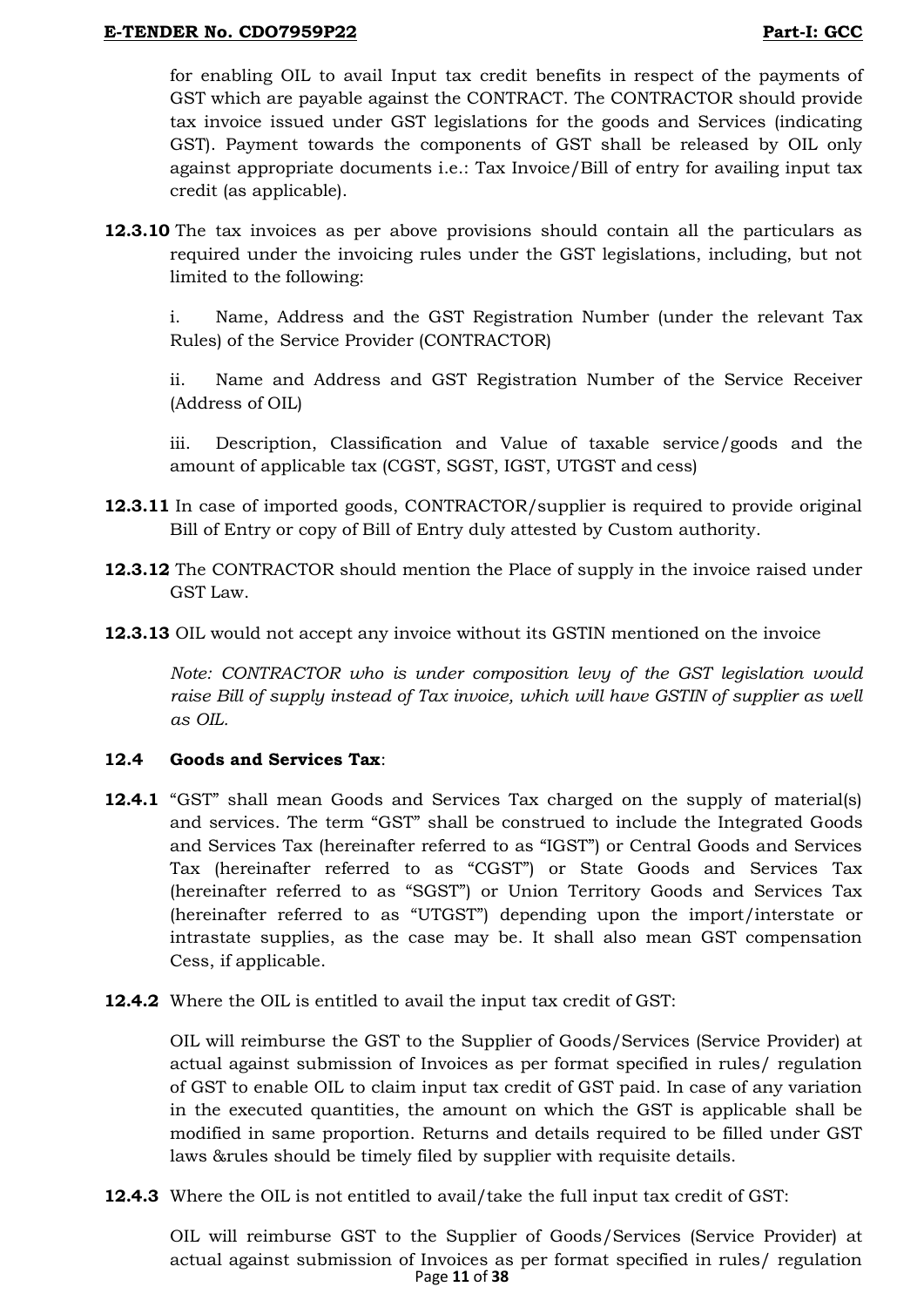of GST subject to the ceiling amount of GST as quoted by the bidder. In case of any variation in the executed quantities (If directed and/or certified by the In-Charge) the ceiling amount on which GST is applicable will be modified on prorata basis.

- **12.4.4** The CONTRACTOR will be under obligation for charging correct rate of tax as prescribed under the respective tax laws. Further the CONTRACTOR shall avail and pass on benefits of all exemptions/concessions available under tax laws. Any error of interpretation of applicability of taxes/ duties by the CONTRACTOR shall be to CONTRACTOR's account.
- **12.4.5** In case of statutory variation in GST, other than due to change in turnover, payable on the contract value during contract period, the Supplier of Goods/ Services (Service Provider) shall submit a copy of the 'Government Notification' to evidence the rate as applicable on the Bid due date and on the date of revision.
- **12.4.6** Beyond the contract period, in case OIL is not entitled for input tax credit of GST, then any increase in the rate of GST beyond the contractual delivery period shall be to Service provider's account whereas any decrease in the rate GST shall be passed on to the OIL.
- **12.4.7** Beyond the contract period, in case OIL is entitled for input tax credit of GST, then statutory variation in applicable GST on supply and on incidental services, shall be to OIL's account.
- **12.4.8** Claim for payment of GST/ Statutory variation, should be raised within two [02] months from the date of issue of 'Government Notification' for payment of differential (in %) GST, otherwise claim in respect of above shall not be entertained for payment of arrears.
- **12.4.9** The base date for the purpose of applying statutory variation shall be the Bid Opening Date.
- **12.4.10** The CONTRACTOR will be liable to ensure to have registered with the respective tax authorities, wherever applicable and to submit self- attested copy of such registration certificate(s) and the CONTRACTOR will be responsible for procurement of material in its own registration (GSTIN) and also to issue its own Road Permit/ E-way Bill, if applicable etc.

# **12.5 Anti-profiteering clause**

- **12.5.1** As per Clause 171 of GST Act it is mandatory to pass on the benefit due to reduction in rate of tax or from input tax credit to the consumer by way of commensurate reduction in prices.
- **12.5.2** In case rating of Contractor is negative/black listed after award of work for supply of goods/services, then OIL shall not be obligated or liable to pay or reimburse GST to such vendor/Contractor and shall also be entitled to deduct/recover such GST along with all penalties/interest, if any, incurred by OIL.

## **13.0 CUSTOMS DUTY, IF APPLICABLE**:

**13.1.1** CONTRACTOR shall be responsible to import the equipment/tools/spares/ consumables etc. required for execution of the contract. The CONTRACTOR shall undertake to complete all the formalities as required under the Customs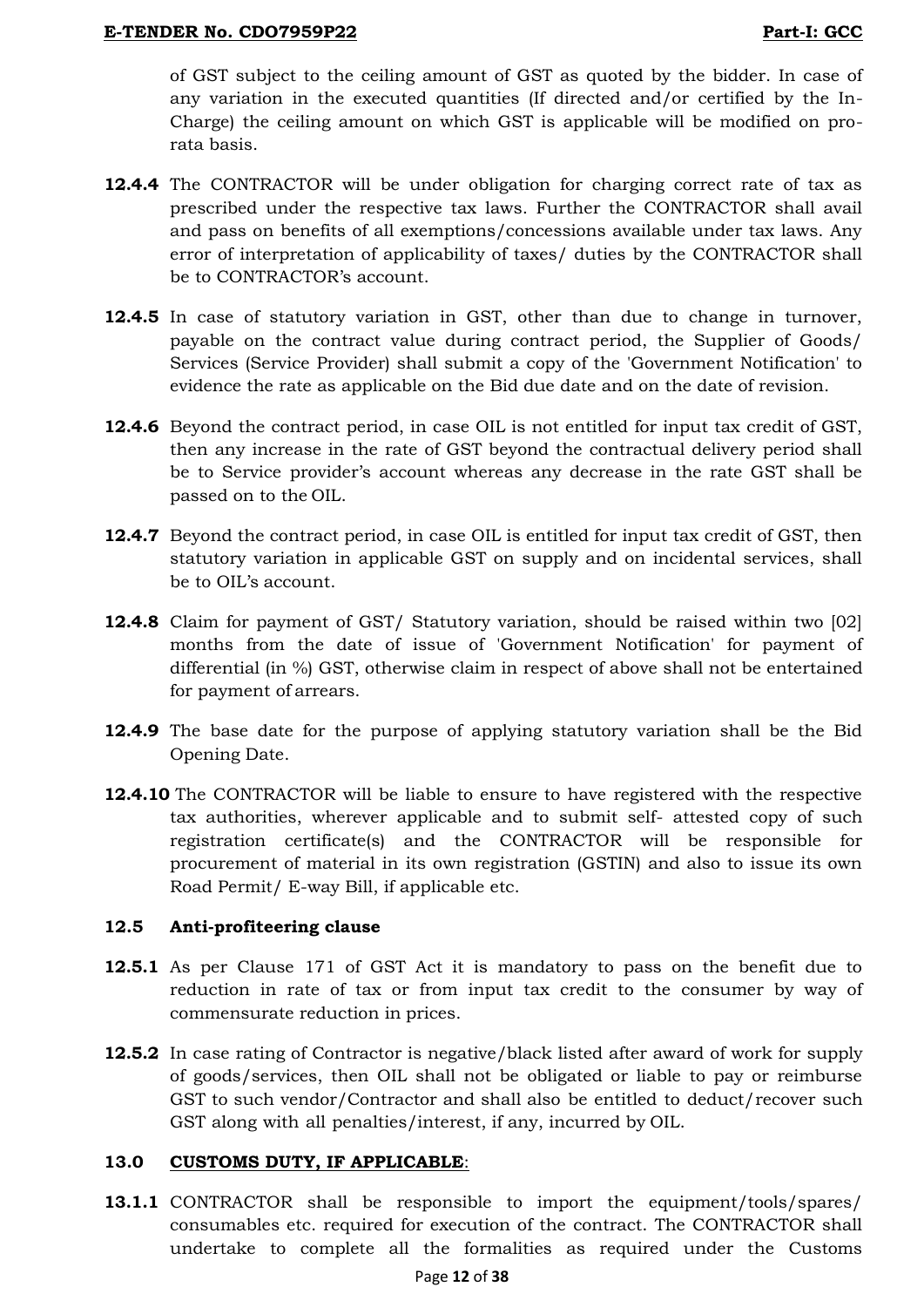Act/Foreign Trade Policy (FTP) and indemnify OIL from all the liabilities of Customs in this regard.

- **13.1.2** CONTRACTOR will be solely responsible for payment of all applicable Customs Duty and to comply all Rules and Regulations. Total Contract Price/Value is inclusive of all Customs Duty, if not mentioned otherwise elsewhere in the Contract.
- **13.1.3** Above clause is to be read with Customs Duty Clause in SCC, if any.

## **14.0 INSURANCE:**

**14.1** CONTRACTOR shall at his own expense arrange secure and maintain insurance with reputed insurance companies to the satisfaction of the Company as follows:

Contractor at his cost shall arrange, secure and maintain insurance as may be necessary and to its full value for all such amounts to protect the works in progress from time to time and the interest of Company against all risks as detailed herein. The form and the limit of such insurance, as defined here in together with the under works thereof in each case should be as acceptable to the Company. However, irrespective of work acceptance the responsibility to maintain adequate insurance coverage at all times during the period of Contract shall be that of Contractor alone. Contractor's failure in this regard shall not relieve him of any of his responsibilities & obligations under Contract. All costs on account of insurance liabilities covered under Contract will be to Contractor's account and will be included in Value of Contract. However, the Company may from time to time, during the currency of the Contract, ask the Contractor in writing to limit the insurance coverage risk and in such a case, the parties to the Contract will agree for a mutual settlement, for reduction in value of Contract to the extent of reduced premium amounts. Contractor shall cover insurance with Indian Insurance Companies.

- **14.2** Any deductible set forth in any of the above insurance shall be borne by Contractor.
- **14.3** CONTRACTOR shall require all of his sub-Contractor to provide such of the foregoing insurance coverage as Contractor is obliged to provide under this Contract and inform the Company about the coverage prior to the commencement of agreements with its sub-Contractors.
- **14.4** All insurance taken out by Contractor or their sub-contractor shall be endorsed to provide that the underwriters waive their rights of recourse on the Company and to the extent of the liabilities assumed by Contractor under this Contract.

## **14.5 Certificate of Insurance:**

Before commencing performance of the CONTRACT, CONTRACTOR shall furnish OIL with certificates of insurance indicating:

- a) Kinds and amounts of insurance as required herein
- b) Details of coverage
- c) Insurance corporation or companies carrying the aforesaid coverage
- d) Effective and expiry dates of policies
- e) That OIL shall be given thirty (30) days written advance notice of any material change in the policy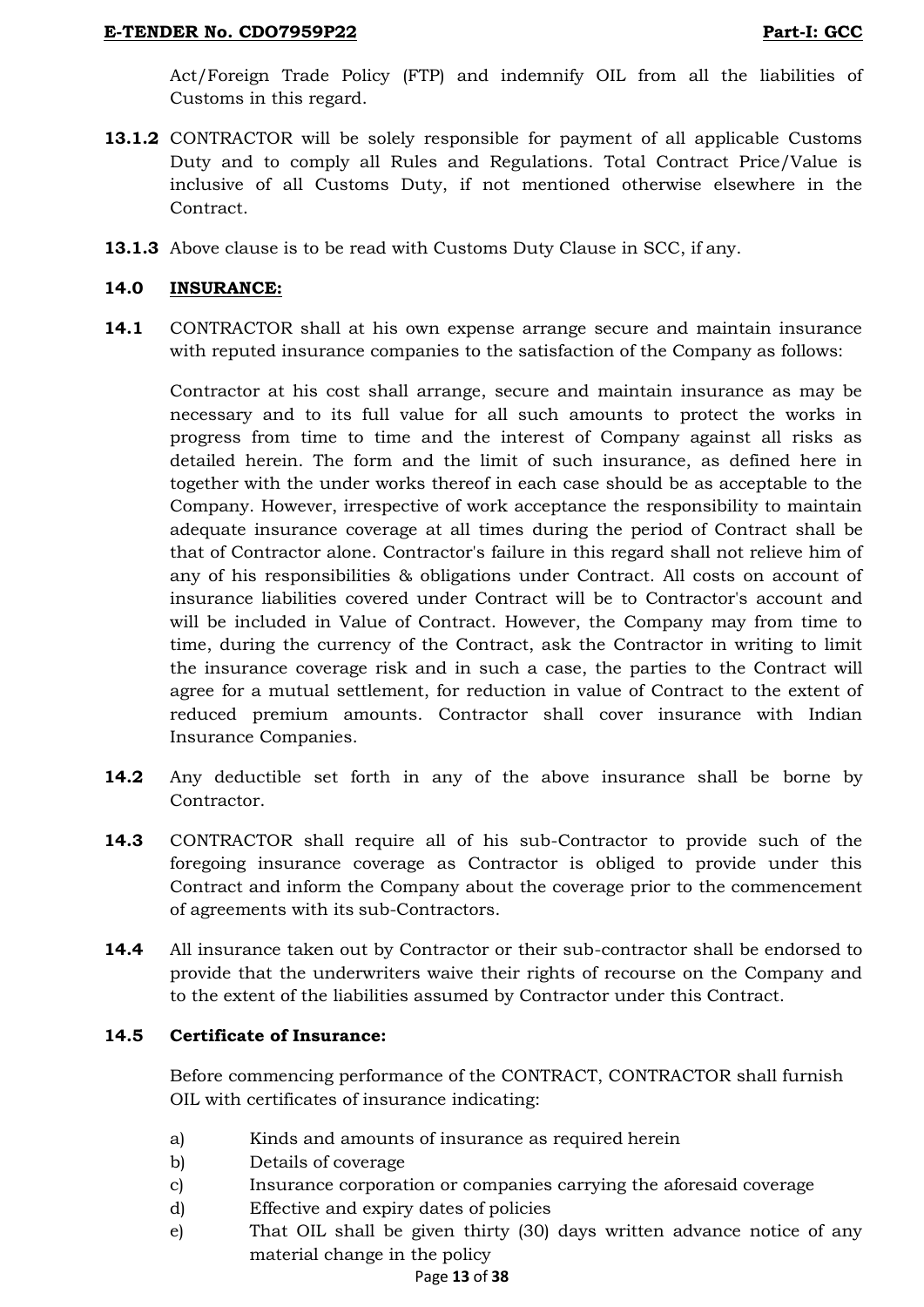- f) Waiver of subrogation endorsement has been attached to all policies and
- g) The territorial limits of all policies.
- **14.6** Contractor shall also inform the Company at least 60 days in advance regarding the expiry cancellation and/or changes in any of such documents & ensure revalidation/renewal, etc., as may be necessary well in time.
- **14.7** If any of the above policy expire or/are cancelled during the term of this CONTRACT and CONTRACTOR fails for any reason to renew such policies, OIL in no case shall be liable for any loss/damage occurred during the term when the policy is not effective. Furthermore, a penal interest  $@1\%$  of the Total contract value shall be charged towards not fulfilling of the contractual obligations. Notwithstanding above, should there be a lapse in any insurance required to be taken by the Contractor for any reason whatsoever, loss/damage claims resulting therefrom shall be to the sole account of Contractor.
- **14.8** Contractor on demand from Company shall furnish the Insurance Policy having detail terms and conditions, with respect to any Certificate of Insurance submitted to the Company.

CONTRACTOR shall, at his own expense, arrange appropriate comprehensive insurance to cover all risks assumed by the CONTRACTOR under this CONTRACT in respect of CONTRACTOR"s equipment, tools and any other belongings of the CONTRACTOR and its personnel as well deputed under this CONTRACT during the entire period of their engagement in connection with this CONTRACT including extensions if any. The CONTRACTOR shall also carry adequate insurance cover against damage/loss to third party person/property. OIL will have no liability on this account.

# **14.9 Principal Assured:**

The following are to be included as Principal Assured(s) in the Insurance Policies (except in case of Workmen's Compensation/Employer's Liability insurance):

"Oil India Limited, and CONTRACTOR"s name (as appearing in the Contract/LOA)"

## **14.10 Waiver of subrogation:**

All insurance policies of the CONTRACTOR with respect to the operations conducted hereunder as set forth in clauses hereof, shall be endorsed by the underwriter in accordance with the following policy wording:

"The insurers hereby waive their rights of subrogation against Oil India Limited or any of their employees or their affiliates and assignees".

# **14.11 Deductible:**

The CONTRACTOR shall take policy with minimum deductible as per IRDA prescribed for the policy(ies). That portion of any loss not covered by insurance provided for in this article solely by reason of deductible provision in such insurance policies shall be to the account of the CONTRACTOR.

# **14.12 Compliance with Sec 25(1), of "The General Insurance Business (Nationalization) Act 1972"**

Page **14** of **38** Section 25(1) of "The General Insurance Business (Nationalization) Act 1972" is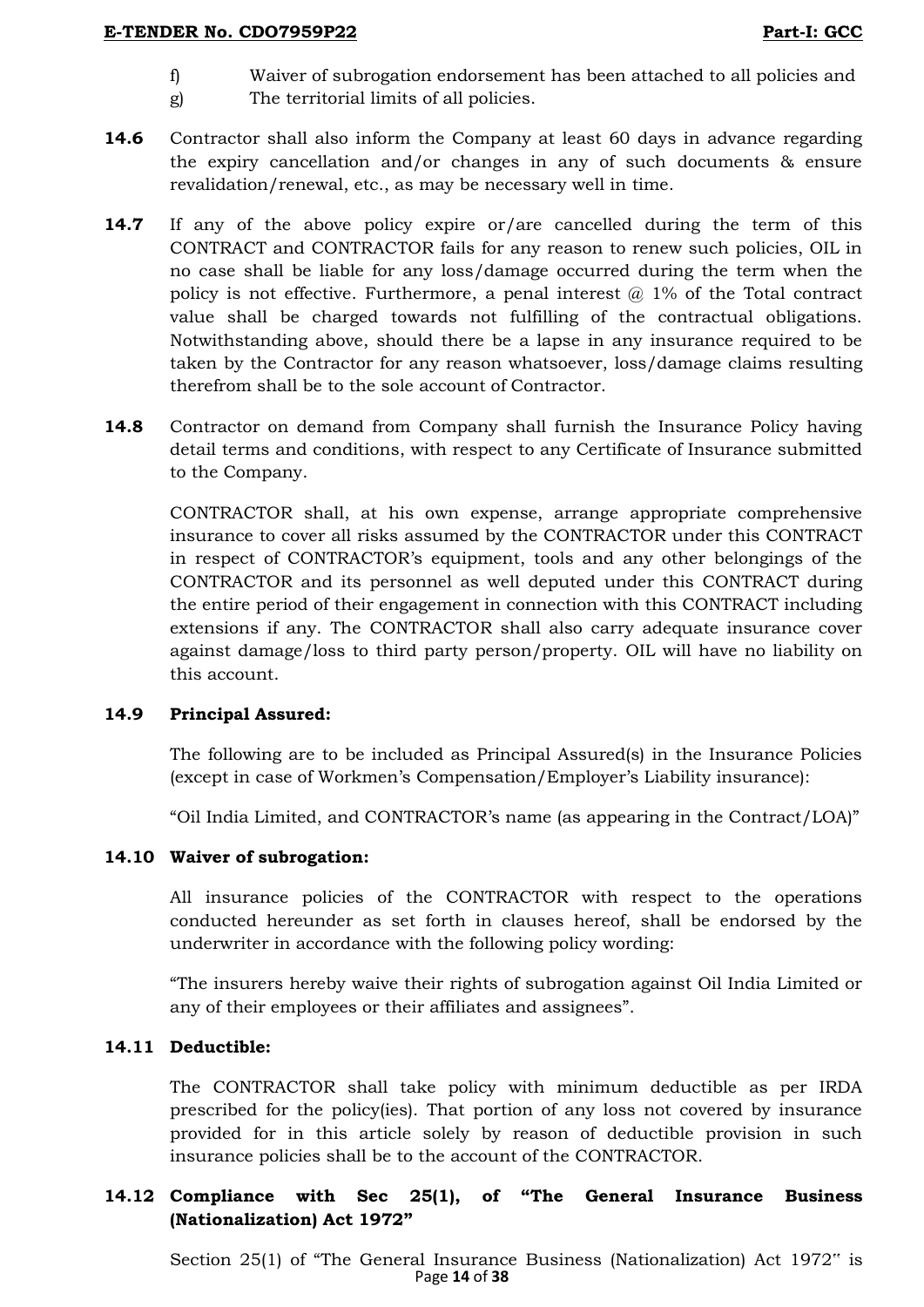reproduced below:

"No person shall take out or renew any policy of insurance in respect of any property in India or any ship or other vessel or aircraft registered in India with an insurer whose principal place of business is outside India save with the prior permission of the Central Government".

The above requirement of aforesaid Act needs to be complied with by the CONTRACTOR wherever the aforesaid provisions of Act apply, and compliance confirmations submitted.

## **14.13 Loss Payee Clause:**

The Insurance Policies should mention the following in Loss Payee Clause:

"In respect of Insurance claims in which OIL"s interest is involved, written consent of OIL will be required".

## **14.14 On account payment to OIL in case of claim**

In case any loss or damage happen and where OIL"s interest is involved, OIL reserves the right to recover the loss amount from the CONTRACTOR prior to final settlement of the claim.

- **14.15** CONTRACTOR shall require all of its SUB-CONTRACTORs to provide such of the foregoing insurance cover as the CONTRACTOR is obligated to provide under this CONTRACT.
- **14.16** CONTRACTOR shall at all time during the currency of the contract provide, pay for and maintain the following insurance amongst others:
- i) **Workman Compensation and/ Employers' Liability Insurance**: Workmen's compensation and employer's liability insurance as required by the laws of the country of origin of the employee.
- ii) **Commercial General Liability Insurance:** Commercial General Public Liability Insurance covering liabilities including contractual liability for bodily injury, including death of persons, and liabilities for damage of property. This insurance must cover all operations of CONTRACTOR required to fulfil the provisions under this Contract.
- iii) **Comprehensive General Automotive Liability:** Automobile Public Liability Insurance covering owned, non-owned and hired automobiles used in the performance of the work hereunder, with bodily injury limits and property damage limits shall be governed by Indian Insurance Regulations.
- iv) **Carrier's Legal Liability Insurance:** Carrier"s Legal Liability Insurance in respect of **all CONTRACTOR's items** to be transported by the CONTRACTOR to the site of work, for physical loss or destruction of or damage to goods or merchandise, while in transit.
- v) **Public Liability Act Policy:** Public Liability Act Policy covering the statutory liability arising out of accidents occurring during the currency of the contract due to handling hazardous substances as provided in the Public Liability Insurance Act 1991 and the Rules framed there under.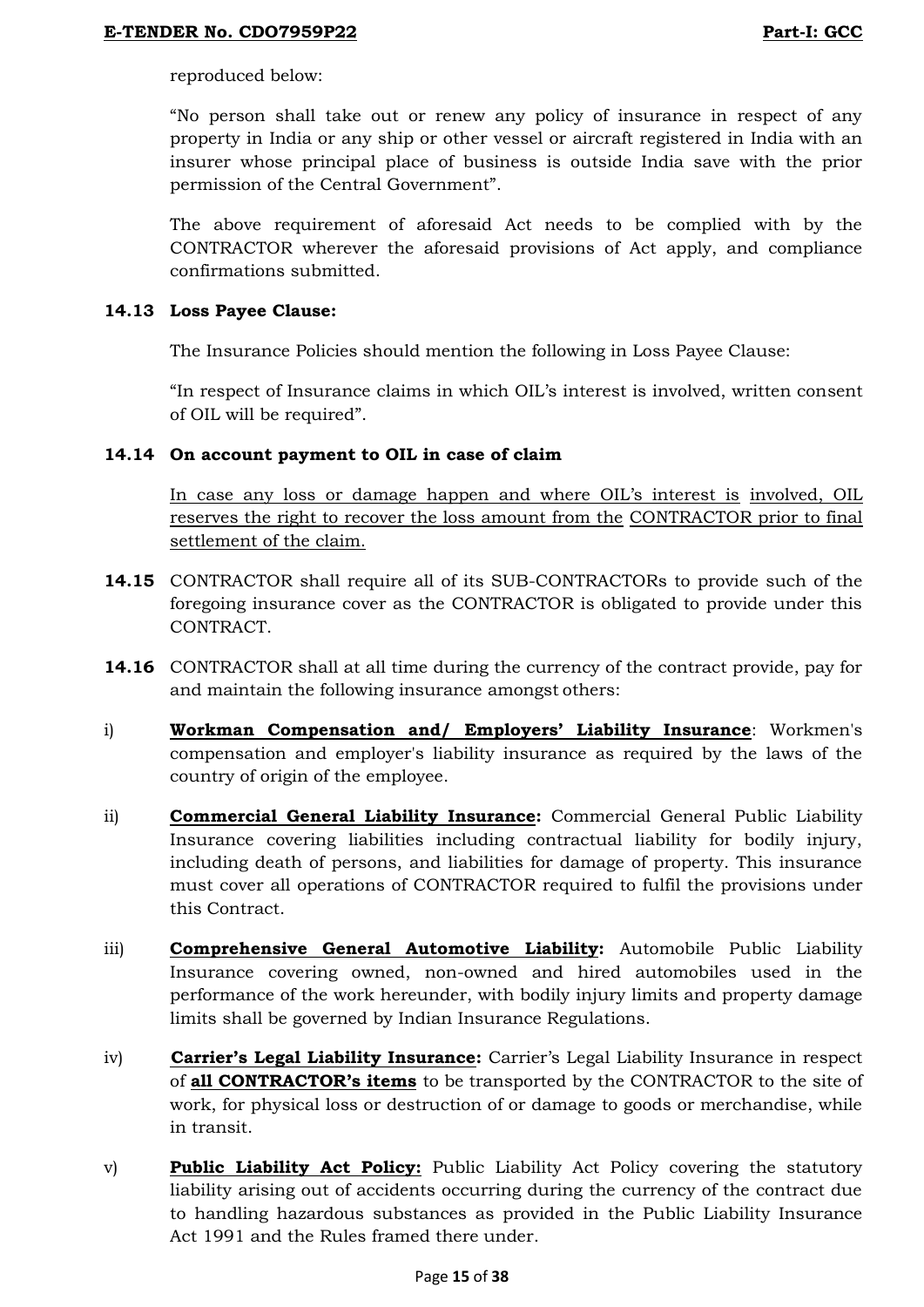- vi) **Pradhan Mantri Suraksha Bima Yojana (PMSBY) and Pradhan Mantri Jeevan Jyoti Bima Yojana (PMJJBY):** CONTRACTOR shall, ensure that all his/ its personnel deployed under this contract have obtained additional insurance coverage under the Pradhan Mantri Suraksha Bima Yojana (PMSBY) and Pradhan Mantri Jeevan Jyoti Bima Yojana (PMJJBY) through the participating banks and submit the proof of such insurance coverage to the satisfaction of OIL.
- vii) CONTRACTOR's equipment used for execution of the work hereunder shall have an insurance cover with a suitable limit (as per international standards).

### **viii) Any other insurance policy set forth in the SCC**

**Note: An undertaking by the service provider has to be mandatorily provided during the Mobilization time that they have taken all the Insurance provisions as per the contract and as the Law and Insurance Regulation.**

#### **15.0 LIABILITY**:

- **15.1** Except as otherwise expressly provided herein, neither COMPANY nor its servants, agents, nominees, CONTRACTORs, or sub- CONTRACTORs shall have any liability or responsibility whatsoever to whomsoever for loss of or damage to the equipment and/or loss of or damage to the property of the CONTRACTOR and/or their CONTRACTORs or sub-CONTRACTORs, irrespective of how such loss or damage is caused and even if caused by the negligence of COMPANY and/or its servants, agent, nominees, assignees, CONTRACTORs and sub-CONTRACTORs.
- **15.2** The CONTRACTOR shall protect, defend, indemnify and hold harmless COMPANY from and against such loss or damage and any suit, claim or expense resulting there from. Neither COMPANY nor its servants, agents, nominees, assignees, CONTRACTORs, sub-CONTRACTORs shall have any liability or responsibility whatsoever for injury to, illness, or death of any employee of the CONTRACTOR and/or of its CONTRACTORs or sub-CONTRACTOR irrespective of how such injury, illness or death is caused and even if caused by the negligence of COMPANY and/or its servants, agents nominees, assignees, CONTRACTORs and sub-CONTRACTORs. CONTRACTOR shall protect, defend, indemnify and hold harmless COMPANY from and against such liabilities and any suit, claim or expense resulting there from.
- **15.3** The CONTRACTOR hereby agrees to waive its right of recourse and further agrees to cause its underwriters to waive their right of subrogation against COMPANY and/or its underwriters, servants, agents, nominees, assignees, CONTRACTORs and sub- CONTRACTORs for loss or damage to the equipment of the CONTRACTOR and/or its sub-CONTRACTORs and/or their employees when such loss or damage or liabilities arises out of or in connection with the performance of the contract limited to the CONTRACTOR"s liabilities agreed to under this Contract.
- **15.4** The CONTRACTOR hereby further agrees to waive its right of recourse and agrees to cause its underwriters to waive their right of subrogation against COMPANY and/or its underwriters, servants, agents, nominees, assignees, CONTRACTORs and sub-CONTRACTORs for injury to, illness or death of any employee of the CONTRACTOR and of its CONTRACTORs, sub-CONTRACTORs and/or their employees when such injury, illness or death arises out of or in connection with the performance of the contract limited to the CONTRACTOR"s liabilities agreed to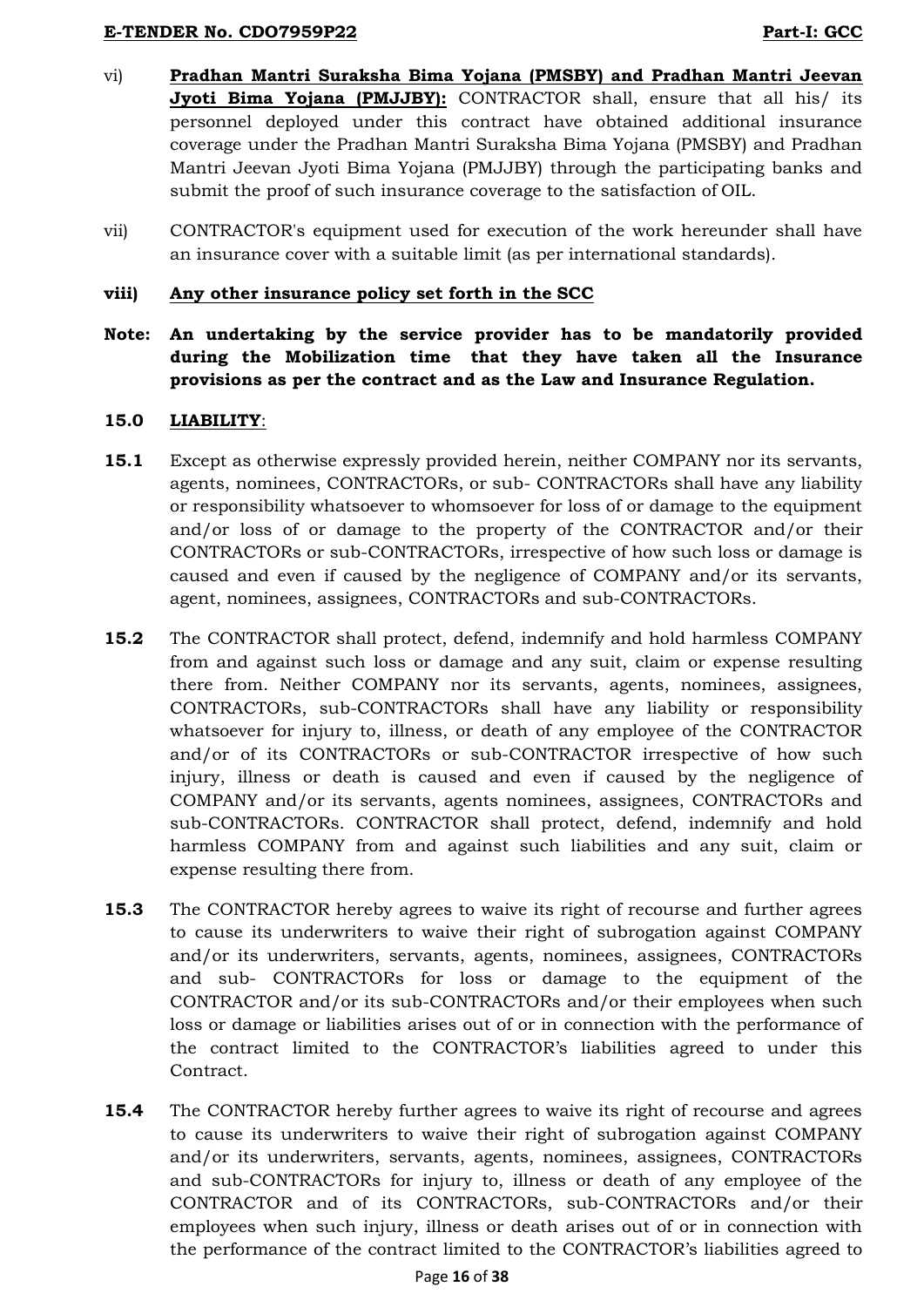under this Contract.

- **15.5** Except as otherwise expressly provided herein, neither CONTRACTOR nor its servants, agents, nominees, CONTRACTORs or sub- CONTRACTORs shall have any liability or responsibility whatsoever to whomsoever for loss of or damage to the equipment and/or loss or damage to the property of the COMPANY and/or their CONTRACTORs or sub-CONTRACTORs, irrespective of how such loss or damage is caused and even if caused by the negligence of CONTRACTOR and/or its servants, agents, nominees, assignees, CONTRACTORs and sub-CONTRACTORs. The COMPANY shall protect, defend, indemnify and hold harmless CONTRACTOR from and against such loss or damage and any suit, claim or expense resulting there from.
- **15.6** Except as otherwise expressly provided herein, neither CONTRACTOR nor its servants, agents, nominees, assignees, CONTRACTORs, sub- CONTRACTORs shall have any liability or responsibility whatsoever to whomsoever for injury or illness, or death of any employee of the COMPANY and/or of its CONTRACTORs or sub-CONTRACTORs irrespective of how such injury, illness or death is caused and even if caused by the negligence of CONTRACTOR and/or its servants, agents, nominees, assignees, CONTRACTORs and sub- CONTRACTORs. COMPANY shall protect, defend indemnify and hold harmless CONTRACTOR from and against such liabilities and any suit, claim or expense resulting there from.
- **15.7** The COMPANY agrees to waive its right of recourse and further agrees to cause its underwriters to waive their right of subrogation against CONTRACTOR and/or its underwriters, servants, agents, nominees, assignees, CONTRACTORs and sub-CONTRACTORs for loss or damage to the equipment of COMPANY and/or its CONTRACTORs or sub-CONTRACTORs when such loss or damage or liabilities arises out of or in connection with the performance of the contract.
- **15.8** The COMPANY hereby further agrees to waive its right of recourse and agrees to cause it underwriters to waive their right of subrogation against CONTRACTOR and/or its underwriters, servants, agents, nominees, assignees, CONTRACTORs and sub- CONTRACTORs for injury to, illness or death of any employee of the COMPANY and of its CONTRACTORs, sub-CONTRACTORs and/or their employees when such injury, illness or death arises out of or in connection with the performance of the Contract.

# **16.0 LIMITATION OF LIABILITY**:

- a) Notwithstanding any other provisions herein to the contrary, except only in cases of Wilful misconduct and/or criminal acts and/or criminal negligence, neither the CONTRACTOR nor the COMPANY (OIL) shall be liable to the other, whether in Contract, tort, or otherwise, for any consequential loss or damage, loss of use, loss of production, or loss of profits or interest costs, provided however that this exclusion shall not apply to any obligation of the CONTRACTOR to pay Liquidated Damages to the COMPANY and/or COMPANY"s right to forfeit the Performance Bank Guarantee(s) in terms of the contract.
- Page **17** of **38** b) Notwithstanding any other provisions incorporated elsewhere in the contract, the aggregate liability of the CONTRACTOR in respect of this contract, whether under Contract, in tort or otherwise, shall not exceed 100% of the Contract Price (if not specified otherwise in SCC), provided however that this limitation shall not apply to the cost of repairing or replacing defective equipment by the CONTRACTOR, or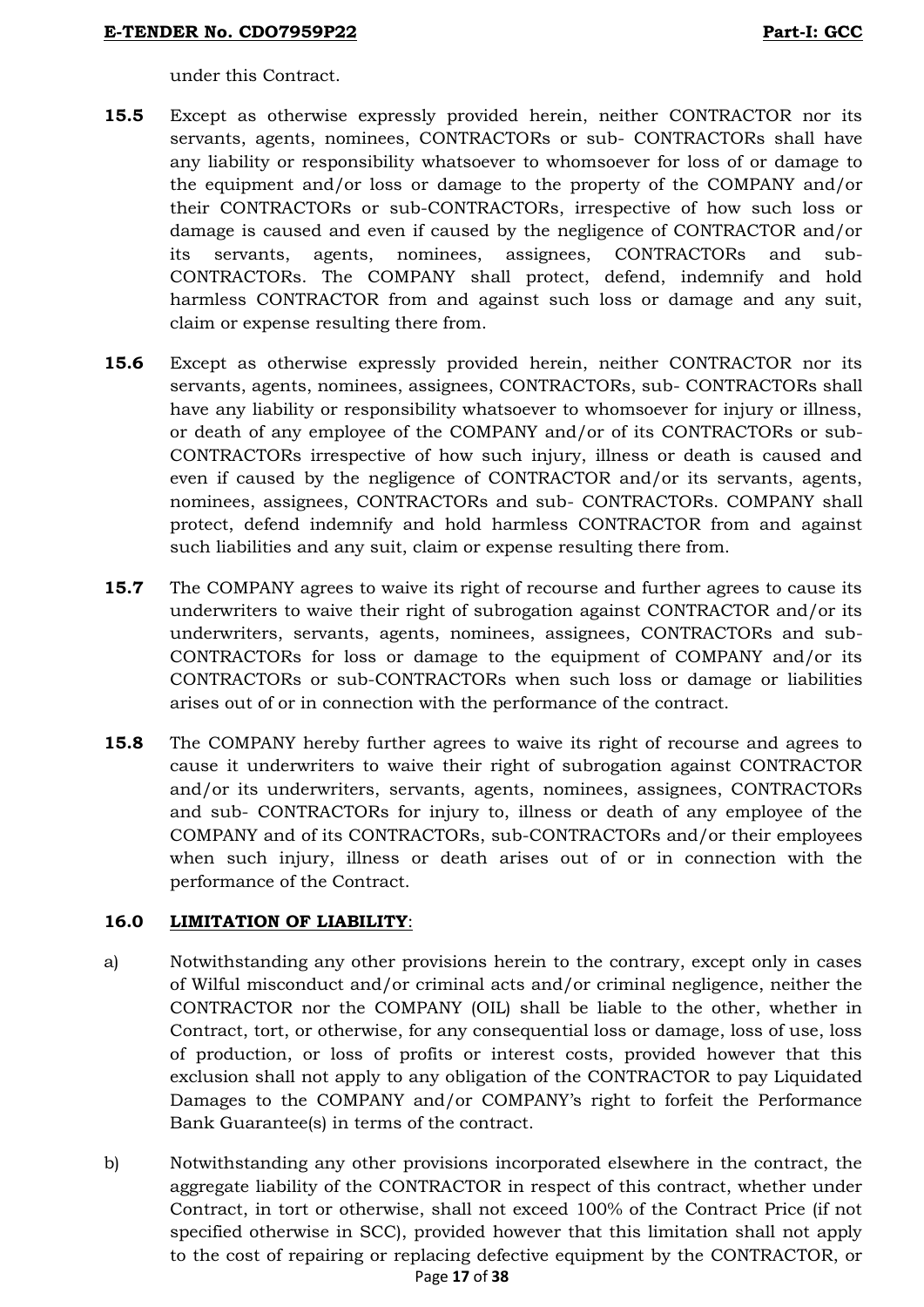to any obligation of the CONTRACTOR to indemnify the COMPANY with respect to Intellectual Property Rights.

c) COMPANY shall indemnify and keep indemnified CONTRACTOR harmless from and against any and all claims, costs, losses and liabilities in excess of the aggregate liability amount in terms of clause (b) above.

# **17.0 LIABILITY OF UNION GOVERNMENT OF INDIA**:

It is expressly understood and agreed upon by and between CONTRACTOR and OIL INDIA LIMITED, and that OIL INDIA LIMITED is entering into this agreement solely on its own behalf and not on behalf of any other person or entity. In particular, it is expressly understood and agreed that Union of India is not a party to this agreement and has no liabilities, obligations or rights, whatsoever hereunder. It is expressly understood and agreed that OIL INDIA LIMITED is an independent legal entity with power and authority to enter into contracts solely on its own behalf under the applicable laws of India and general principles of the Contract law. The bidder/ CONTRACTOR expressly agrees, acknowledges and understands that OIL INDIA LIMITED is not an agent, representative or delegate of the Union of India. It is further understood and agreed that Union of India is not and shall not be liable for any acts, omissions, commissions, breaches or other wrongs arising out of the contract. Accordingly, bidder/ CONTRACTOR hereby expressly waives, releases and foregoes any and all actions or claims, including cross claims, impleader claims or counter claims against the Union of India arising out of this contract and covenants not to sue the Union of India as to any manner, claim, cause of action or thing whatsoever arising of or under this agreement.

# **18.0 CONSEQUENTIAL DAMAGE**:

Except as otherwise expressly provided, neither party shall be liable to the other for special, indirect or consequential damages resulting from or arising out of the contract, including but without limitation, to loss or profit or business interruptions, howsoever caused and regardless of whether such loss or damage was caused by the negligence (either sole or concurrent) of either party, its employees, agents or sub- CONTRACTORs.

# **19.0 RISK PURCHASE:**

In the event, CONTRACTOR"s failure to provide the services as per the Contractual scope, terms and conditions, COMPANY (OIL) reserves the right to hire the services from any other source at the CONTRACTOR's risk & cost and the difference in cost shall be borne by the CONTRACTOR. Further, OIL shall retain the right of forfeiture of Performance Bank Guarantee and any other action as deemed fit. In certain operational situations OIL reserves the right to take over the site including the service equipment at the risk and cost of the CONTRACTOR.

# **20.0 INDEMNITY AGREEMENT**:

**20.1** Except as provided hereof CONTRACTOR agrees to protect, defend, indemnify and hold COMPANY harmless from and against all claims, suits, demands and causes of action, liabilities, expenses, cost, liens and judgments of every kind and character, without limit, which may arise in favour of CONTRACTOR"s employees, agents, CONTRACTORs and sub-CONTRACTORs or their employees or in favour of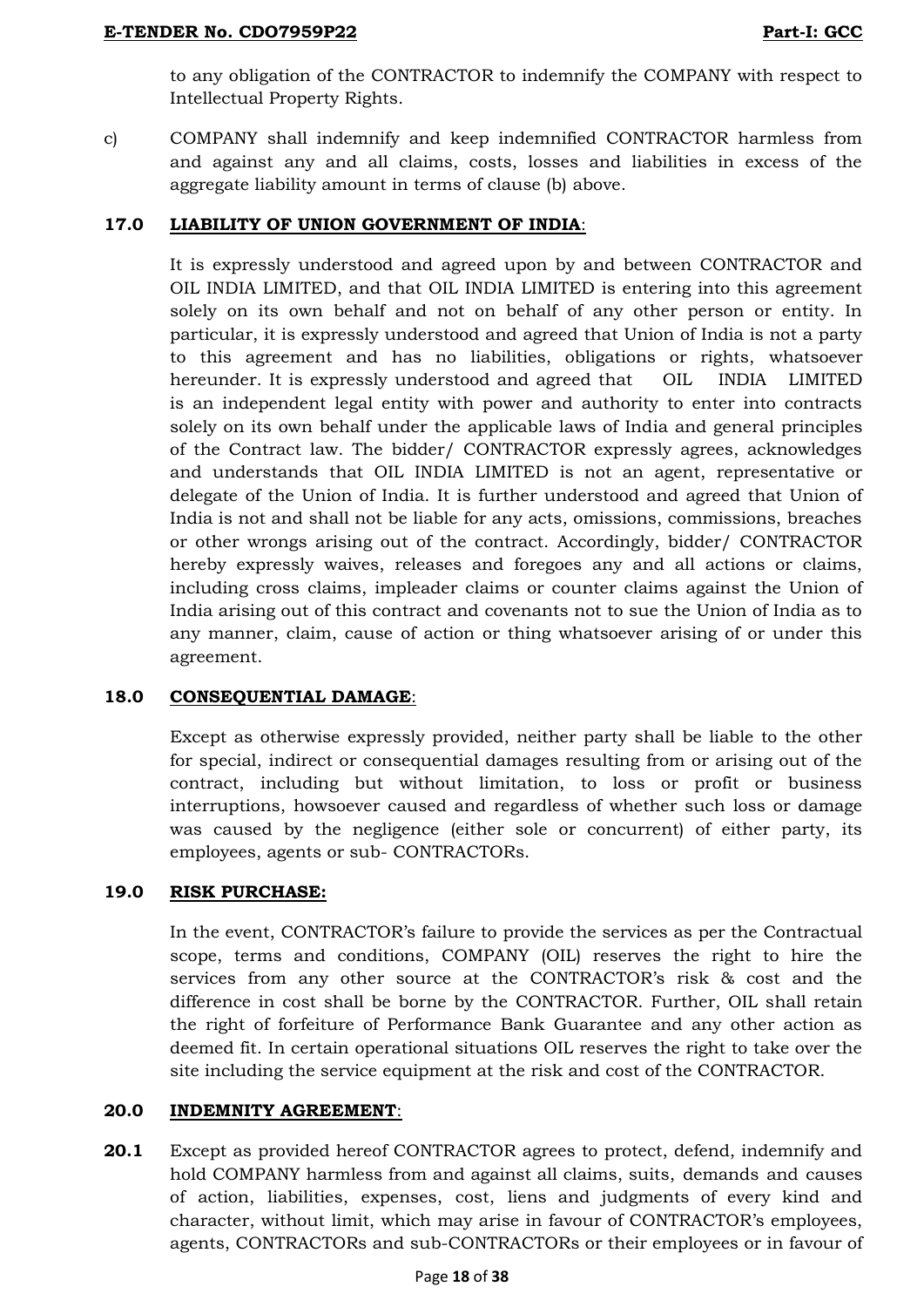any third party(is) on account of bodily injury or death, or damage to personnel/property as a result of the operations contemplated hereby, regardless of whether or not said claims, demands or causes of action arise out of the negligence or otherwise, in whole or in part or other faults.

**20.2** Except as provided hereof COMPANY agrees to protect, defend, indemnify and hold CONTRACTOR harmless from and against all claims, suits, demands and causes of action, liabilities, expenses, cost, liens and judgments of every kind and character, without limit, which may arise in favour of COMPANY"s employees, agents, CONTRACTORs and sub-CONTRACTORs or their employees or in favour of any third party(is) on account of bodily injury or death, or damage to personnel/property as a result of the operations contemplated hereby, regardless of whether or not said claims, demands or causes of action arise out of the negligence or otherwise, in whole or in part or other faults.

## **21.0 INDEMNITY APPLICATION**:

The indemnities given herein above, whether given by COMPANY or CONTRACTOR shall be without regard to fault or to the negligence of either party even though said loss, damage, liability, claim, demand, expense, cost or cause of action may be caused, occasioned by or contributed to by the negligence, either sole or concurrent of either party.

## **22.0 ROYALTY PATENTS**:

Each party shall hold harmless and indemnify the other from and against all claim and proceedings for or on account of any patent rights, design, trade mark or other protected rights arising from any use of materials, equipment, processes, inventions and methods, which have not been imposed on the attending party by the terms of the contract or the specifications forming part thereof.

## **23.0 WARRANTY AND REMEDY OF DEFECTS**:

- **23.1** CONTRACTOR warrants that they shall perform the work in a first class, workmanlike, and professional manner and in accordance with their highest degree of quality, efficiency and current state of the art technology/industry practices and in conformity with all specifications, standards and drawings set forth or referred to in the Terms of Reference and with instructions and guidance, which COMPANY may, from time to time, furnish to the CONTRACTOR.
- **23.2** Should COMPANY discover at any time during the tenure of the Contract or till the Unit/equipment/tools are demobilised from site or base camp (if applicable) that the work does not conform to the foregoing warranty, CONTRACTOR shall after receipt of notice from COMPANY, promptly perform any and all corrective work required to make the services conform to the Warranty. Such corrective Work shall be performed entirely at CONTRACTOR"s own expenses. If such corrective Work is not performed within a reasonable time, the COMPANY, at its option may have such remedial Work performed by others and charge the cost thereof to CONTRACTOR subject to a maximum of the contract value payable for the defective work which needs corrective action which the CONTRACTOR must pay promptly. In case CONTRACTOR fails to perform remedial work, or pay promptly in respect thereof, the performance security shall be forfeited.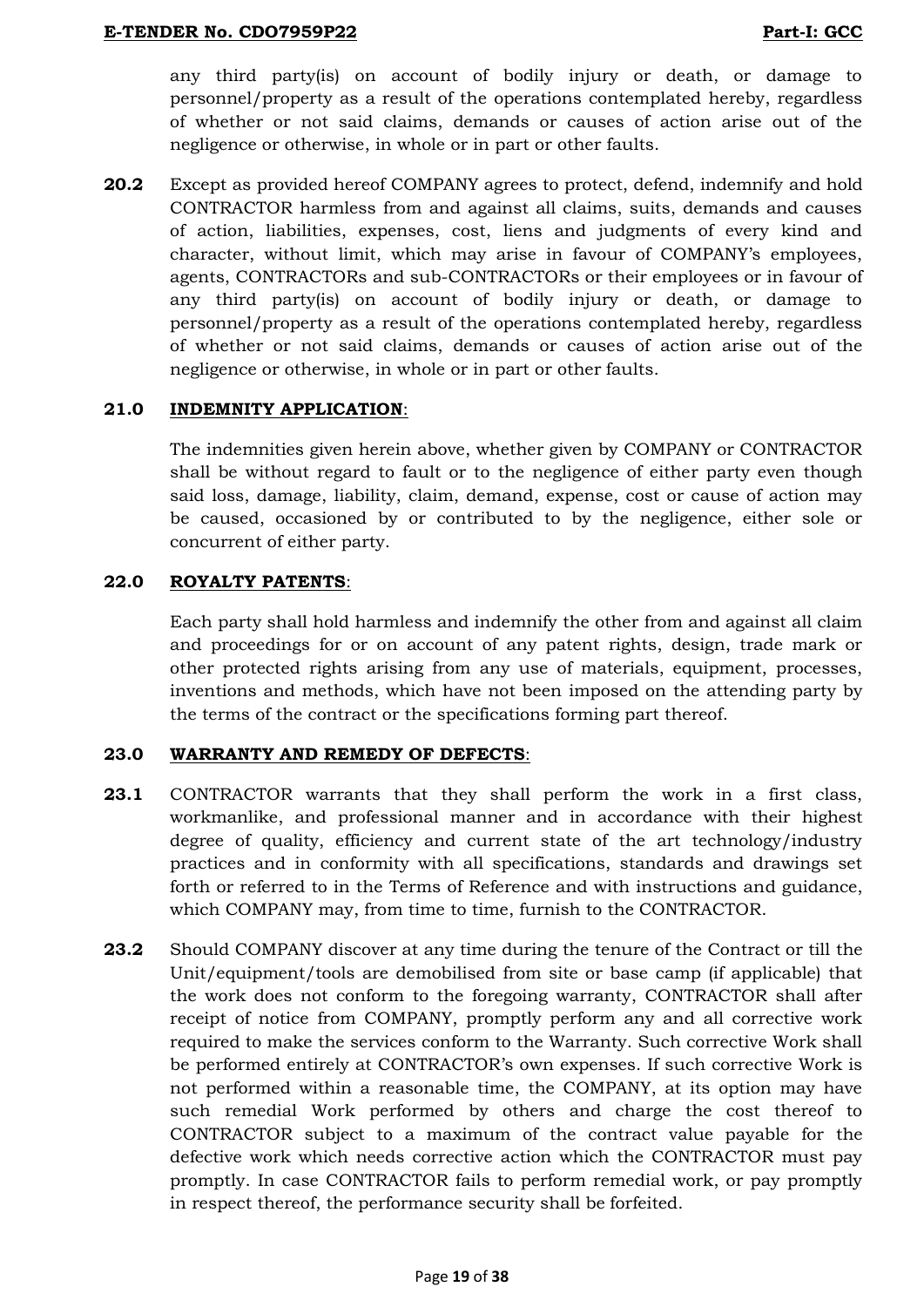# **24.0 SUBCONTRACTING/ASSIGNMENT**:

- **24.1** CONTRACTOR shall not subcontract, transfer or assign the contract, or any part under this contract, to any third party(ies). Except for the main services under this contract, CONTRACTOR may sub-contract the petty support services subject to COMPANY"s prior written approval. However, CONTRACTOR shall be fully responsible for complete execution and performance of the services under the Contract.
- **24.2** Consequent upon of placement of contract, if successful bidder(s)(other than Micro/Small Enterprise) is procuring materials/services from their sub-vendor, who is a Micro or Small Enterprise registered with District Industry Centers or Khadi and Village Industries Commission or Khadi and Village Industries Board or Coir Board or National Small Industries Corporation or Directorate of Handicrafts and Handloom or any other body specified by Ministry of MSME with prior consent in writing of the purchasing authority/Engineer in Charge the details like Name, Registration No., Address, Contact No., details of material and value of procurement made, etc. of such enterprises shall be furnished by the CONTRACTOR at the time of submission of invoice/bill.

## **25.0 RECORDS, REPORTS AND INSPECTION**:

The CONTRACTOR shall, at all times during the currency of the contract, permit the COMPANY and its authorized employees and representatives to inspect all the Work performed and to witness and check all the measurements and tests made in connection with the said work. The CONTRACTOR shall keep an authentic, accurate history and logs including safety records of each service item with major items consumed, which shall be open at all reasonable times for inspection by the COMPANY"s designated representatives and its authorized employees. The CONTRACTOR shall provide the COMPANY"s designated representatives with a daily written report, on form prescribed by the COMPANY showing details of operations during the preceding 24 hours and any other information related to the said services requested by the COMPANY whenever so requested. The CONTRACTOR shall not, without COMPANY's written consent allow any third person(s) access to the said information or give out to any third person information in connection therewith.

## **26.0 CONFIDENTIALITY, USE OF CONTRACT DOCUMENTS AND INFORMATION**:

- **26.1** CONTRACTOR shall not, without COMPANY's prior written consent, disclose the contract, or any provision thereof, or any specification, plan, drawing pattern, sample or information furnished by or on behalf of COMPANY in connection therewith, to any person other than a person employed by CONTRACTOR in the performance of the contract. Disclosure to any such employed person shall be made in confidence and shall extend only, as may be necessary for purposes of such performance with prior permission from COMPANY. However, nothing hereinabove contained shall deprive the CONTRACTOR of the right to use or disclose any information which is:
- a) possessed by the CONTRACTOR, as evidenced by the CONTRACTOR's written records, before receipt thereof from the COMPANY which however the CONTRACTOR shall immediately inform to COMPANY ; or
- b) required to be disclosed by the CONTRACTOR pursuant to an order of a court of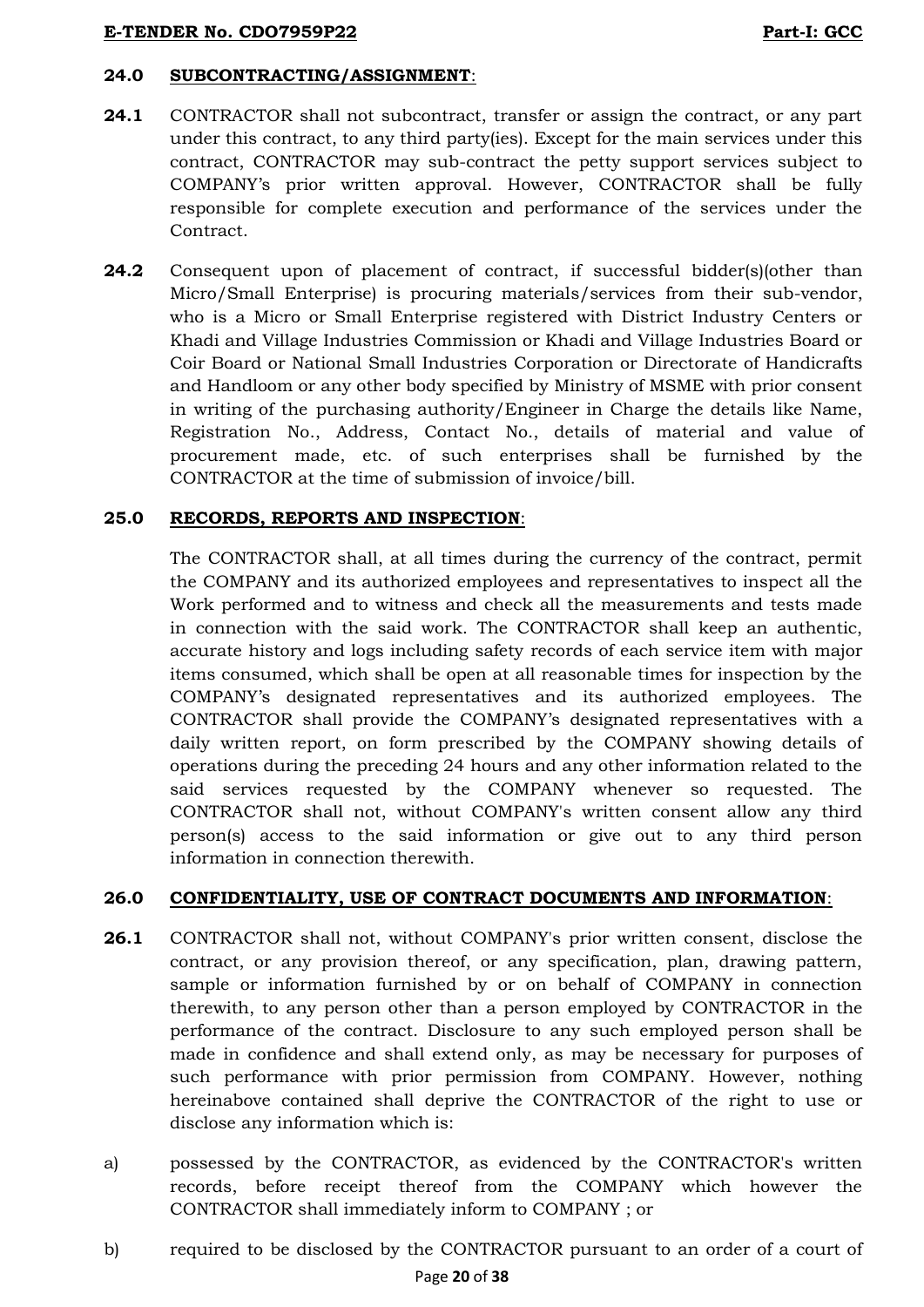competent jurisdiction or other governmental agency having the power to order such disclosure, provided the CONTRACTOR uses its best efforts to provide timely notice to COMPANY of such order to permit COMPANY an opportunity to contest such order subject to prior permission from COMPANY.

- **26.2** CONTRACTOR shall not, without COMPANY's prior written consent, make use of any document or information except for purposes of performing the contract.
- **26.3** Any document supplied to the CONTRACTOR in relation to the contract other than the Contract itself remain the property of COMPANY and shall be returned (in all copies) to COMPANY on completion of CONTRACTOR's performance under the Contract if so required by COMPANY.
- **26.4** During the currency of the Contract, COMPANY and its employees, agents, other CONTRACTORs, sub-CONTRACTORs (of any tier) and their employees etc. may be exposed to certain confidential information and data of the CONTRACTOR. Such information and data held by the COMPANY, its employees, agents, other CONTRACTORs, sub-CONTRACTORs (of any tier) and their employees in the strictest Confidence and shall not be disclosed to any other party except on a need to know basis.

However, the above obligation shall not extend to information which:

i) is, at the time of disclosure, known to the public which CONTRACTOR shall immediately inform COMPANY ;

ii) is lawfully becomes at a later date known to the public through no fault of CONTRACTOR subject to CONTRACTOR's undertaking that no information has been divulged by them to the public;

iii) is lawfully possessed by CONTRACTOR before receipt thereof from COMPANY which should be immediately informed to COMPANY;

iv) is developed by CONTRACTOR independently of the information disclosed by COMPANY which should be shared with the COMPANY;

v) CONTRACTOR is required to produce before competent authorities or by court order subject to prior permission from COMPANY;

## **27.0 REMUNERATION AND TERMS OF PAYMENT**:

- **27.1** COMPANY shall pay to the CONTRACTOR during the term of the Contract the amount due from time to time calculated according to the rates of payment set and in accordance with other provisions hereof. No other payments shall be due from COMPANY unless specifically provided for in the Contract. All payments will be made in accordance with the terms hereinafter described.
- **27.2** Request for payment/part payment to third party i.e. other than the party on whom the contract has been awarded will not be entertained by OIL under any circumstances.
- **27.3** MANNER OF PAYMENT: All payments due by COMPANY to CONTRACTOR hereunder shall be made at CONTRACTOR"s designated bank. Bank charges, if any will be on account of the CONTRACTOR.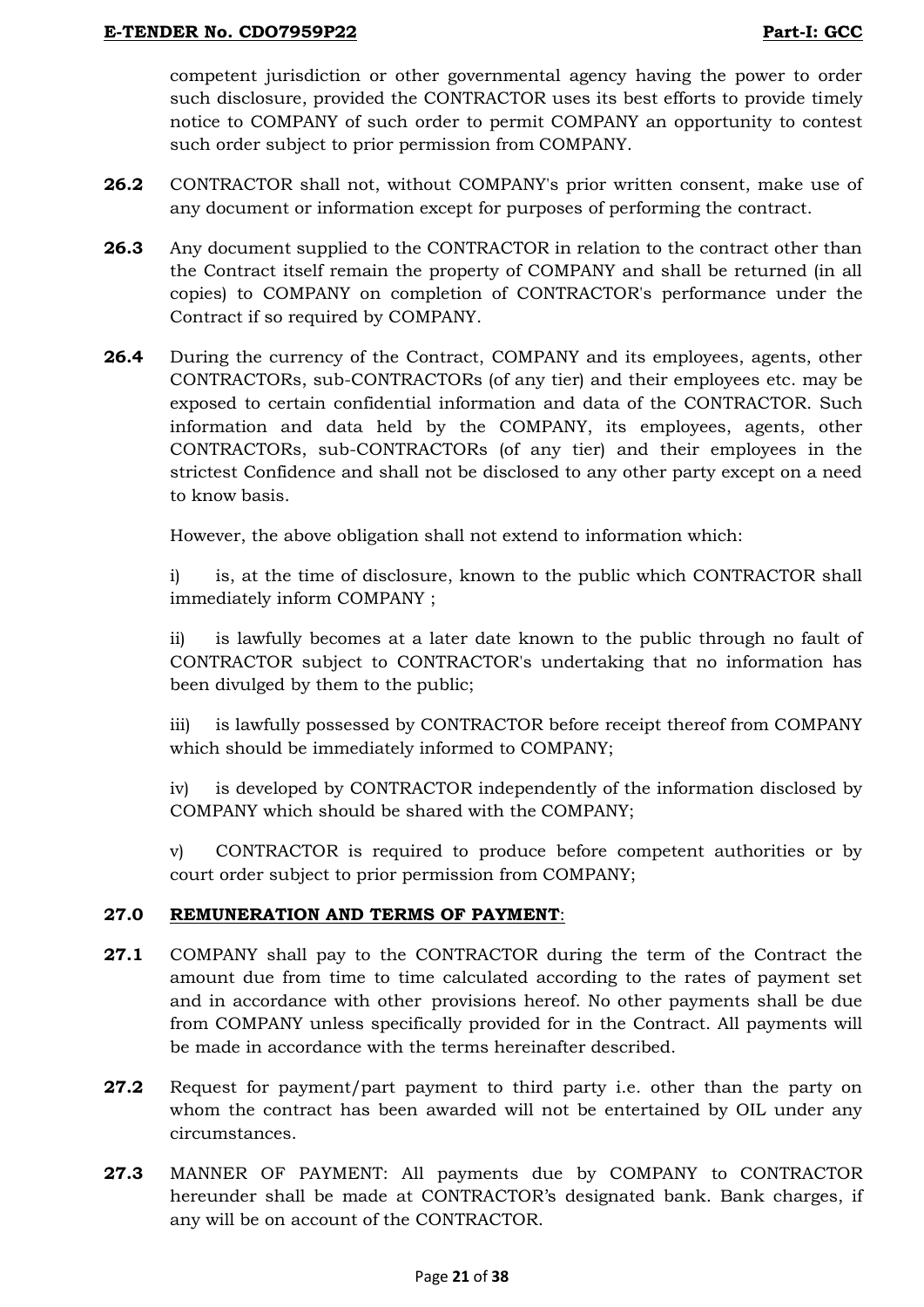- **27.4** Payment of any invoices shall not prejudice the right of COMPANY to question the validity of any charges therein, provided COMPANY within one year after the date of payment shall make and deliver to CONTRACTOR written notice of objection to any item or items the validity of which COMPANY questions.
- **27.5** INVOICES: Mobilization charges will be invoiced only upon completion of mobilization as certified by COMPANY representative and CONTRACTOR is ready at site for starting the services/ operation. Payment of mobilization charges shall be made within 45 days following the date of receipt of undisputed invoices by COMPANY.
- **27.6** CONTRACTOR shall send invoice to COMPANY on the day following the end of each month for all daily or monthly charges due to the CONTRACTOR.
- **27.7** CONTRACTOR will submit 02 (Two) sets of all invoices duly super scribed `Original" and `copy" as applicable to the COMPANY for processing payment. Separate invoices for the charges payable under the contract shall be submitted by the CONTRACTOR for foreign currency and Indian currency.
- **27.8** Payment of monthly invoices, if undisputed, shall be made within 30 days following the date of receipt of invoice by COMPANY.
- **27.9** COMPANY shall within 30 days of receipt of the invoice notify the CONTRACTOR of any item under dispute, specifying the reasons thereof, in which event, payment of the disputed amount may be withheld until settlement of the dispute, but payment shall be made of any undisputed portion on or before the due date. This will not prejudice the COMPANY's right to question the validity of the payment at a later date as envisaged in clause no. **27.4** above.
- **27.10** The acceptance by CONTRACTOR of part payment on any billing not paid on or before the due date shall not be deemed a waiver of CONTRACTOR"s rights in any other billing, the payment of which may then or thereafter be due.
- **27.11** Payment of Final demobilization charges shall be made if applicable within 45 days on receipt of invoice by COMPANY accompanied by the following documents from the CONTRACTOR:
	- a) Audited account up to completion of the Contract.
	- b) Tax audit report for the above period as required under the Indian Tax Laws.

c) Documentary evidence regarding the submission of returns and payment to taxes for the expatriate personnel engaged by the CONTRACTOR or by its sub-CONTRACTOR.

d) Proof of re-export of all items including the unutilized spares and consumables (excepting consumables consumed during the contract period) and also cancellation of re-export bond if any.

e) Any other documents as required by applicable Indian Laws.

In case, no demobilization charges are payable, the documents mentioned above will have to be submitted by the CONTRACTOR before release of the final payment by the COMPANY. A certificate from Chartered Accountant on (a), (b) & (c) above will suffice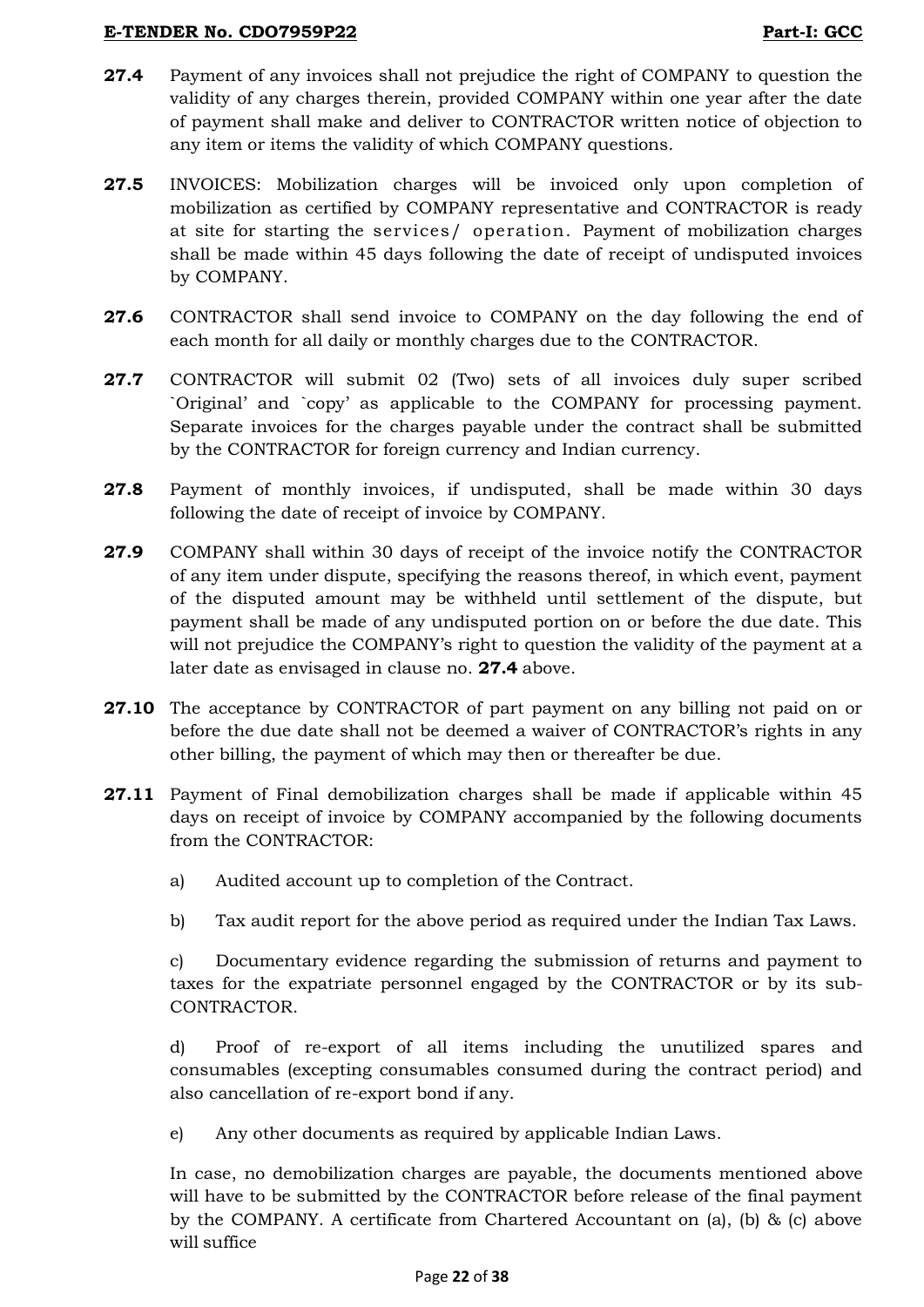**27.12** CONTRACTOR shall maintain complete and correct records of all information on which CONTRACTOR's invoice are based upto 02 (two) years from the date of last invoice. Such records shall be required for making appropriate adjustments or payments by either party in case of subsequent audit query/objection.

# **28.0 PAYMENT OF COMMISSION/FEE/REMUNERATION OF INDIAN AGENT/CONSULTANT/REPRESENTATIVE/RETAINER/ASSOCIATE OF FOREIGN PRINCIPAL (APPLICABLE IN ICB TENDERS ONLY):**

The Commission/Fee/remuneration of the Indian agent/consultant/associate/ representative/retainer, if any, will be paid within 30 days of the payment of invoice made to the CONTRACTOR, The amount of commission/fee/remuneration as a percentage of invoice value as per contract provisions will be deducted by COMPANY/OIL from the monthly invoices of the CONTRACTOR and paid to the Indian agent/consultant/representative/retainer/associate.

# **29.0 DETAILS OF STATUTORY PAYMENTS LIKE EPF AND ESI, ETC**:

Wherever applicable, the CONTRACTOR (including those engaging "International Workers") shall have itself registered under Employees" Provident Fund and Miscellaneous Provisions Act, 1952 and Employees" State Insurance Act, 1948 and follow the relevant statutory provisions including Rules made there-under concerning contractual workers.

The CONTRACTOR shall be required to submit the following documents/details to the Corporation:

- (i) Copy of PF-ECR duly stamped by the designated Bank, alongwith a print of the digitally signed PDF data sheet of the ECR, as proof of payment, each month, details of this PDF data sheet shall be verified by the appropriate authority (i.e. Payment Making Authority) in the COMPANY from the official website of EPFO [\(http://www.epfindia.gov.in\)](http://www.epfindia.gov.in/).
- (ii) (a) Copy of the online challan endorsed/stamped by the designated bank as proof of receipt of payment towards monthly contribution of ESI contribution.

(b) Copy of Return of contribution in respect of ESI for each contribution period of the six months i.e. for the contribution period ended 30th Sept and the contribution period ended 31st March.

- (iii) As an Annexure to each EPF-ECR and ESI Challan(s), CONTRACTOR shall also furnish the following Certificates:
	- 1) The furnished information is correct to the best of his knowledge.

2) In case any discrepancies or irregularities is /are noticed in this undertaking, then OIL is free to inform the PF/ESIC Authorities.

3) Before the completion of contract, CONTRACTOR shall serve one-month notice to all his contractual workers, informing that their services will be terminated.

4) Within one month on completion/expiry of the contract, CONTRACTOR shall pay all the dues/ terminal dues such as leave with wages, bonus (if applicable), Gratuity (if applicable), to all his contractual workmen, failing which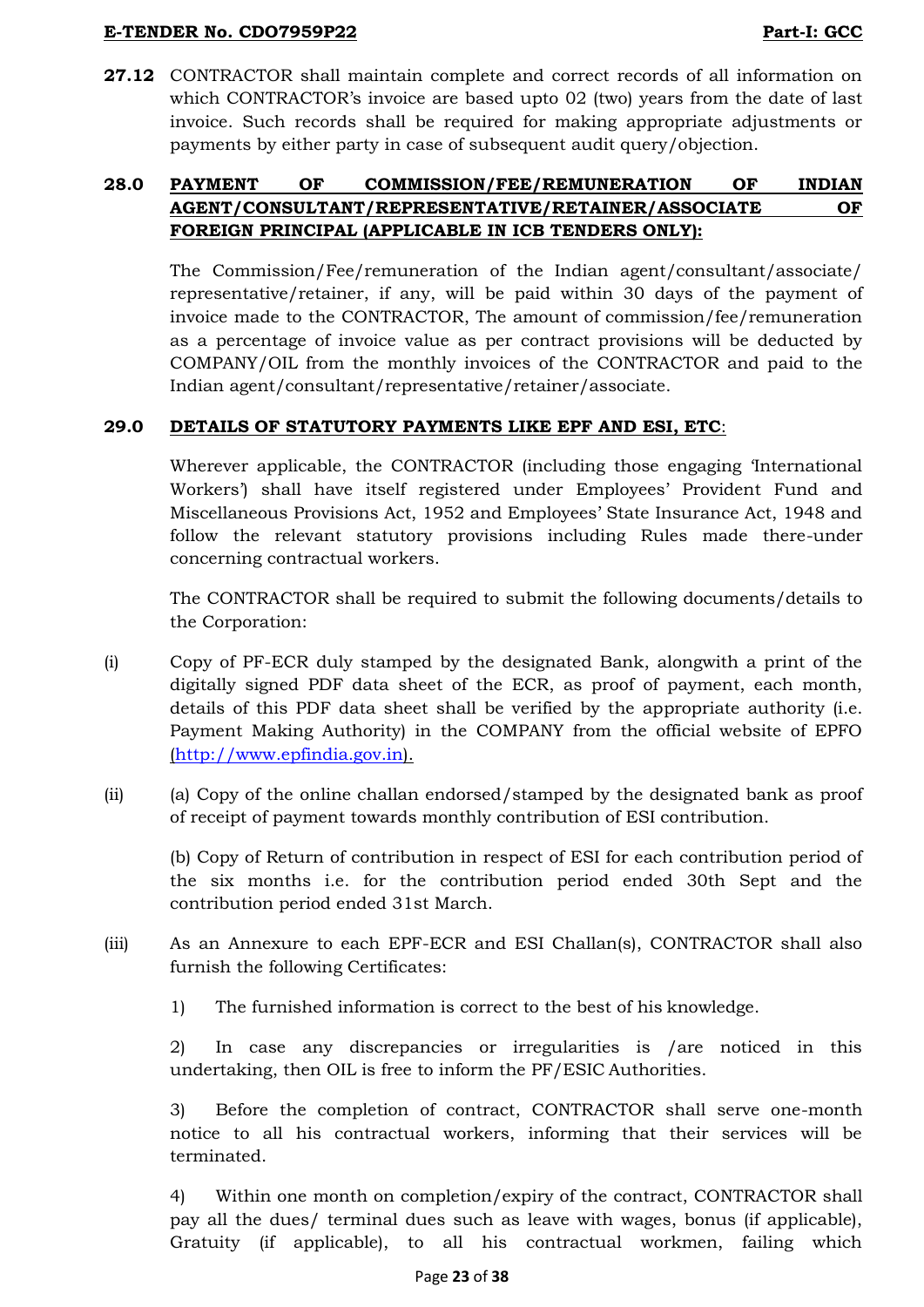CONTRACTOR"s Bank Guarantee/ Security Deposit may be withheld by OIL.

COMPANY may verify the deposit of statutory contribution made by the CONTRACTORs with the EPFO/ESI authorities, where deemed necessary. However, before making payment of the last bill/invoice of the CONTRACTOR, the COMPANY may verify the details/status of the payment towards EPF/ESI made by the CONTRACTOR from the authorities/official website of EPF/ESI (i.e[.](http://www.epfindia.gov.in/) [http://www.epfindia.gov.in](http://www.epfindia.gov.in/) and [http://www.esic.in\)](http://www.esic.in/). In case the information furnished by the CONTRACTOR is found to be incorrect the COMPANY shall take appropriate action against the CONTRACTOR in accordance with law.

The CONTRACTOR agrees and undertakes to indemnify OIL for any liabilities arising out of declarations made by him in future on violation or provisions of the EPF Act 1952 and ESI Act 1948.

## **30.0 TIMELY MOBILIZATION AND LIQUIDATED DAMAGES:**

a) Time is the essence of this Contract. If the CONTRACTOR fails to mobilize and deploy the required manpower/equipment and/or fails to commence the operation within the period specified as specified under mobilization clause under SCC, OIL shall have, without prejudice to any other right or remedy in law or contract including sub clause (b) below, the right to terminate the contract.

b) If the contractor is unable to mobilize/deploy and commence the operation within the period specified in sub clause (a) above, it may request OIL for extension of the time with unconditionally agreeing for levy and recovery of LD. Upon receipt of such a request, OIL may at its discretion, extend the period of mobilization and shall recover from the CONTRACTOR, as an ascertained and agreed Liquidated Damages, a sum equivalent to  $\omega$  0.5% of contract value including mobilization cost, per week or part thereof of delay subject to maximum of 7.5% of the Contract Price.

c) The parties agree that the sum specified above is not a penalty but a genuine pre-estimate of the loss/damage which will be suffered by OIL on account of delay on the part of the CONTRACTOR and the said amount will be payable without proof of actual loss or damage caused by such delay.

d) LD will be calculated on the basis of Total Contract value [(if not specified otherwise in SCC] excluding duties and taxes, where such duties/taxes have been shown separately in the contract. However, the applicable GST on the LD shall have to be borne by the CONTRACTOR. Accordingly, the liquidated damages shall be recovered from the CONTRACTOR along with applicable GST.

# **31.0 FORCE MAJEURE:**

In the event of either party being rendered unable by `Force Majeure' to perform any obligation required to be performed by them under the contract, the relative obligation of the party affected by such `Force Majeure' will stand suspended as provided herein. The term force majeure as employed herein shall mean Acts of God such as earthquake, hurricane, typhoon, flood, volcanic activity etc.; war (declared /undeclared); riot, revolts, rebellion, terrorism, sabotage by persons other than the CONTRACTOR"s Personnel; fires, explosions, ionising radiation or contamination by radio-activity or noxious gas, if not caused by CONTRACTOR's fault; declared epidemic or disaster; acts and regulations of respective Govt. of the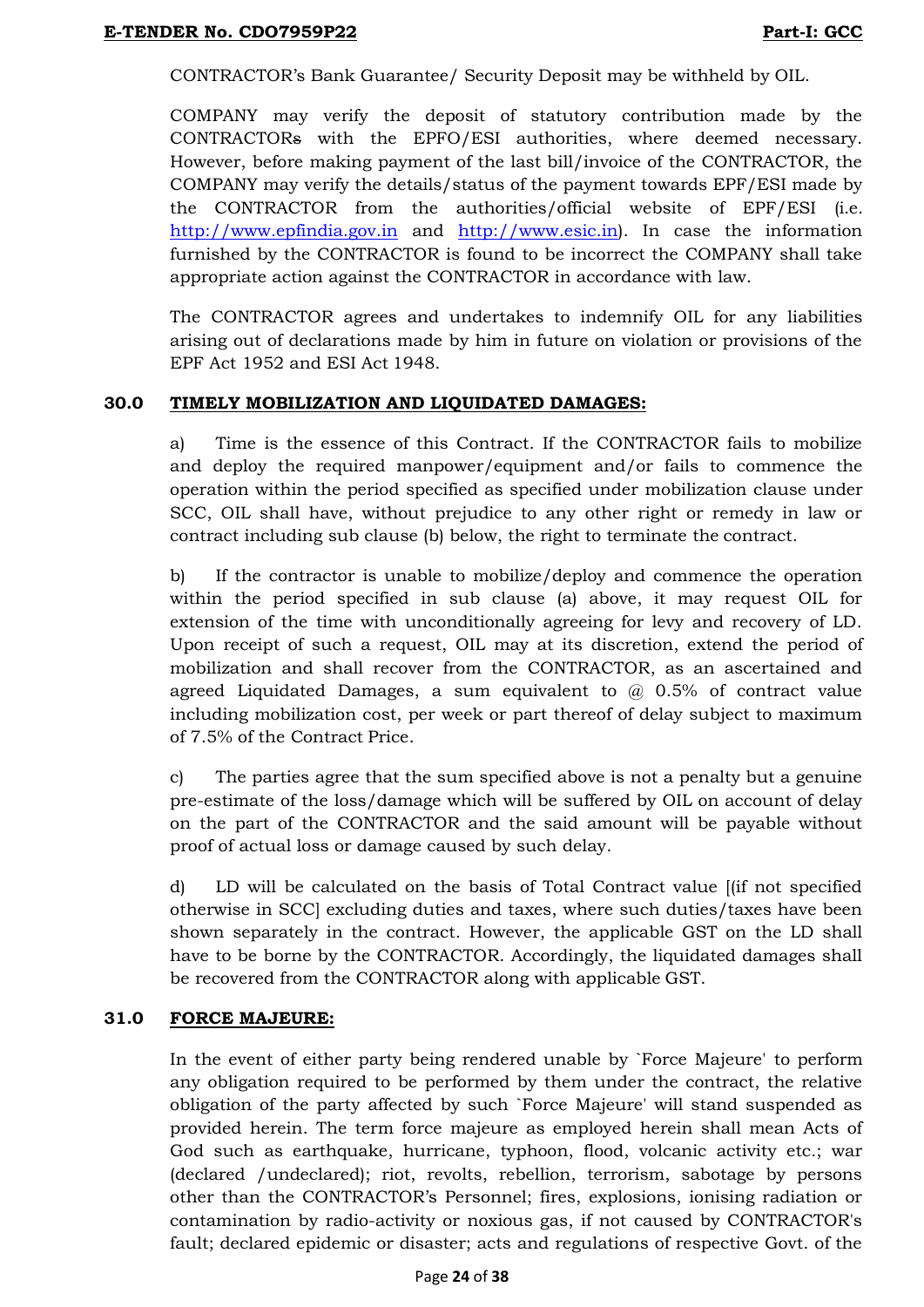two parties, namely the COMPANY and the CONTRACTOR and civil commotions, lockout not attributable to the CONTRACTOR.

Upon occurrence of such cause, the party claiming that it has been rendered unable as aforesaid thereby, shall notify the other party in writing within 72 (Seventy Two) hours of the alleged beginning and ending thereof, giving full particulars and satisfactory evidence in support of its claim.

Should "force majeure" condition as stated above occurs and should the same be notified within 72 (Seventy two) hours after its occurrence the `force majeure' rate (if specified in the SCC of the Contract) shall apply for the first 15 (fifteen) days for each such occasion*.*

Either party shall have the right to terminate the Contract if such `force majeure' conditions continue beyond successive 60 (Sixty) days [or exclusively mentioned in the SCC of the Contract] with prior written notice of 15 days, provided termination of the Contract does not result into safety hazard to the life and property on account of withdrawal of operations or the operation is at critical stage. COMPANY shall have the absolute right to decide whether any safety hazard exists or operation is at critical position and decision of the COMPANY shall binding upon the CONTRACTOR.

Should either party decide not to terminate the Contract even under such condition, no payment would apply after expiry of fifteen (15) days force majeure period*.* [or exclusively mentioned in the SCC of the Contract]

Time for performance of the relative obligation suspended by Force Majeure shall then stand extended by the period for which such cause lasts.

If however, relative obligation of the party affected by such "Force Majeure" is limited to part of the obligation(s), the contract shall not be terminated and the parties shall continue to perform their respective obligations, which are not affected by the "force majeure" condition, provided the obligations affected by the "force majeure" do not preclude the parties in performing the obligations not affected by such conditions.

## **32.0 SET-OFF**:

Any sum of money due and payable to the CONTRACTOR (including Performance Security refundable to them) under this or any other Contract, whether in progress or in future, may be appropriated by OIL and set-off against any claim of OIL (or such other person or persons contracting through OIL) for payment of a sum of money arising out of this contract or under any other contract made by the CONTRACTOR with OIL (or such other person or persons contracting through OIL).

## **33.0 WITHHOLDING**:

COMPANY may withhold or nullify the whole or any part of the amount due to CONTRACTOR, after informing the CONTRACTOR of the reasons in writing, on account of subsequently discovered evidence in order to protect COMPANY from loss on account of :

**33.1** For non-completion of jobs assigned as per Scope of Work/Terms of Reference.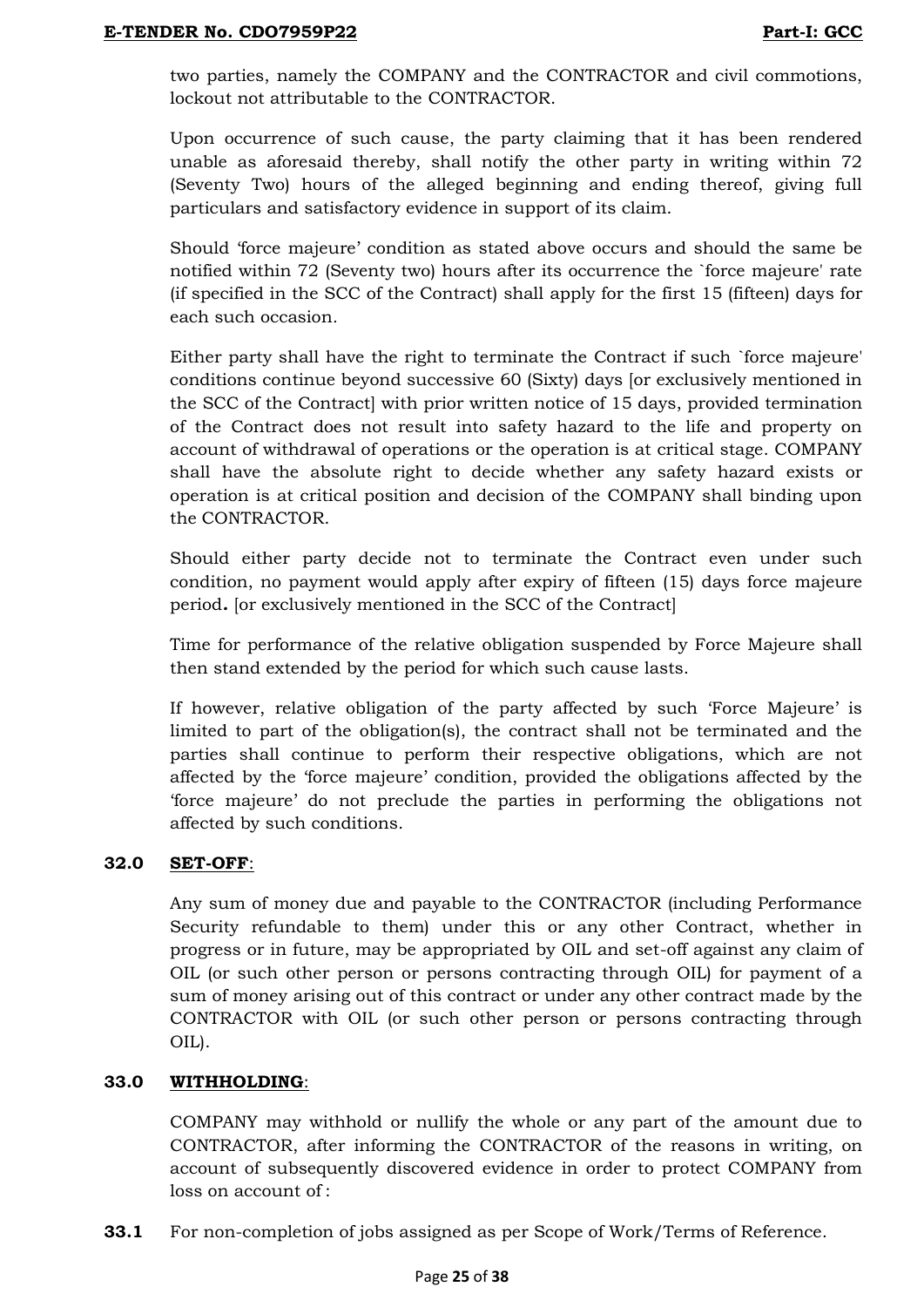- **33.2** Defective work not remedied by CONTRACTOR.
- **33.3** Claims by COMPANY"s recognized sub-CONTRACTOR of CONTRACTOR or others filed or on the basis of reasonable evidence indicating probable filing of such claims against CONTRACTOR.
- **33.4** Failure of CONTRACTOR to pay or provide for the payment of salaries/ wages, contributions, taxes or enforced savings with-held from wages etc with respect to personnel engaged by the CONTRACTOR.
- **33.5** Failure of CONTRACTOR to pay the cost of removal of unnecessary debris, materials, tools, or machinery.
- **33.6** Any failure by CONTRACTOR to fully reimburse COMPANY under any of the indemnification provisions of this Contract. If, during the progress of the work CONTRACTOR shall allow any indebtedness to accrue for which CONTRACTOR, under any circumstances in the opinion of COMPANY, may be primarily or contingently liable or ultimately responsible and CONTRACTOR shall, within five days after demand is made by COMPANY, fail to pay and discharge such indebtedness, then COMPANY may during the period for which such indebtedness shall remain unpaid, with-hold from the amounts due to CONTRACTOR, a sum equal to the amount of such unpaid indebtedness.
- **33.7** Withholding will also be effected on account of the following:
	- i) Order issued by a Court of Law or statutory authority in India.

ii) Income-tax deductible at source according to law prevalent from time to time in the country.

iii) Any obligation of CONTRACTOR which by any law prevalent from time to time to be discharged by COMPANY in the event of CONTRACTOR's failure to adhere to such laws.

iv) Any payment due from CONTRACTOR in respect of unauthorised imports.

When all the above grounds for withholding payments are removed, payment shall thereafter be made for amounts so with-held.

**33.8** COMPANY reserves the right to disburse or deposit the amount so withheld to the concerned person(s) or agency or government authority, as the case may be, besides nullifying such amount on account of loss suffered by the COMPANY against **33.2, 33.3, 33.6** & **33.7** above.

## **34.0 APPLICABLE LAWS**:

The Contract shall be deemed to be a Contract made under, governed by and construed in accordance with the laws of India for the time being in force and shall be subject to the sole and exclusive jurisdiction of Courts situated in Dibrugarh (or the Place where the contract is executed) and Principal Bench of Gauhati High Court (or the High Court under whose territorial jurisdiction, the place of execution of contract falls).

Page **26** of **38** This Agreement including all matter connected with this Agreement, shall be governed by the laws of India (both substantive and procedural) for the time being in force and shall be subject to exclusive jurisdiction of Courts, mentioned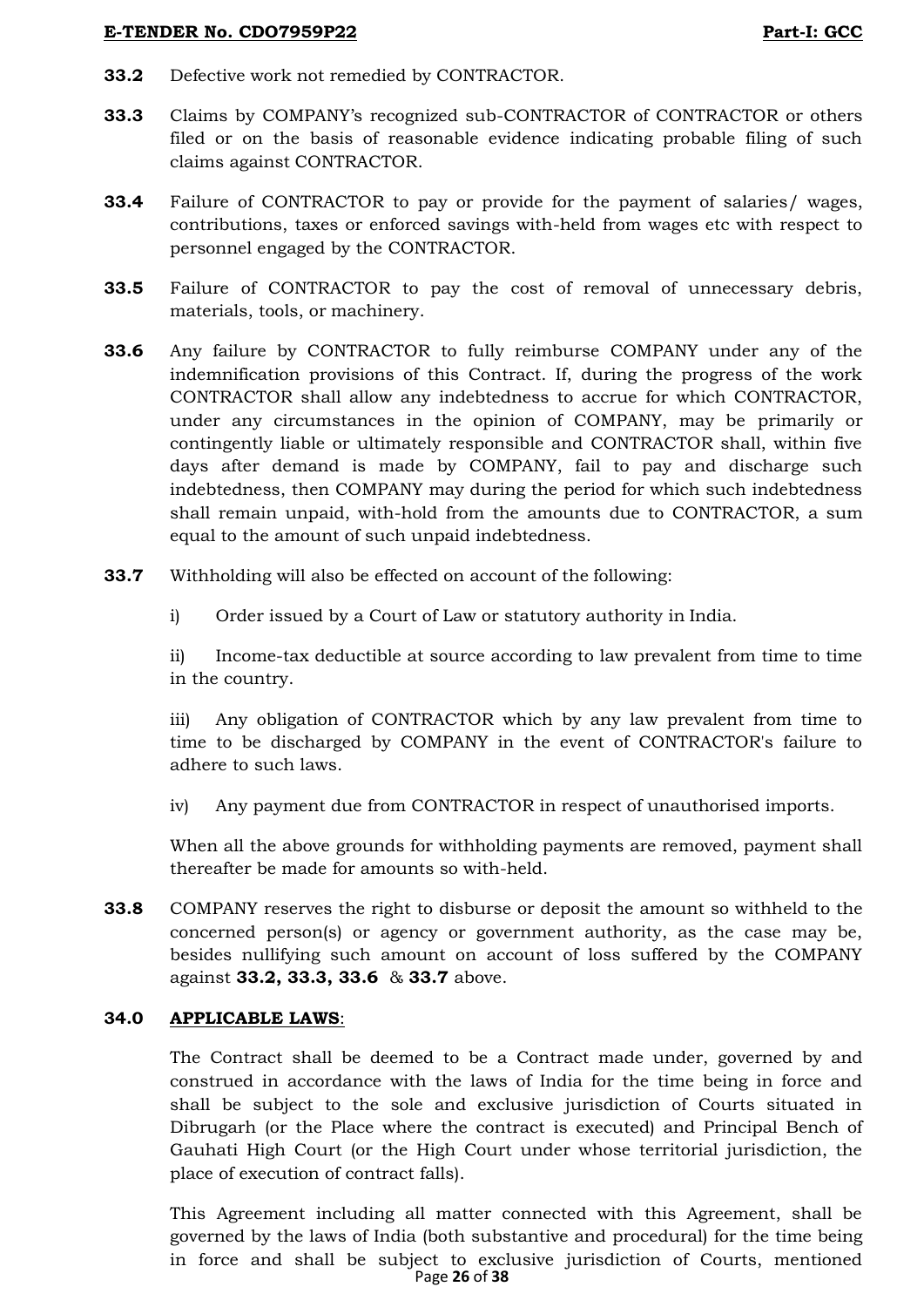hereinabove. Foreign companies, operating in India or entering into Joint ventures in India, shall also be governed by the laws of India and shall be subject to sole and exclusive jurisdiction of above Courts.

The CONTRACTOR shall ensure full compliance of various Indian Laws and Statutory Regulations, as stated below, to the extent applicable, as stated below, but not limited to, in force from time to time and obtain necessary permits/ licenses etc. from appropriate authorities for conducting operations under the Contract:

- a) The Mines Act 1952
- b) The Oil Mines Regulations, 1984
- c) The Employees" Compensation Act, 1923
- d) The Code of Wages, 2019
- e) The Contract Labour (Regulation & Abolition) Act, 1970 and the rules framed there under
- f) The Employees Pension Scheme, 1995
- g) The Interstate Migrant Workmen Act., 1979 (Regulation of employment and conditions of service).
- h) The Employees Provident Fund and Miscellaneous Provisions Act, 1952
- i) Goods and Service Tax Act
- j) Customs & Excise Act & Rules
- k) Factories Act, 1948
- l) Industrial Disputes Act, 1947
- m) Payment of Gratuity Act, 1972
- n) Environmental Protection Act, 1986 & other pollution control Acts.

Note: The above Acts are only indicative and not exhaustive. The Acts shall include the rules and regulations framed thereunder.

## **35.0 LABOUR LAWS**:

- i) CONTRACTOR shall comply with the provisions of various labour related laws, including but not limited to the Code of Wages, 2019, Employee Provident Fund and Miscellaneous Provisions Act 1952, COMPANY"s Liability Act 1938, Employees" Compensation Act 1923, Industrial Disputes Act 1947, the Maternity Benefit Act 1961 and Contract Labour (Regulation and Abolition) Act 1970, Employment of Children Act 1938, Employees" State Insurance Act, 1948 or any modifications/amendment thereof or any other law relating thereto and rules made there under from time to time.
- ii) No Labour below the age of eighteen [18] years shall be employed on the work.
- iii) CONTRACTOR shall not pay less than what is provided under law to labourers engaged by him on the work.
- iv) CONTRACTOR shall at his expense comply with all labour laws and keep the COMPANY indemnified in respect thereof.
- v) CONTRACTOR shall pay equal wages for men and women in accordance with applicable Labour laws.
- vi) If the CONTRACTOR is covered under the Contract Labour (Regulation and Abolition) Act, he shall obtain a license from licensing authority [i.e. office of the Labour Commissioner] by payment of necessary prescribed fee and the deposit, if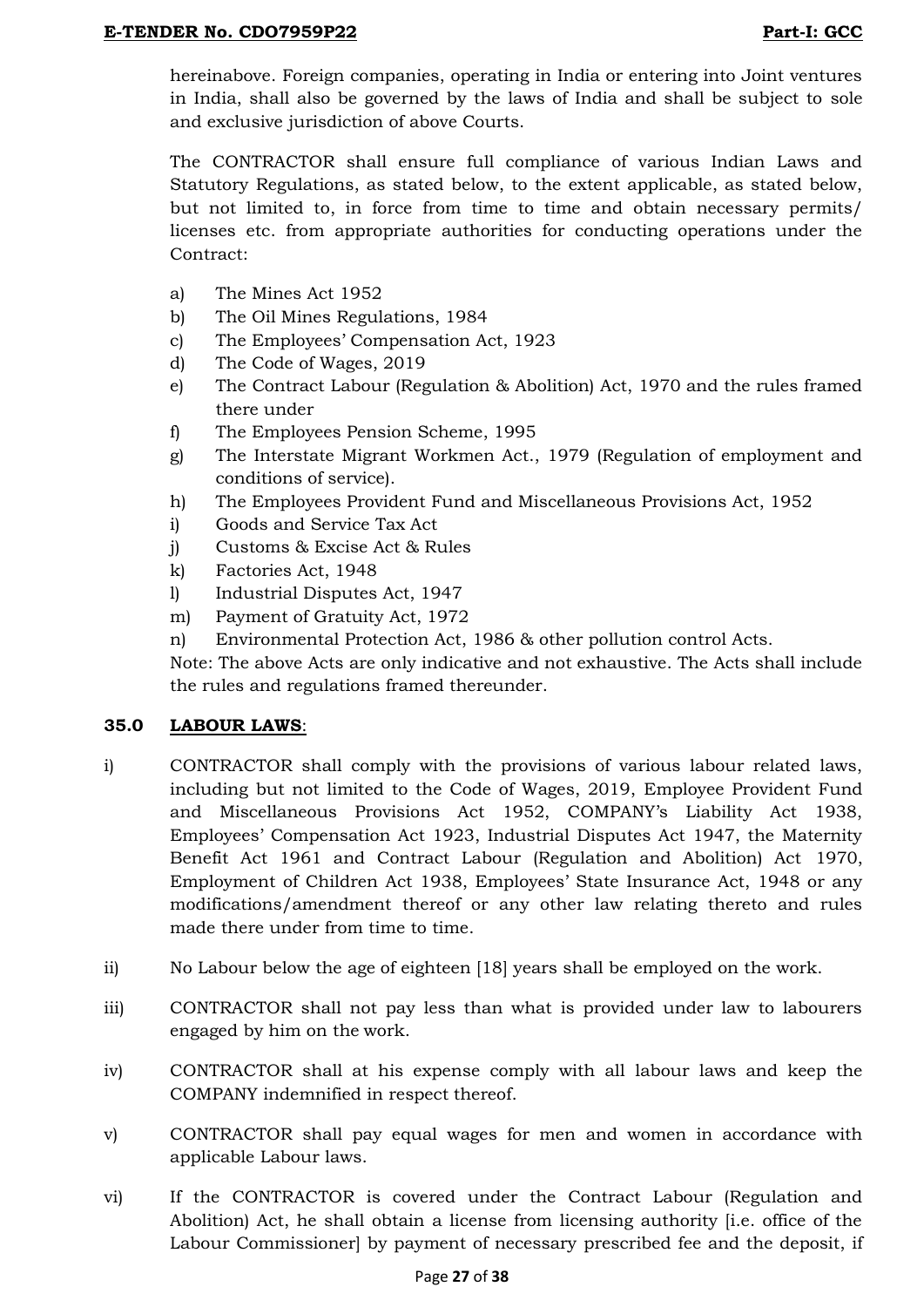any, before starting the work under the Contract. Such fee/deposit shall be borne by the CONTRACTOR.

- vii) CONTRACTOR must obtain the PF Code from the concerned PF Authority under Employees Provident Fund and Miscellaneous Provisions Act, 1952. Similarly, CONTRACTOR must obtain ESI Code under Employees State Insurance Act.
- viii) CONTRACTOR being the employer of the labours/personnel to be engaged under the contract shall be liable to pay gratuity to the labours/personnel as per the provision of the Payment of Gratuity Act, 1972 and accordingly, shall keep the COMPANY indemnified in respect thereof. If however, COMPANY requires to pay gratuity to such labour(s) as per the direction of the competent authority under the Act, COMPANY shall recover such amount from the outstanding dues payable to the CONTRACTOR under the contract or any other contract(s).
- ix) CONTRACTOR shall furnish to Engineer in Charge the distribution return of the number & description, by trades of the work people employed on the works. CONTRACTOR shall also submit on the 4th& 19th of every month to Engineer in Charge a true statement showing in respect of the 2nd half of the preceding month & the 1st half of the current month (1) the accidents that occurred during the said fortnight showing the circumstances under which they happened and the extent of damage and injury caused by them and (2) the number of female workers who have been allowed Maternity Benefit as provided in the Maternity Benefit Act 1961 on Rules made there under and the amount paid to them.
- x) Engineer in Charge shall on a report having been made by an inspecting officer as defined in Contract Labour (Regulation and Abolition) Act 1970 have the power to deduct from the money due to the CONTRACTOR any sum required or estimated to be required for making good the loss suffered by a worker or workers by reason of non-fulfillment of the conditions of the Contract for the benefit of workers, nonpayment of wages or of deductions made from his or their wages which are not justified by the terms of the Contract or non-observance of the said regulations.
- xi) The CONTRACTOR shall indemnify the COMPANY against any payments to be made under and for the observance of the provisions of the aforesaid acts without prejudice to his right to obtain indemnity from his sub-CONTRACTOR.

# **36.0 STATUTORY REQUIREMENTS**:

During the tenure of this CONTRACT nothing shall be done by the CONTRACTOR in contravention of any law, act and/or rules/regulations, thereunder or any amendment

# **37.0 GENERAL HEALTH, SAFETY & ENVIRONMENT (HSE) GUIDELINES**:

- **37.1** It will be solely the CONTRACTOR's responsibility to fulfil all the legal formalities with respect to the Health, Safety and Environmental aspects of the entire job (namely; the person employed by him, the equipment, the environment, etc.) under the jurisdiction of the district of that state where it is operating. Ensure that all sub-CONTRACTORs hired by CONTRACTOR comply with the same requirement as the CONTRACTOR himself and shall be liable for ensuring compliance all HSE laws.
- **37.2** It will be entirely the responsibility of the Contractor/his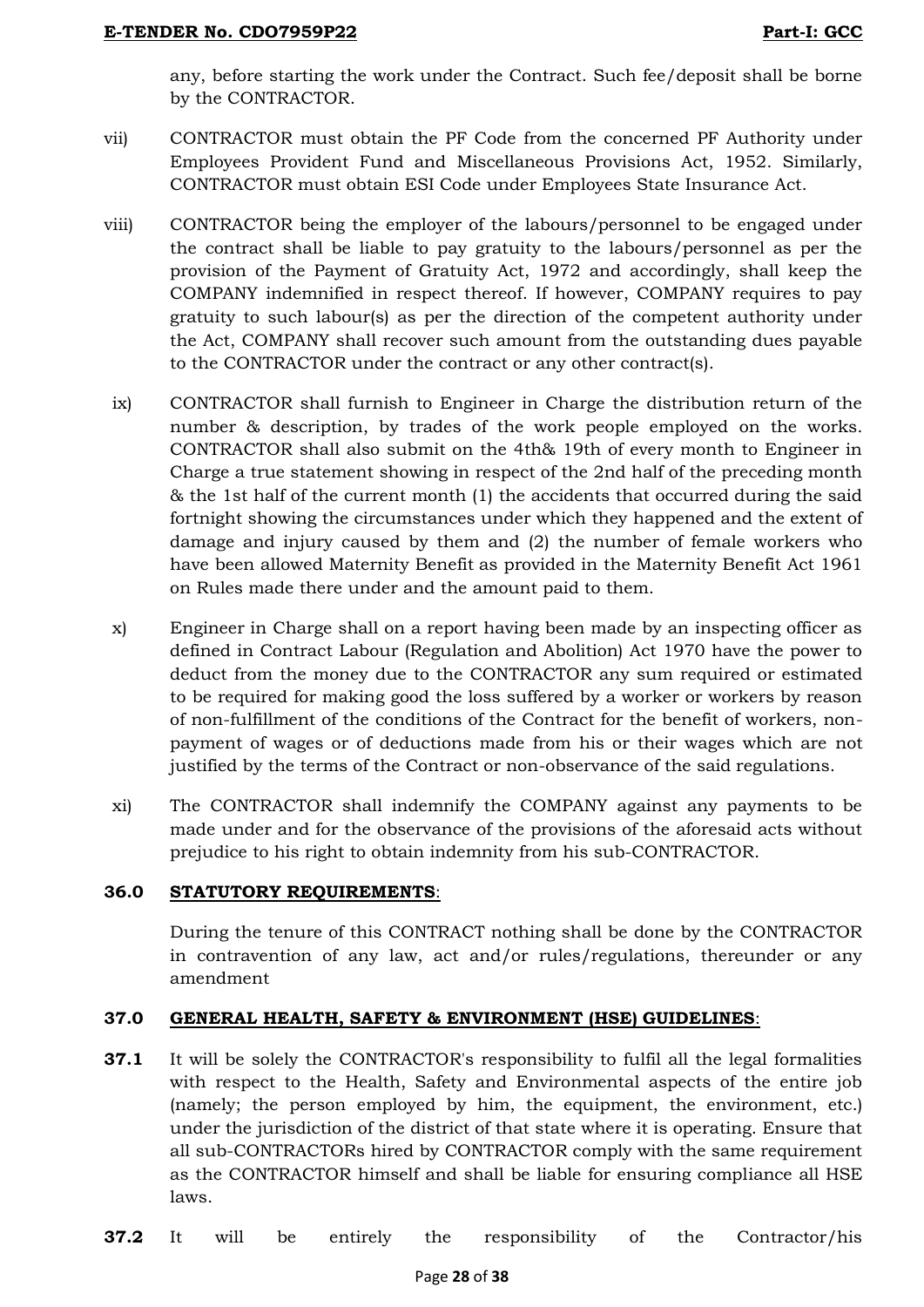Supervisor/representative to ensure strict adherence to all HSE measures and statutory rules during operation in OIL's installations and safety of workers engaged by him. The crew members will not refuse to follow any instruction given by company's Installation Manager/Safety Officer/Engineer/Official/ Supervisor/Junior Engineer for safe operation.

- **37.3** Any compensation arising out of the job carried out by the Contractor whether related to pollution, Safety or Health will be paid by the contractor only.
- **37.4** Any compensation arising due to accident of the Contractor's personnel while carrying out the job, will be payable by the contractor.
- **37.5** When there is a significant risk to health, environment or safety of a person or place arising because of a non-compliance of HSE Measures Company shall have the right to direct the contractor to cease work until the non-compliance is corrected.

## **38.0 POLLUTION AND CONTAMINATION**:

The CONTRACTOR shall be liable for all surface and sub-surface pollution to the extent caused by CONTRACTOR and resulting from CONTRACTOR"s operation/service or spillage or dumping of solvents/additive substances or pollutants, which the CONTRACTOR brings to the Site for use in connection with Work to be performed under this Contract.

Notwithstanding anything to the contrary contained herein, it is agreed that except on the ground of willful misconduct or criminal misconduct, COMPANY shall release, indemnify and hold CONTRACTOR and its sub-CONTRACTORs harmless from any and all claims, judgments, losses, expenses and any costs related thereto (including but not limited to Court costs and "Attorney"s fees") for:

- a) Damage to or loss of any reservoir or producing formation; and/ or
- b) Damage to or loss of any well; and/ or
- c) Any other subsurface damage or loss; and/ or

d) Any property damage or loss or personal injury or death arising out of or in connection with a blowout, fire explosion and loss of well control regardless of cause.

## **39.0 STATUTORY VARIATION/ NEWLY ENACTED LAW:**

- **39.1** All duties, taxes except otherwise specified in the Contract as applicable on the closing date of bid submission as per relevant acts and rules shall be in CONTRACTOR"s account. Variation in case of custom duty on CIF value declared by the bidder shall be to COMPANY account.
- **39.2** In the event of introduction of any new legislation or any amendment or enforcement of any Act or Law, rules or regulations of Government of India or State Government(s) or Public Body, which becomes effective after the date of submission of Price Bid or revised price bid, if any, for this CONTRACT and which results in increased/decreased cost of the works under the CONTRACT through increased/decreased liability of taxes and/or duties, required to be paid by the CONTRACTOR, (other than personnel and Corporate taxes), the Parties shall agree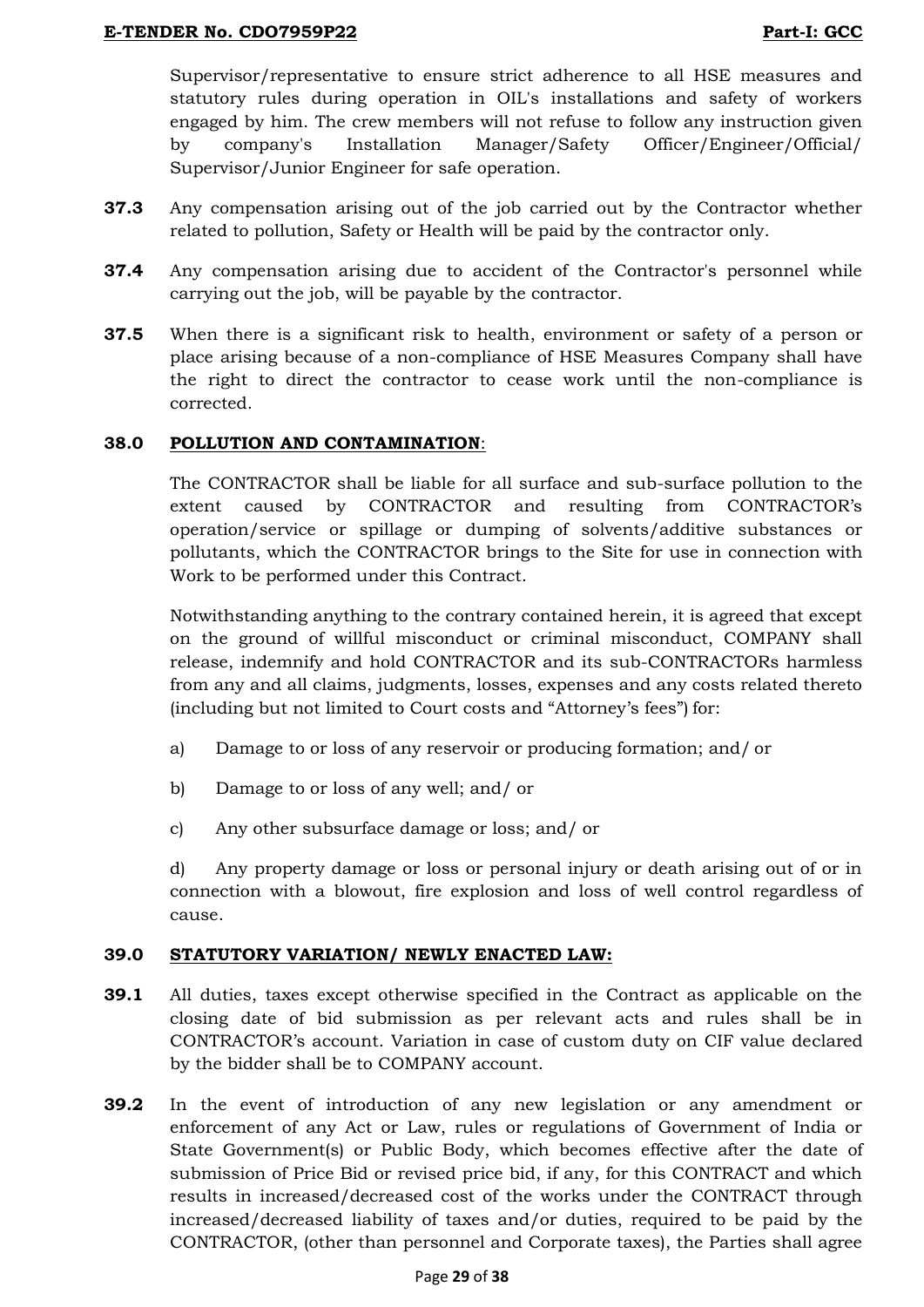to a revision in pricing to reflect such change subject to the production of documentary proof to the satisfaction of the COMPANY/CONTRACTOR as applicable to the extent which directly is attributable to such introduction of new legislation or change or amendment as mentioned above and adjudication by the competent authority (applicable when disputed by COMPANY) & the courts wherever levy of such taxes/duties are disputed by COMPANY/CONTRACTOR.

- **39.3** Any increase in net amount of the duties and taxes (i.e. the amount of taxes/duties payable minus eligible credit of taxes/duties paid on input services/inputs) after the contractual completion/mobilization date during the extended period will be to the CONTRACTOR"s account, where delay in completion /mobilization period is attributable to the CONTRACTOR. However, any decrease in net amount of the duties and taxes (i.e. the amount of taxes/duties payable minus eligible credit of taxes/duties paid on input services/inputs) after the contractual completion/mobilization date will be to COMPANY"s account.
- **39.4** The Contract Price and other prices given in the Schedule of Prices are based on the applicable tariff as indicated by the CONTRACTOR in the Schedule of Prices. In case this information subsequently proves to be wrong, incorrect or misleading, COMPANY will have no liability to reimburse/pay to the CONTRACTOR the excess duties, taxes, fees, if any finally levied/imposed by the concerned authorities. However, in such an event, COMPANY will have the right to recover the difference in case the rate of duty/tax finally assessed is on the lower side.
- **39.5** Notwithstanding the provision contained in Clause-39.1 to 39.4 above, the COMPANY shall not bear any liability in respect of:

i. Personal taxes on the personnel deployed by CONTRACTOR, his sub-CONTRACTOR/sub-sub-CONTRACTORs and Agents etc.

ii. Corporate taxes and Fringe benefit tax in respect of CONTRACTOR and all of their sub-CONTRACTORs, agents etc.

iii. Other taxes & duties including Customs Duty and GST in addition to new taxes etc. in respect of sub-CONTRACTORs, vendors, agents etc. of the CONTRACTOR.

iv. Any liability on the CONTRACTOR, which was accrued under the old law or contract, which the CONTRACTOR is obligated to pay either to the COMPANY or to the Government Authority.

**39.6** In order to ascertain the net impact of the amendment/ revisions/enactment of various provisions of taxes/duties, the CONTRACTOR is liable to provide following disclosure to COMPANY:

i. Details of each of the input services used in relation to providing service to COMPANY including estimated monthly value of input service and GST tax amount.

ii. Details of Inputs (material/consumable) used/required for providing service to COMPANY including estimated monthly value of input and GST paid/payable on purchase of inputs.

Page **30** of **38 39.7** The above provisions would be applicable only in case of variation in rate of taxes and duties on supply of services to OIL and not applicable on taxes and duties on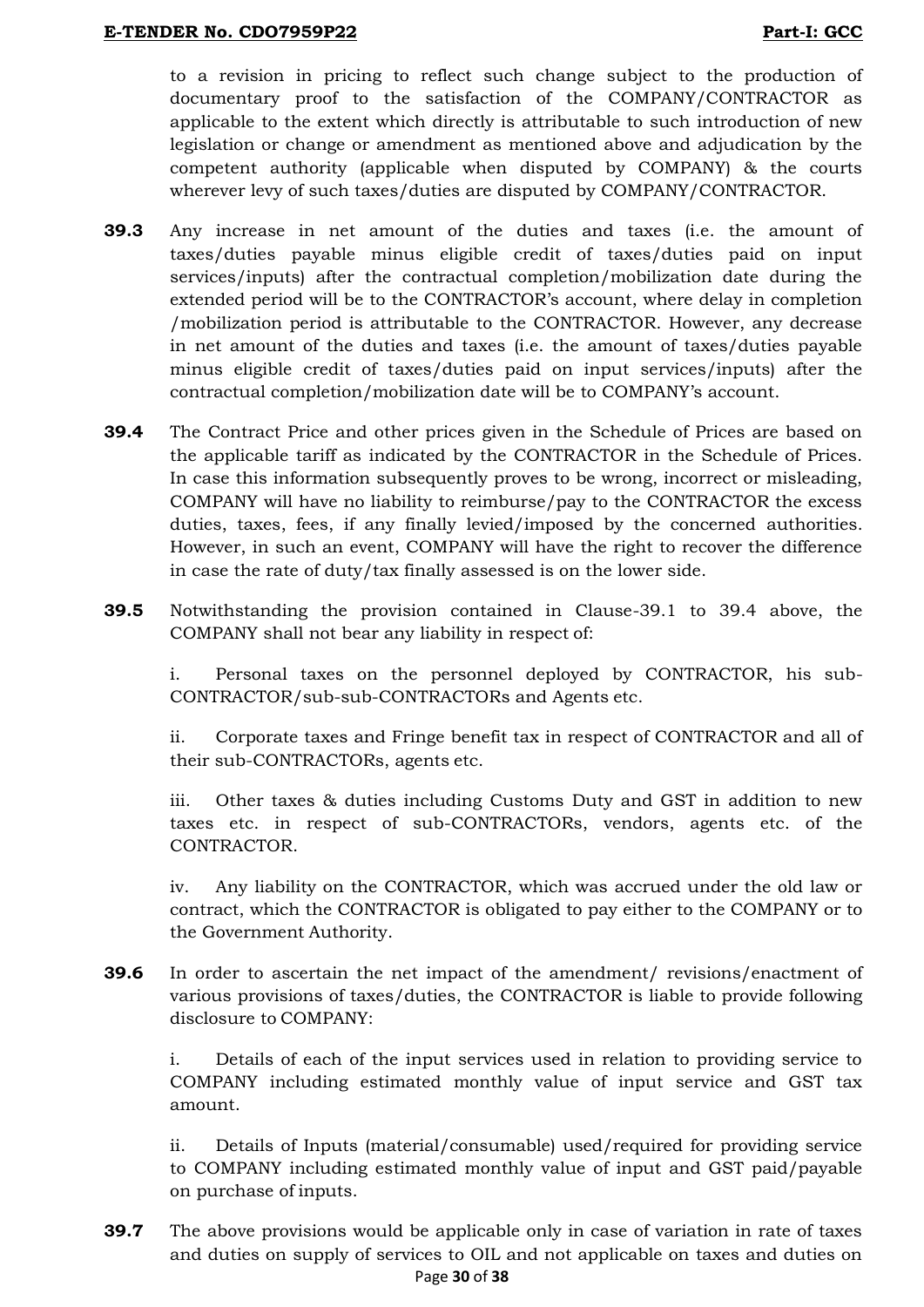input (goods and services) towards such services.

**39.8** Any claim or reduction on account of change in law shall be accompanied with undertaking that the provisions of anti- profiteering clause under GST Act have been complied with.

# **40.0 SEVERABILITY:**

Should any provision of this agreement be found to be invalid, illegal or otherwise not enforceable by any court of law, such finding shall not affect the remaining provisions hereto and they shall remain binding on the parties hereto.

# **41.0 COMMISSION OF MISCONDUCT/SUBMISSION OF FRAUDULENT DOCUMENT BY THE BIDDER/CONTRACTOR AND BANNING THEREOF:**

The information and documents furnished by the bidder/CONTRACTOR in respect of the tender/contract are accepted by COMPANY to be true and genuine. However, if it comes to the notice of the COMPANY anytime either during the pendency of the tender or after award of the contract or after completion the contract that a Bidder/CONTRACTOR furnished fraudulent document/false information in relation to the subject tender/contract or committed any misconduct, appropriate action shall be taken against the Bidder/CONTRACTOR for debarment/banning of the bidder/CONTRACTOR from participating in any future tender of the COMPANY in terms of the COMPANY"s Banning Policy, 2017 besides making the CONTRACTOR liable for other penal action including termination of ongoing contract(s) at his/her risk and peril. In such event, the Performance Security in respect of ongoing contract(s) shall be forfeited by the COMPANY.

## **42.0 SETTLEMENT OF DISPUTES**:

# **42.1 Arbitration (Applicable for Suppliers/CONTRACTORs other than PSU and MSME):**

1) Except as otherwise provided elsewhere in the contract, if any dispute, difference, question or disagreement arises between the parties hereto or their respective representatives or assignees, in connection with construction, meaning, operation, effect, interpretation of the contract or breach thereof which parties are unable to settle mutually, the same shall be referred to Arbitration as provided hereunder:

2) A party wishing to commence arbitration proceeding shall invoke Arbitration Clause by giving 30 days notice to the other party. The notice invoking arbitration shall specify all the points of dispute with details of the amount claimed to be referred to arbitration at the time of invocation of arbitration and not thereafter. If the claim is in foreign currency, the claimant shall indicate its value in Indian Rupee for the purpose of constitution of the arbitral tribunal.

3) It is agreed and undertaken by the Parties that irrespective of country of origin of the CONTRACTOR, the arbitration proceedings shall be governed by the Arbitration and Conciliation Act, 1996 and under no circumstances, the proceedings shall be construed as International Arbitration.

4) The number of arbitrators and the appointing authority will be as under: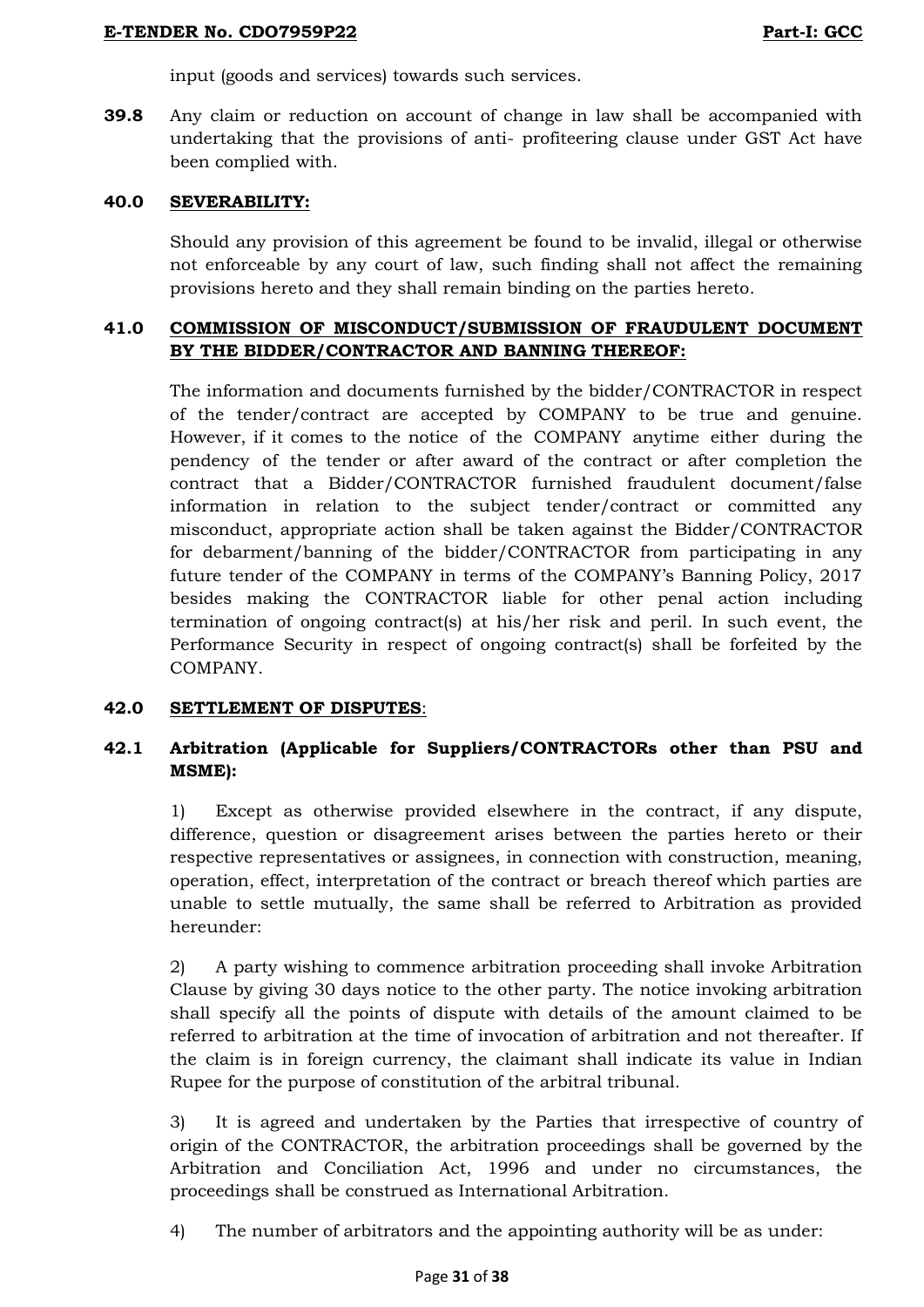| Claim amount                                               | Number of       | Appointing Authority                                                                                                                                   |
|------------------------------------------------------------|-----------------|--------------------------------------------------------------------------------------------------------------------------------------------------------|
| (excluding claim for interest<br>and counter claim, if any | Arbitrator      |                                                                                                                                                        |
| Upto Rs.25.00 Lakh                                         | Not applicable  | Not applicable                                                                                                                                         |
| Above Rs.25.00 Lakh                                        | Sole Arbitrator | OIL                                                                                                                                                    |
| Upto Rs.25 Crore                                           |                 |                                                                                                                                                        |
| Above Rs. 25 Crore                                         | 3 Arbitrators   | One Arbitrator<br>by<br>each party and the<br>3rd Arbitrator, who<br>be<br>shall -<br>the<br>presiding Arbitrator,<br>the<br>by<br>two<br>Arbitrators. |

5) The parties agree that they shall appoint only those persons as arbitrators who accept the conditions of the arbitration clause. No person shall be appointed as Arbitrator or Presiding Arbitrator who does not accept the conditions of the arbitration clause.

6) If any of the Arbitrators so appointed dies, resigns, becomes incapacitated or withdraws for any reason from the proceedings, it shall be lawful for the concerned party/arbitrators to appoint another person in his place in the same manner as aforesaid. Such person shall proceed with the reference from the stage where his predecessor had left if both parties consent for the same; otherwise, he shall proceed de novo.

7) Parties agree and undertake that neither shall be entitled for any prereference or pendente-lite interest on its claims. Parties agree that any claim for such interest made by any party shall be void.

8) The arbitral tribunal shall complete the proceedings, make and publish the award within time stipulated in the Arbitration and Conciliation Act, 1996(as amended)

9) If after commencement of the arbitration proceedings, the parties agree to settle the dispute mutually or refer the dispute to conciliation, the arbitrators shall put the proceedings in abeyance until such period as requested by the parties. Where the proceedings are put in abeyance or terminated on account of mutual settlement of dispute by the parties, the fees payable to the arbitrators shall be determined as under:

- (i) 20% of the fees if the claimant has not submitted statement of claim.
- (ii) 40% of the fees if the pleadings are complete
- (iii) 60% of the fees if the hearing has commenced.
- (iv) 80% of the fees if the hearing is concluded but the award is yet to be passed.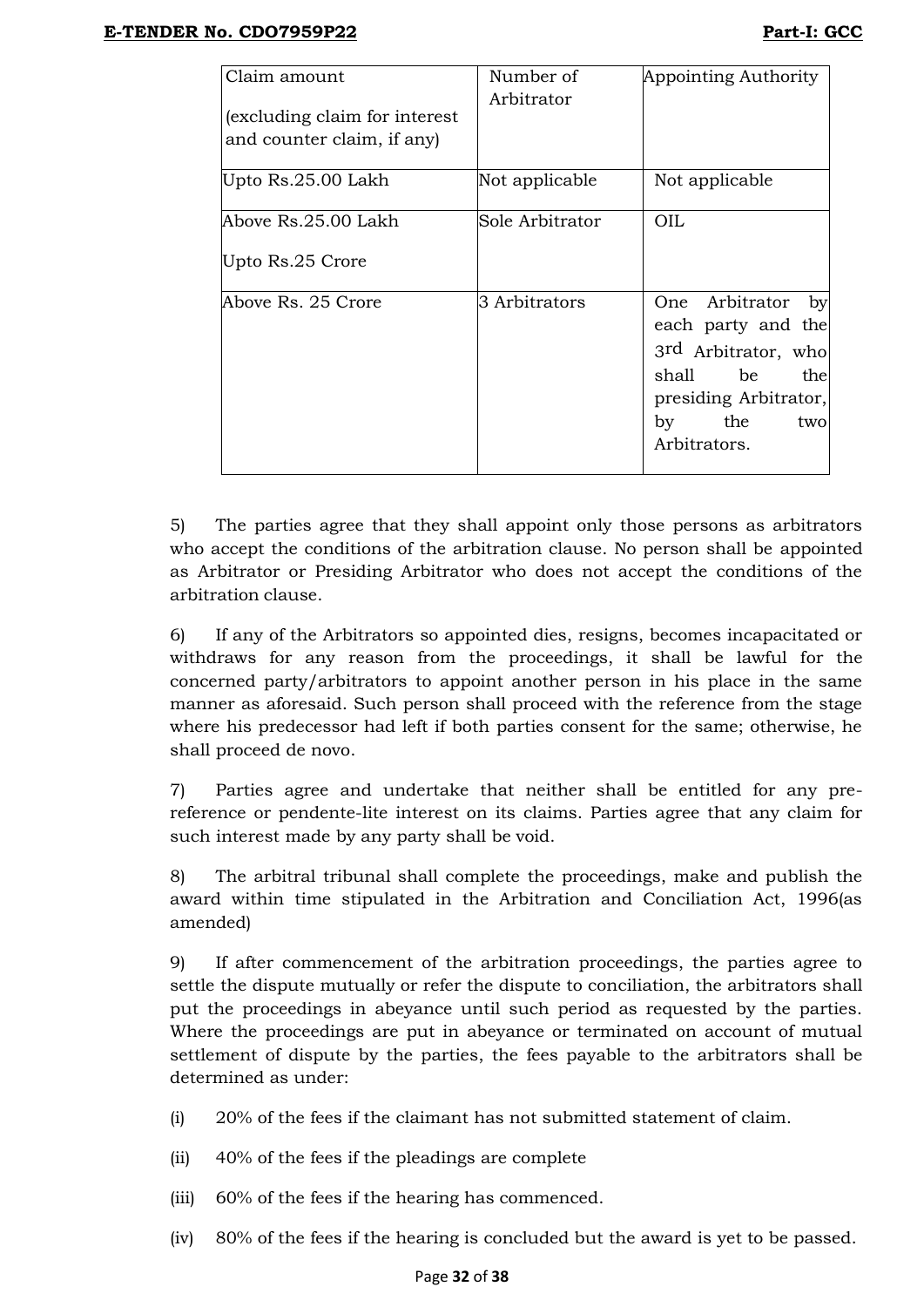10) Each party shall be responsible to make arrangements for the travel and stay etc. of the arbitrator appointed by it. Claimant shall also be responsible for making arrangements for travel/stay arrangements of the Presiding Arbitrator and the expenses incurred shall be shared equally by the parties.

In case of sole arbitrator, both parties shall equally share all expenditures that may be required to be incurred.

11) The fees and other administrative/secretarial expenses of the arbitrator(s) shall not exceed the model fee as stipulated in Schedule of the Act and such expenses shall be equally borne by the parties.

12) The Place/Seat of Arbitration shall be Guwahati or the place where the contract is executed. The venue of the arbitration shall be decided by the Arbitrator(s) in discussion with the parties. The cost of arbitration sittings shall be equally borne by the parties.

13) The Arbitrator(s) shall give reasoned and speaking award and it shall be final and binding on the parties.

14) Subject to aforesaid, provisions of the Arbitration and Conciliation Act, 1996 and any statutory modifications or re-enactment thereof shall apply to the arbitration proceedings under this clause.

# **42.2 Arbitration (applicable in case of Contract awarded on Public Sector Enterprise):**

a) In the event of any dispute or difference relating to the interpretation and application of the provisions of commercial contract (s) between Central Public Sector Enterprises (CPSEs) and also between CPSEs and Government Departments/Organizations (excluding disputes -concerning Railways, Income Tax, Customs & Excise Departments), such dispute or difference shall be taken up by either party for resolution through AMRCD as mentioned in OPE OM No. 4(1)/2013-DPE(GM)/FTS-1835 dated 22-05-2018.

b) A party wishing to commence arbitration proceeding shall invoke Arbitration Clause and refer the dispute(s) to AMRCD with a copy to the other party. The notice invoking arbitration shall specify all the points of dispute with details of the amount claimed to be referred to arbitration at the time of invocation of arbitration and not thereafter

c) Upon such reference, the dispute shall be decided by the Competent Authority appointed under the AMRCD, whose decision shall bind the parties finally and conclusively. The parties in the dispute will share equally the cost of the arbitration as intimated by the Arbitrator.

# **42.3 Arbitration (Applicable to Micro, Small and Medium Enterprise)**

In the event of any dispute or difference relating to, arising from or connected with the Contract, efforts shall be made to resolve the dispute(s) amicably by mutual consultation and in case such dispute(s) cannot be resolved through mutual consultation, then same shall be resolved through the procedure as prescribed in Section-18 of the Micro, Small and Medium Enterprises Development Act, 2006.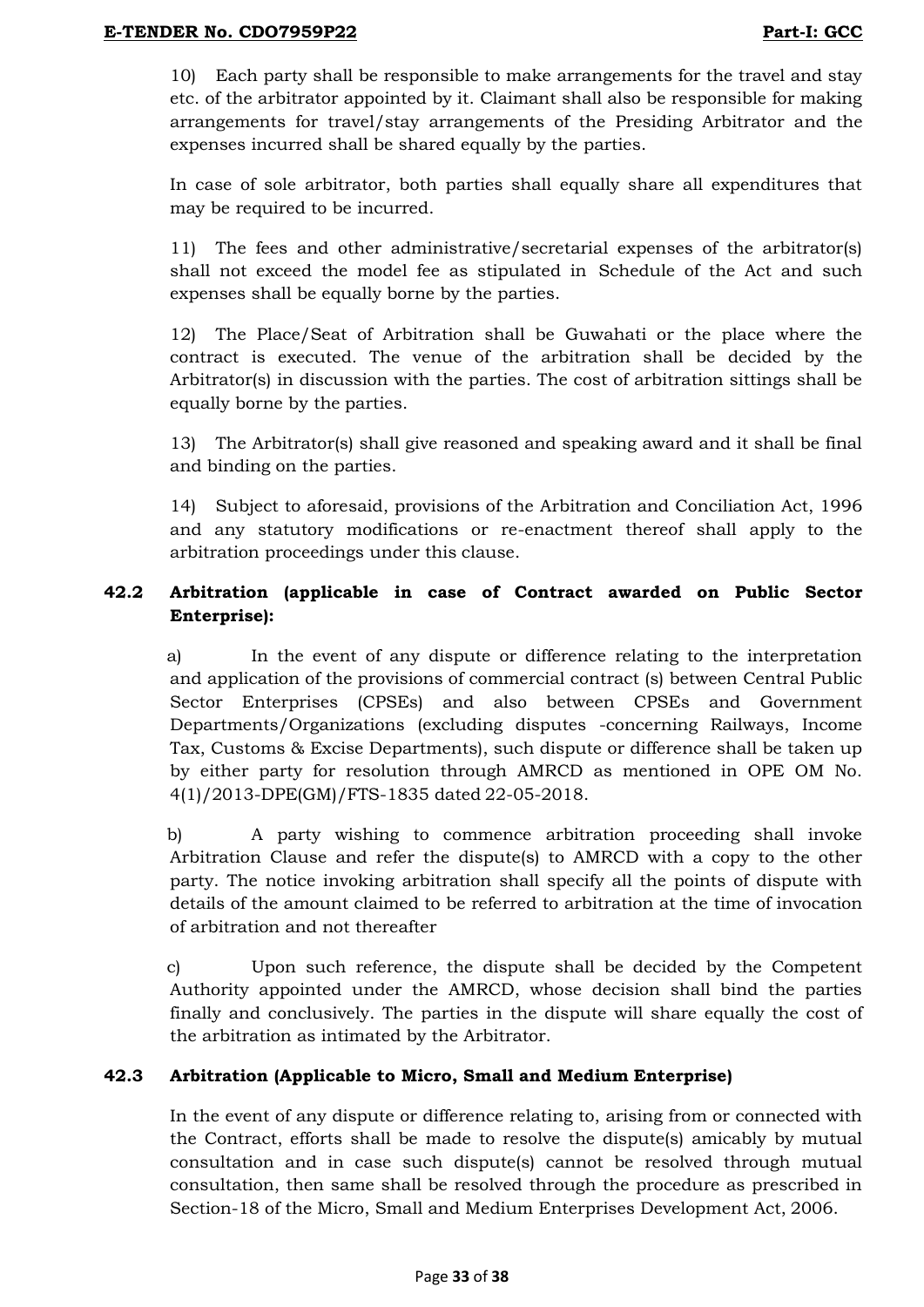# **42.4 Resolution of disputes through conciliation by OEC**

(Not Applicable in cases where value of dispute is less than Rs. 25 Lakhs and more than 2 Crore)

If any dispute, difference, question or disagreement arises between the parties hereto or their respective representatives or assignees, in connection with construction, meaning, operation, effect, interpretation of the contract or breach thereof which parties are unable to settle mutually, Company at its discretion, on its own or on the request of the CONTRACTOR, may refer the dispute to Outside Expert Committee ("OEC") to be constituted by Corporate Business Committee (CBC), OIL as provided hereunder:

a) The party desirous of resorting to conciliation shall send a notice of 30 (thirty) days to the other party of its intention of referring the dispute for resolution through OEC. The notice invoking conciliation shall specify all the points of disputes with details of the amount claimed to be referred to OEC and the party concerned shall not raise any new issue thereafter.

b) OIL shall nominate three outside experts, one each from Financial/commercial, Technical and Legal fields from the Panel of Outside Experts maintained by OIL who shall together be referred to as OEC (Outside Experts Committee).

c) Parties shall not claim any interest on claims/counterclaims from the date of notice invoking conciliation till execution of settlement agreement, if so arrived at. In case, parties are unable to reach a settlement, no interest shall be claimed by either party for the period from the date of notice invoking conciliation till the date of OEC recommendations in any further proceeding.

d) The Proceedings of the OEC shall be broadly governed by Part III of the Arbitration and Conciliation Act, 1996 including any modifications thereof. Notwithstanding above, the proceedings shall be summary in nature and Parties agree to rely only upon documentary evidence in support of their claims and not to bring any oral evidence in the OEC proceedings.

e) OEC shall hear both the parties and recommend possible terms of settlement between the parties. The recommendations of OEC shall be non-binding and the parties may decide to accept or not to accept the same. Parties shall be at liberty to accept the OEC recommendation with any modification they may deem fit.

f) Where recommendations are acceptable to both the parties, a settlement agreement will be drawn up in terms of the OEC recommendations or with such modifications as may be agreed upon by the parties. The settlement agreement shall be signed by both the parties and authenticated by all the OEC members either in person or through circulation. This settlement agreement shall have the same legal status and effect as that of an arbitration award on agreed terms on the substance of the dispute rendered by an arbitral tribunal under Section 30 of the Arbitration and Conciliation Act, 1996.

g) OIL will share all other guidelines regarding reconciliation through OEC with the CONTRACTOR when it resorts to settlement through OEC. Both parties agree to adhere to these guidelines.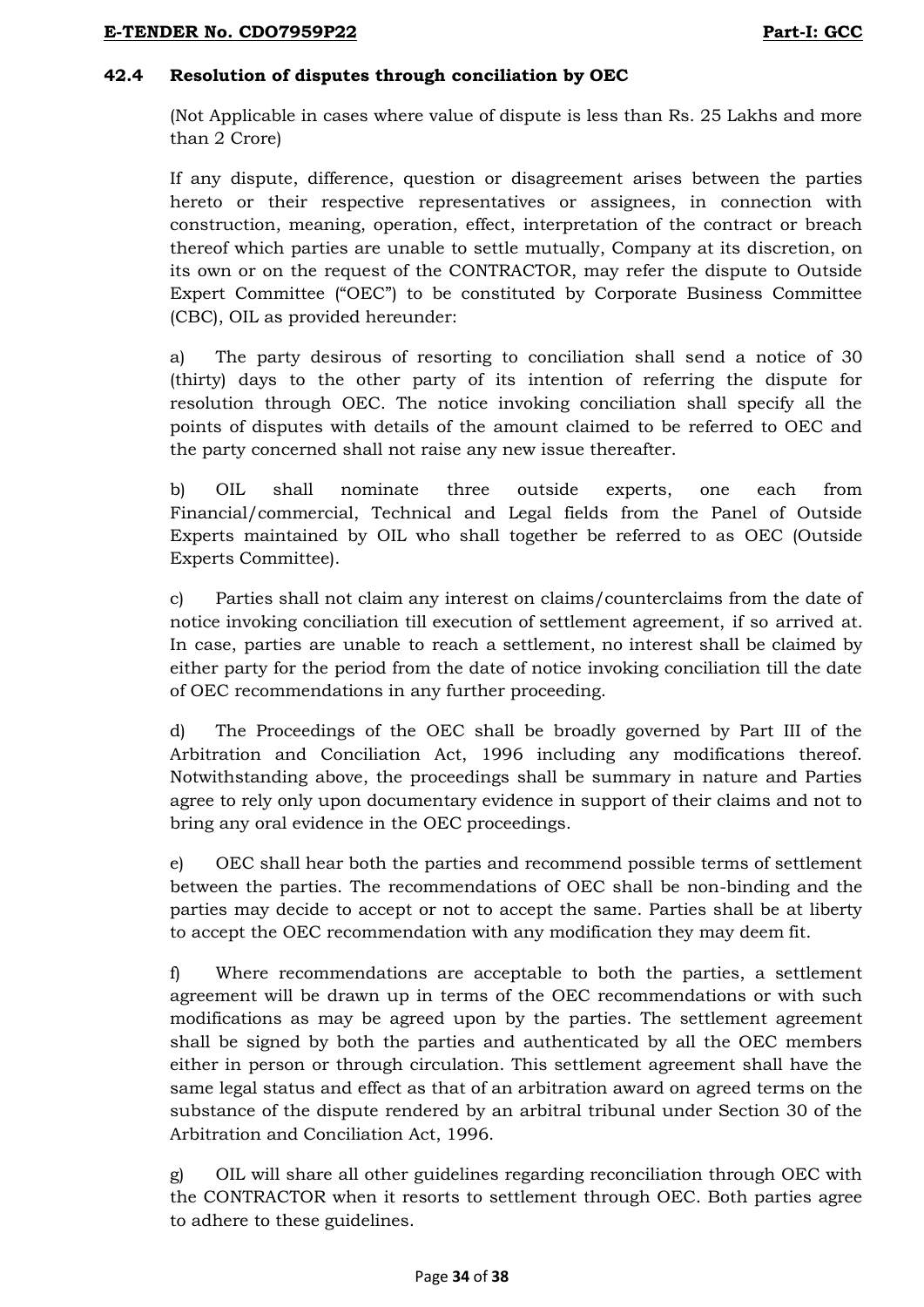h) All the expenditure incurred in the OEC proceedings shall be shared by the parties in equal proportion. The parties shall maintain account of expenditure and present to the other for the purpose of sharing on conclusion of the OEC proceedings.

i) The OEC proceedings must be completed within a period of 3(three) months from the date of constitution of the OEC with a provision of extension of one months, subject to mutual agreement. The Place of OEC shall be either at New Delhi or Guwahati.

j) If the parties are not able to resolve the dispute through OEC or do not opt for conciliation through OEC, the party may invoke arbitration clause as provided in the contract.

k) The parties shall be represented by their in-house employees/executives. No party shall bring any advocate or outside consultant/advisor/agent. Ex-officers of OIL who have handled the matter in any capacity directly or indirectly shall not be allowed to attend and present the case before OEC on behalf of Contractor. However, ex- employees of parties may represent their respective organizations.

l) Solicitation or any attempt to bring influence of any kind on either OEC Members or OIL is completely prohibited in conciliation proceedings and OIL reserves the absolute right to close the conciliation proceedings at its sole discretion if it apprehends any kind of such attempt made by the Contractor or its representatives.

## **42.5 Exclusions**

Parties agree that following matters shall not be referred to conciliation or arbitration:

i) Any claim, difference or dispute relating to, connected with or arising out of OIL"s decision to initiate any proceedings for suspension or debarment or banning, or decision to suspend or to ban or to debar business dealings with the bidder/CONTRACTOR and/or with any other person involved or connected or dealing with bid/contract/bidder/CONTRACTOR.

ii) Any claim, difference or dispute relating to, connected with or arising out of OIL"s decision under the provisions of Integrity Pact executed between OIL and the Bidder/CONTRACTOR.

iii) Any claim, difference or dispute relating to, connected with or arising out of OIL"s decision to comply with any order or directive of any statutory or government authority.

iv) Any claim which is less than Rs. 25 Lakh.

## **43.0 COMPLETION OF CONTRACT**:

Unless otherwise terminated under the provisions of any other relevant Clause or extended through written communication, this Contract shall be deemed to have been completed at the expiry of the Period specified in the contract or period of defect liability, as provided for under the Contract, whichever is later.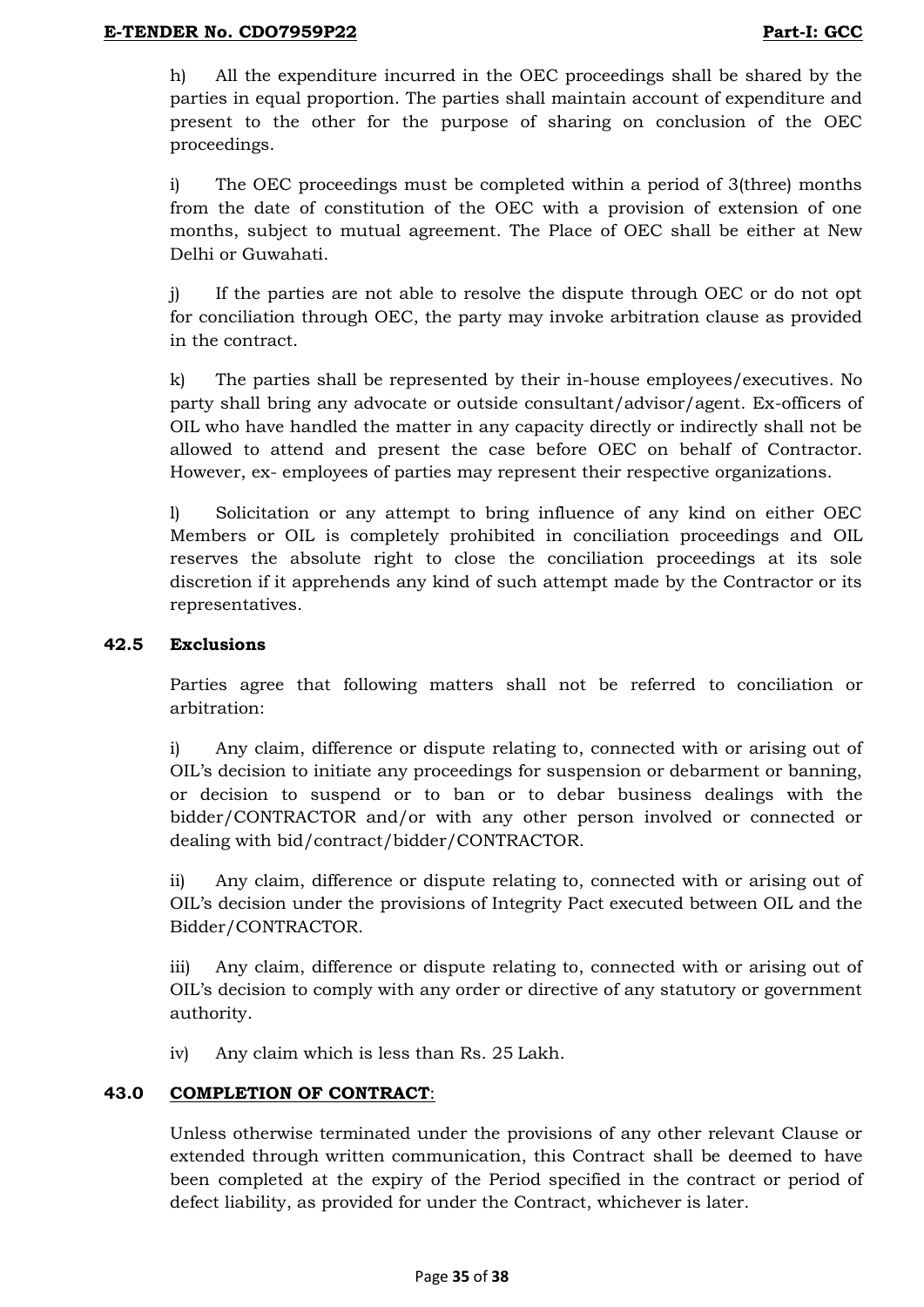### **44.0 TERMINATION**:

- **44.1 Termination on expiry of the contract**: This Agreement shall be deemed to have been automatically terminated on the expiry of the contract period unless OIL has exercised its option to extend this contract in accordance with the provisions, if any, of this contract.
- **44.2 Termination of contract for death:** If the CONTRACTOR is an individual or a proprietary concern and the individual or the proprietor dies or if the CONTRACTOR is a partnership concern and one of the partners dies then unless, the COMPANY is satisfied that the legal heir of the individual or the proprietary concern or the surviving partners are capable of carrying out and completing Contract, the COMPANY is entitled to cancel the Contract for the uncompleted part without being in any way liable for any compensation payment to the estate of the deceased CONTRACTOR and/or to the surviving partners of the CONTRACTOR's firm on account of the cancellation of Contract. The decision of the COMPANY in such assessment shall be final & binding on the parties. In the event of such cancellation, the COMPANY shall not hold the estate of the deceased CONTRACTOR and/or the surviving partners of CONTRACTOR's firm liable for any damages for non-completion of the Contract.
- **44.3 Termination on account of Force Majeure:** Unless the contract provides otherwise, either party shall have the right to terminate this Contract on account of Force Majeure as set forth in Article-31.0 above.
- **44.4 Termination on account of insolvency:** In the event that the CONTRACTOR or its collaborator or its guarantor at any time during the term of the Contract, becomes insolvent or makes a voluntary assignment of its assets for the benefit of creditors or is adjudged bankrupt or under the process of insolvency or liquidation, then the COMPANY shall, by a notice in writing have the right to terminate the Contract and all the CONTRACTOR"s rights and privileges hereunder, shall stand terminated forthwith.

However, COMPANY shall be at liberty to give the Receiver or Liquidator or Insolvency Professional Manager, as appointed by the Competent Court/Tribunal, the option of carrying out the Contract subject to its technical & financial competence and his providing a guarantee for due and faithful performance of the Contract.

- **44.5 Termination for Unsatisfactory Performance**: If the COMPANY considers that, the performance of the CONTRACTOR is unsatisfactory, or not as per the provision of the Contract, the COMPANY shall notify the CONTRACTOR in writing and specify in details the cause of dissatisfaction. The COMPANY shall have the option to terminate the Contract by giving 15 days notice in writing to the CONTRACTOR, if CONTRACTOR fails to comply with the requisitions contained in the said written notice issued by the COMPANY. In the event CONTRACTOR rectifies its nonperformance to the satisfaction of the COMPANY, the option of termination may not be exercised by the COMPANY. If however CONTRACTOR repeats nonperformance subsequently, COMPANY shall exercise the option to terminate contract by giving 07 days notice. Such CONTRACTOR shall be put on holiday as per the Banning Policy of OIL [available at [www.oil-india.in\]](http://www.oil-india.in/).
- Page **36** of **38 44.6 Termination due to change of ownership and Assignment:** In case the CONTRACTOR's rights and /or obligations under this Contract and/or the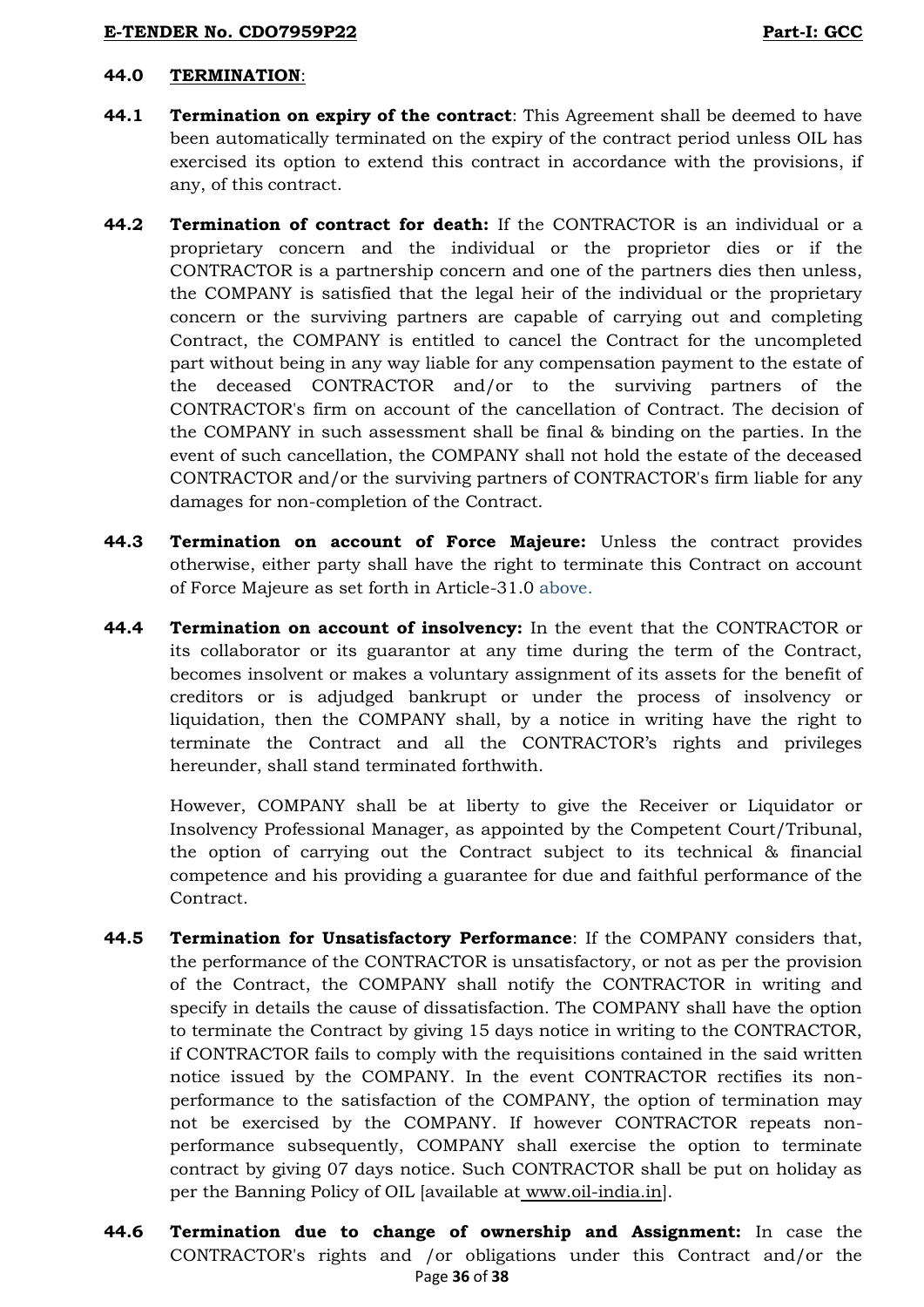CONTRACTOR's rights, title and interest to the equipment/ material, are transferred or assigned without the COMPANY's written consent, the COMPANY may at its option, terminate this Contract. COMPANY shall not be however under any obligation to accord consent to the CONTRACTOR for change of ownership & assignment of the contract.

- **44.7** If at any time during the term of this Contract, breakdown of CONTRACTOR's equipment results in CONTRACTORs being unable to perform their obligations hereunder for a period of 15 successive days, COMPANY at its option, may terminate this Contract in its entirely or partially to the extent non-performance, without any further right or obligation on the part of the COMPANY, except for the payment of money then due. No notice shall be served by the COMPANY under the condition stated above.
- **44.8 Termination for delay in mobilization:** CONTRACTOR is required to mobilize complete equipment alongwith crew for commencement of services at the specified site within the maximum allowed number of days from the date of LOA/Notice for Mobilization as specified in the special conditions of contract. If the CONTRACTOR (successful bidder) fails to complete the mobilization as above, OIL shall have, without prejudice to any other clause of the CONTRACT, the right to terminate the contract.
- **44.9** Notwithstanding any provisions herein to the contrary, the Contract may be terminated at any time by the COMPANY on giving 30 (thirty) days written notice to the CONTRACTOR due to any other reason not covered under the above Article from **44.1 to 44.8** and in the event of such termination the COMPANY shall not be liable to pay any cost or damage to the CONTRACTOR except for payment of services as per the Contract upto the date of termination.
- **44.10 Consequence of Termination:** In all cases of termination herein set forth, the relative obligations of the parties to the Contract shall be limited to the period up to the date of termination. Notwithstanding the termination of this Contract, the parties shall continue to be bound by the provisions of this Contract that reasonably require some action or forbearance after such termination.

Upon termination of this Contract, CONTRACTOR shall return to COMPANY all of COMPANY's properties, which are at the time in CONTRACTOR's possession.

In the event of termination of contract, COMPANY will issue Notice of termination of the contract with date or event after which the contract will be terminated. The contract shall then stand terminated and the CONTRACTOR shall demobilize their personnel & materials.

Demobilization charges shall not be payable by COMPANY in case of Article from **44.4 to 44.7**

## **45.0 TO DETERMINE THE CONTRACT:**

In such an event (i.e. termination under Article No. 44.4 to 44.9 above), the contract shall stand terminated and shall cease to be in force from the date of such notification by the COMPANY. Thereafter the CONTRACTOR shall stop forthwith any of the work then in progress, except those work which the COMPANY may, in writing, require to be done to safeguard any property or work, or installations from damages, and the COMPANY may take over the remaining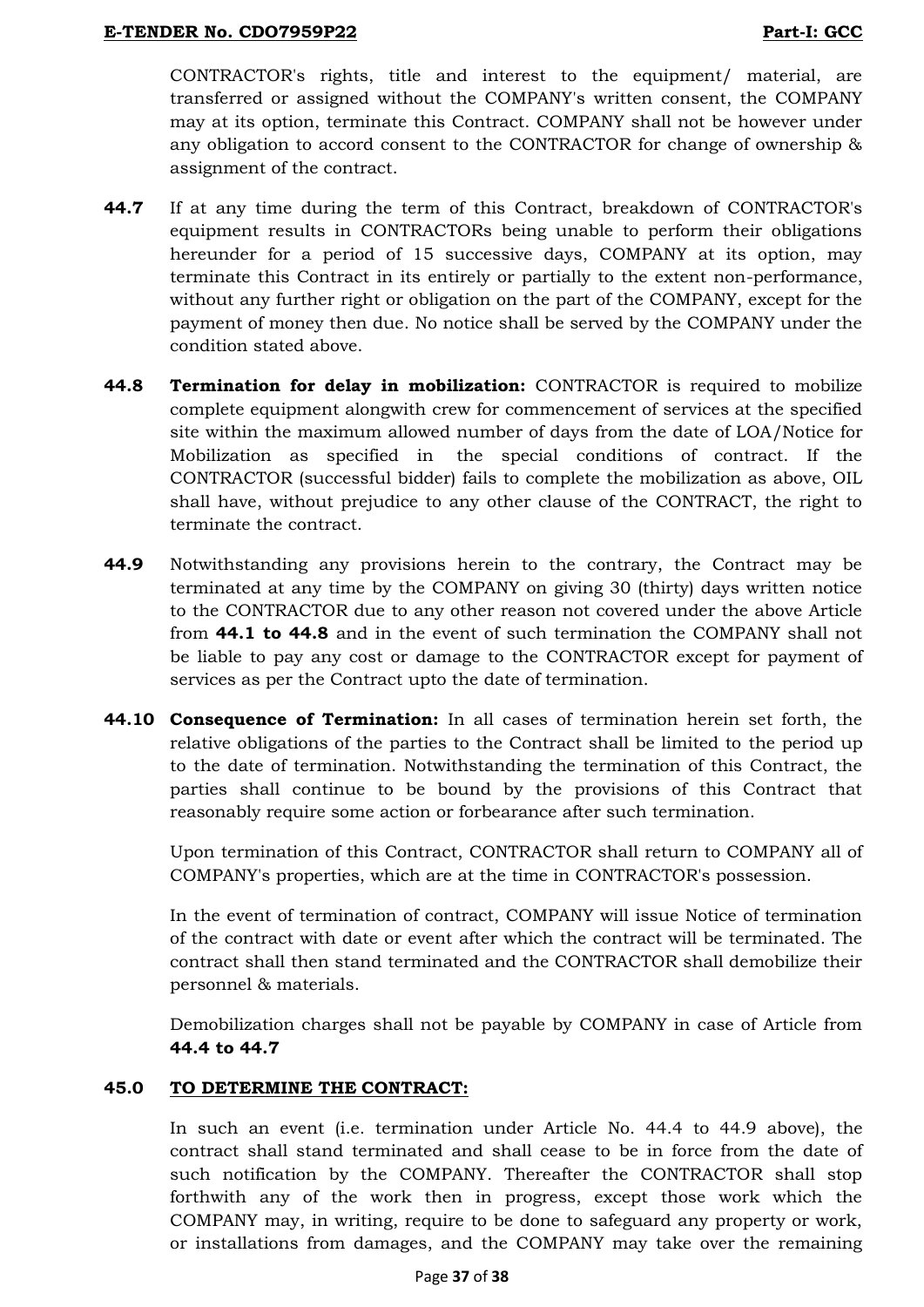unfinished work of the CONTRACTOR and complete the same through a fresh CONTRACTOR or by other means, at the risk and cost of the CONTRACTOR, and any of its sureties if any, shall be liable to the COMPANY for any excess cost occasioned by such work having to be so taken over and completed by the COMPANY over and above the cost at the rate/cost specified in the schedule of quantities and rates/prices.

**46.0 WITHOUT DETERMINING THE CONTRACT:** In such an event (i.e. termination under Article No. 44.4 to 44.9 above), the COMPANY may take over the work of the CONTRACTOR or any part thereof and complete the same through a fresh CONTRACTOR or by other means, at the risk and cost of the CONTRACTOR. The CONTRACTOR and any of its sureties are liable to the COMPANY for any excess cost over and above the cost at the rates specified in the schedule of quantities and rates/prices, occasioned by such work having been taken over and completed by the COMPANY.

## **47.0 ERRING/DEFAULTING AGENCIES:**

Erring and defaulting agencies like bidder, CONTRACTOR, supplier, vendor, service provider will be dealt as per OIL"s Banning Policy dated 6th January, 2017 available in OIL"s website: www.oil- india.com. Moreover, OIL reserves the right to take legal or any other action on the basis of merit of the case.

## **48.0 MISCELLANEOUS PROVISIONS:**

CONTRACTOR shall give notices and pay all fees at their own cost required to be given or paid by any National or State Statute, Ordinance, or other Law or any regulation, or bye-law of any local or other duly constituted authority as may be in force from time to time in India, in relation to the performance of the services and by the rules & regulations of all public bodies and companies whose property or rights are affected or may be affected in any way by the services.

CONTRACTOR shall conform in all respects with the provisions of any Statute, Ordinance of Law as aforesaid and the regulations or bye-law of any local or other duly constituted authority which may be applicable to the services and with such rules and regulation, public bodies and Companies as aforesaid and shall keep COMPANY indemnified against all penalties and liability of every kind for breach of any such Statute, Ordinance or Law, regulation or bye-law.

During the tenure of the Contract, CONTRACTOR shall keep the site where the services are being performed reasonably free from all unnecessary obstruction and shall store or dispose of any equipment and surplus materials and clear away and remove from the site any wreckage, rubbish or temporary works no longer required. On the completion of the services, CONTRACTOR shall clear away and remove from the site any surplus materials; rubbish or temporary works of every kind and leave the whole of the site clean and in workmanlike condition to the satisfaction of the COMPANY.

Key personnel cannot be changed during the tenure of the Contract except due to sickness/death/resignation of the personnel or any other justified situation in which case the replaced person should have equal experience and qualification, which will be again subject to prior approval, by the COMPANY.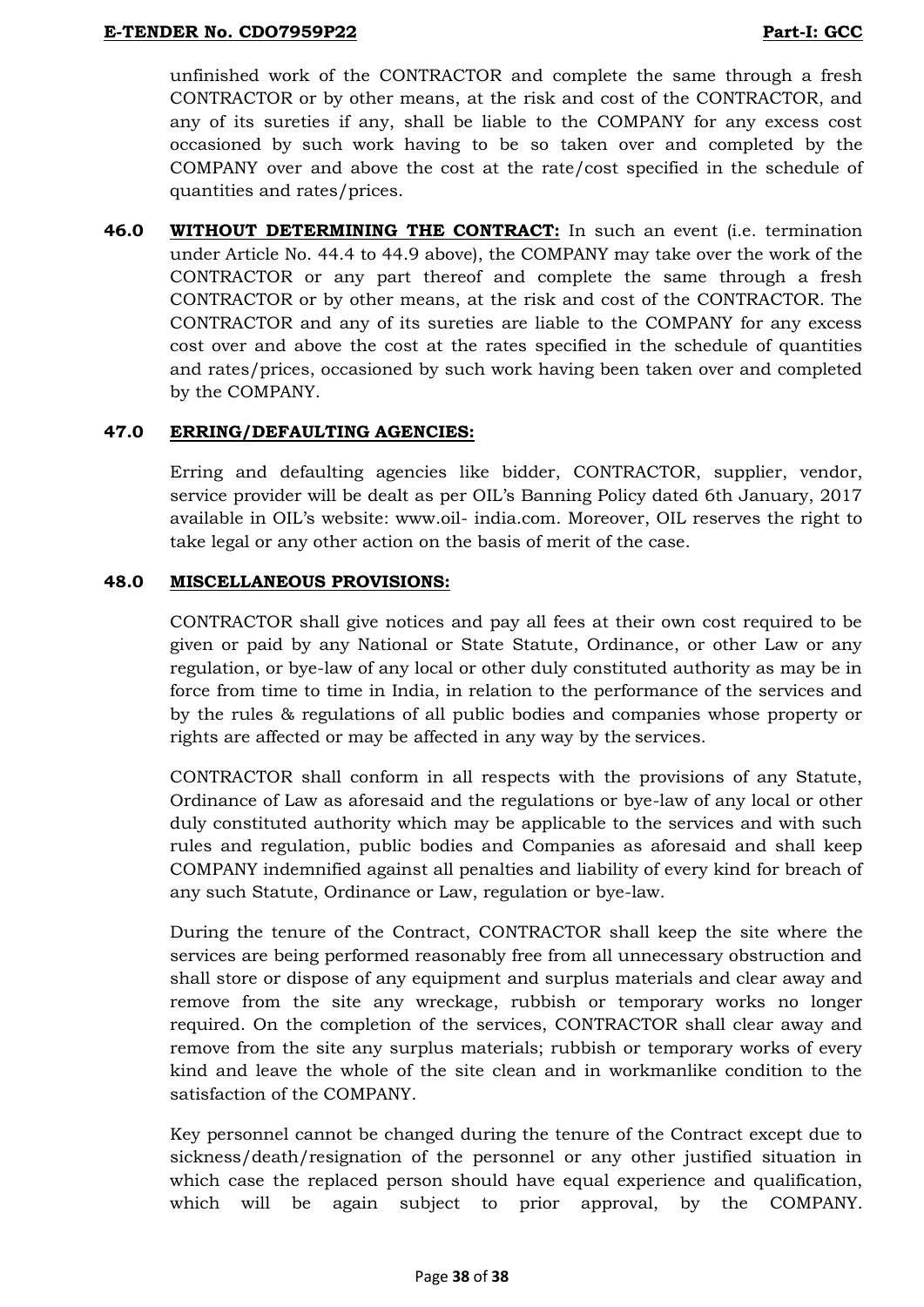### **SCHEDULE OF WORK, UNIT AND QUANTITY (SOQ)**

**DESCRIPTION OF WORK/SERVICE: Laying/replacement of 100 mm NB , API 5 LX -46 welded flow lines on requirement basis for Drilling wells, Work over wells, Water Injection lines, Formation water disposal lines, gas artery lines and 50 mm NB welded gas pipelines under Central Asset in OIL's operational areas in the state of Assam.**

| Item<br>No. | <b>Description of Services</b>                                                                                                                                                                                                                                                                                                                                                                                                                                                                                | <b>UOM</b>                          | <b>Estimated</b><br>Quantity |
|-------------|---------------------------------------------------------------------------------------------------------------------------------------------------------------------------------------------------------------------------------------------------------------------------------------------------------------------------------------------------------------------------------------------------------------------------------------------------------------------------------------------------------------|-------------------------------------|------------------------------|
| 10          | Transportation materials to site within 20<br>km<br>loading, transportation<br>Handling,<br>and<br>unloading of owner supplied materials from<br>owner's designated places of issue / dump<br>site to contractors own stock yard / work<br>shop / work site without causing any damage<br>to the pipes, other materials. Defective pipes<br>shall be rejected at yard prior to receiving<br>with the approval of Company's Engineer.<br>Length of the pipe will vary from 10 to 13 m.                         | <b>TON</b><br>(Tonnes)              | 637.40                       |
| 20          | Transportation materials to site beyond 20<br>km<br>Handling, loading, transportation<br>and<br>unloading of owner supplied materials from<br>owner's designated places of issue / dump<br>site to contractors own stock yard / work<br>shop / work site without causing any damage<br>to the pipes, other materials. Defective pipes<br>shall be rejected at yard prior to receiving<br>with the approval of Company's Engineer.<br>Length of the pipe will vary from 10 to 13 m.                            | <b>TKM</b><br>$(Ton-$<br>Kilometre) | 33,004                       |
| 30          | <b>Clearing and Grading</b><br>Clearing / removal / disposal of farm corps,<br>undergrowths, trees, any other items on the<br>pipeline route segment/ work area, Grading /<br>Leveling / Bulldozing of existing/<br>new<br>pipeline route segment for entire width to<br>levelled<br>contour.<br>All<br>make<br>labour,<br>a<br>equipment, consumables etc.<br>shall<br>be<br>arranged and supplied by the Contractor.<br>excludes<br>This<br>item<br>roads/<br>railways/<br>highways/water bodies crossings. | M <sub>2</sub><br>(Square<br>Meter) | 2,70,000                     |
| 40          | Swabbing, Cleaning and Stringing of Pipes<br>Manual stringing of pipe joints in sand bags<br>along the pipeline route. Cleaning the inside<br>of the pipe by manually or any other suitable<br>means prior to welding. Pipe ends to be                                                                                                                                                                                                                                                                        | M<br>(Meter)                        | 90,000                       |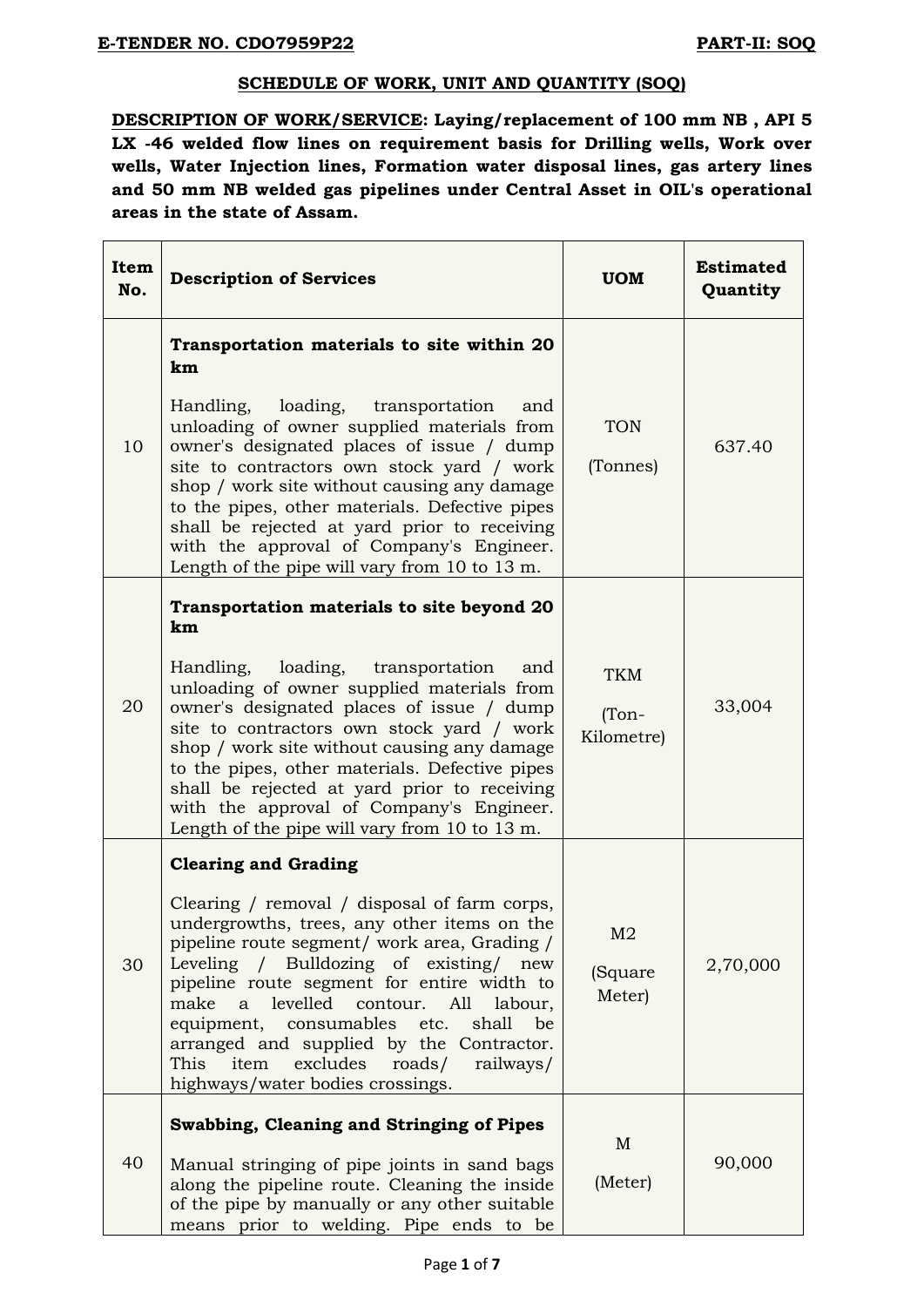|    | checked/ repaired if required for welding. The<br>tools and tackles required are to be provided<br>by the Contractor.<br>excludes<br>This<br>item<br>roads/<br>railways/<br>highways/ water bodies crossings.                                                                                                                                                                                                                                                                                                                                                                                                                                    |                             |              |
|----|--------------------------------------------------------------------------------------------------------------------------------------------------------------------------------------------------------------------------------------------------------------------------------------------------------------------------------------------------------------------------------------------------------------------------------------------------------------------------------------------------------------------------------------------------------------------------------------------------------------------------------------------------|-----------------------------|--------------|
| 50 | <b>Qualification of Welders</b><br>Contractor has to arrange for Qualification<br>Test for Welders, Welding Procedure, Welding<br>Rod proposed to be used as per API 1104.<br>Contractor has to collect the test piece from<br>the company's pipe yard and make the test<br>piece for welders test. Third party inspection<br>agency shall be engaged by contractor and<br>the credential of the TP have to be submitted.<br>All the relevant document such as welding<br>rod, machine have to be submitted before<br>starting of the job. All machineries equipment<br>has to be arranged by the contractor at no<br>extra cost to the company. | <b>JOB</b>                  | $\mathbf{1}$ |
| 60 | <b>Welding of Pipe Joint For 50mm NB</b><br>Welding of pipe joints and fittings as per API<br>1104. The electrodes shall be of suitable<br>gauge and specification of E6010 / E7010.<br>Welders engaged for this job. The contractor<br>shall supply all the equipment / machinery /<br>consumables<br>like<br>electrodes,<br>manpower<br>grinding disc, wooden skid as necessary for<br>the job. The contractor shall have to provide<br>canopy for the welding. The defective joints<br>shall be repaired at contractor's cost. This<br>item excludes water body crossings                                                                     | NO <sub>1</sub><br>(Number) | 2,556        |
| 70 | Welding of Pipe Joint For 100 mm NB X46<br>Welding of pipe joints and fittings as per API<br>1104. The electrodes shall be of suitable<br>gauge and specification of E6010 / E7010.<br>Welders engaged for this job. The contractor<br>shall supply all the equipment/ machinery /<br>manpower consumables like electrodes,<br>grinding disc, wooden skid as necessary for<br>the job. The contractor shall have to provide<br>canopy for the welding. The defective joints<br>shall be repaired at contractor's cost. This<br>item excludes water body crossings.                                                                               | NO <sub>1</sub><br>(Number) | 7,636        |
| 80 | Tie In Joints For 50 mm NB<br>Tie-in-joints of pipes by welding in the<br>trenches. All equipment and accessories for<br>Tie-in will be arranged by the contractor. Tie-<br>in-joints will be allowed only after approval of<br>Company's Engineer when continuous works<br>cannot be carried out due to abnormal site                                                                                                                                                                                                                                                                                                                           | NO <sub>1</sub><br>(Number) | 26           |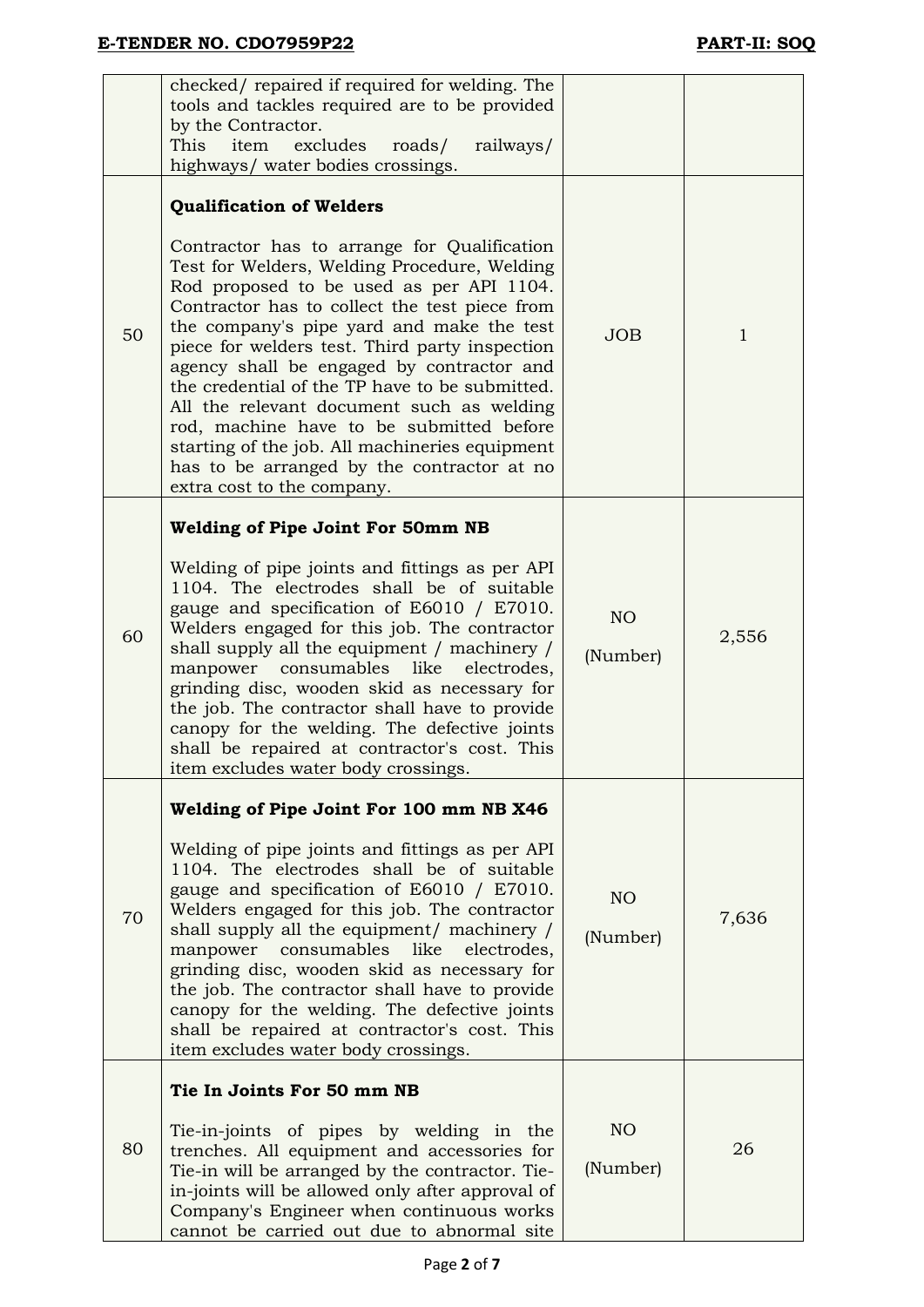|     | conditions or situations.                                                                                                                                                                                                                                                                                                                                                                                                                                                                                                                                                                                                     |                                    |        |
|-----|-------------------------------------------------------------------------------------------------------------------------------------------------------------------------------------------------------------------------------------------------------------------------------------------------------------------------------------------------------------------------------------------------------------------------------------------------------------------------------------------------------------------------------------------------------------------------------------------------------------------------------|------------------------------------|--------|
| 90  | Tie In Joints For 100 mm NB X-46, 7.14<br>mm WT<br>Tie-in-joints of pipes by welding in the<br>trenches. All equipment and accessories for<br>Tie-in will be arranged by the contractor. Tie-<br>in-joints will be allowed only after approval of<br>Company's Engineer when continuous works<br>cannot be carried out due to abnormal site                                                                                                                                                                                                                                                                                   | NO <sub>1</sub><br>(Number)        | 76     |
| 100 | conditions or situations.<br><b>Cross trenching</b><br>Excavation of earth / trench cutting of<br>suitable depth in places for identification of<br>underground pipeline / cables and other<br>facilities and backfilling after identification.<br>Measurement shall be on length of the trench<br>required for identification.                                                                                                                                                                                                                                                                                               | M<br>(Meter)                       | 100    |
| 110 | <b>Excavation of Earth normal soil</b><br>Excavation of open trench along the pipeline<br>route upto a maximum depth of 1.5 m. The<br>bottom & sides of the trench should be<br>smoothly finished to<br>accommodate the<br>welded section of the pipe without any strain.<br>This shall include all the trenching jobs along<br>the pipeline route irrespective of the quality of<br>earth like slushy or water logged area or<br>normal soil. This item excludes all crossings.<br>In case of multiple pipelines in the same<br>trench, width of the trench shall be as per<br>site condition or as directed by the Company. | M <sub>3</sub><br>(Cubic<br>Meter) | 24,300 |
| 120 | <b>Excavation of Earth hard soil</b><br>Excavation of open trench upto a maximum<br>depth of 1.5 m. This shall include all the<br>trenching jobs along the pipeline route<br>irrespective of the quality of earth like slushy<br>or water logged area or hard stand area. This<br>item is applicable in well plinth area, open<br>cut road crossings without casing and where<br>hard stand has to be broken for laying of<br>pipeline. This item excludes all crossings. In<br>case of multiple pipelines in the same trench,<br>width of the trench shall be as per site<br>condition or as directed by the Company.        | M <sub>3</sub><br>(Cubic<br>Meter) | 2,700  |
| 130 | <b>Lowering the Pipes</b><br>Lowering of the bare/ coated pipe to the<br>bottom of the previously prepared trench<br>(without causing damage to the pipe coating,<br>if applicable). The bottom of the trench shall<br>be smoothly contoured to accommodate pipe<br>without causing strain to the pipe. Any<br>damage to the coating during handling shall                                                                                                                                                                                                                                                                    | M<br>(Meter)                       | 90,000 |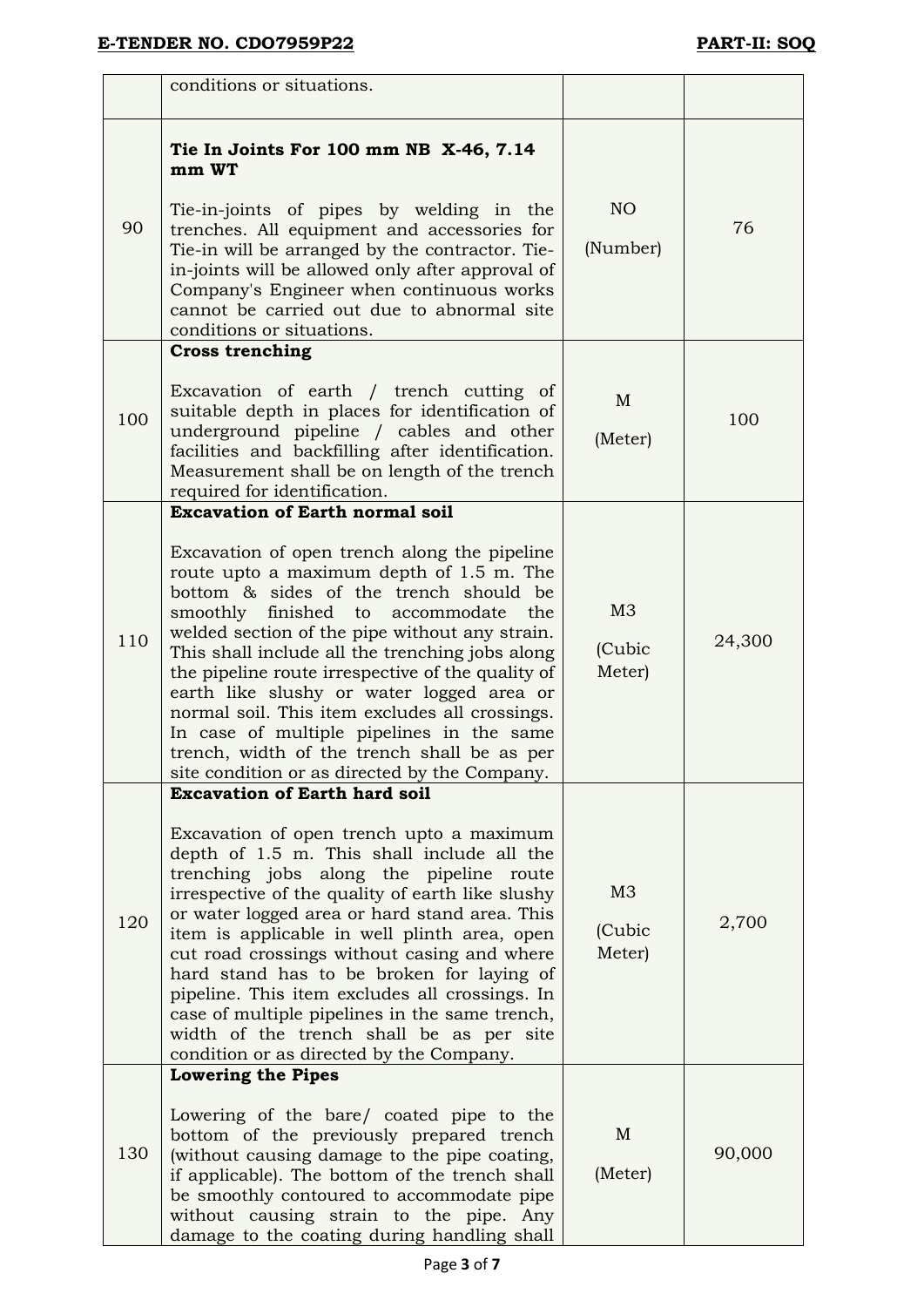|     | repaired at the<br>be<br>contractor's<br>cost.<br>Contractor must arrange water pump to<br>drain out the water from the trench before<br>lowering the pipe. This item excludes all<br>crossings.                                                                                                                                                                                                                                                                                                                                                                                                                                                                                                                                                                                                                                                                                                                                                   |                         |        |
|-----|----------------------------------------------------------------------------------------------------------------------------------------------------------------------------------------------------------------------------------------------------------------------------------------------------------------------------------------------------------------------------------------------------------------------------------------------------------------------------------------------------------------------------------------------------------------------------------------------------------------------------------------------------------------------------------------------------------------------------------------------------------------------------------------------------------------------------------------------------------------------------------------------------------------------------------------------------|-------------------------|--------|
| 140 | <b>Backfilling the Trench</b><br>After lowering the pipe the trench should be<br>backfilled with previously cut out earth<br>including ramming without watering so that<br>the pipeline is covered. The top of the<br>backfilled trench shall be upto a maximum<br>150 mm over the original level for visual<br>identification & settlement in future. The item<br>rate shall be inclusive of crowning after<br>backfilling of the trench. This item excludes<br>all crossings                                                                                                                                                                                                                                                                                                                                                                                                                                                                     | $\mathbf{M}$<br>(Meter) | 90,000 |
| 150 | Hydrotesting For 50 mm NB upto 170<br>kg/cm2<br>Hydraulic testing of entire section of the<br>welded pipeline shall be subjected to a<br>pressure as mentioned below or as directed<br>by the user department for a maximum<br>period of 6 hrs. (continuous). The water<br>required for hydrotesting should be arranged<br>by the contractor. The job shall be carried out<br>as per the SOP. All arrangements including<br>pressure recorder/ pressure gauge etc shall<br>be done by the contractor. The contractor<br>shall engage sufficient number of competent<br>people over the entire line to keep vigilance<br>on the line during the test. In case of failure,<br>the contractor shall locate it and report to the<br>site Engineer / Supervisor of the Company.<br>Any failure due to contractor's bad<br>workmanship shall be rectified at contractor's<br>cost. The contractor shall also repeat the<br>pressure test free of charge. | $\mathbf{M}$<br>(Meter) | 20,000 |
| 160 | Hydrotesting for 100 mm NB X-46 upto<br>180 kg/cm2<br>Hydraulic testing of entire section of the<br>welded pipeline shall be subjected to a<br>pressure as mentioned below or as directed<br>by the user department for a maximum<br>period of 6 hrs (continuous). The water<br>required for hydrotesting should be arranged<br>by the contractor. The job shall be carried out<br>as per the SOP. All arrangements including<br>pressure recorder/ pressure gauge etc. shall<br>be done by the contractor. The contractor<br>shall engage sufficient number of competent<br>people over the entire line to keep vigilance<br>on the line during the test. In case of failure,<br>the contractor shall locate it and report to the<br>site Engineer / Supervisor of the Company.<br>contractor's<br>Any<br>failure due to<br>bad                                                                                                                   | M<br>(Meter)            | 70,000 |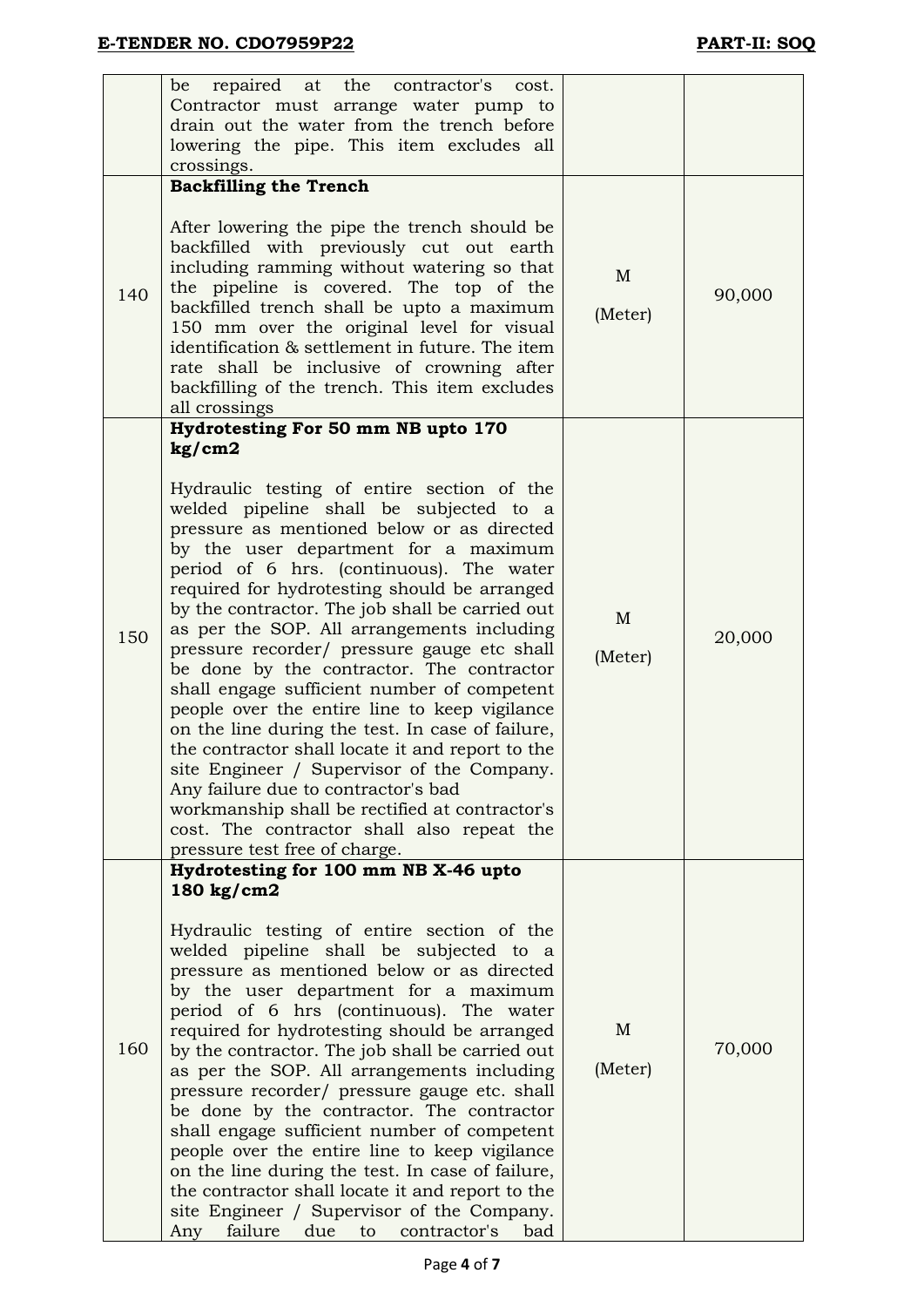|     | workmanship shall be rectified at contractor's<br>cost. The contractor shall also repeat the                                                                                                                                                                                                                                                                                                                                                                                                                                                                                                                  |                         |     |
|-----|---------------------------------------------------------------------------------------------------------------------------------------------------------------------------------------------------------------------------------------------------------------------------------------------------------------------------------------------------------------------------------------------------------------------------------------------------------------------------------------------------------------------------------------------------------------------------------------------------------------|-------------------------|-----|
|     | pressure test free of charge.                                                                                                                                                                                                                                                                                                                                                                                                                                                                                                                                                                                 |                         |     |
|     | Road crossing with casing by Manual                                                                                                                                                                                                                                                                                                                                                                                                                                                                                                                                                                           |                         |     |
|     | <b>Boring</b><br>For Boring with upto 200 mm NB Casing<br>Pipe                                                                                                                                                                                                                                                                                                                                                                                                                                                                                                                                                |                         |     |
| 170 | Boring of public road / embankment etc,<br>shall be<br>Carried out by Manual Boring method using<br>Auger tool. Boring shall be done<br>by<br>contractor for inserting casing pipe<br>and<br>subsequent insertion of carrier pipe in the<br>casing. To maintain an earth cover upto a<br>maximum depth of 2 m the contractor shall<br>dig out trenches of adequate size on both<br>sides of the road, so that alignment of the<br>casing pipe come out on the same level with<br>that of the pipeline laid on either side of the<br>road.                                                                     | M<br>(Meter)            | 200 |
|     | Open cut cased road crossing With upto<br>200mm NB Casing Pipe                                                                                                                                                                                                                                                                                                                                                                                                                                                                                                                                                |                         |     |
| 180 | Open Cut of road / embankment etc. shall be<br>done by contractor for inserting casing pipe<br>and subsequent insertion of carrier pipe in<br>the casing. To maintain an earth cover of<br>max.1.5 mtr. The contractor shall dig out<br>trenches of adequate size on both sides of the<br>road, so that alignment of the casing pipe<br>come out on the same level with that of the<br>pipeline laid on either side of the road.                                                                                                                                                                              | M<br>(Meter)            | 300 |
|     | Water body crossing by opencut for 50 mm<br><b>NB</b>                                                                                                                                                                                                                                                                                                                                                                                                                                                                                                                                                         |                         |     |
| 190 | Submerged Crossing of river/ water body/<br>nallah of upto 5 m width/ lake to a depth of<br>minimum 1.0 m below the permanent bed<br>level of the rivers /water bodies at the<br>position of crossing. All jobs associated with<br>the item viz. handling, aligning, welding of<br>pipe joints and fiitings, supply of<br>all<br>equipment / labour / consumables<br>for<br>excavation and crossing will be carried out<br>arranged by the contractor.<br>and<br>Measurement of this item will be done from<br>the over bend of one side to the over bend of<br>the other side along the profile of the line. | M<br>(Meter)            | 40  |
|     | Water body crossing by opencut for 100                                                                                                                                                                                                                                                                                                                                                                                                                                                                                                                                                                        |                         |     |
| 200 | mm NB<br>Submerged Crossing of river/ water body/<br>nallah of upto 5 m width/ lake to a depth of<br>minimum 1.0 m below the permanent bed<br>level of the rivers /water bodies at the                                                                                                                                                                                                                                                                                                                                                                                                                        | $\mathbf{M}$<br>(Meter) | 40  |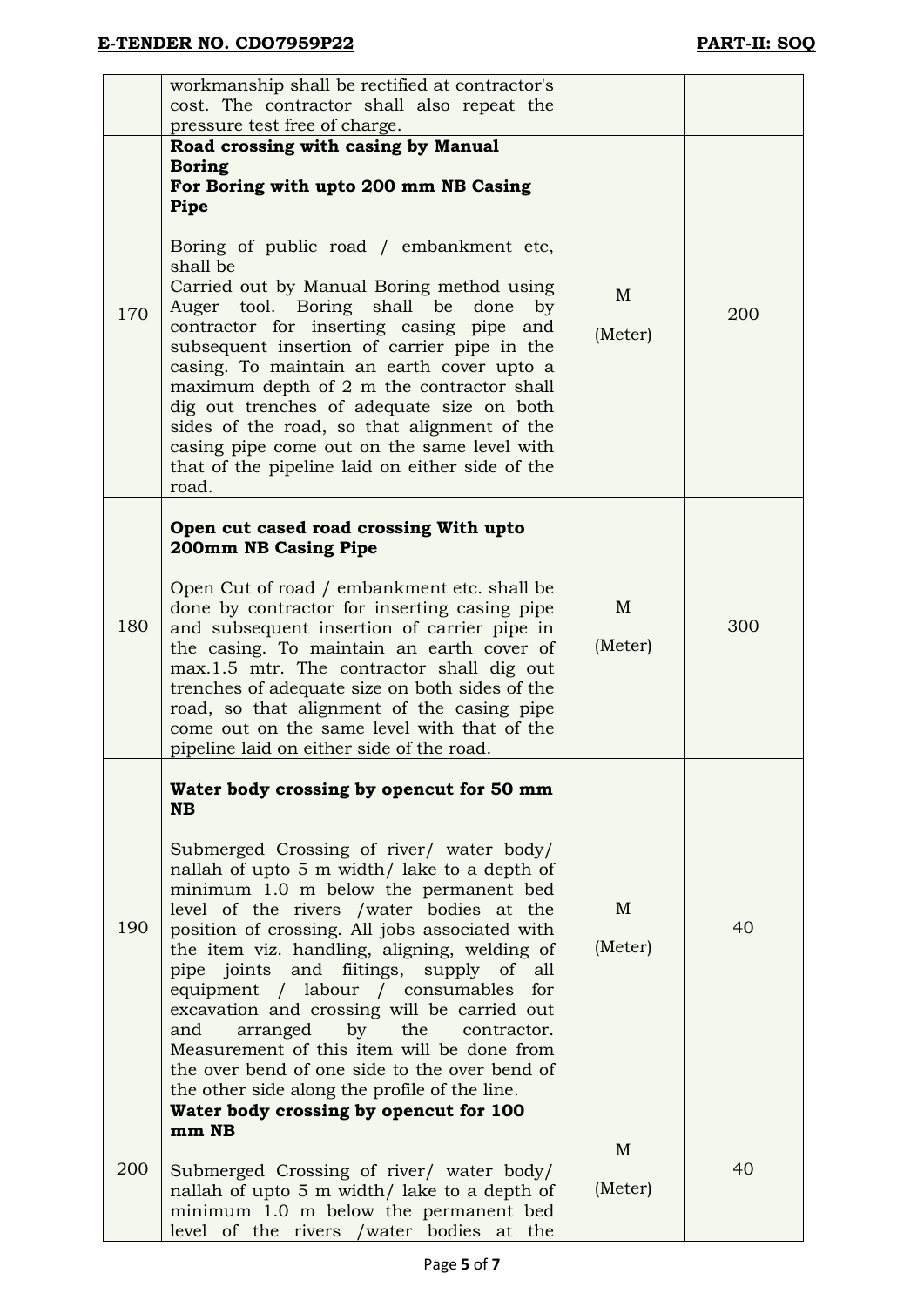|     | position of crossing. All jobs associated with<br>the item viz. handling, aligning, welding of<br>pipe joints and fiitings, supply of<br>all<br>equipment / labour / consumables<br>for<br>excavation and crossing will be carried out<br>the<br>arranged<br>by<br>and<br>contractor.<br>Measurement of this item will be done from<br>the over bend of one side to the over bend of<br>the other side along the profile of the line.                                                                                               |                                  |     |
|-----|-------------------------------------------------------------------------------------------------------------------------------------------------------------------------------------------------------------------------------------------------------------------------------------------------------------------------------------------------------------------------------------------------------------------------------------------------------------------------------------------------------------------------------------|----------------------------------|-----|
| 210 | <b>Fabrication and Installation of pipe Trestle</b><br>Fabrication and installation of pipe trestle.<br>The Trestle should be fabricated as two legs<br>with a cross bar in between. The post of the<br>trestle will be piled into the ground. The pipe<br>trestle may have to be fabricated in marshy<br>and water logged area.                                                                                                                                                                                                    | NO<br>(Number)                   | 50  |
| 220 | Fabrication and installation of pipe<br>support.<br>Fabrication and installation of pipe support.<br>The support should be fabricated as an I<br>section. The post of the support will be piled<br>into the ground. The pipe support may be<br>fabricated in marshy and water logged area.                                                                                                                                                                                                                                          | NO<br>(Number)                   | 30  |
| 230 | <b>Welding of Misc Jobs</b><br>Welding of pipe joints and fittings as per API<br>1104. The electrodes shall be of suitable<br>gauge and specification of E6010 / E7010.<br>The contractor shall supply all the equipment<br>/machinery / manpower consumables like<br>electrodes, grinding disc, wooden skid as<br>necessary for the job. The contractor shall<br>have to provide canopy for the welding. The<br>shall be<br>defective joints<br>repaired<br>at<br>contractor's cost. This item excludes water<br>bodies crossings. | CM<br>(Centimeter)               | 200 |
| 240 | <b>Installation of Valves</b><br>Installation of supplied valves like Gate /<br>Check / Ball / Plug / Globe / Control Valves<br>etc. of different sizes on pipeline laid over<br>ground / overhead / all elevation whenever<br>required with proper gaskets, studs / bolts &<br>nuts in both sides as per the instruction of<br>site Engineer. No tension on existing piping<br>shall be allowed during installation. Per Job<br>Per Inch Dia. Example $6''$ 2 nos valve = $6X$ 2<br>$= 12, 8$ " 3 nos valve= 8 X 3 = 24            | PJI<br>(P/JOB)<br>P/INCH<br>DIA) | 200 |
| 250 | Road/Railway/Highway/Embankment<br>crossing<br>with casing by Manual boring<br>For Boring with 300 mm NB Casing Pipe<br>Boring of public road / embankment etc,<br>shall be carried out by Manual Boring<br>method using Auger tool. Boring shall be                                                                                                                                                                                                                                                                                | M<br>(Meter)                     | 50  |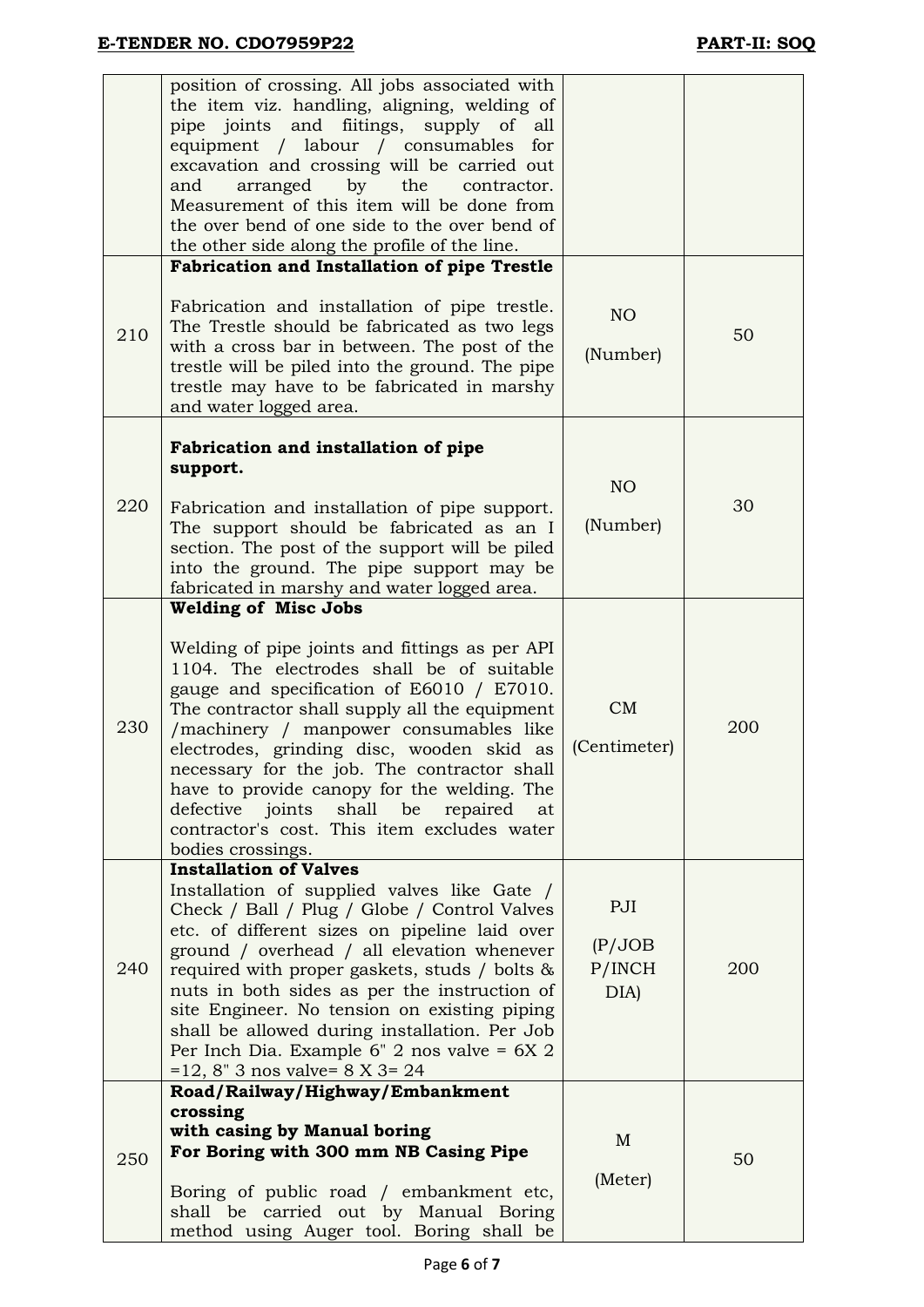|                                                                               | done by contractor for inserting casing pipe,<br>installation<br>of<br>insulators,<br>subsequent<br>insertion of carrier pipe in the casing,<br>installation of end seals and vent pipes. To<br>maintain an earth cover upto a maximum<br>depth of 2 m the contractor shall dig out<br>trenches of adequate size on both sides of the<br>road, so that alignment of the casing pipe<br>come out on the same level with that of the<br>pipeline laid on either side of the road. The<br>carrier pipe has to be prehydrotested for 6<br>hours before installing into the casing pipe                                                                                                                                                                                                                                                         |                         |    |  |  |  |
|-------------------------------------------------------------------------------|--------------------------------------------------------------------------------------------------------------------------------------------------------------------------------------------------------------------------------------------------------------------------------------------------------------------------------------------------------------------------------------------------------------------------------------------------------------------------------------------------------------------------------------------------------------------------------------------------------------------------------------------------------------------------------------------------------------------------------------------------------------------------------------------------------------------------------------------|-------------------------|----|--|--|--|
| 260                                                                           | Road/Railway/Highway/Embankment<br>crossing<br>with casing by Manual boring<br>For Boring with 400 mm NB Casing Pipe<br>Boring of public road / embankment etc,<br>shall be carried out by Manual Boring<br>method using Auger tool. Boring shall be<br>done by contractor for inserting casing pipe,<br>installation<br>of<br>insulators,<br>subsequent<br>insertion of carrier pipe in the casing,<br>installation of end seals and vent pipes. To<br>maintain an earth cover upto a maximum<br>depth of 2 m the contractor shall dig out<br>trenches of adequate size on both sides of the<br>road, so that alignment of the casing pipe<br>come out on the same level with that of the<br>pipeline laid on either side of the road. The<br>carrier pipe has to be prehydrotested for 6<br>hours before installing into the casing pipe | $\mathbf{M}$<br>(Meter) | 50 |  |  |  |
| <b>1.</b> Tenure of Agreement: 02 (Two) years                                 |                                                                                                                                                                                                                                                                                                                                                                                                                                                                                                                                                                                                                                                                                                                                                                                                                                            |                         |    |  |  |  |
| <b>2.</b> Mobilisation Period: 30 (Thirty) days from the date of issue of LOA |                                                                                                                                                                                                                                                                                                                                                                                                                                                                                                                                                                                                                                                                                                                                                                                                                                            |                         |    |  |  |  |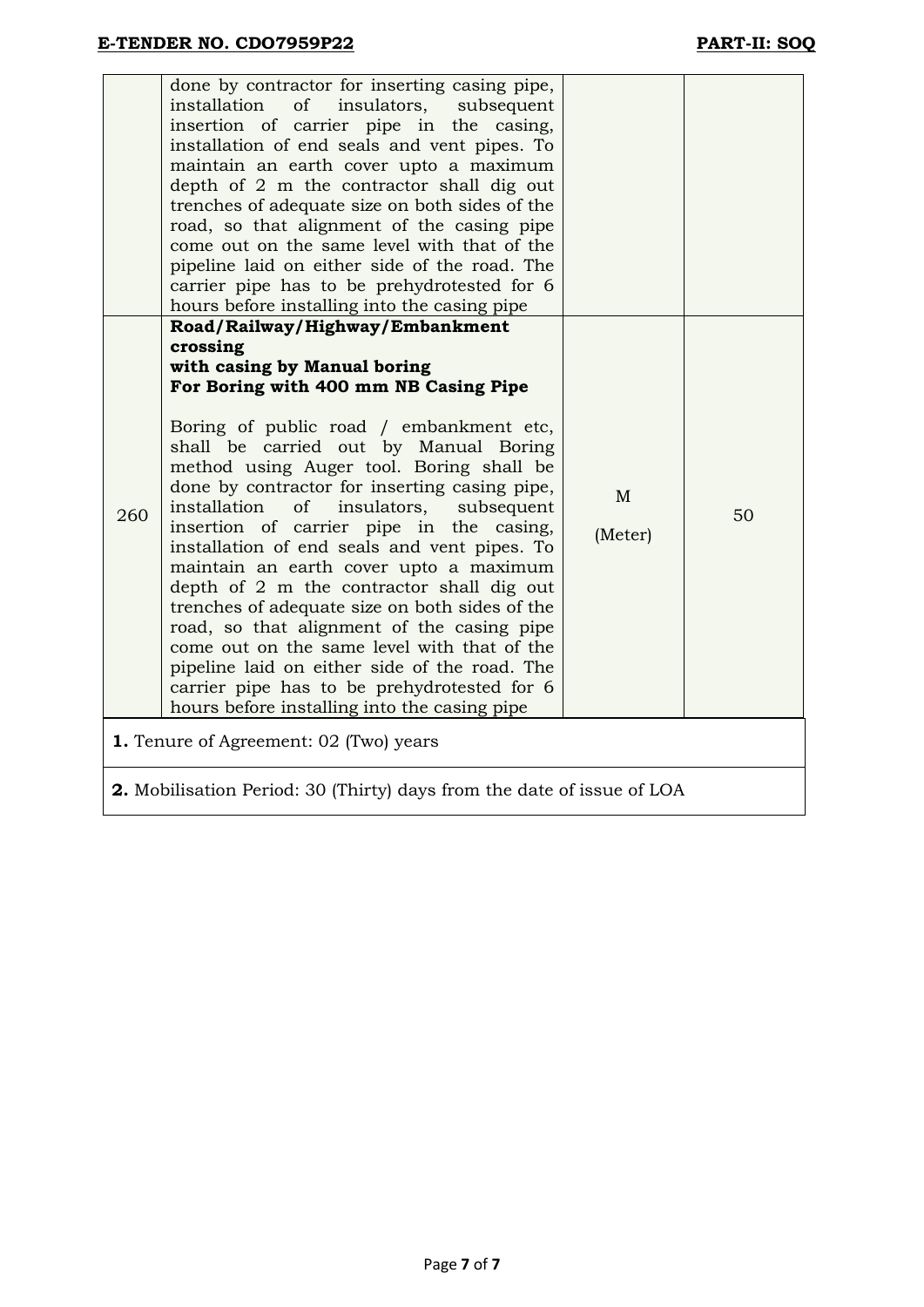#### **SPECIAL CONDITIONS OF CONTRACT (SCC)**

**SECTION I: The following Clauses of SCC shall supplement and/or amend the General Conditions of Contract (GCC). Whenever there is a conflict, the provisions herein shall prevail over those in the GCC.**

|              | DETAILS OF MOBILISATION                                                                                                                                                                                                                                                                                                                                            |  |  |  |  |  |  |
|--------------|--------------------------------------------------------------------------------------------------------------------------------------------------------------------------------------------------------------------------------------------------------------------------------------------------------------------------------------------------------------------|--|--|--|--|--|--|
|              | 1. Mobilisation shall start from the date of issue of Letter of<br>Award (LOA).                                                                                                                                                                                                                                                                                    |  |  |  |  |  |  |
|              | <b>2.</b> Mobilisation shall be considered complete on submission/<br>placement of the following-                                                                                                                                                                                                                                                                  |  |  |  |  |  |  |
|              | a) Submission of a general Safe Operating Procedure to the<br>COMPANY.                                                                                                                                                                                                                                                                                             |  |  |  |  |  |  |
|              | b) Submission of credentials of the INSPECTION AGENCY to<br>be engaged by the CONTRACTOR for work specified in<br>relevant Clause.                                                                                                                                                                                                                                 |  |  |  |  |  |  |
|              | c) Submission of List of workers to be deployed alongwith<br>Form-B, Labour Clearance and medical fitness certificate<br>(Form-O), Insurance Documents as specified under relevant<br>clause, Provident Fund UAN of workers / or a declaration by<br>the applicant that provisions of Provident Fund Act is not<br>applicable to them (with documentary evidence). |  |  |  |  |  |  |
| Mobilization | d) List of Equipment that will be engaged during the<br>execution of the job under this Contract and/or placement of<br>the same at site i.e.                                                                                                                                                                                                                      |  |  |  |  |  |  |
|              | The bidders shall either own or possess the following tools<br>/equipment during the period of the contract:                                                                                                                                                                                                                                                       |  |  |  |  |  |  |
|              | a) 2 Nos. of welding Machine.                                                                                                                                                                                                                                                                                                                                      |  |  |  |  |  |  |
|              | b)One no of pipe trailer                                                                                                                                                                                                                                                                                                                                           |  |  |  |  |  |  |
|              | c)Three sets of Chain Pulley Blocks of 3 to 5 tons capacity                                                                                                                                                                                                                                                                                                        |  |  |  |  |  |  |
|              | d)Sufficient no of Tripods as required                                                                                                                                                                                                                                                                                                                             |  |  |  |  |  |  |
|              | e) Water feed pump with necessary hoses                                                                                                                                                                                                                                                                                                                            |  |  |  |  |  |  |
|              | f)Pump of sufficient capacity for hydrotesting                                                                                                                                                                                                                                                                                                                     |  |  |  |  |  |  |
|              | <b>3.</b> Mobilisation Period: - Mobilisation shall be completed<br>within 30 days from the date of issue of LOA.                                                                                                                                                                                                                                                  |  |  |  |  |  |  |
|              | 4. The Contractor shall submit an intimation letter to the<br>Company about completion of mobilization. Based on the<br>receipt of the intimation letter, Company shall issue the Work<br>Order.                                                                                                                                                                   |  |  |  |  |  |  |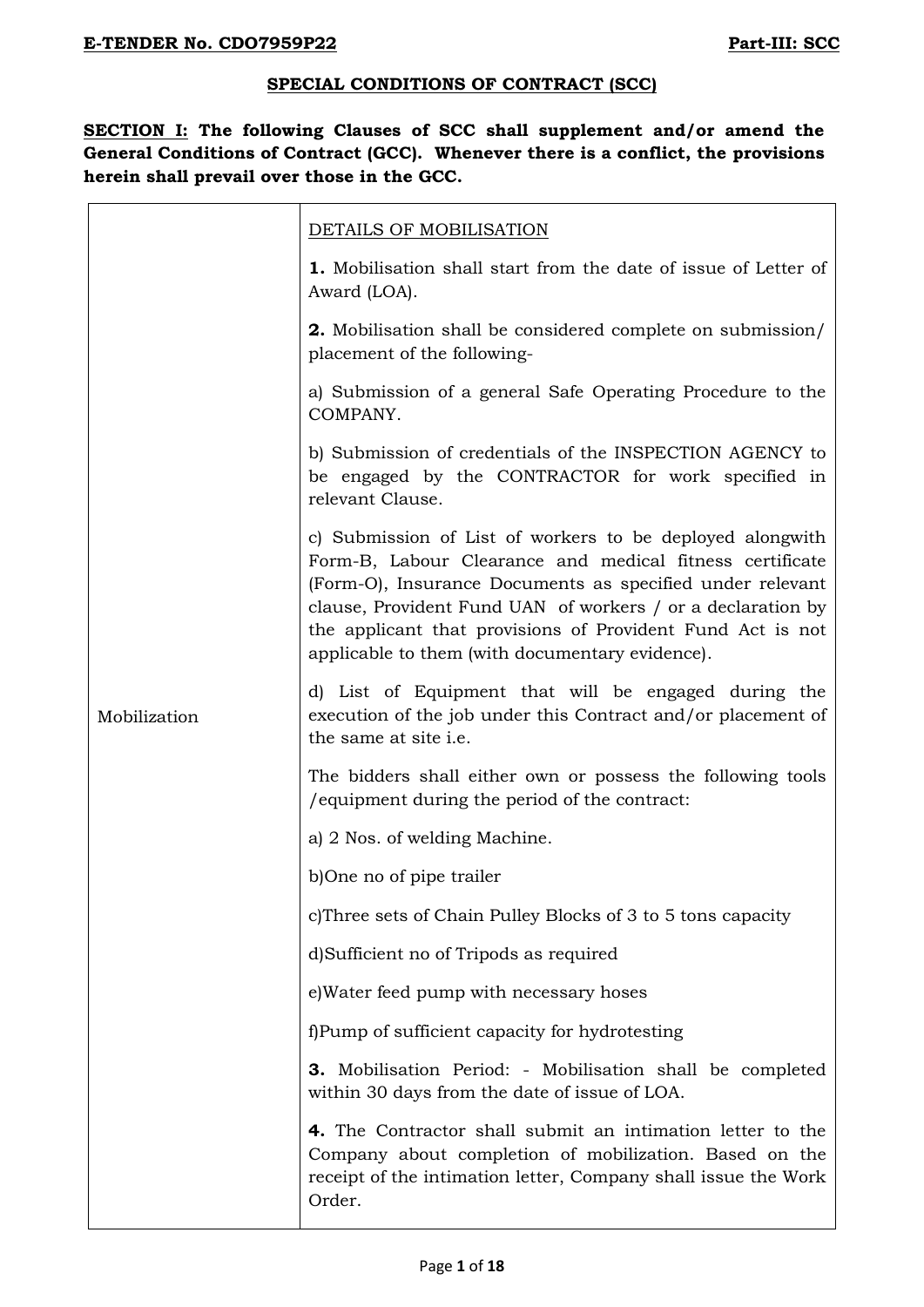|                                                                                          | On compliance of the above, as mentioned in para 1 to 4,<br>Mobilization shall be treated as complete.                                                                                                                                                                                                                                                                                                                                                                                                                                                                                                                                                 |  |  |  |  |
|------------------------------------------------------------------------------------------|--------------------------------------------------------------------------------------------------------------------------------------------------------------------------------------------------------------------------------------------------------------------------------------------------------------------------------------------------------------------------------------------------------------------------------------------------------------------------------------------------------------------------------------------------------------------------------------------------------------------------------------------------------|--|--|--|--|
| Duration of contract                                                                     | 02 (Two) Years                                                                                                                                                                                                                                                                                                                                                                                                                                                                                                                                                                                                                                         |  |  |  |  |
| Inspection                                                                               | Not Applicable                                                                                                                                                                                                                                                                                                                                                                                                                                                                                                                                                                                                                                         |  |  |  |  |
| Performance Security                                                                     | 3% of Contract value                                                                                                                                                                                                                                                                                                                                                                                                                                                                                                                                                                                                                                   |  |  |  |  |
| Terms of Payment                                                                         | On account payment may be made, not often than monthly,<br>up to the amount of 100% of the value of work done. Final<br>payment will be made only after satisfactory completion of the<br>work. Such final payment shall be based on the work actually<br>done allowing for deviations and any deductions and the<br>measurement shall be checked and certified correct by the<br>Company's Engineer before any such final payment is made.                                                                                                                                                                                                            |  |  |  |  |
| Submission of Invoice                                                                    | CONTRACTOR shall send<br>invoice to COMPANY<br>after<br>completion of a allotted job.                                                                                                                                                                                                                                                                                                                                                                                                                                                                                                                                                                  |  |  |  |  |
| Insurance                                                                                | a) Employees' compensation insurance as required by the<br>laws of the country of origin of the employee.<br>General Public Liability Insurance or Comprehensive<br>b)<br>General Liability insurance covering liabilities including<br>contractual liability for bodily injury, including death of<br>persons, and liabilities for damage of property. This<br>insurance must cover all operations of Contractor required to<br>fulfill the provisions under this contract.<br>In case of non-renewal of Insurance, deduction shall be made<br>as per pro-rata basis (Basis of Deduction shall be Insurance<br>premium paid in actual by Contractor). |  |  |  |  |
| Liquidated Damage                                                                        | LIQUIDATED DAMAGES FOR DELAY IN MOBILIZATION<br><b>OF WORKS AND SERVICES:</b> In the event of the Contractor's<br>default in timely mobilization within the stipulated period,<br>the Contractor shall be liable to pay liquidated damages $\varphi$<br>0.5% of contract value, per week or part thereof of delay<br>subject to maximum ceiling of 7.5% of contract value.                                                                                                                                                                                                                                                                             |  |  |  |  |
| Limitation of Liability<br>(%)                                                           | As per GCC                                                                                                                                                                                                                                                                                                                                                                                                                                                                                                                                                                                                                                             |  |  |  |  |
| variation/<br>Statutory<br>Newly enacted Law:<br>Minimum<br>Wages<br>increment in SCC as | Contractor's Liability                                                                                                                                                                                                                                                                                                                                                                                                                                                                                                                                                                                                                                 |  |  |  |  |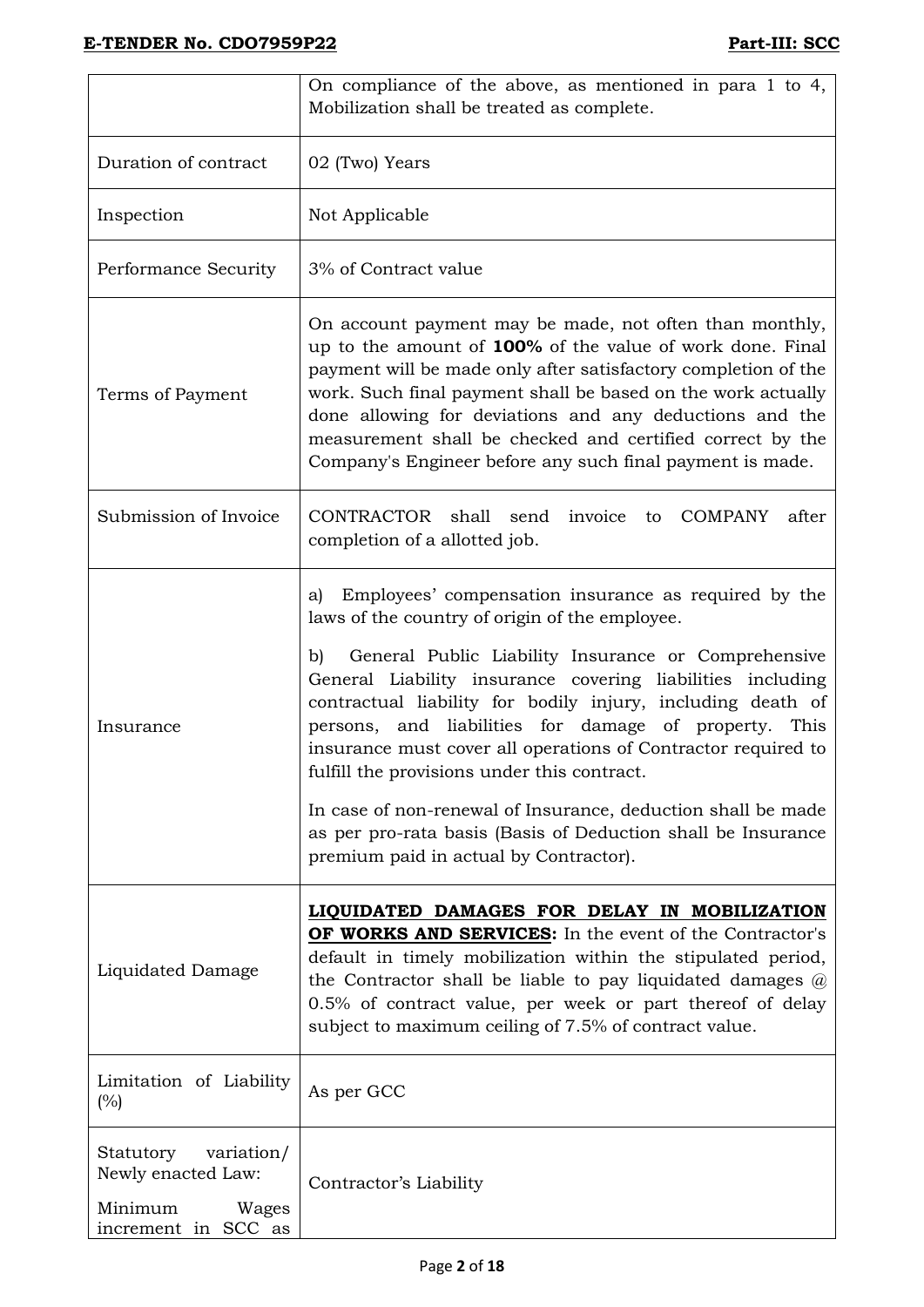| the case may be                                 |                                                                                                                                                |
|-------------------------------------------------|------------------------------------------------------------------------------------------------------------------------------------------------|
| Subcontracting:<br>Allowed/Not Allowed          | Not Allowed                                                                                                                                    |
| Address<br>details for<br>submission of invoice | All Invoices are to be sent to the following address:<br>$(GM-OGPL&P)$<br>Oil India Limited,<br>P.O. Duliajan-786602<br>Dist. Dibrugarh, Assam |
| Force Majeure Rate                              | Not Applicable                                                                                                                                 |

# **SECTION-II: GOODS AND SERVICES TAX**:

1 In view of GST Implementation from 1st July 2017, all taxes and duties including Excise Duty, CST/VAT, Service tax, Entry Tax and other indirect taxes and duties have been submerged in GST. Accordingly reference of Excise Duty, Service Tax, VAT, Sales Tax, Entry Tax or any other form of indirect tax except of GST mentioned in the bidding document shall be ignored.

Bidders are required to submit copy of the GST Registration Certificate while submitting the bids wherever GST (CGST & SGST/UTGST or IGST) is applicable.

2. "GST" shall mean Goods and Services Tax charged on the supply of material(s) and services. The term "GST" shall be construed to include the Integrated Goods and Services Tax (hereinafter referred to as "IGST") or Central Goods and Services Tax (hereinafter referred to as "CGST") or State Goods and Services Tax (hereinafter referred to as "SGST") or Union Territory Goods and Services Tax (hereinafter referred to as "UTGST") depending upon the import / interstate or intrastate supplies, as the case may be. It shall also mean GST compensation Cess, if applicable.

3. Quoted price/rate(s) should be inclusive of all taxes and duties, except GST (i.e. IGST or CGST and SGST/UTGST applicable in case of interstate supply or intra state supply respectively and cess on GST if applicable) on the final service. However, GST rate (including cess) to be provided in the respective places in the Price Bid .Please note that the responsibility of payment of GST (CGST & SGST or IGST or UTGST) lies with the Supplier of Goods/Services (Service Provider) only .Supplier of Goods/Services (Service Provider) providing taxable service shall issue an Invoice/Bill, as the case may be as per rules/regulation of GST. Further, returns and details required to be filled under GST laws & rules should be timely filed by Supplier of Goods/Services (Service Provider) with requisite details.

4. Bidder should also mention the Harmonised System of Nomenclature (HSN) and Service Accounting Codes (SAC) at the designated place in SOR.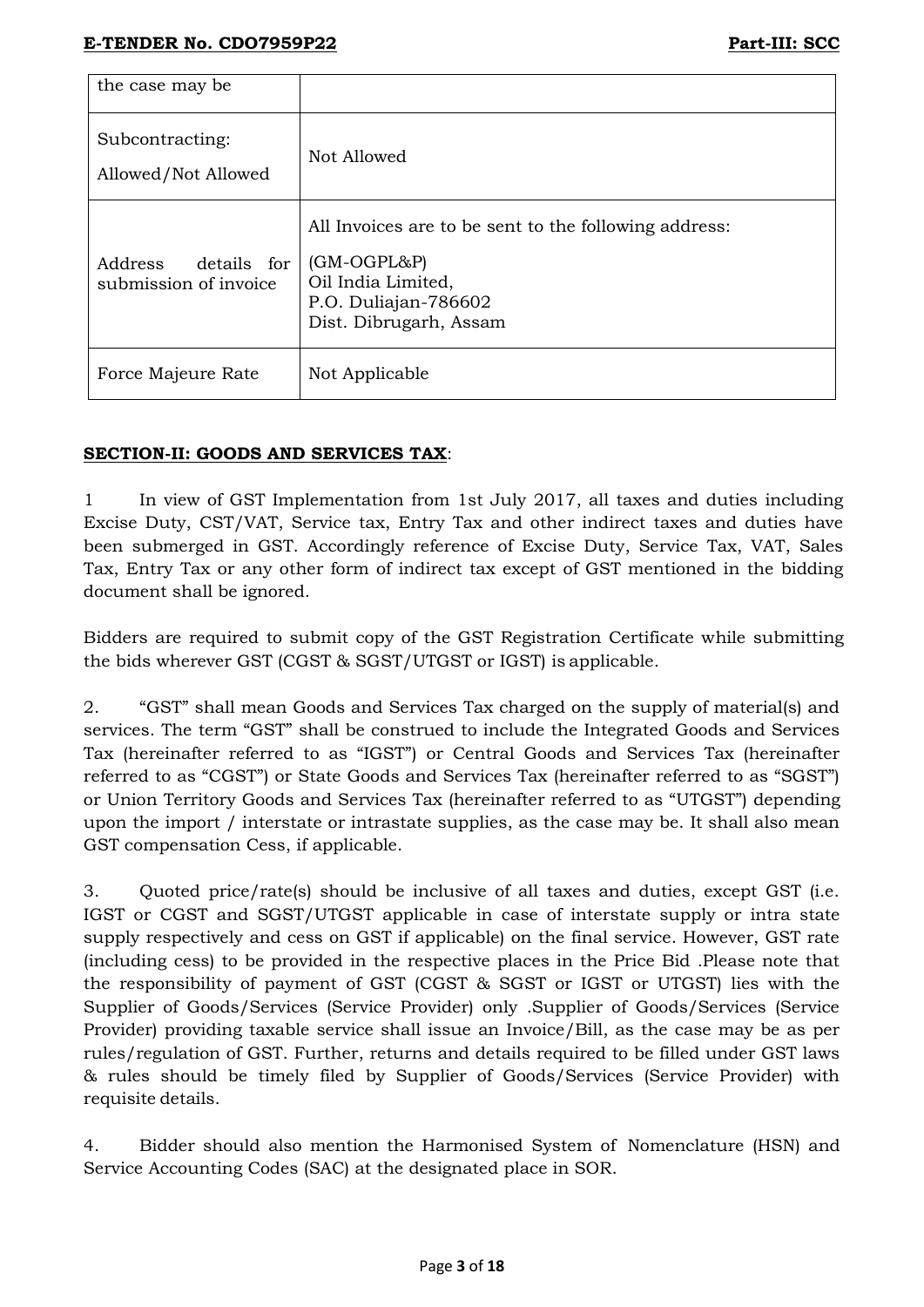5. Where the OIL is entitled to avail the input tax credit of GST: OIL will reimburse the GST to the Supplier of Goods / Services (Service Provider) at actual against submission of Invoices as per format specified in rules/ regulation of GST to enable OIL to claim input tax credit of GST paid. In case of any variation in the executed quantities, the amount on which the GST is applicable shall be modified in same proportion. Returns and details required to be filled under GST laws &rules should be timely filed by supplier with requisite details.

The input tax credit of GST quoted shall be considered for evaluation of bids, as per evaluation criteria of tender document.

6. Where the OIL is not entitled to avail/take the full input tax credit of GST: OIL will reimburse GST to the Supplier of Goods / Services (Service Provider) at actual against submission of Invoices as per format specified in rules/ regulation of GST subject to the ceiling amount of GST as quoted by the bidder. In case of any variation in the executed quantities (If directed and/or certified by the In-Charge) the ceiling amount on which GST is applicable will be modified on pro-rata basis.

The bids will be evaluated based on total price including **GST**.

7. Payments to Service Provider for claiming GST amount will be made provided the above formalities are fulfilled. Further, OIL may seek copies of challan and certificate from Chartered Accountant for deposit of GST collected from OIL.

8. Contractor/Contractor shall be required to issue tax invoice in accordance with GST Act and/or Rules so that input credit can be availed by OIL. In the event that the contractor / Contractor fails to provide the invoice in the form and manner prescribed under the GST Act read with GST Invoicing Rules there under, OIL shall not be liable to make any payment on account of GST against such invoice.

9. GST shall be paid against receipt of tax invoice and proof of payment of GST to government. In case of non-receipt of tax invoice or non-payment of GST by the contractor/Contractor, OIL shall withhold the payment of GST.

10. GST payable under reverse charge mechanism for specified services or goods under GST act or rules, if any, shall not be paid to the contractor/Contractor but will be directly deposited to the government by OIL.

11. Where OIL has the obligation to discharge GST liability under reverse charge mechanism and OIL has paid or is /liable to pay GST to the Government on which interest or penalties becomes payable as per GST laws for any reason which is not attributable to OIL or ITC with respect to such payments is not available to OIL for any reason which is not attributable to OIL, then OIL shall be entitled to deduct/ setoff / recover such amounts against any amounts paid or payable by OIL to Contractor / Supplier.

12. Notwithstanding anything contained anywhere in the Agreement, in the event that the input tax credit of the GST charged by the Contractor / Contractor is denied by the tax authorities to OIL for reasons attributable to Contractor / Contractor, OIL shall be entitled to recover such amount from the Contractor / Contractor by way of adjustment from the next invoice. In addition to the amount of GST, OIL shall also be entitled to recover interest at the rate prescribed under GST Act and penalty, in case any penalty is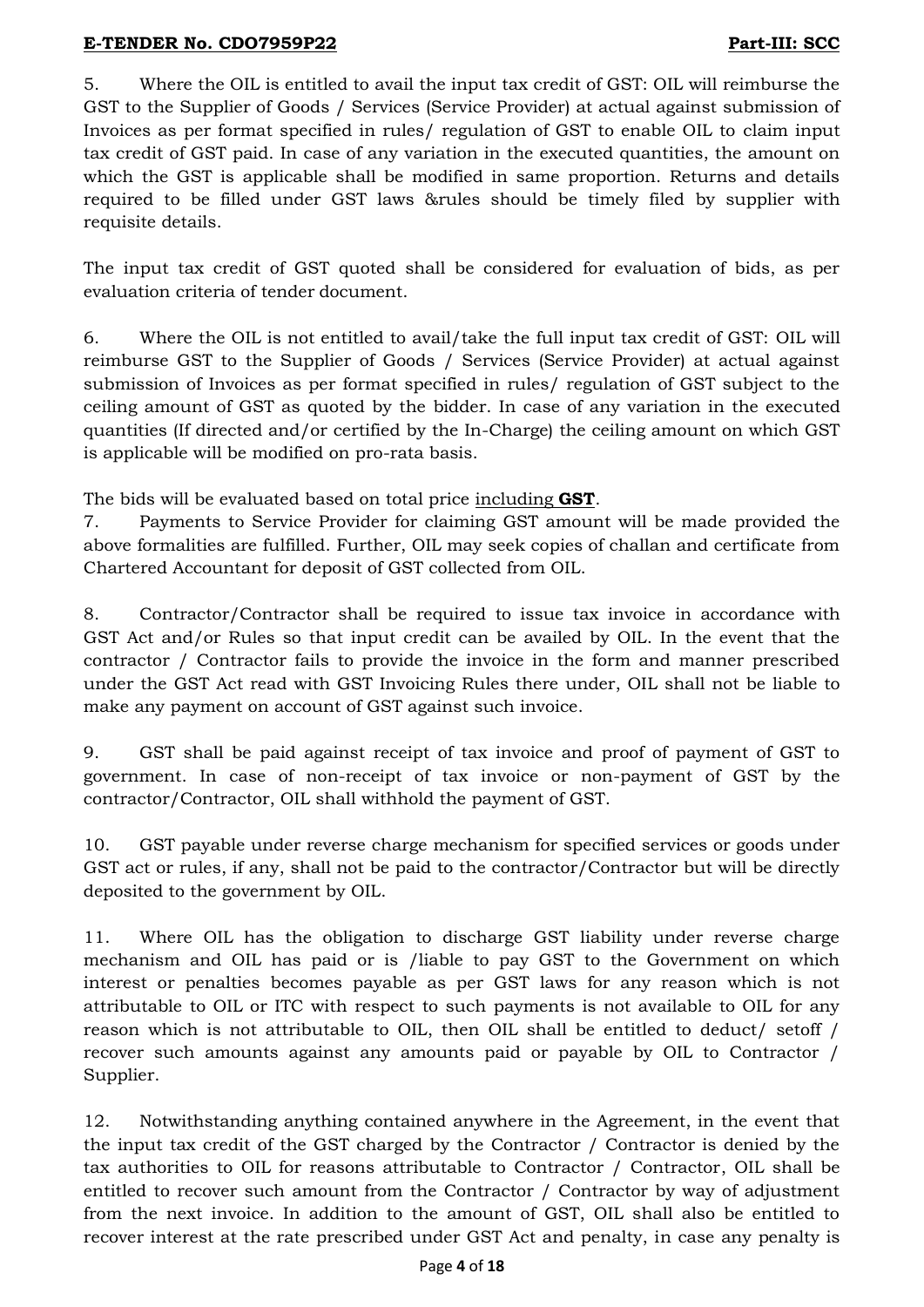imposed by the tax authorities on OIL.

13. TDS under GST, if applicable, shall be deducted from contractor's/Contractor's bill at applicable rate and a certificate as per rules for tax so deducted shall be provided to the contractor/Contractor.

14. The Contractor will be under obligation for charging correct rate of tax as prescribed under the respective tax laws. Further the Contractor shall avail and pass on benefits of all exemptions/concessions available under tax laws. Any error of interpretation of applicability of taxes/ duties by the contractor shall be to contractor's account.

15. It is the responsibility of the bidder to quote the correct GST rate. The classification of goods/services as per GST (Goods & Service Tax) Act should be correctly done by the contractor to ensure that input tax credit on GST (Goods & Service Tax) is not lost to the OIL on account of any error on the part of the contractor.

16. In case, the quoted information related to various taxes, duties & levies subsequently proves wrong, incorrect or misleading, OIL will have no liability to reimburse the difference in the duty/tax, if the finally assessed amount is on the higher side and OIL will have to right to recover the difference and in case the rate of duty/taxes finally assessed is on the lower side.

17. Notwithstanding anything mentioned elsewhere in the Bidding Document the aggregate liability of OIL towards Payment of Taxes & Duties shall be limited to the volume of GST declared by the bidder in its bid & nothing shall be payable extra except for the statutory variation in taxes & duties.

18. Further, it is the responsibility of the bidders to make all possible efforts to make their accounting/IT system GST compliant in order to ensure availability of Input Tax Credit (ITC) to Oil India Ltd.

19. GST liability, if any on account of supply of free samples against any tender shall be to bidder's account.

20. In case of statutory variation in GST, other than due to change in turnover, payable on the contract value during contract period, the Supplier of Goods/ Services (Service Provider) shall submit a copy of the 'Government Notification' to evidence the rate as applicable on the Bid due date and on the date of revision.

21. Beyond the contract period, in case OIL is not entitled for input tax credit of GST, then any increase in the rate of GST beyond the contractual delivery period shall be to Service provider's account whereas any decrease in the rate GST shall be passed on to the OIL.

22. Beyond the contract period, in case OIL is entitled for input tax credit of GST, then statutory variation in applicable GST on supply and on incidental services, shall be to OIL's account.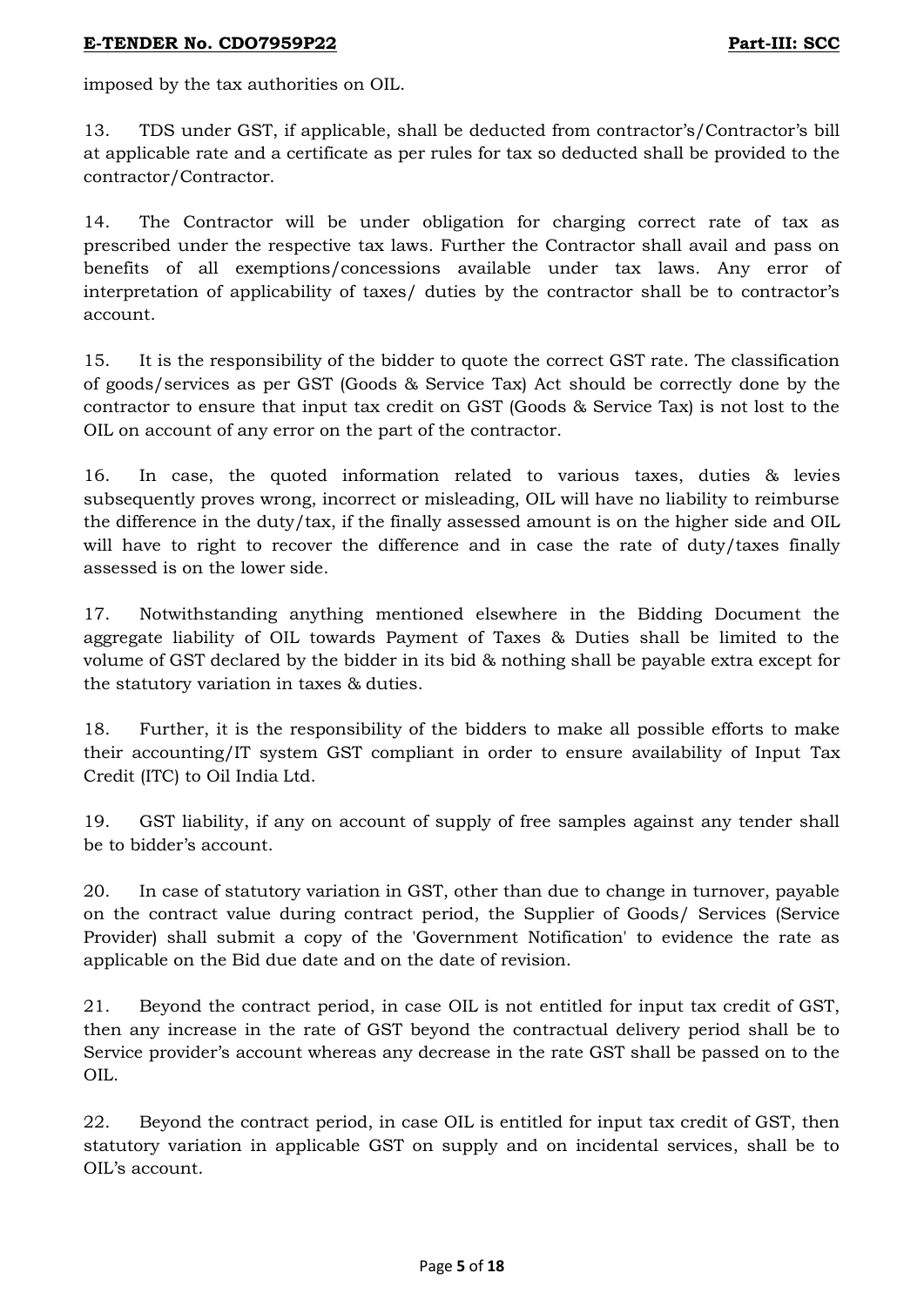23. Claim for payment of GST/ Statutory variation, should be raised within two [02] months from the date of issue of 'Government Notification' for payment of differential (in %) GST, otherwise claim in respect of above shall not be entertained for payment of arrears.

24. The base date for the purpose of applying statutory variation shall be the Bid Opening Date.

25. The contractor will be liable to ensure to have registered with the respective tax authorities, wherever applicable and to submit self-attested copy of such registration certificate(s) and the Contractor will be responsible for procurement of material in its own registration (GSTIN) and also to issue its own Road Permit/ E-way Bill, if applicable etc.

26. In case the bidder is covered under Composition Scheme under GST laws, then bidder should quote the price inclusive of the GST (CGST & SGST/UTGST or IGST). Further, such bidder should mention "Cover under composition system" in column for GST (CGST & SGST/UTGST or IGST) of price schedule.

27. OIL will prefer to deal with registered supplier of goods/services under GST. Therefore, bidders are requested to get themselves registered under GST, if not registered yet. However, in case any unregistered bidder is submitting their bid, their prices will be loaded with applicable GST while evaluation of bid. Where OIL is entitled for input credit of GST, the same will be considered for evaluation of bid as per evaluation methodology of tender document.

28. Procurement of Specific Goods: Earlier, there is no tax incidence in case of import of specified goods (i.e. the goods covered under List-34 of Customs Notification no. 12/2012-Cus dated. 17.03.2012 as amended). Customs duty is not payable as per the policy. However, under GST regime, IGST Plus GST compensation cess (if applicable) would be leviable on such imports. Bidders should quote GST as inclusive considering IGST component for the imported Materials portion while quoting their prices on destination basis. However, GST rate to be specified in the price bid format.

29. Documentation requirement for GST: The Contractor will be under the obligation for invoicing correct tax rate of tax/duties as prescribed under the GST law to OIL, and pass on the benefits, if any, after availing input tax credit.

Any invoice issued shall contain the following particulars:

- a) Name, address and GSTIN of the supplier;
- b) Serial number of the invoice;
- c) Date of issue;
- d) Name, address and GSTIN or UIN, if registered of the recipient; Note: OIL GSTIN numbers are as follows:

Assam :18AAACO2352C1ZW

### Arunachal Pradesh :12AAACO2352C1Z8

e) Name and address of the recipient and the address of the delivery, along with the State and its code,

- f) HSN code of goods or Accounting Code of services[SAC];
- g) Description of goods or services;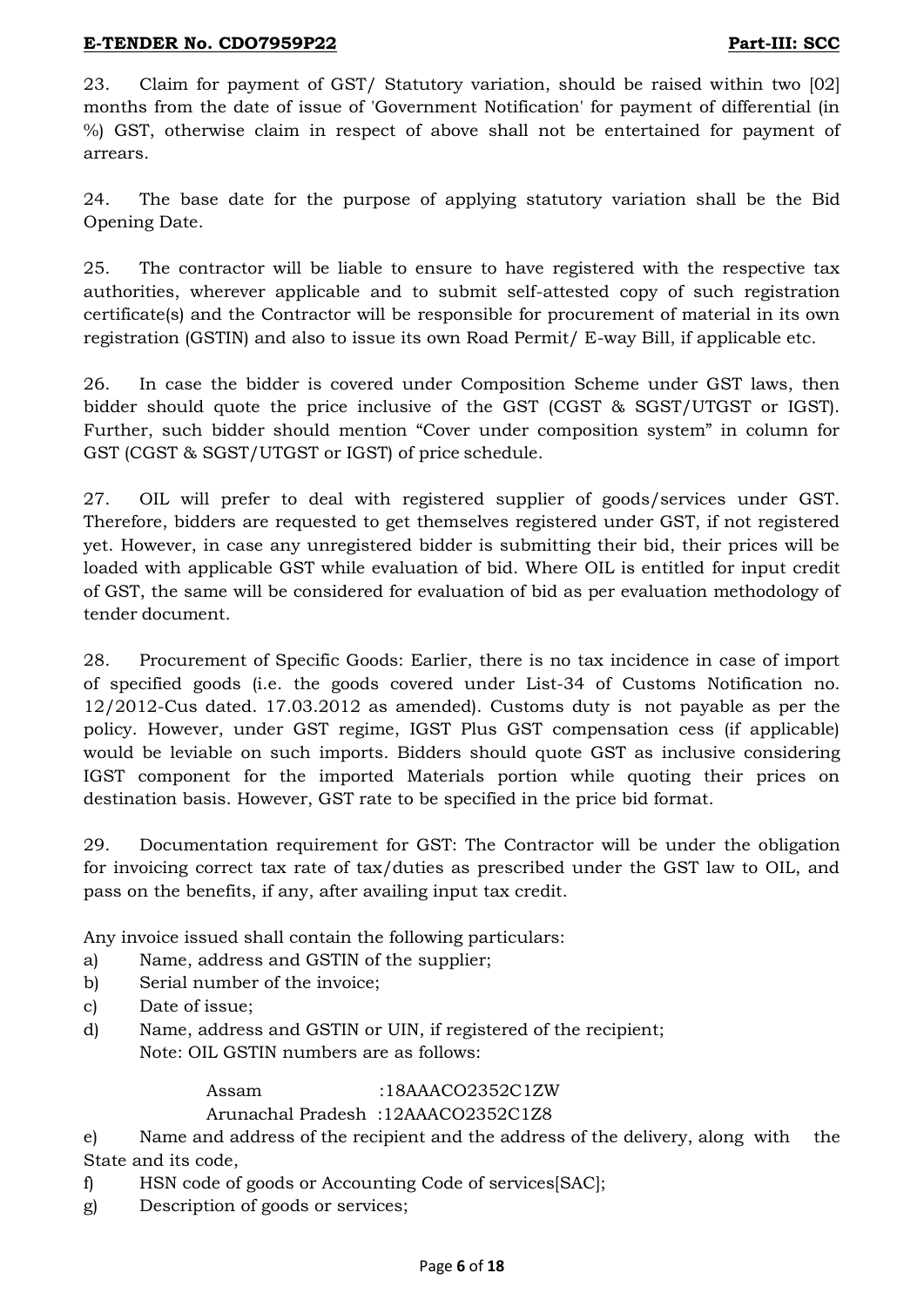- h) Quantity in case of goods and unit or Unique Quantity Code thereof;
- i) Total value of supply of goods or services or both;
- j) Taxable value of supply of goods or services or both taking into discount or abatement if any;
- k) Rate of tax (IGST,CGST, SGST/ UTGST, cess);
- l) Amount of tax charged in respect of taxable goods or services (IGST,CGST, SGST/UTGST, cess);
- m) Place of supply along with the name of State, in case of supply in the course of interstate trade or commerce;
- n) Address of the delivery where the same is different from the place of supply and
- *o) Signature or digital signature of the supplier or his authorised representative.* GST invoice shall be prepared in triplicate, in case of supply of goods, in the following manner:
	- i) The original copy being marked as ORIGINAL FOR RECIPIENT;
	- ii) The duplicate copy being marked as DUPLICATE FOR TRANSPORTER and
	- iii) The triplicate copy being marked as TRIPLICATE FOR SUPPLIER.

In case of any advance given against any supplies contract, the supplier of the goods shall issue Receipt Voucher containing the details of details of advance taken along with particulars as mentioned in clause no. (a), (b), (c), (d),  $(g)$ ,  $(k)$ ,  $(l)$ ,  $(m)$  &  $(o)$  above.

30. Anti-profiteering clause:

As per Clause 171 of GST Act it is mandatory to pass on the benefit due to reduction in rate of tax or from input tax credit to the consumer by way of commensurate reduction in prices. The Supplier of Goods / Services may note the above and quote their prices accordingly.

31. In case the GST rating of Contractor on the GST portal / Govt. official website is negative / black listed, then the bids may be rejected by OIL. Further, in case rating of bidder is negative / black listed after award of work for supply of goods / services, then OIL shall not be obligated or liable to pay or reimburse GST to such Contractor and shall also be entitled to deduct / recover such GST along with all penalties / interest, if any, incurred by OIL.

#### **SECTION-III: SPECIAL TERMS AND CONDITIONS**

| Details of the Service | Laying/replacement of 100 mm NB, API 5 LX -46 welded flow<br>lines on requirement basis for Drilling wells, Work over wells,<br>Water Injection lines, Formation water disposal lines, gas artery<br>lines and 50 mm NB welded gas pipelines under Central Asset in<br>OIL's operational areas in the state of Assam. |
|------------------------|-----------------------------------------------------------------------------------------------------------------------------------------------------------------------------------------------------------------------------------------------------------------------------------------------------------------------|
| Area Of Operation      | OIL's operational areas in the state of Assam (Under Central<br>Asset)                                                                                                                                                                                                                                                |
| <b>HSE Policy</b>      | Refer Part - V: Safety Measures of Tender documents                                                                                                                                                                                                                                                                   |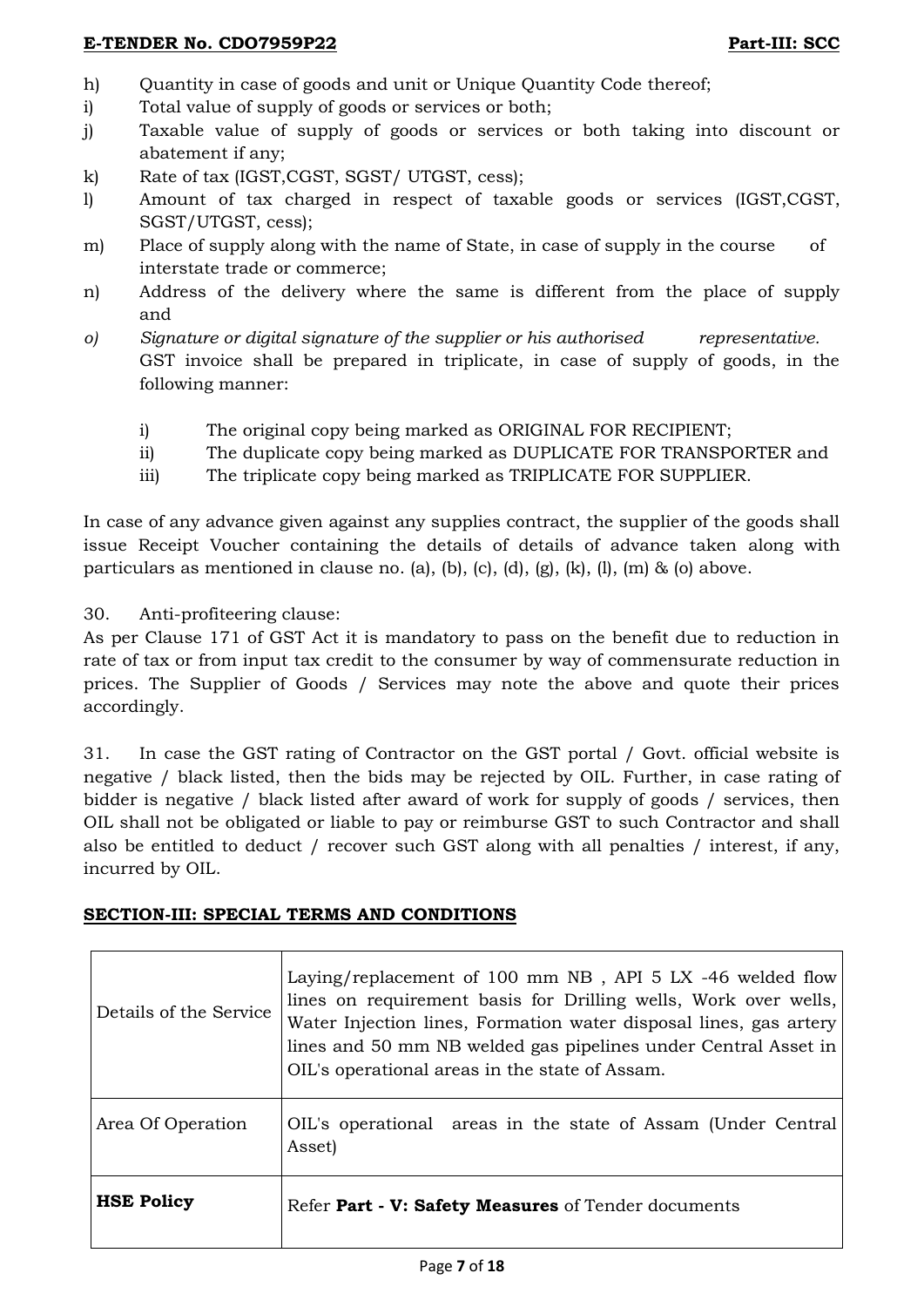$\overline{1}$ 

| Interim<br>Mobilization and Re-<br>mobilization               | de- Not Applicable                                                                                                                                       |
|---------------------------------------------------------------|----------------------------------------------------------------------------------------------------------------------------------------------------------|
| Notice                                                        | Any notice given by one party to other, pursuant to this Contract<br>shall be sent in writing or by e-mail to the applicable address<br>specified below: |
|                                                               | <b>Company</b>                                                                                                                                           |
|                                                               | a) For contractual matters                                                                                                                               |
|                                                               | CGM (Contracts)<br>OIL INDIA LIMITED<br>PO DULIAJAN - 786602<br>ASSAM, INDIA<br>Phone No. 91-374-2808650<br>Email: contracts@oilindia.in                 |
|                                                               | b) For technical matters                                                                                                                                 |
|                                                               | GM(OGPL&P)<br>Oil India Limited,<br>P.O. Duliajan-786602<br>Dist. Dibrugarh, Assam.<br>Phone No. 91-374-280 8390<br>Email: ogpl@oilindia.in              |
|                                                               | c) Contractor                                                                                                                                            |
|                                                               | A notice shall be effective when delivered or on the notice's<br>effective date, whichever is later.                                                     |
| RECORDS,<br><b>REPORTS</b><br><b>AND</b><br><b>INSPECTION</b> | Welder qualification Report and Hydro test report (wherever<br>applicable) shall be submitted by the Contractor.                                         |
| <b>PENALTY</b>                                                | Not Applicable                                                                                                                                           |

#### **SECTION IV: SCOPE OF WORK**

#### **A. General**

#### **1.0 Pipe laying works**

**1.1 Description of Work:** Laying/replacement of 100 mm NB , API 5 LX -46 welded flow lines on requirement basis for Drilling wells, Work over wells, Water Injection lines, Formation water disposal lines, gas artery lines and 50 mm NB welded gas pipelines under Central Asset in OIL's operational areas in the state of Assam.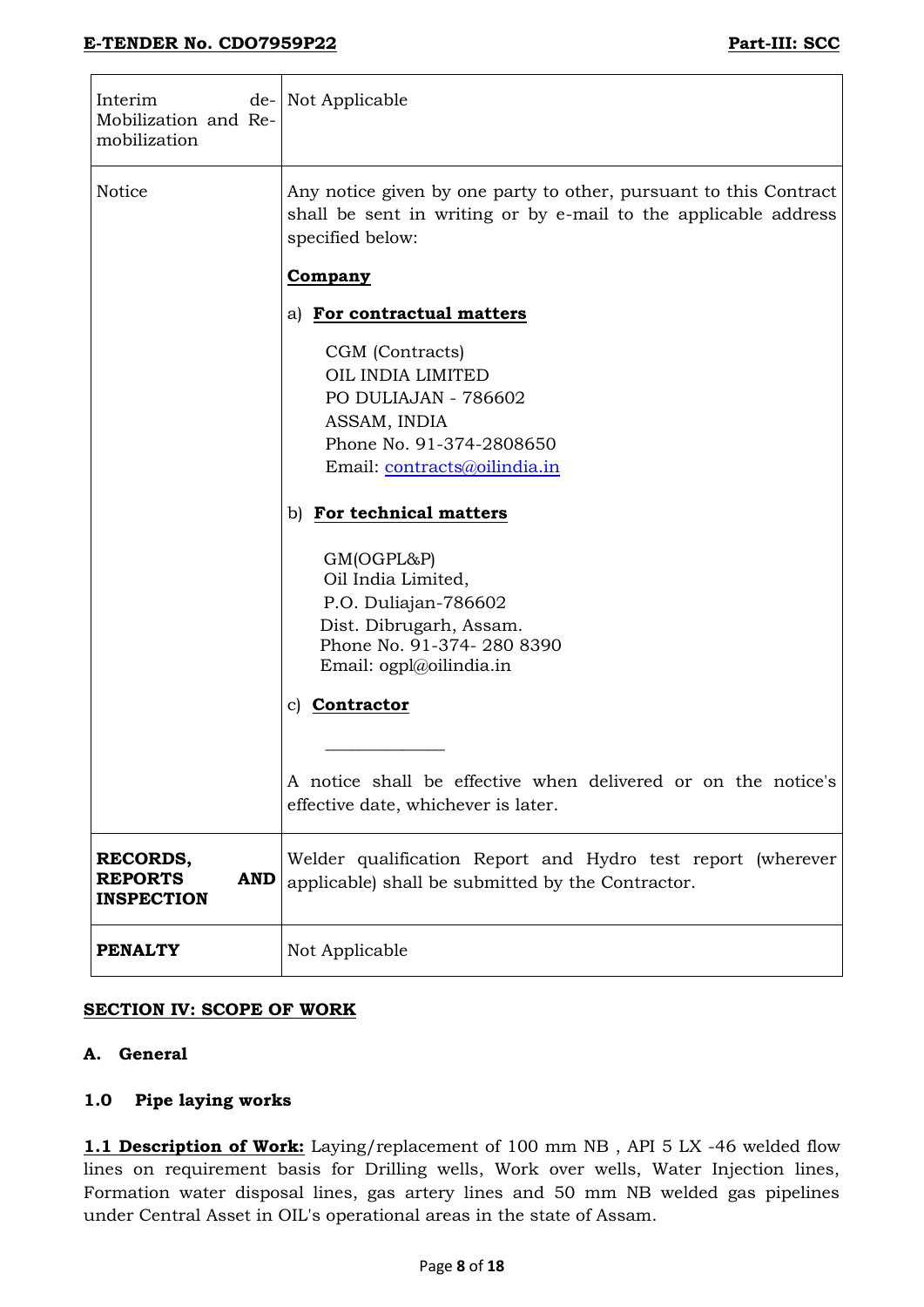**1.2.** The jobs under this contract will be carried out at different locations of the Company's field areas specified in the description. Quantity of items to be done will vary from place to place and minimum quantity at any place may be 1 (one) unit of particular item or all the items under the contract.

The jobs under this contract are not of continuous nature and will be done as and when required. Hence during currency of the contract, work volumes will vary from time to time and there may not be work at certain period of time.

Construction of flow lines will be on as and when required basis and hence will not be continuous. The lines shall be of varying length and shall be full or part of a line.

When the need for construction of a complete or part of a flow lines arises, the Company shall issue a memo detailing the job and the contractor shall undertake construction of the line conforming to the description.

The pipe line shall be constructed generally in accordance with ASME specifications, latest edition. This section is intended to cover the general construction specifications, but neither anything herein contained nor the omission of any essential provisions here from shall be construed to relieve Contractor of any duty or obligations necessary for the complete and satisfactory completion of the works envisaged under the contract. All works shall be done by the Contractor diligently, in a thorough, careful, skilful and workmanlike manner in full accordance with quality pipeline construction practices and as approved by the COMPANY's representative/s.

**1.3.** All materials, except otherwise specified in the tender, shall be delivered to the Contractor at Company's designated stores / yards. It shall be responsibility of the Contractor at his own risk and cost to take delivery of the materials from the Company's stores / yard after completing the required formalities and to arrange for loading, transportation to the job site and unloading at the job site or other places of storage. Construction of the pipeline will include hooking up with existing pipeline/ system.

**1.4.** The Contractor shall inspect the materials supplied to him at the time of taking delivery thereof and satisfy himself of the quantity, quality and condition thereof prior to taking delivery and the Company shall not be liable for any claims or complaints whatsoever in respect of quantity, quality and condition of said materials once the contractor has taken delivery thereof.

**1.5.** The quoted rates shall be inclusive of all materials, consumables, labour, supervision, tools and tackles as well as mobilisation, preparatory, incidental, intermediate/ auxiliary/ancillary or enabling works etc. and any other cost related to satisfactory performance and completion of he work and all taxes and duties excluding GST.

# **2.0 LOCATION OF LINES**

# **2.1 ROUTE OF LINE**

The course of the line shall be shown to the CONTRACTOR at site consequent to issue of the JOB ALLOTMENT and the Contractor shall prepare the strip for laying the pipeline. In general the proposed pipelines will be laid along with the Right-Of-Way/ Route being procured by the Company. The COMPANY does not warranty that the Right-of-Way shall be suitable at all locations for use and / or movement of mechanical and other equipment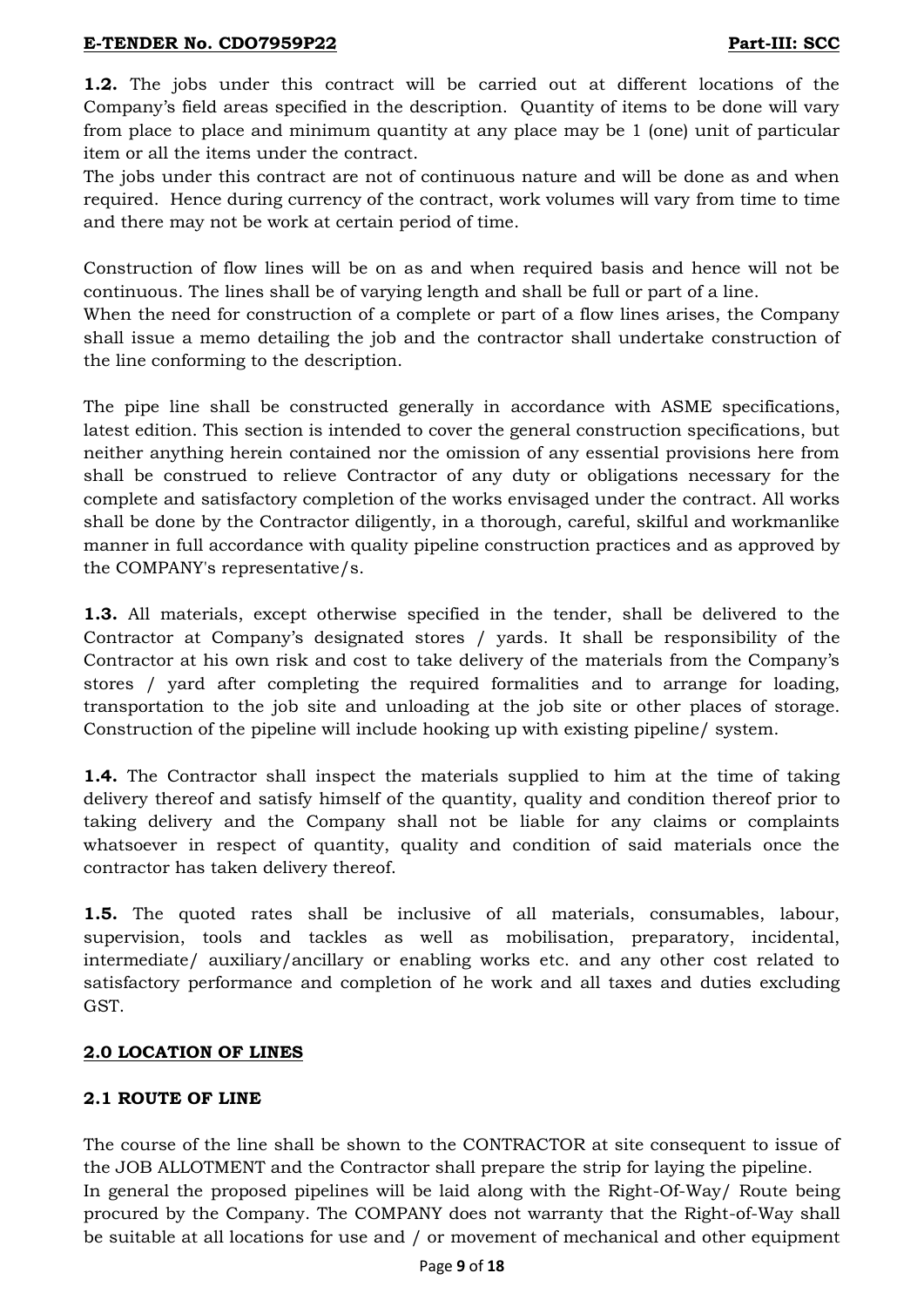of the CONTRACTOR. The CONTRACTOR shall at its own initiative and cost make suitable arrangement to perform the work in any particular circumstances as may be encountered.

#### **3.0 GENERAL**

The Route shall be shown to Contractor either in one go or in phases depending on availability of the route with the Company. The Contractor shall plan and mobilize for the activities accordingly.

# **3.1 CLEARING / GRADING OF ROW**

#### Ref Schedule of Rates item no 30

Clearing / removal / disposal of farm corps, undergrowths, trees, any other items on the pipeline route segment/ work area, Grading / Leveling / Bulldozing of existing/ new pipeline route segment for entire width to make a levelled contour. All labour, equipment, consumables etc. shall be arranged and supplied by the Contractor. This item excludes roads/ railways/ highways/ water bodies crossings.

# **4.0 HANDLING, STRINGING OF LINE PIPES ALONG THE ROW**

#### **4.1 HANDLING**

In loading pipes on trucks / trailers for transportation to sites / stringing along the ROW, each length shall be lowered to position without dropping and each succeeding length shall rest evenly with other lengths on the truck. Dragging and skidding of pipe during the process of loading will not be permitted. After loading, suitable chains shall be used to tie the load securely to each bolster. The CONTRACTOR shall exercise care in handling, hauling, storing and distribution of such materials, in order to avoid damage and deterioration of these materials.

#### **4.2 HAULING AND STRINGING OF PIPE**

Pipe is to be unloaded from the trucks and lowered to the ground. Dragging and skidding of pipe will not be permitted.

In stringing pipes along the Right-Of-Way/route, gaps shall be left between adjacent lengths of pipe at suitable intervals and at all well defined trails to permit the free passage of livestock or vehicles during the time interval between stringing and other construction operations.

#### **5.0 TRENCHING (DITCHING)**

**5.1** THE CONTRACTOR shall by any method that may be necessary or directed, dig the pipeline trench on the cleared and graded right-of-way/ pipeline route.

**5.2** The bottom and sides of the finished trench shall be uniformly graded and must be free of loose rock, hard clods, large gravel, protruding roots, or rock projections, bush skids, sticks, welding rods, or other hard objects and debris which are liable to cause damage to the pipe when the pipe is lowered in.

**5.3** In cases where tea bushes, trees or valuable growing timber is encountered in the right-of-way/ pipeline route and in locations where in the opinion of the COMPANY's REPRESENTATIVE/S the use of the trenching machinery may result in unnecessary damage or injury to the property crossed by the right-of-way, pipeline route THE COMPANY may require trench to be excavated manually at no extra cost.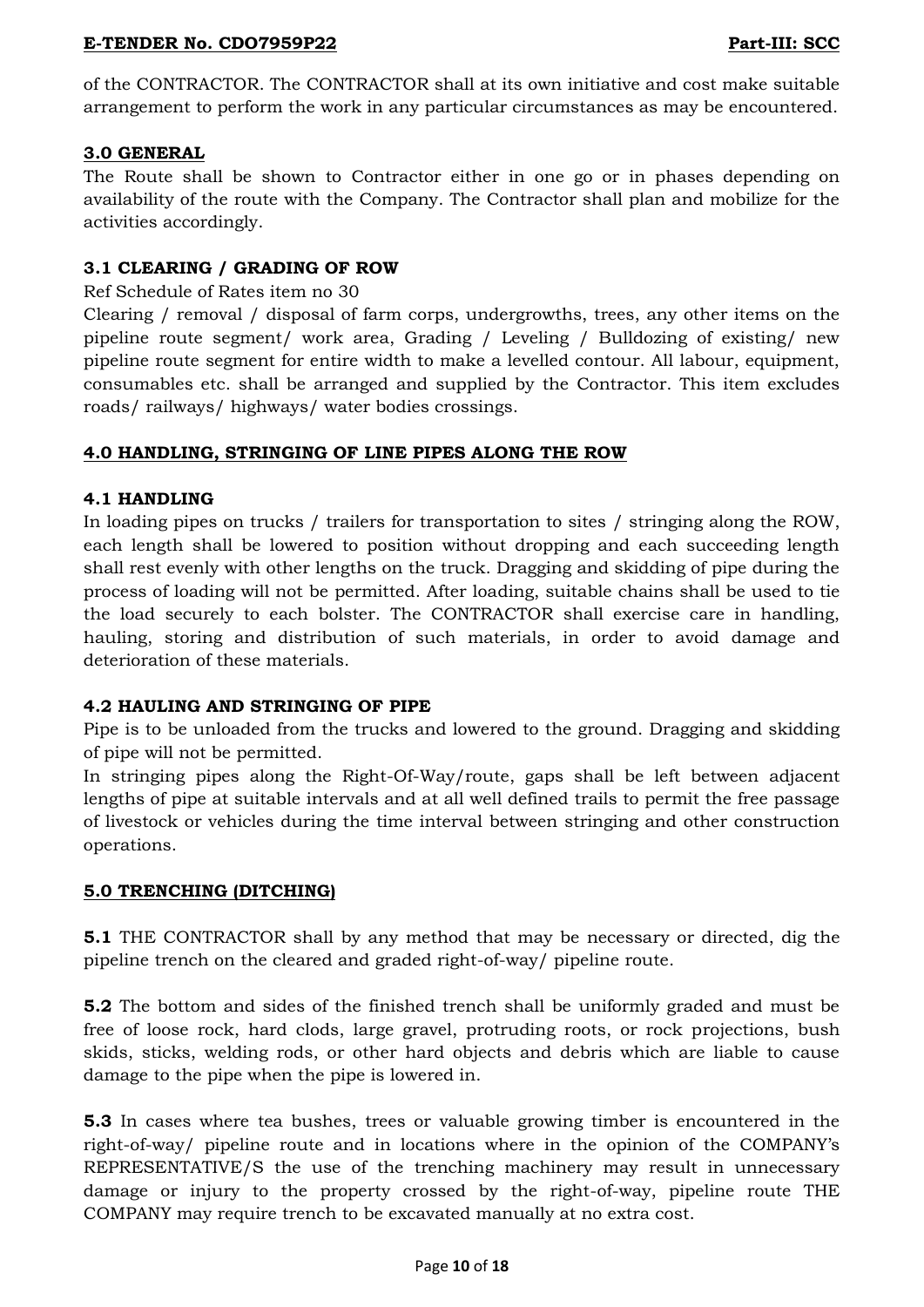**5.4** THE CONTRACTOR shall also be responsible for locating and protecting any other pipelines or underground structures falling on the same ROW/pipeline route. He should exercise sufficient care to avoid damage to the pipelines / cables arising out of its activities on the existing Right Of Way.

Ref Schedule of Rates item no 10 & 20

Transportation materials to site- Handling , loading , transportation and unloading of owner supplied materials from owner's designated places of issue / dump site to contractors own stock yard / work shop / work site without causing any damage to the pipes, other materials. Defective pipes shall be rejected at yard prior to receiving with the approval of Company's Engineer. Length of the pipe will vary from 10 to 13 m.

A) Same as above but within 20 Km

B) Same as above but beyond 20 Km

# **6.0 LAYING OF THE PIPELINE**

# **6.1 Swabbing, Cleaning and Stringing of Pipes**

Ref Schedule of Rates item no 40

Manual stringing of pipe joints in sand bags along the pipeline route. Cleaning the inside of the pipe by manualy or any other suitable means prior to welding. Pipe ends to be checked/ repaired if required for welding. The tools and tackles required are to be provided by the Contractor. This item excludes roads/ railways/ highways/water bodies crossings.

#### **6.2 LINE UP**

Partial root beads made when using external clamps shall be uniformly spaced about the circumference of the pipe, and shall have an accumulative length of not less than 50% of the pipe circumference before the clamps are removed.

The space between abutting pipe ends, when aligned for welding, shall be such as to ensure complete penetration without burn-through. For pipes having the same dimensions, the spacing should be approximately 1.6 mm and it is to be essentially uniform around the entire circumference. No backing rings will be permitted.

#### **7.0 WELDING**

#### **7.1 WELDING SPECIFICATION**

Welding shall be done in accordance with the API standard for field welding of pipelines, API standard no. 1104 (latest edition). The CONTRACTOR shall employ reputed third party inspection agency approved by the COMPANY for qualification of welding procedure, qualification of welders through radiography and destructive test of weld joints, welding rod.

#### **a) QUALIFICATION OF WELDING PROCEDURE**

Before any welding is begun, The CONTRACTOR shall establish and qualify the welding procedures in accordance with section 2.0 of API 1104.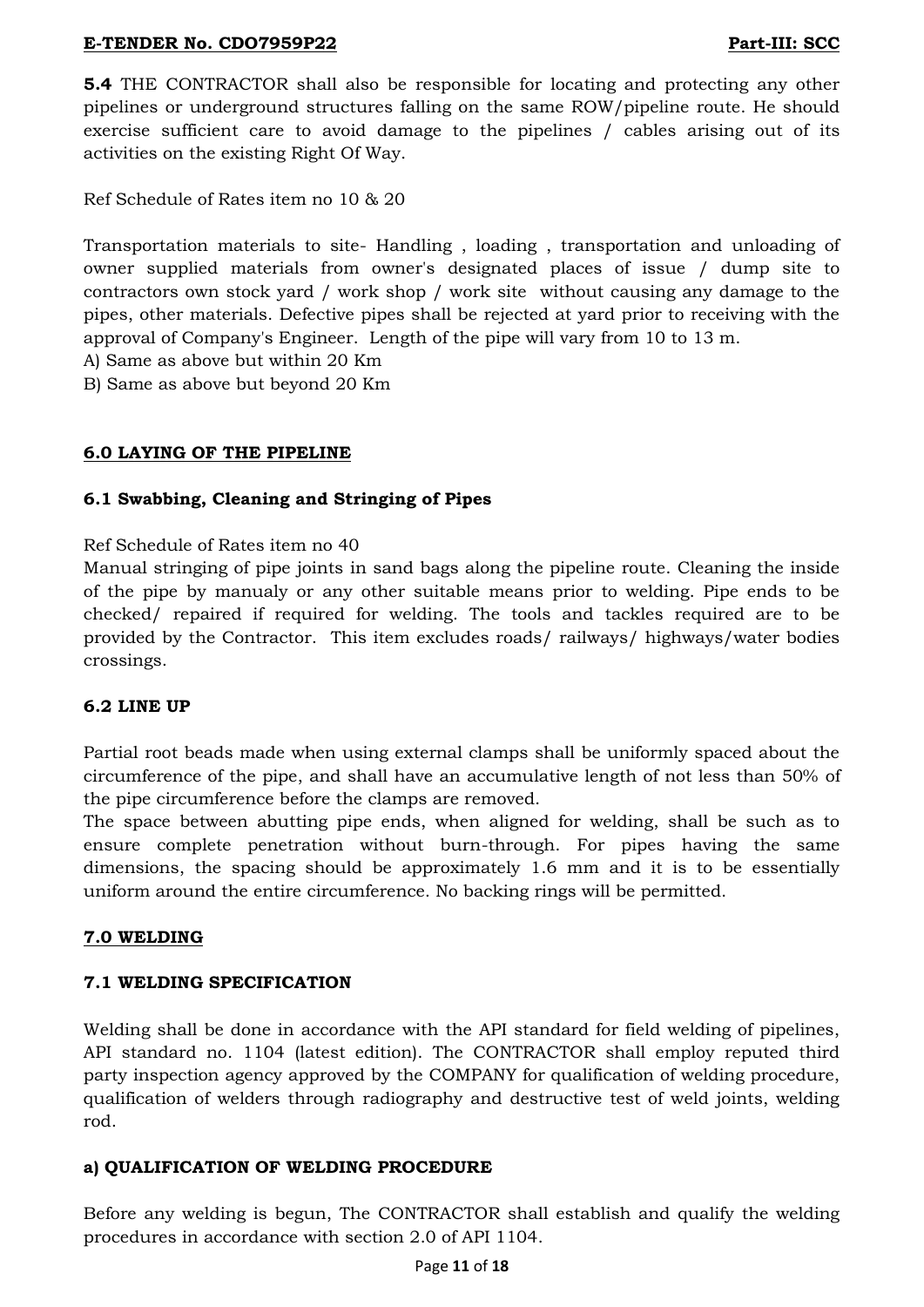# **b) QUALIFICATION OF WELDERS**

Contractor has to arrange for Qualification Test for Welders, Welding Procedure, Welding Rod proposed to be used as per API 1104. Contractor has to collect the test piece from the company's pipe yard and make the test piece for welders test. Inspection agency shall be engaged by contractor. WQT procedure format, radiography format and destructive test format shall be submitted to company. All machineries equipment has to be arranged by the contractor at no extra cost to the company.

The CONTRACTOR shall carry out Welder Qualification Test (WQT) in accordance with welding procedure as per API 1104.

CONTRACTOR has to submit the following documents before WQT

- i) Welding procedure
- ii) Welding rod proposed to be used with brand name
- iii) List of welders proposed to appear for the test
- iv) Data sheet for WQT
- v) Format for issuing Identity card to the welders

After WQT, Inspection Agency should recommend the welders that are to be engaged, procedure to be adopted and the electrodes to be used. If any change is required, the CONTRACTOR has to take prior approval of the Company after recommendation from Inspection Agency.

The following documents have to be submitted by the CONTRACTOR after recommendation from the Inspection Agency

i) Filled up Data sheet ii) Recommended Procedure iii)Recommended electrodes iv)Recommended welders that are to be engaged

c) Ref Schedule of Rates item no 50: Contractor has to arrange for Qualification Test for Welders, Welding Procedure, Welding Rod proposed to be used as per API 1104. Contractor has to collect the test piece from the company's pipe yard and make the test piece for welders test. Third party inspection agency shall be engaged by contractor and the credential of the TP have to be submitted. All the relevant document such as welding rod, machine have to be submitted before starting of the job. All machinaries equipment has to be arranged by the contractor at no extra cost to the company.

#### **c) WELDING EQUIPMENT AND SUPPLIES**

THE CONTRACTOR shall furnish all labour, equipment, tools and supplies including shielded type welding electrodes of correct specification. THE CONTRACTOR shall purchase the electrodes in sealed containers and protect these from any deterioration or damage. Electrodes that show signs of deterioration or damage shall be rejected. All welding machines, line up clamps, bevelling machines and other equipment and supplies used in connection with welding work must be satisfactory to THE COMPANY and must be kept in good condition so as to produce sound welds. Any equipment or supplies that are not satisfactory to the COMPANY'S REPRESENTATIVE/S, must be replaced with new equipment or supplies approved by the COMPANY'S REPRESENTATIVE/S.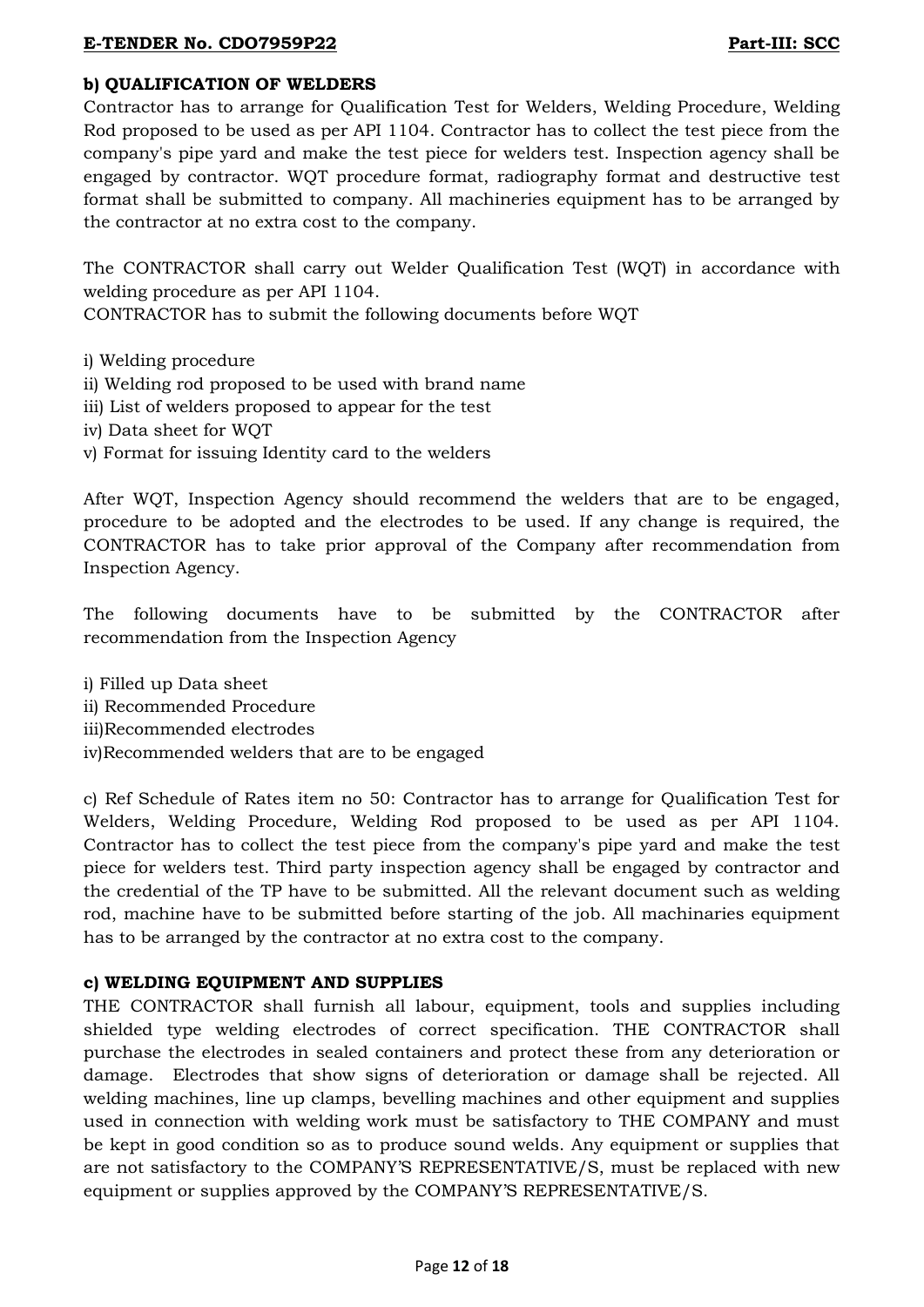# **d) TYPE AND METHOD OF WELDING**

Welding of pipe joints shall be done as per procedure qualified vide clause 7.1(a) and by engaging welders qualified under clause 2.1(b) above.

The number of passes will vary depending upon the wall thickness of pipes. The stringer bead must approach full and complete penetration throughout the periphery of the weld and preferably build up a small reinforcement at the root. The #Hot Pass# or second bead shall be run completely around the pipe immediately after the stringer bead has been run and cleaned. No two beads shall be started at the same point. All slag and scale shall be removed from each bead for visual inspection immediately after each bead is run. Welding shall be continuous and uninterrupted during a pass. While the welding is in progress care should be taken to avoid any kind of movement of the components, shocks, vibrations and stresses to prevent occurrence of weld cracks.

Ref Schedule of Rates item no 60 & 70: Welding of pipe joints and fittings as per API 1104. The electrodes shall be of suitable gauge and specification of E6010 / E7010. Welders engaged for this job. The contractor shall supply all the equipment / machinery / manpower consumables like electrodes, grinding disc, wooden skid as necessary for the job. The contractor shall have to provide canopy for the welding. The defective joints shall be repaired at contractor's cost. This item excludes water body crossings.

a) Same as above but for 50 mm NB

b) Same as above but for 100 mm NB X46

Ref Schedule of Rates item no 230: Welding of Misc Jobs

Welding of pipe joints and fittings as per API 1104. The electrodes shall be of suitable gauge and specification of E6010 / E7010. The contractor shall supply all the equipment / machinery / manpower consumables like electrodes, grinding disc, wooden skid as necessary for the job. The contractor shall have to provide canopy for the welding. The defective joints shall be repaired at contractor's cost. This item excludes water bodies crossings.

#### **e) TIE-INS**

Ref Schedule of Rates item no 80 & 90

Tie-in-joints of pipes by welding in the trenches. All equipment and accessories for Tie-in will be arranged by the contractor. Tie-in-joints will be allowed only after approval of Company's Engineer when continuous works cannot be carried out due to abnormal site conditions or situations.

a) Same as above but for 50 mm NB

b) Same as above but for 100 mm NB X-46, 7.14 mm WT

#### **8.0 LOWERING PIPE INTO TRENCHES**

#### **8.1 GENERAL**

The welded pipe line shall be lowered into the trench after completion of the welding process.

#### Ref Schedule of Rates item no 130

Lowering of the bare/ coated pipe to the bottom of the previously prepared trench (without causing damage to the pipe coating, if applicable). The bottom of the trench shall be smoothly contoured to accommodate pipe without causing strain to the pipe. Any damage to the coating during handling shall be repaired at the contractor's cost. Contractor must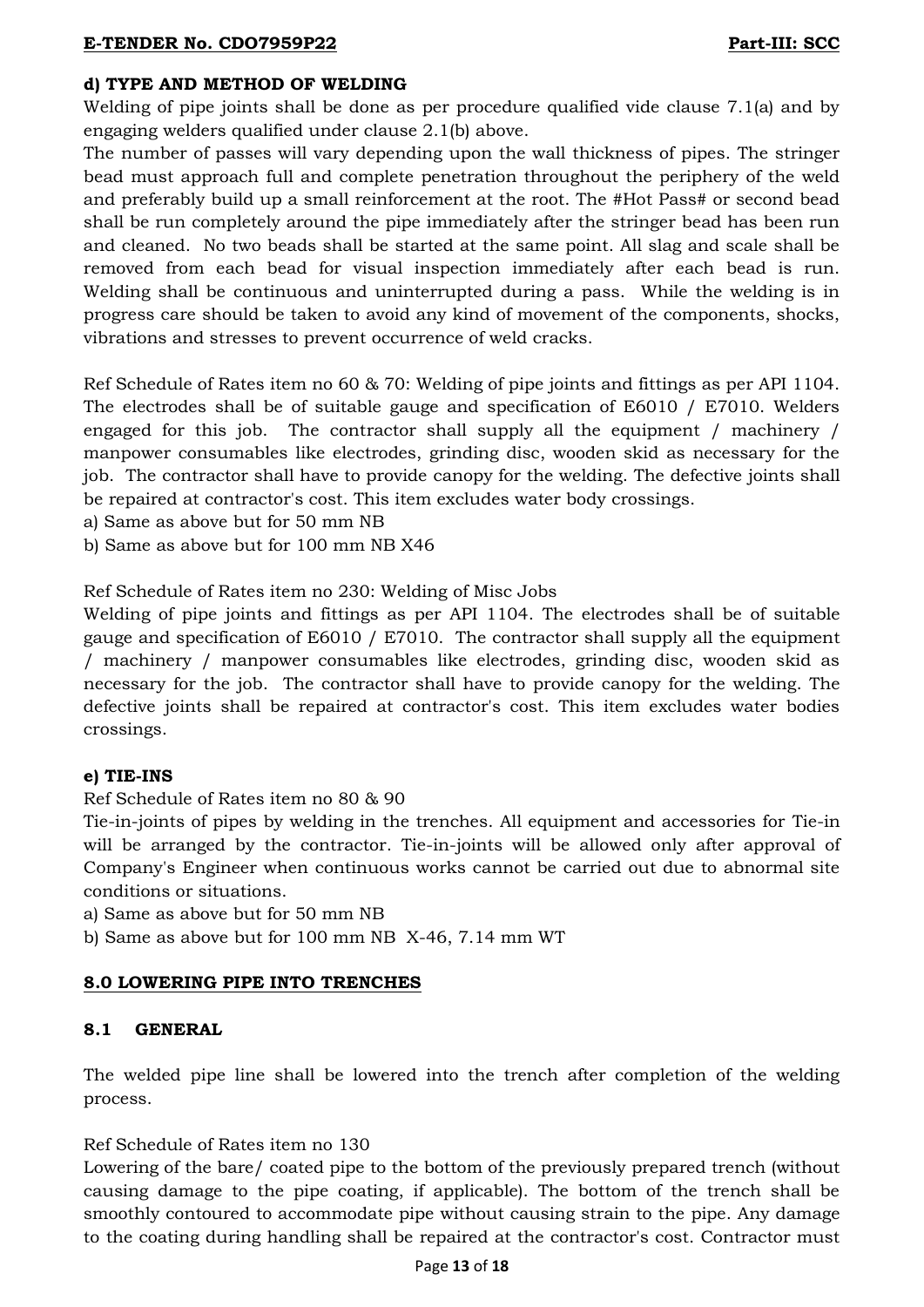arrange water pump to drain out the water from the trench before lowering the pipe. This item excludes all crossings.

## **9.0 BACKFILL AND DRESS TRENCH**

#### **9.1 GENERAL**

The back filling operations shall follow as closely as possible to lowering in of the pipe, provided that the pipe has been lowered to its correct depth.

Ref Schedule of Rates item no 140:

After lowering the pipe the trench should be backfilled with previously cut out earth including ramming without watering so that the pipeline is covered. The top of the backfilled trench shall be upto a maximum 150 mm over the original level for visual identification & settlement in future. The item rate shall be inclusive of crowning after backfilling of the trench. This item excludes all crossings

#### **9.2 CLEAN UP**

Following the installation and back filling of the pipeline, THE CONTRACTOR shall clear the right-of-way and its surrounding ground, and shall dispose of all waste materials, debris resulting from its operations.

#### **10.0 TESTING**

#### **10.1 FINAL PRESSURE TEST**

After the back filling operation has been completed, hydrostatic test shall be performed on the entire length of the pipeline. The pipeline shall be tested in accordance with the requirements of ASME B 31.4/ 31.8 latest edition.

The test media shall be water. After completion of all pre-requisites for testing and obtaining approval from the Company's representative/s, the whole length of the pipe line shall be filled with water. Test pressure shall be as specified by the Company's Representative. The pressure test shall be recorded in a format approved by the Company and jointly signed by the Company's Representative and the Contractor.

Failures on the line disclosed by loss of pressure shall be located and repaired by THE CONTRACTOR. Cost of such repairs shall be borne by THE CONTRACTOR except when the failure results from defective pipe or fittings. After any leaks or failure disclosed by the pressure test have been repaired, the test shall be repeated until the specified test pressure can be satisfactorily maintained.

The hydrostatic test shall be considered as positive if pressure has kept a constant value throughout the test duration except for change due to temperature effects.

All necessary precautionary measures shall be taken by THE CONTRACTOR as per the relevant standards during the period of hydrostatic testing.

All pumps, suction and delivery lines required for the job to be arranged by the CONTRACTOR.

Ref Schedule of Rates item no 150 & 160:

Hydraulic testing of entire section of the welded pipeline shall be subjected to a pressure as mentioned below or as directed by the user department for a maximum period of 6 hrs. (continuous). The water required for hydrotesting should be arranged by the contractor.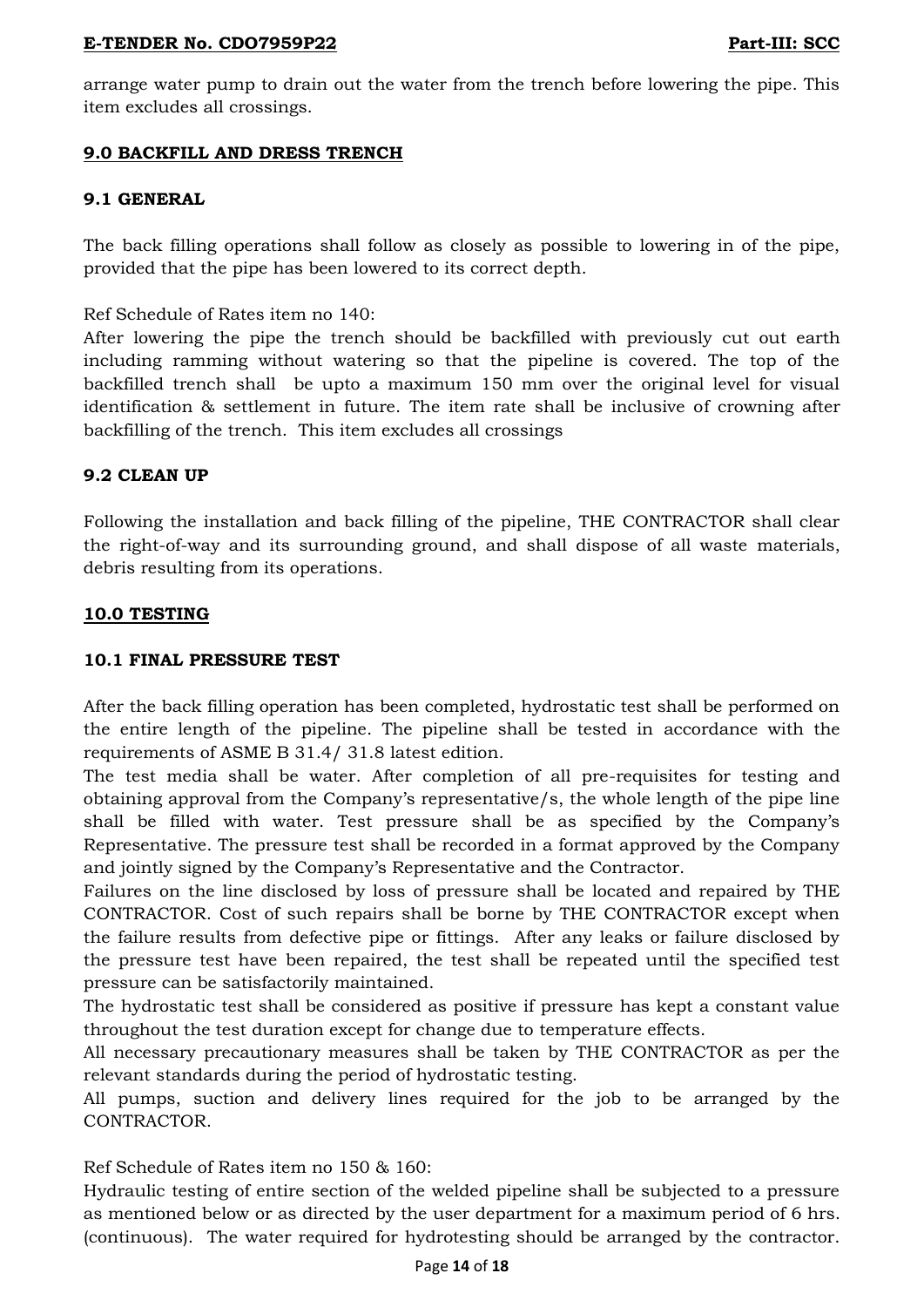The job shall be carried out as per the SOP. All arrangements including pressure recorder/ pressure gauge etc shall be done by the contractor. The contractor shall engage sufficient number of competent people over the entire line to keep vigilance on the line during the test. In case of failure, the contractor shall locate it and report to the site Engineer / Supervisor of the Company. Any failure due to contractor's bad workmanship shall be rectified at contractor's cost. The contractor shall also repeat the pressure test free of charge.

# **11.0 CASED CROSSING:**

The work under crossing shall include necessary clearing, grading, trenching to required depth & width, boring/open cut, welding of casing and carrier pipe, lowering in, backfilling, clean up, restoration to original condition.

The line shall be laid in steel casing at all type of roads, paved public highways, embankments and as designated by THE COMPANY or its COMPANY's representative/s. THE CONTRACTOR shall install the casing in accordance with the specification and construction drawings provided by the COMPANY if available.

THE CONTRACTOR shall notify the COMPANY#s representative/s in advance of the beginning of any work at any specific crossing. THE CONTRACTOR will also be responsible for advising the appropriate authority of the time when work will commence.

The welding of the casing pipe will be done in accordance with the clauses of the specification covering welding.

Necessary pit for the boring shall be cut at a suitable distance from the toes of the road and any damage of the same in the process of laying the line to be repaired by THE CONTRACTOR free of cost.

# **11.1** Road/Railway/Highway/Embankment crossing with casing by Manual boring

Ref Schedule of Rates item no 250 & 260

Boring of public road / embankment etc, shall be carried out by Manual Boring method using Auger tool. Boring shall be done by contractor for inserting casing pipe, installation of insulators, subsequent insertion of carrier pipe in the casing, installation of end seals and vent pipes. To maintain an earth cover upto a maximum depth of 2 m the contractor shall dig out trenches of adequate size on both sides of the road, so that alignment of the casing pipe come out on the same level with that of the pipeline laid on either side of the road. The carrier pipe has to be prehydrotested for 6 hours before installing into the casing pipe

A. For Boring with 300 mm NB Casing Pipe

B. For Boring with 400 mm NB Casing Pipe

#### **11.2** Road crossing with casing by Manual Boring

Ref Schedule of Rates item no 170 (For Boring with upto 200 mm NB Casing Pipe)

Boring of public road / embankment etc, shall be carriedout by Manual Boring method using Auger tool. Boring shall be done by contractor for inserting casing pipe and subsequent insertion of carrier pipe in the casing. To maintain an earth cover upto a maximum depth of 2 m the contractor shall dig out trenches of adequate size on both sides of the road, so that alignment of the casing pipe come out on the same level with that of the pipeline laid on either side of the road.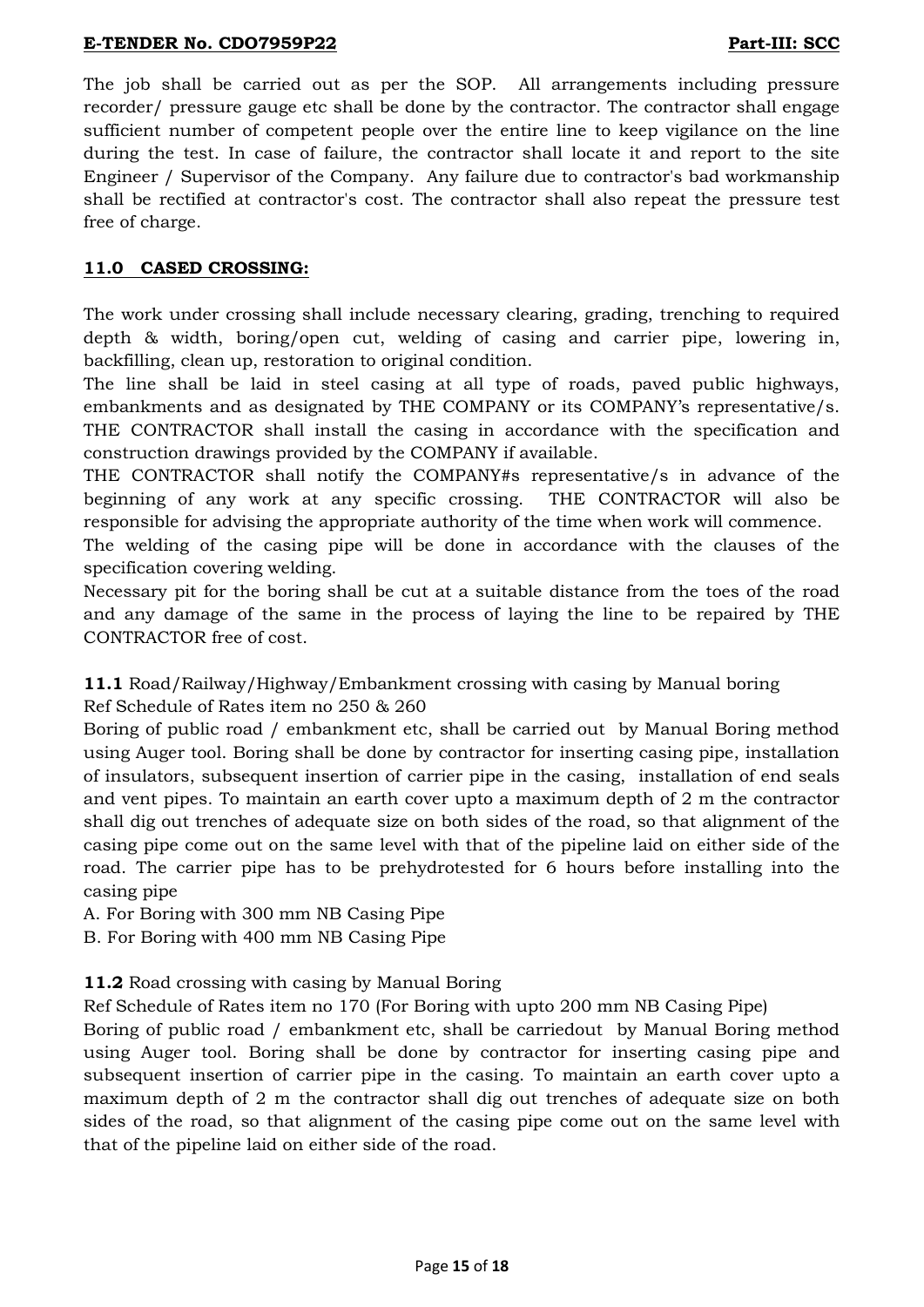# **11.3** IN WET AREA :

THE CONTRACTOR shall dewater, shore or do whatever is required to excavate the trench. The bottom of trench shall be compacted thoroughly, throughout the length of crossing, to provide uniform bedding for pipe.

# **12.0 OTHERS:**

# **12.1 VALVES:**

Valves shall be installed at locations designated by THE COMPANY. The valve shall be tested to specified test pressure of the pipe line before installation. The valves shall be cleaned by wire brushing.

Ref Schedule of Rates item no 240-

Welding of pipe joints and fittings as per API 1104. The electrodes shall be of suitable gauge and specification of E6010 / E7010. The contractor shall supply all the equipment / machinery / manpower consumables like electrodes, grinding disc, wooden skid as necessary for the job. The contractor shall have to provide canopy for the welding. The defective joints shall be repaired at contractor's cost. This item excludes water bodies crossings.

# **12.2 Open cut cased road crossing**

Ref Schedule of Rates item no 180-

Open Cut of road / embankment etc. shall be done by contractor for inserting casing pipe and subsequent insertion of carrier pipe in the casing. To maintain an earth cover of max.1.5 mtr. the contractor shall dig out trenches of adequate size on both sides of the road, so that alignment of the casing pipe come out on the same level with that of the pipeline laid on either side of the road.

#### **12.3 Water body crossing by opencut**

Ref Schedule of Rates item no 190 & 200-

Submerged Crossing of river/ water body/ nallah of upto 5 m width/ lake to a depth of minimum 1.0 m below the permanent bed level of the rivers / water bodies at the position of crossing. All jobs associated with the item viz. handling, aligning, welding of pipe joints and fiitings, supply of all equipment / labour / consumables for excavation and crossing will be carried out and arranged by the contractor. Measurement of this item will be done from the over bend of one side to the over bend of the other side along the profile of the line.

A. Same as above but for 50 mm NB

B. Same as above but for 100 mm NB

#### **12.4 Fabrication and Installation of pipe Trestle & Support:**

Ref Schedule of Rates item no 210

Fabrication and installation of pipe trestle. The Trestle should be fabricated as two legs with a cross bar in between. The post of the trestle will be piled into the ground . The pipe trestle may have to be fabricated in marshy and water logged area.

#### Ref Schedule of Rates item no 220

Fabrication and installation of pipe support. The support should be fabricated as an I section. The post of the support will be piled into the ground. The pipe support may be fabricated in marshy and water logged area.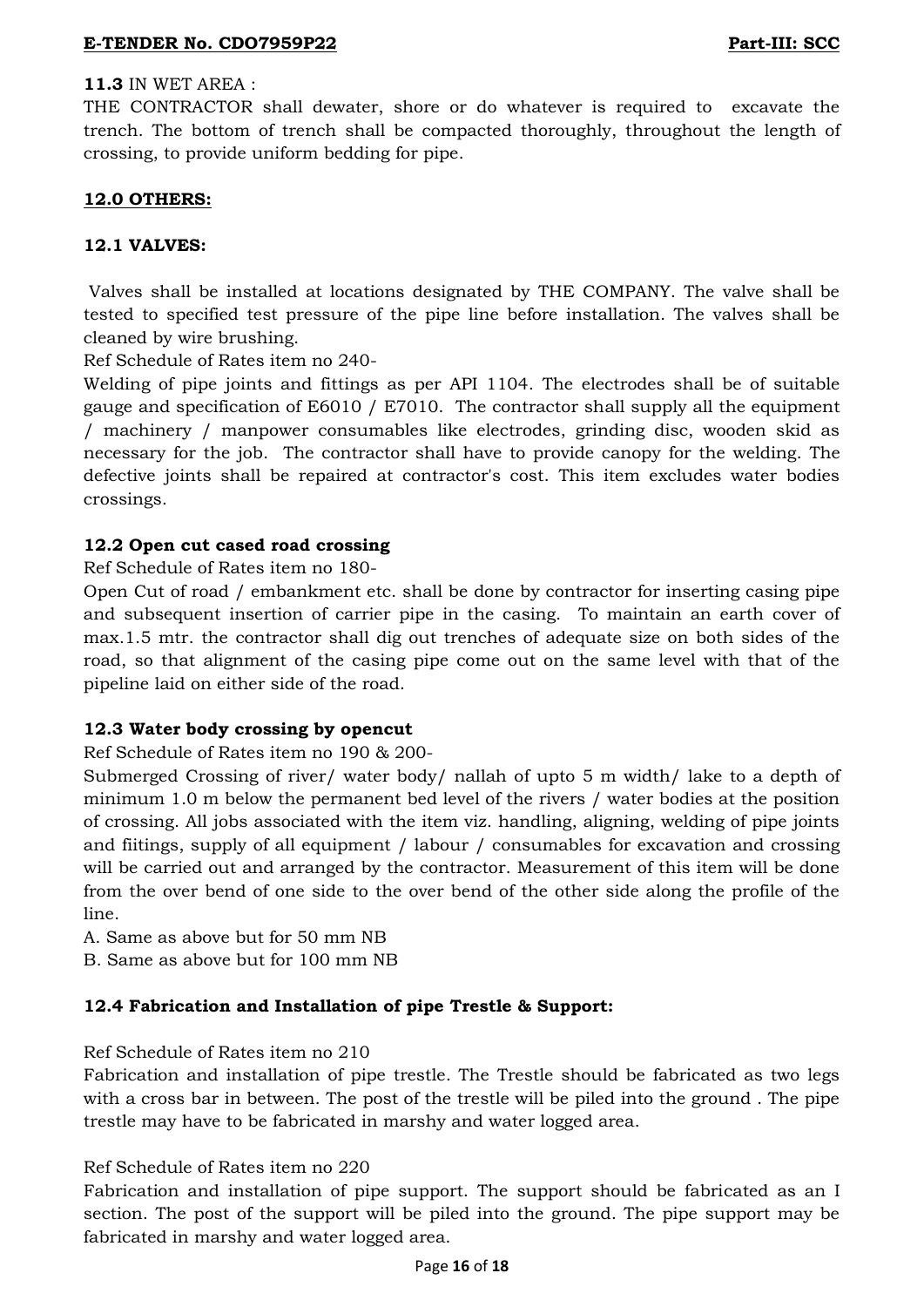# **12.5 Trenching-**

## Ref Schedule of Rates item no 110

**Excavation of Earth normal soil-** Excavation of open trench along the pipeline route upto a maximum depth of 1.5 m. The bottom & sides of the trench should be smoothly finished to accommodate the welded section of the pipe without any strain. This shall include all the trenching jobs along the pipeline route irrespective of the quality of earth like slushy or water logged area or normal soil. This item excludes all crossings. In case of multiple pipelines in the same trench, width of the trench shall be as per site condition or as directed by the Company.

# Ref Schedule of Rates item no 120

# **Excavation of Earth hard soil-**

Excavation of open trench upto a maximum depth of 1.5 m. This shall include all the trenching jobs along the pipeline route irrespective of the quality of earth like slushy or water logged area or hard stand area. This item is applicable in well plinth area, open cut road crossings without casing and where hard stand has to be broken for laying of pipeline.This item excludes all crossings. In case of multiple pipelines in the same trench, width of the trench shall be as per site condition or as directed by the Company.

Ref Schedule of Rates item no 100:

# **Cross trenching**

Excavation of earth / trench cutting of suitable depth in places for identification of under ground pipeline / cables and other facilities and backfilling after identification. Measurement shall be on length of the trench required for identification.

# **B. SCOPE OF SUPPLY**

# **1.1 Company's Scope of Supply:-**

**1.1.1** Line pipe – Factory coated or bare pipe

**1.1.2** Pipe Fittings

The required quantities of the following pipe fittings will be supplied by the Company:

- i) All Valves and Pipe Fittings
- ii) Stud Bolts and Nuts
- iii) Gaskets.
- iv) Casing pipe

# **1.2 Contractor's Scope of Supply**

The procurement and supply, in sequence and at the appropriate time, of all materials and consumables required for completion of the WORK as defined in this document except the materials specifically listed under para 1.1 above as Company free-issue materials, shall be entirely the Contractor's responsibility. The rates quoted for the execution of the WORK shall be inclusive of supply of all these materials. All materials supplied by the Contractor shall be strictly in accordance with the requirements of relevant specification as applicable. All equipment, materials, components etc. shall be in working condition. As a minimum, such materials to be supplied by the Contractor shall include, but not limited to, the following.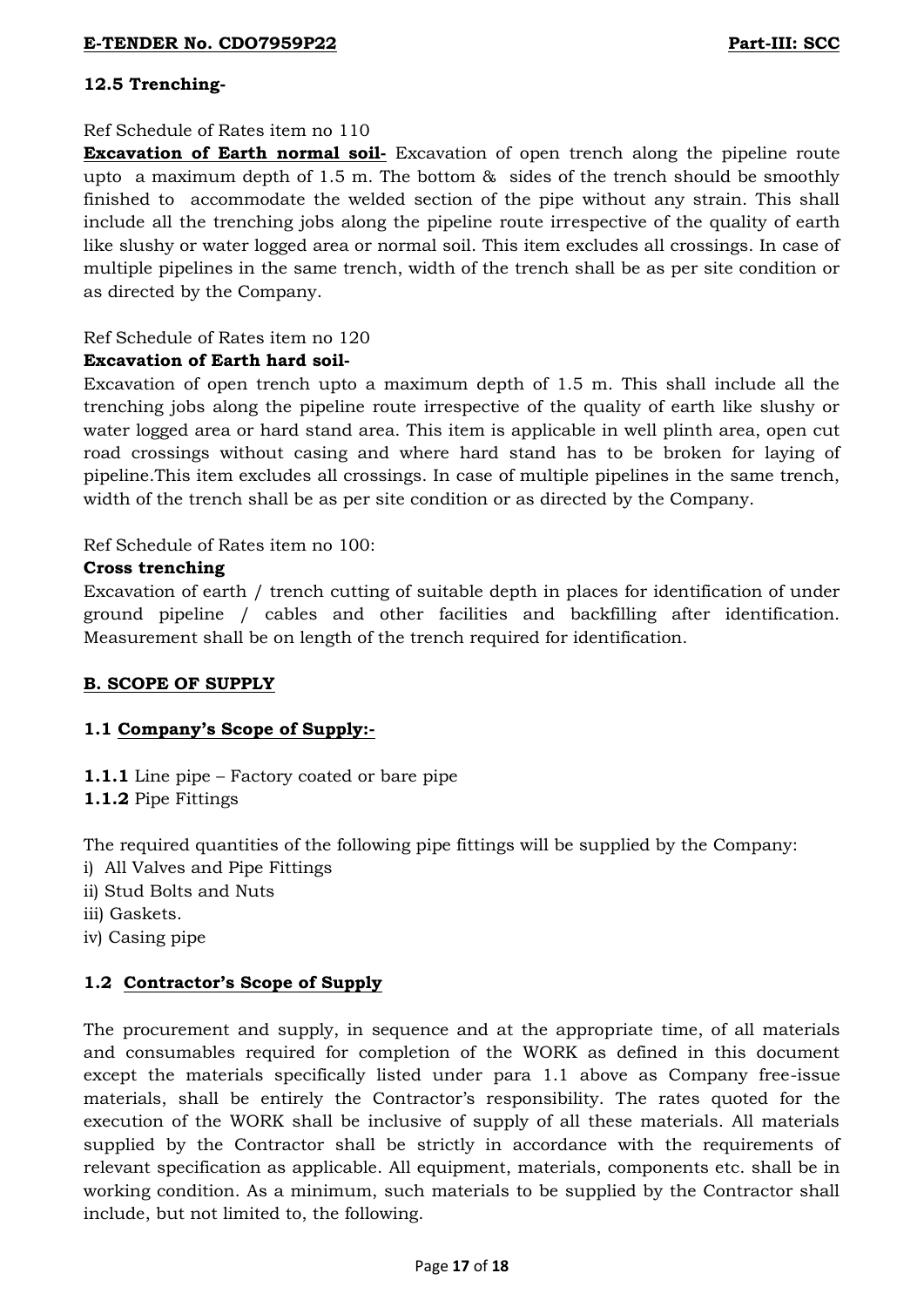**a)** All equipment and consumables for welding such as welding electrodes, oxygen, acetylene, inert gases, all types of electrodes, filler wire, brazing rods, flux etc. for welding / cutting and soldering purpose.

**b)** All temporary materials required for filling, pressurizing and dewatering in connection with hydrostatic testing including pipes, flanges, fittings, valves, gaskets, bolts, nuts, instruments, etc. required for fabrication of test headers and all consumables.

**c)** Pumps for hydrostatic testing (MAY ALSO BE HIRED).

**d)** All construction equipment, tools & tackles, etc. required for execution of the work.

**e)** All safety tools and tackles, devices, apparatus, equipment, etc. including ladders and scaffolding etc. complete as required.

**f)** Any other materials, equipment and consumables not specifically listed herein but required for the successful completion of the WORK.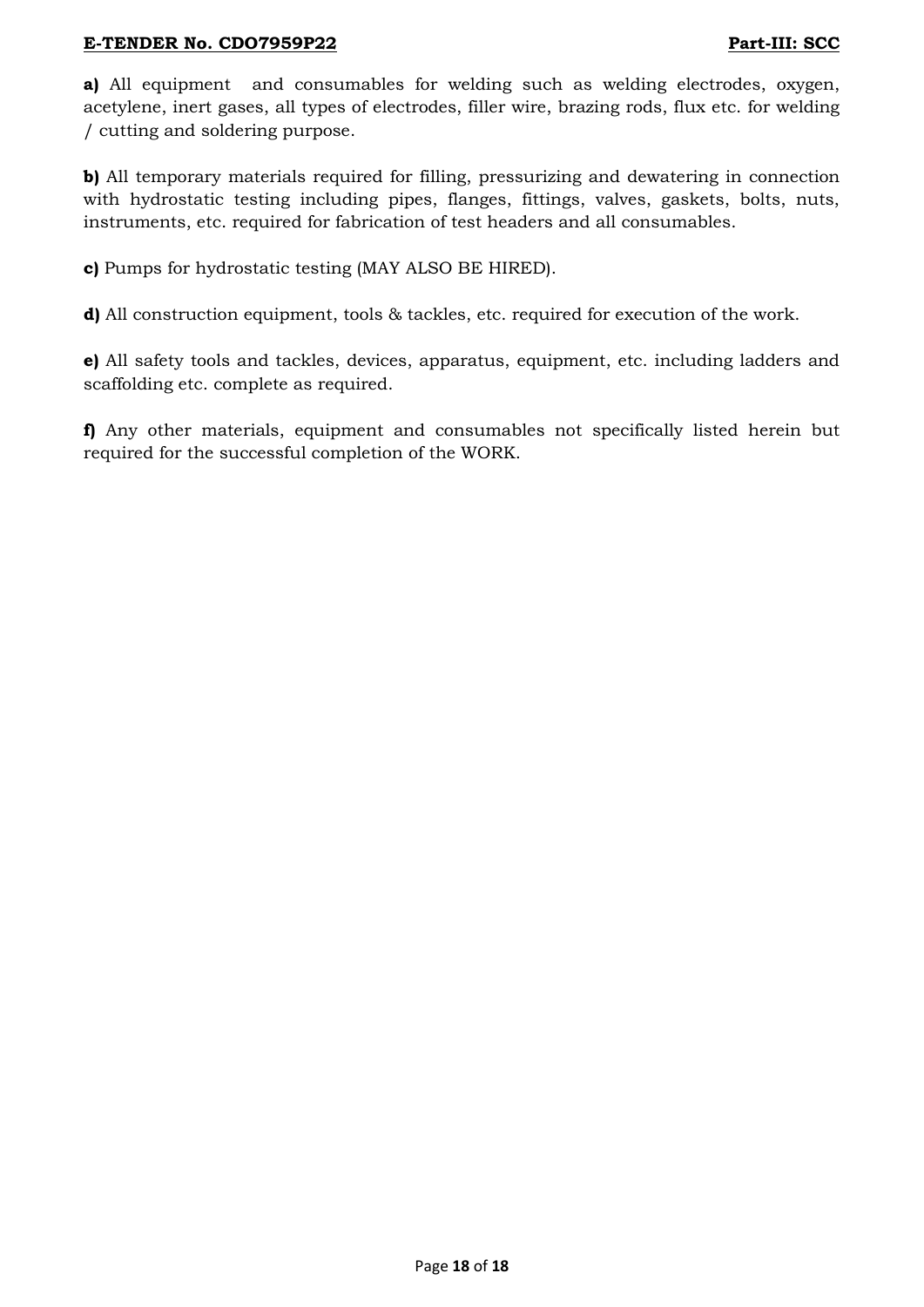**To, GM-CONTRACTS(HoD) OIL INDIA LIMITED DULIAJAN-786602**

#### **SUB: SAFETY MEASURES**

**Description of service: Laying/replacement of 100 mm NB , API 5 LX -46 welded flow lines on requirement basis for Drilling wells, Work over wells, Water Injection lines, Formation water disposal lines, gas artery lines and 50 mm NB welded gas pipelines under Central Asset in OIL's operational areas in the state of Assam.**

Sir,

We hereby confirm that we have fully understood the safety measures to be adopted during execution of the above contract and that the same have been explained to us by the concerned authorities. We also give the following assurances.

a) Only experienced and competent persons shall be engaged by us for carrying out work under the said contract.

b) The names of the authorized persons who would be supervising the jobs on day to day basis from our end are the following:



The above personnel are fully familiar with the nature of jobs assigned and safety precautions required.

c) Due notice would be given for any change of personnel under item (b) above.

d) We hereby accept the responsibility for the safety of all the personnel engaged by us and for the safety of the Company's personnel and property involved during the course of our working under this contract. We would ensure that all the provisions under the Oil Mines Regulations, 1984 and other safety rules related to execution of our work would be strictly followed by our personnel. Any violation pointed out by the Company's Engineers would be rectified forthwith or the work suspended till such time the rectification is completed by us and all expenditure towards this would be on our account.

e) We confirm that all persons engaged by us would be provided with the necessary Safety Gears at our cost.

f) All losses caused due to inadequate safety measures or lack of supervision on our part would be fully compensated by us and the Company will not be responsible for any lapses on our part in this regard.

g) We shall abide by the following HSE (Health, Safety & Environmental) POINTS: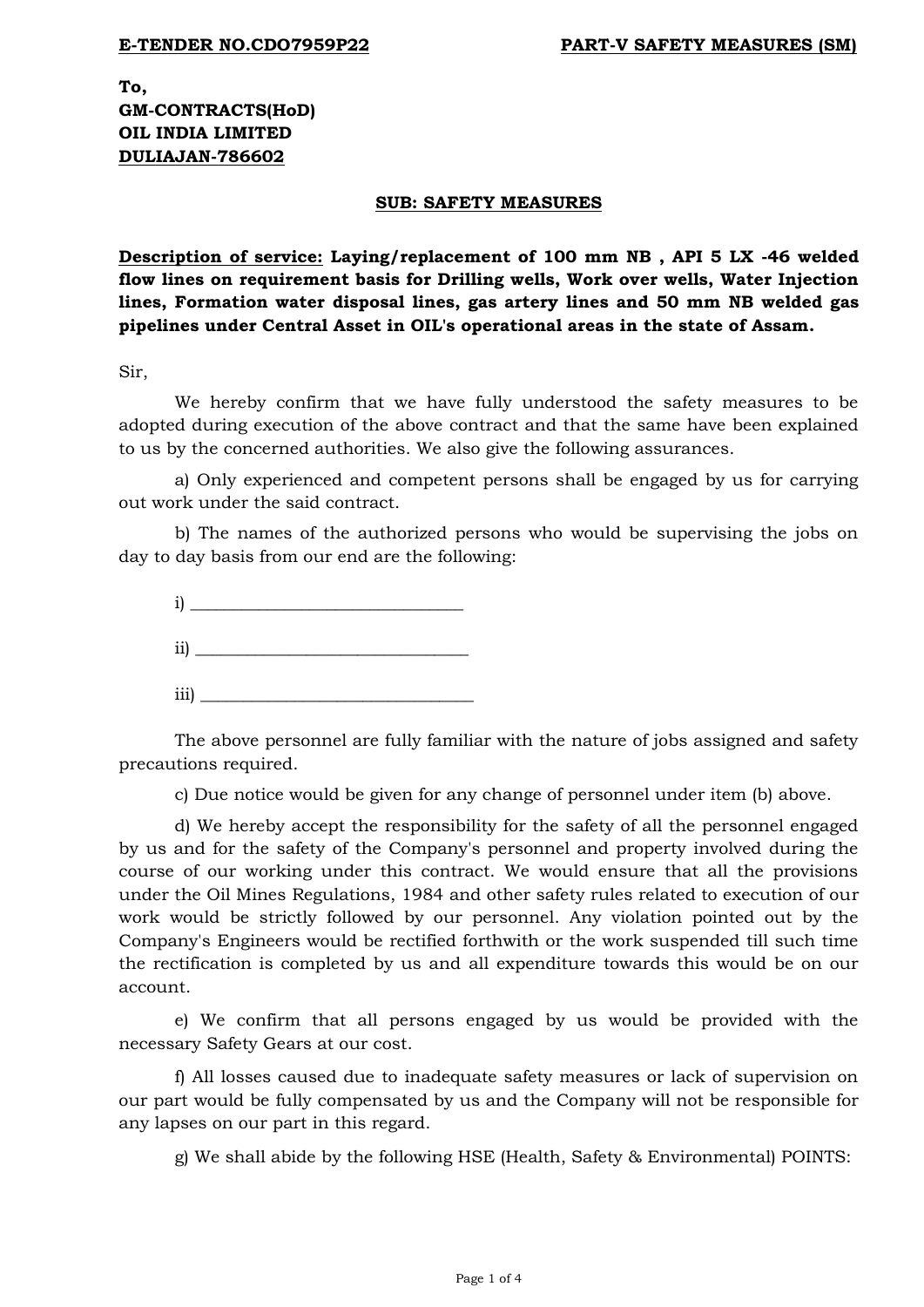#### **GENERAL HEALTH, SAFETY & ENVIRONMENT (HSE) POINTS:**

1. It will be solely the Contractor's responsibility to fulfill all the legal formalities with respect to the Health, Safety and Environmental aspects of the entire job (namely; the person employed by him, the equipment, the environment, etc.) under the jurisdiction of the district of that state where it is operating. Ensure that all sub-contractors hired by him comply with the same requirement as the contractor himself and shall be liable for ensuring compliance all HSE laws by the sub or sub-sub contractors.

2. Every person deployed by the contractor in a mine must wear safety gadgets to be provided by the contractor. The Contractor shall provide proper Personnel Protective Equipment as per the hazard identified and risk assessed for the job and conforming to statutory requirement and company PPE schedule. It will be the Contractor's sole responsibility to ensure that the persons engaged by him in the mines use the proper PPE while at work. All the safety gears mentioned above are to be provided to the working personnel before commencement of the work.

3. The Contractor shall prepare written Safe Operating Procedure (SOP) for the work to be carried out, including an assessment of risk, wherever possible and safe methods to deal with it/them. The SOP should clearly state the risk arising to men, machineries & material from the operations to be done by the contractor and how it is to be managed.

4. The contractor shall provide a copy of the SOP to the Company's Representative who shall be supervising the contractor's work.

5. Keep an up to date SOP and provide a copy of changes to a Company's Representative designated by the Mine Owner/Agent/Manager.

6. Contractor has to ensure that all work is carried out in accordance with the Statute and SOP and for the purpose he may deploy adequate qualified and competent personnel for the purpose of carrying out the job in a safe manner.

7. All persons deployed by the contractor for working in a mine must undergo Mines Vocational Training, initial medical examination, PME. They should be issued cards stating the name of the contractor and the work and its validity period, indicating status of MVT, IME & PME.

8. The contractor shall submit to DGMS returns indicating - Name of his firm, Registration number, Name and address of person heading the firm, Nature of work, type of deployment of work persons, Number of work persons deployed, how many work persons hold VT Certificate, how many work persons undergone IME and type of medical coverage given to the work persons.

9. The return shall be submitted quarterly (by 10th of April, July, October & January) for contracts of more than one year. However, for contracts of less than one year, returns shall be submitted monthly.

10. It will be entirely the responsibility of the Contractor/his Supervisor/representative to ensure strict adherence to all HSE measures and statutory rules during operation in OIL's installations and safety of workers engaged by him. The crew members will not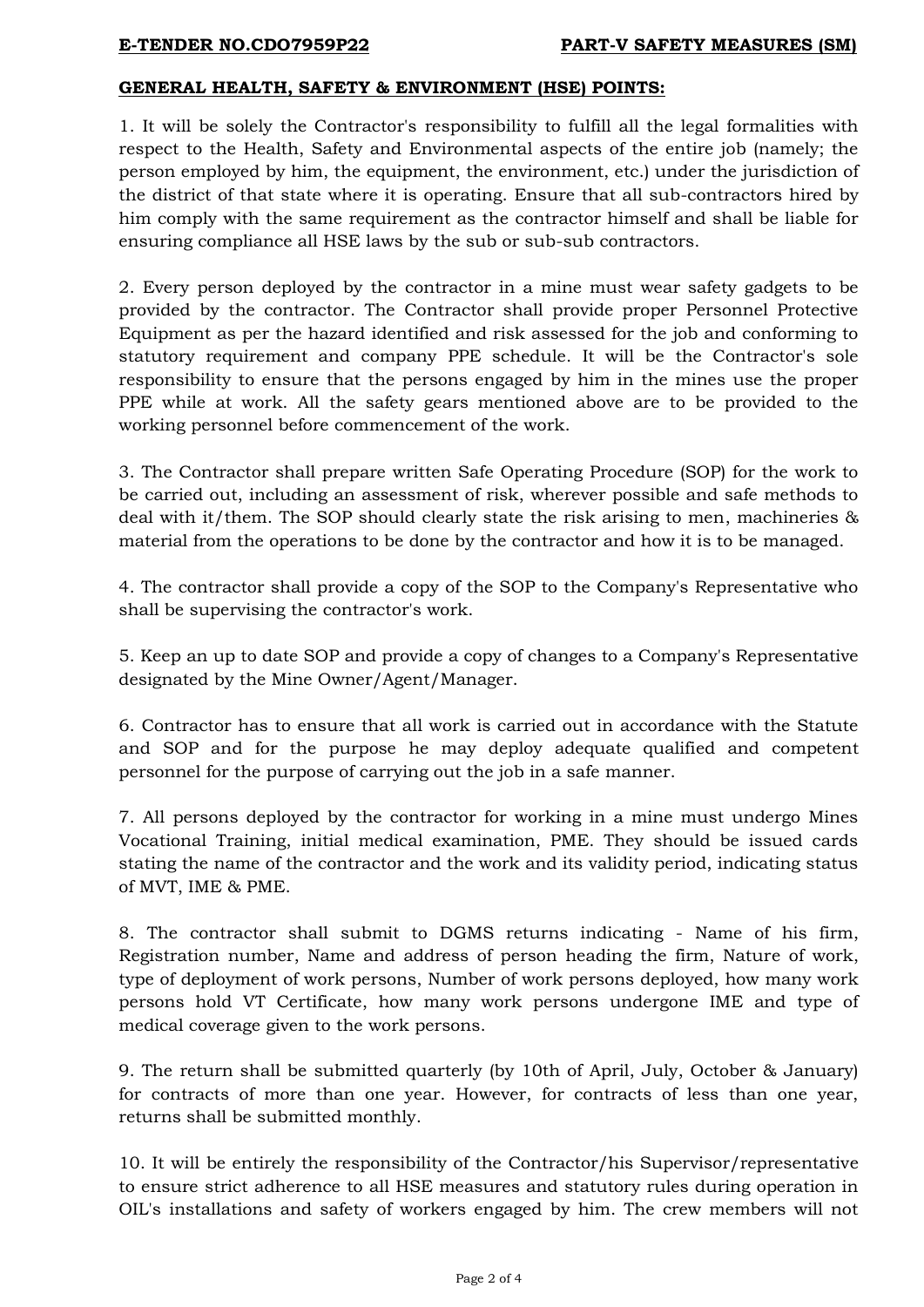refuse to follow any instruction given by company's Installation Manager/Safety Officer /Engineer/Official/Supervisor/Junior Engineer for safe operation.

11. Any compensation arising out of the job carried out by the Contractor whether related to pollution, Safety or Health will be paid by the contractor only.

12. Any compensation arising due to accident of the Contractor's personnel while carrying out the job, will be payable by the contractor.

13. The contractor shall have to report all incidents including near miss to Installation Manager/departmental representative of the concerned department of OIL.

14. The contractor has to keep a register of the persons employed by him/her. The contractor's supervisor shall take and maintain attendance of his workers every day for the work, punctually.

15. If the company arranges any safety class/training for the working personnel at site (company employee, contractor worker, etc) the contractor will not have any objection to any such training.

16. The health check up of contractor's personnel is to be done by the contractor in authorized Health Centers as per OIL's requirement & proof of such test(s) is to be submitted to OIL. The frequency of periodic medical examinations should be every five years for the employees below 45 years of age and every three years for employees of 45 years of age and above.

17. To arrange daily tool box meeting and regular site safety meetings and maintain records.

18. Records of daily attendance, accident report etc. are to be maintained in Form B, E, J (as per Mines Rules 1955) by the contractor.

19. A contractor employee must, while at work, take reasonable care for the health and safety of people who are at the employee's place of work and who may be affected by the employee's act or omissions at work.

20. A contractor employee must, while at work, cooperate with his or her employer or other persons so far as is necessary to enable compliance with any requirement under the act or the regulations that is imposed in the interest of health, safety and welfare of the employee or any other person.

21. Contractor's arrangements for health and safety management shall be consistent with those for the mine owner.

22. In case Contractor is found non-compliant of HSE laws as required company will have the right for directing the contractor to take action to comply with the requirements, and for further non-compliance, the contractor will be penalized under prevailing relevant Acts/Rules/Regulations.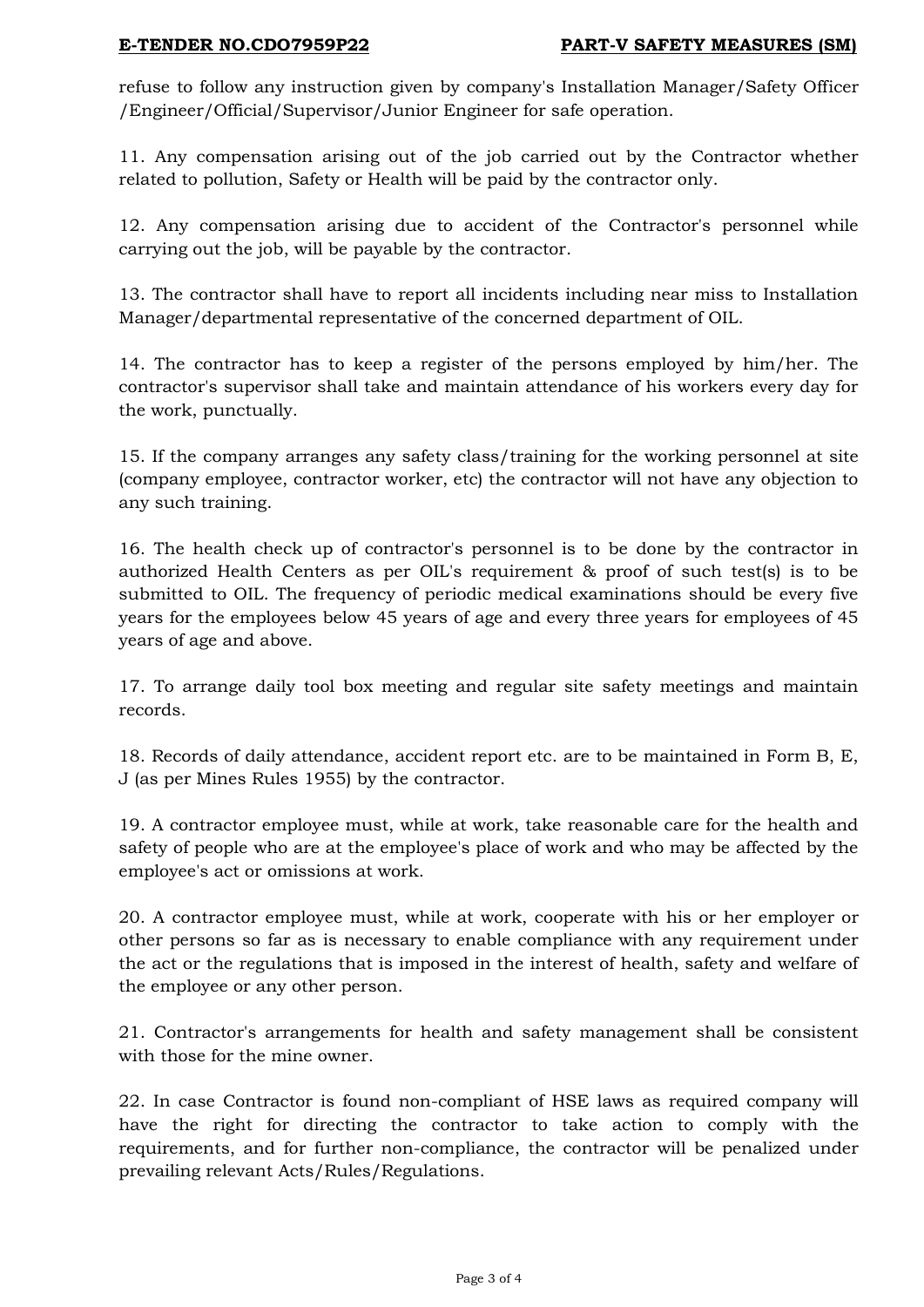#### **E-TENDER NO.CDO7959P22 PART-V SAFETY MEASURES (SM)**

23. When there is a significant risk to health, environment or safety of a person or place arising because of a non-compliance of HSE Measures Company will have the right to direct the contractor to cease work until the non-compliance is corrected.

24. The contractor should prevent the frequent change of his contractual employees as far as practicable.

25. For any HSE matters not specified in the contract document, the contractor will abide the relevant and prevailing Acts/rules/regulations/pertaining to Health, Safety and Environment.

(Seal) Yours Faithfully

Date\_\_\_\_\_\_\_\_\_\_\_\_  $M/s$ 

FOR & ON BEHALF OF CONTRACTOR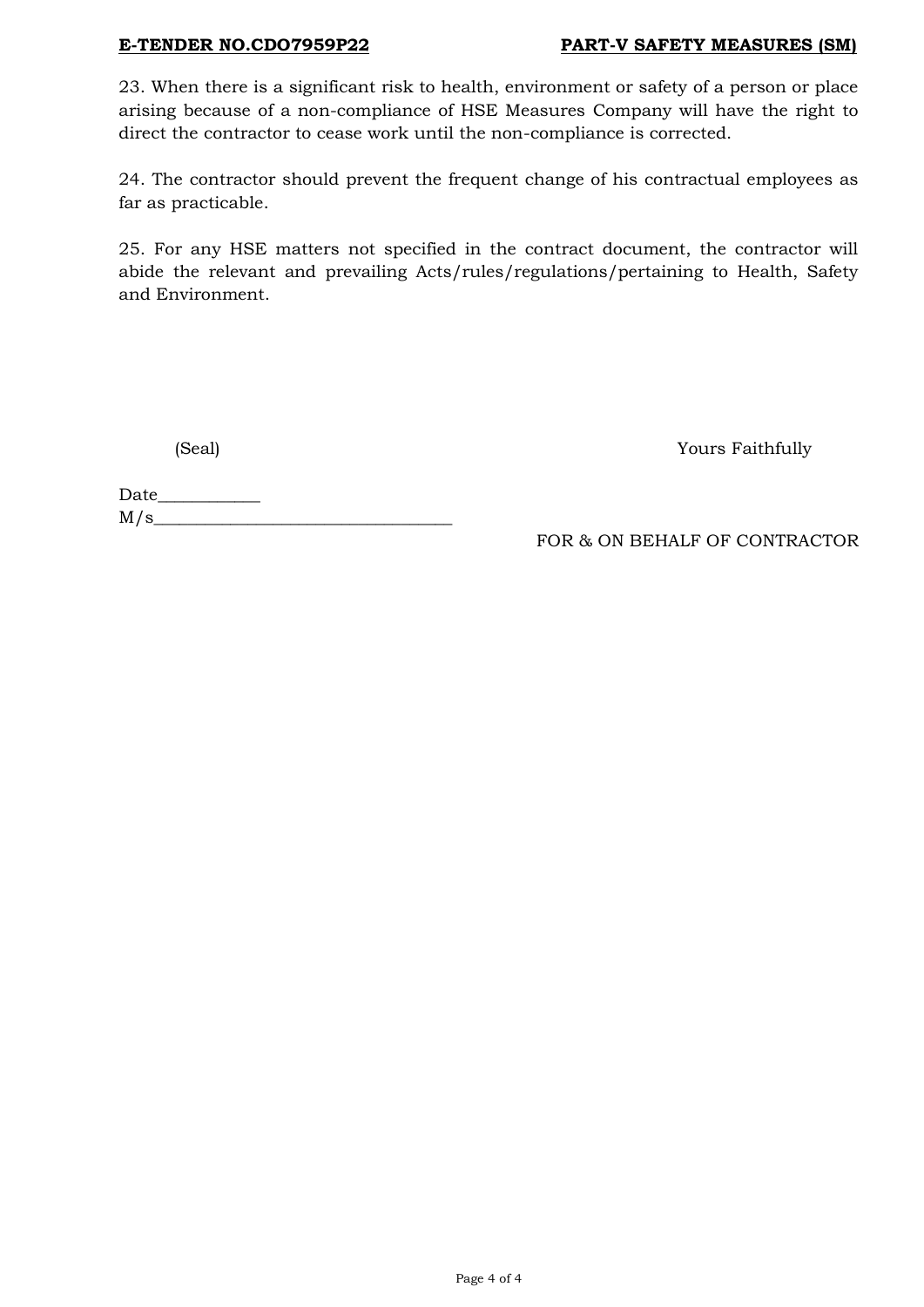## **INTEGRITY PACT**

# Between

Oil India Limited (OIL) hereinafter referred to as "The Principal"

And

(Name of the bidder)………………... hereinafter referred to as "The Bidder/ Contractor"

**Preamble**:

The Principal intends to award, under laid down organizational procedures, contract/s for **Laying/replacement of 100 mm NB, API 5 LX -46 welded flow lines on requirement basis for Drilling wells, Work over wells, Water Injection lines, Formation water disposal lines, gas artery lines and 50 mm NB welded gas pipelines under Central Asset in OIL's operational areas in the state of Assam.** The Principal values full compliance with all relevant laws and regulations, and the principles of economic use of resources, and of fairness and transparency in its relations with its Bidder/s and Contractor/s.

In order to achieve these goals, the Principal cooperates with the renowned international Non-Governmental Organization "Transparency International" (TI). Following TI's national and international experience, the Principal will appoint an external independent Monitor who will monitor the tender process and the execution of the contract for compliance with the principles mentioned above.

#### **Section: 1 -Commitments of the Principal**

**(1)** The Principal commits itself to take all measures necessary to prevent corruption and to observe the following principles:

1. No employee of the Principal, personally or through family members, will in connection with the tender for, or the execution of a contract, demand, take a promise for or accept, for him/herself or third person, any material or immaterial benefit which he/she is not legally entitled to.

2. The Principal will, during the tender process treat all Bidders with equity and reason. The Principal will in particular, before and during the tender process, provide to all Bidders the same information and will not provide to any Bidder confidential/additional information through which the Bidder could obtain an advantage in relation to the tender process or the contract execution.

3. The Principal will exclude from the process all known prejudiced persons.

**(2)** If the Principal obtains information on the conduct of any of its employees which is a criminal offence under the relevant Anti-Corruption Laws of India, or if there be a Page 2 of 6 substantive suspicion in this regard, the Principal will inform its Vigilance Office and in addition can initiate disciplinary actions.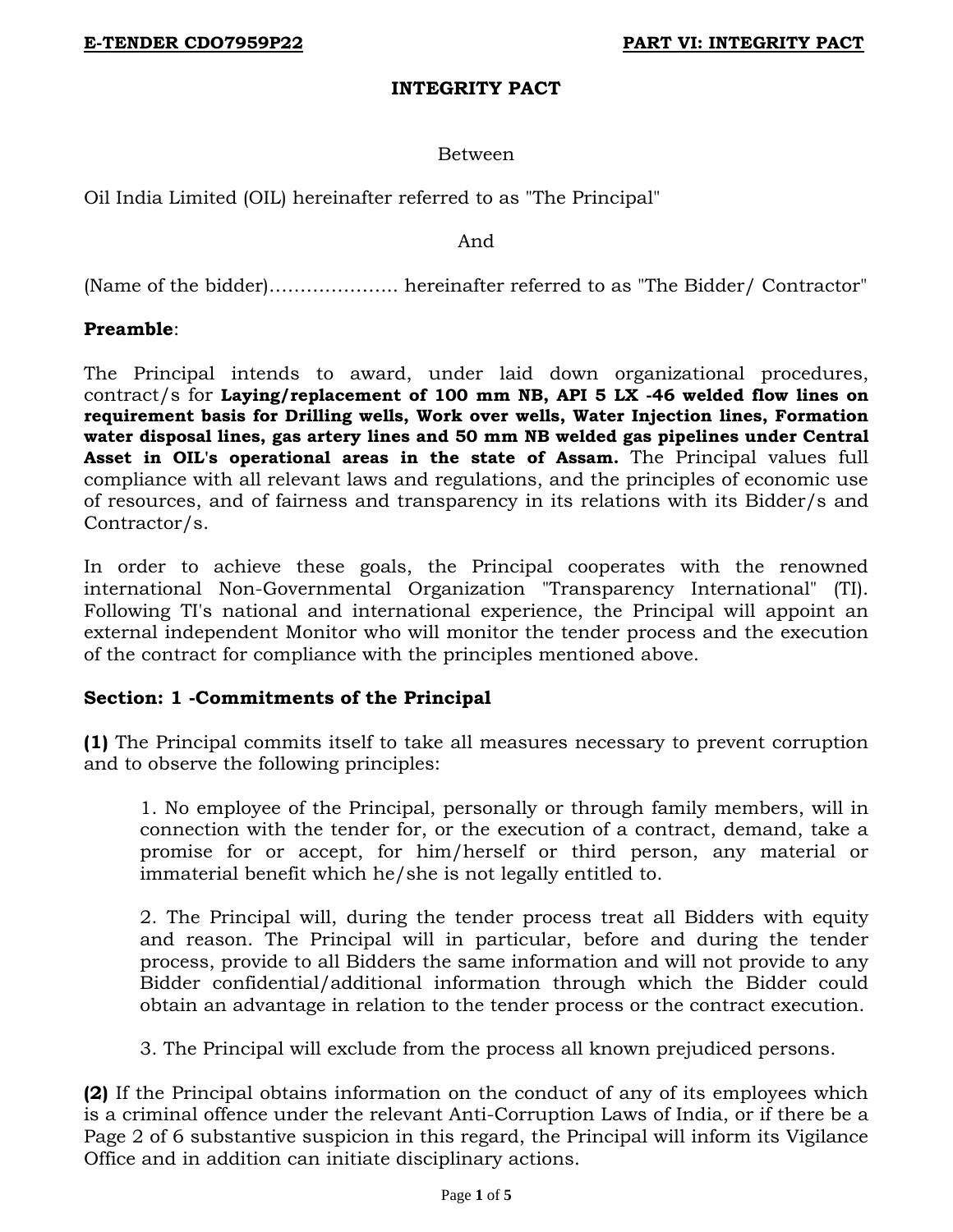# **Section: 2 -Commitments of the Bidder/Contractor**

**(1)** The Bidder/Contractor commits itself to take all measures necessary to prevent corruption. He commits himself to observe the following principles during his participation in the tender process and during the contract execution.

1. The Bidder/Contractor will not, directly or through any other person or firm, offer, promise or give to any of the Principal's employees involved in the tender process or the execution of the contract or to any third person any material or immaterial benefit which h e/she is not legally entitled to, in order to obtain in exchange any advantage of any kind whatsoever during the tender process or during the execution of the contract.

2. The Bidder/Contractor will not enter with other Bidders into any undisclosed agreement or understanding, whether formal or informal. This applies in particular to prices, specifications, certifications, Subsidiary contracts, submission or non-submission of bids or any other actions to restrict competitiveness or to introduce cartelization in the bidding process.

3. The Bidder/Contractor will not commit any offence under the relevant Anticorruption Laws of India; further the Bidder/Contractor will not use improperly, for purposes of competition or personal gain, or pass on to others, any information or document provided by the Principal as part of the business relationship, regarding plans, technical proposals and business details, including information contained or transmitted electronically.

4. The Bidder/Contractor will, when presenting his bid, disclose any and all payments he has made, is committed to or intends to make to agents, brokers or any other intermediaries in connection with the award of the contract.

**(2)** The Bidder/Contractor will not instigate third persons to commit offences outlined above or be an accessory to such offences.

**(3)** The Bidder/Contractor signing Integrity Pact shall not approach the Courts while representing the matters to IEMs and he/she will await their decision in the matter.

# **Section 3 -Disqualification from tender process and exclusion from future Contracts**

If the Bidder, before contract award has committed a transgression through a violation of Section 2 or in any other form such as to put his reliability or risibility as Bidder into question, the Principal is entitled to disqualify the Bidder from the tender process or to terminate the contract, if already signed, for such reason.

1. If the Bidder/Contractor has committed a transgression through a violation of Section 2 such as to put his reliability or credibility into question, the Principal is entitled also to exclude the Bidder/Contractor from future contract award processes. The imposition and duration of the exclusion will be determined by the severity of the transgression. The severity will be determined by the circumstances of the case, in particular the number of transgressions, the position of the transgressions within the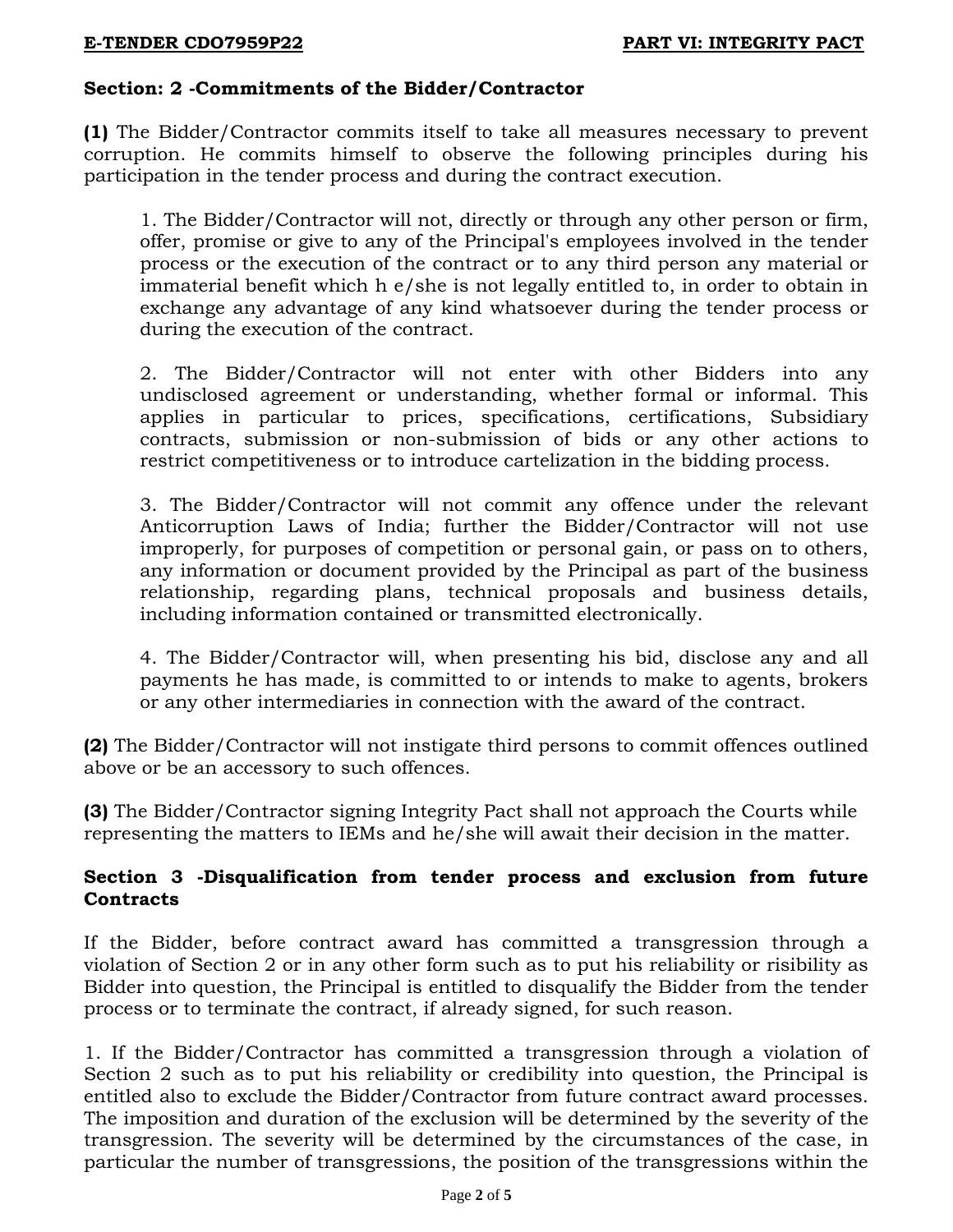#### **E-TENDER CDO7959P22 PART VI: INTEGRITY PACT**

company hierarchy of the Bidder and the amount of the damage. The exclusion will be imposed for a minimum of 6 months and maximum of 3 years.

2. The Bidder accepts and undertakes to respect and uphold the Principal's Absolute right to resort to and impose such exclusion and further accepts and undertakes not to challenge or question such exclusion on any ground, including the lack of any hearing before the decision to resort to such exclusion is taken. This undertaking is given freely and after obtaining independent legal advice.

3. If the Bidder/Contractor can prove that he has restored/recouped the Damage caused by him and has installed a suitable corruption prevention system, the Principal may revoke the exclusion prematurely.

4. A transgression is considered to have occurred if in light of available evidence no reasonable doubt is possible.

5. Integrity Pact, in respect of a particular contract, shall be operative from the date Integrity Pact is signed by both the parties till the final completion of the contract **or as mentioned in Section 9- Pact Duration whichever is later**. Any violation of the same would entail disqualification of the bidders and exclusion from future business dealings. Any issue relating to execution of contract, if specifically raised before the IEMs shall be looked into by IEMs.

# **Section 4 -Compensation for Damages**

1. If the Principal has disqualified the Bidder from the tender process prior to the award according to Section 3, the Principal is entitled to demand and recover from the Bidder liquidated damages equivalent to Earnest Money Deposit / Bid Security.

(2) If the Principal has terminated the contract according to Section 3, or if the Principal is entitled to terminate the contract according to Section 3, the principal shall be entitled to demand and recover from the Contractor liquidated damages equivalent to Security Deposit / Performance Bank Guarantee.

3. The bidder agrees and undertakes to pay the said amounts without protest or demur subject only to condition that if the Bidder/Contractor can prove and establish that the exclusion of the Bidder from the tender process or the termination of the contract after the contract award has caused no damage or less damage than the amount or the liquidated damages, the Bidder/Contractor shall compensate the Principal only to the extent of the damage in the amount proved.

# **Section 5 -Previous transgression**

1. The Bidder declares that no previous transgression occurred in the last 3 years with any other Company in any country conforming to the TI approach or with any other Public Sector Enterprise in India that could justify his exclusion from the tender process.

2. If the Bidder makes incorrect statement on this subject, he can be disqualified from the tender process or the contract, if already awarded, can be terminated for such reason.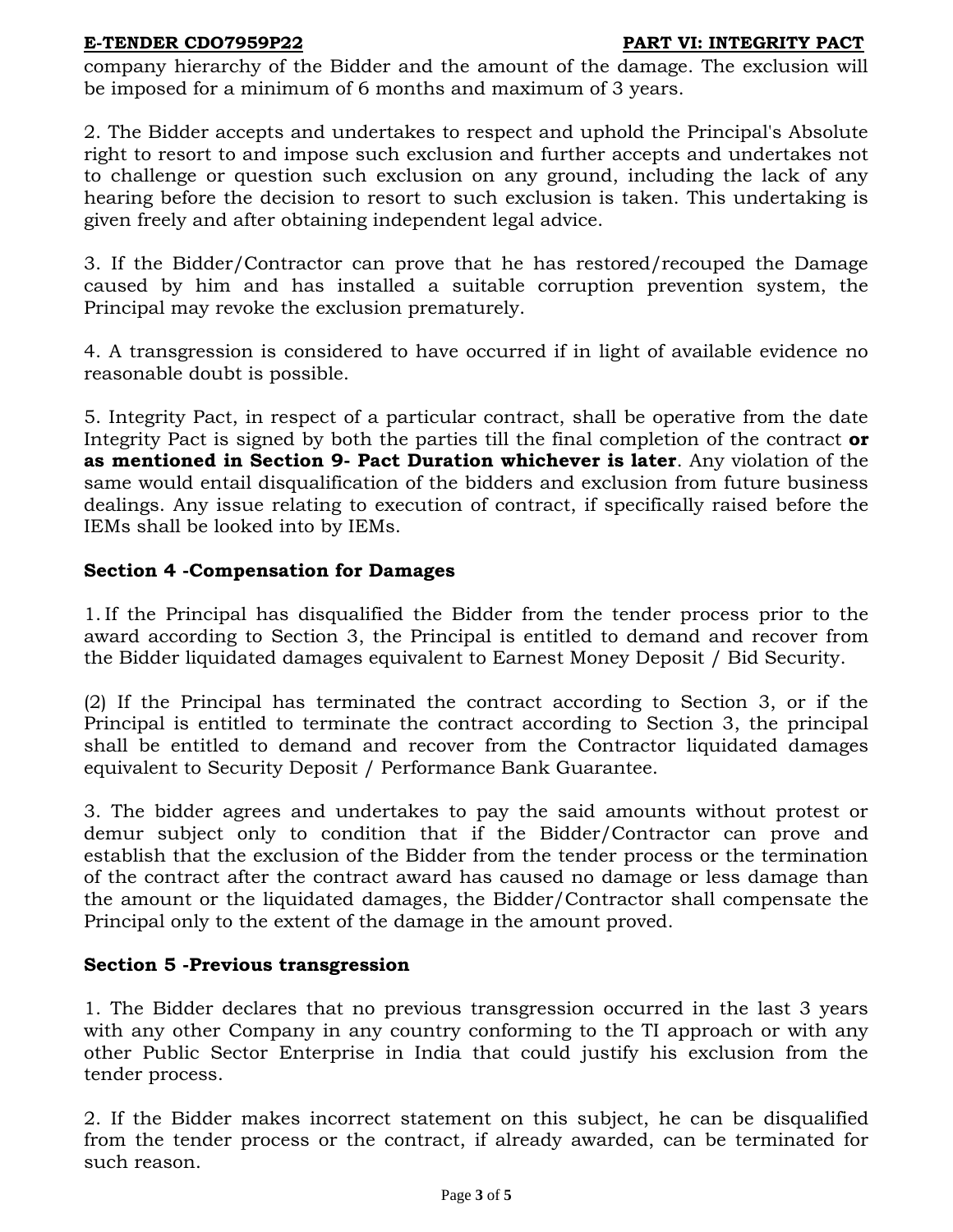# **Section: 6 -Equal treatment of all Bidders/Contractor/Subcontractors**

1. The Principal will enter into Pacts on identical terms with all bidders and contractors.

2. The Bidder / Contractor undertake(s) to procure from all subcontractors a commitment in conformity with this Integrity Pact. The Bidder/Contractor shall be responsible for any violation(s) of the provisions laid down in this agreement/Pact by any of its sub-contractors/sub-vendors.

3. The Principal will disqualify from the tender process all bidders who do not sign this Pact or violate its provisions.

# **Section: 7 -Criminal charges against violating Bidders/Contractors/ Subcontractors**

If the Principal obtains knowledge of conduct of a Bidder, Contractor or Subcontractor, or of an employee or a representative or an associate of a Bidder, Contractor or Subcontractor, which constitutes corruption, or if the Principal has substantive suspicion in this regard, the Principal will inform the Vigilance Office.

# **Section: 8 -External Independent Monitor/Monitors**

1. The Principal appoints competent and credible external independent Monitor for this Pact. The task of the Monitor is to review independently and objectively, whether and to what extent the parties comply with the obligations under this agreement.

2. The Monitor is not subject to instructions by the representatives of the parties and performs his functions neutrally and independently. He reports to the Chairperson of the Board of the Principal.

3. The Contractor accepts that the Monitor has the right to access without restriction to all Project documentation of the Principal including that provided by the Contractor. The Contractor will also grant the Monitor, upon his request and demonstration of a valid interest, unrestricted and unconditional access to his project documentation. The same is applicable to Subcontractors. The Monitor is under contractual obligation to treat the information and documents of the Bidder/Contractor/Subcontractor with confidentiality.

4. The Principal will provide to the Monitor sufficient information about all meetings among the parties related to the Project provided such meetings could have an impact on the contractual relations between the Principal and the Contractor. The parties offer to the Monitor the option to participate in such meetings.

5. As soon as the Monitor notices, or believes to notice, a violation of this agreement, he will so inform the Management of the Principal and request the Management to discontinue or heal the violation, or to take other relevant action. The monitor can in this regard submit non-binding recommendations. Beyond this, the Monitor has no right to demand from the parties that they act in a specific manner, refrain from action or tolerate action. However, the Independent External Monitor shall give an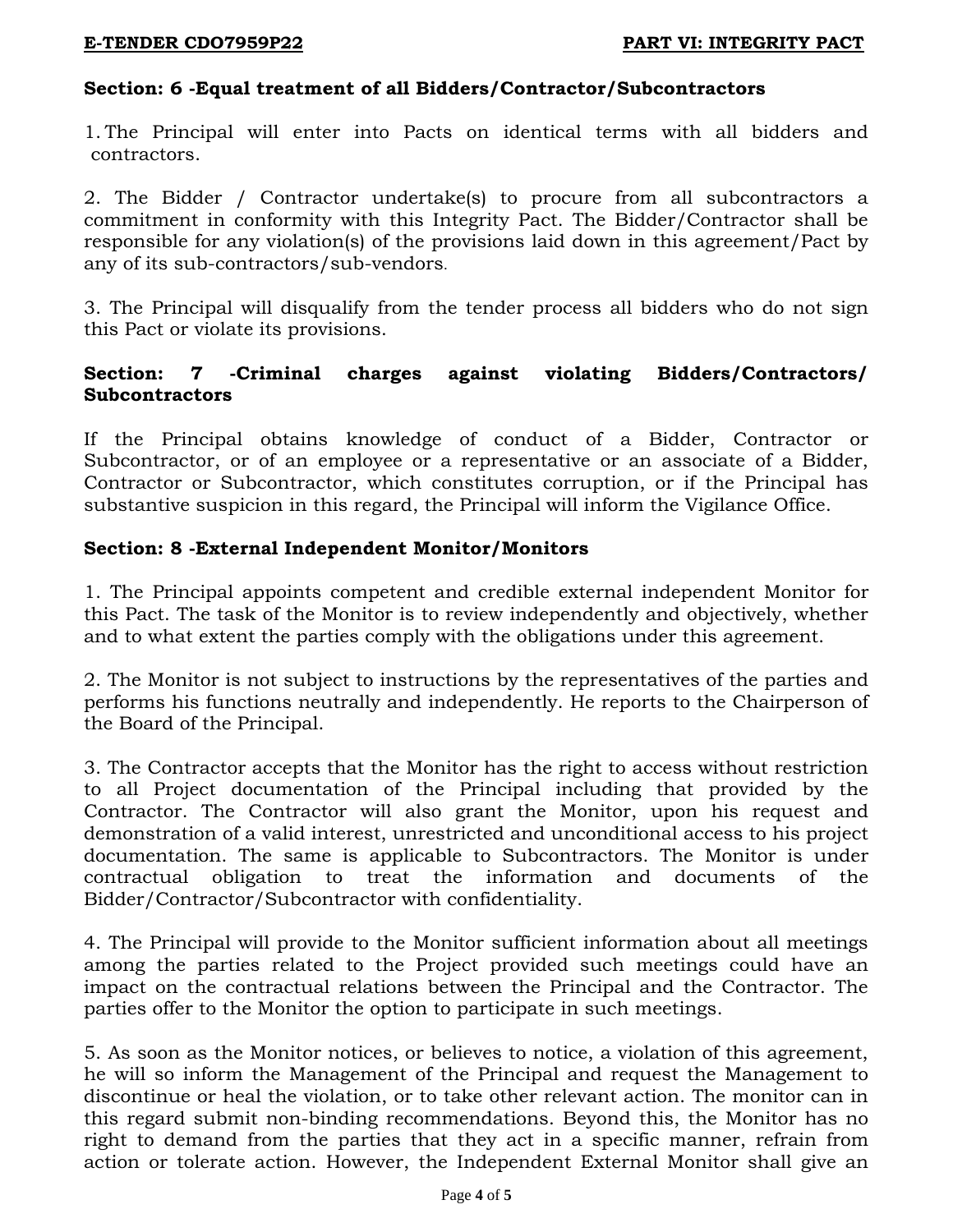opportunity to the bidder / contractor to present its case before making its recommendations to the Principal.

6. The Monitor will submit a written report to the Chairperson of the Board of the Principal within 8 to 10 weeks from the date of reference or intimation to him by the 'Principal' and, should the occasion arise, submit proposals for correcting problematic situations.

7. If the Monitor has reported to the Chairperson of the Board a Substantiated suspicion of an offence under relevant Anti-Corruption Laws of India, and the Chairperson has not, within reasonable time, taken visible action to proceed against such offence or reported it to the Vigilance Office, the Monitor may also transmit this information directly to the Central Vigilance Commissioner, Government of India.

8. The word 'Monitor' would include both singular and plural.

#### **Section:9 -Pact Duration**

This Pact begins when both parties have legally signed it. It expires for the Contractor 12 months after the last payment under the respective contract, and for all other Bidders 6 months after the contract has been awarded.

If any claim is made/ lodged during this time, the same shall be binding and continue to be valid despite the lapse of this pact as specified above, unless it is discharged/determined by Chairperson of the Principal.

#### **Section:10 -Other provisions**

1. This agreement is subject to Indian Law. Place of performance and jurisdiction is the Registered Office of the Principal, i.e. New Delhi. The Arbitration clause provided in the main tender document / contract shall not be applicable for any issue / dispute arising under Integrity Pact.

2. Changes and supplements as well as termination notices need to be made in writing. Side agreements have not been made.

3. If the Contractor is a partnership or a consortium, this agreement must be, signed by all partners or consortium members.

4. Should one or several provisions of this agreement turn out to be invalid, the remainder of this agreement remains valid. In this case, the parties will strive to come to an agreement to their original intensions.

**………………………………….. …………………………………... For the Principal For the Bidder/Contractor**

Witness 1: .............................

Witness 2: .............................

Place. Date .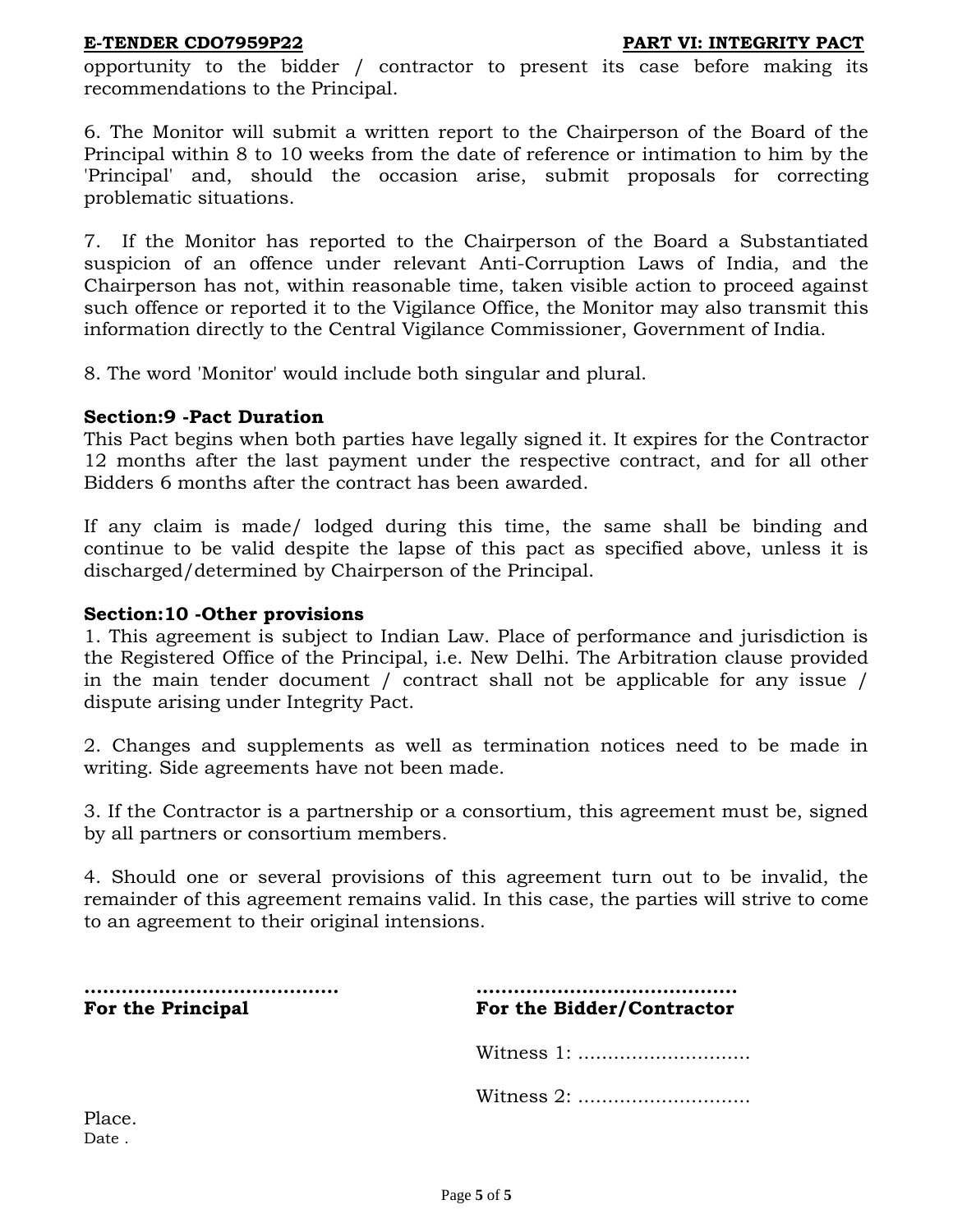#### **CERTIFICATE OF ANNUAL TURNOVER & NET WORTH**

TO BE ISSUED BY PRACTISING **CHARTERED ACCOUNTANTS' FIRM** ON THEIR LETTER HEAD

#### **TO WHOM IT MAY CONCERN**

This is to certify that the following financial positions extracted from the audited financial statements of M/s .................................................................. (Name of the Bidder) for the last 03 (Three) completed accounting years upto……………………………….**(as the case may be)** are correct.

| <b>YEAR</b> | <b>TURN OVER</b><br>In INR | <b>NET WORTH</b><br>In INR |
|-------------|----------------------------|----------------------------|
|             |                            |                            |
|             |                            |                            |
|             |                            |                            |
|             |                            |                            |

Place: Date:

Seal:

Membership Number: Signature

Registration No.:

UDIN: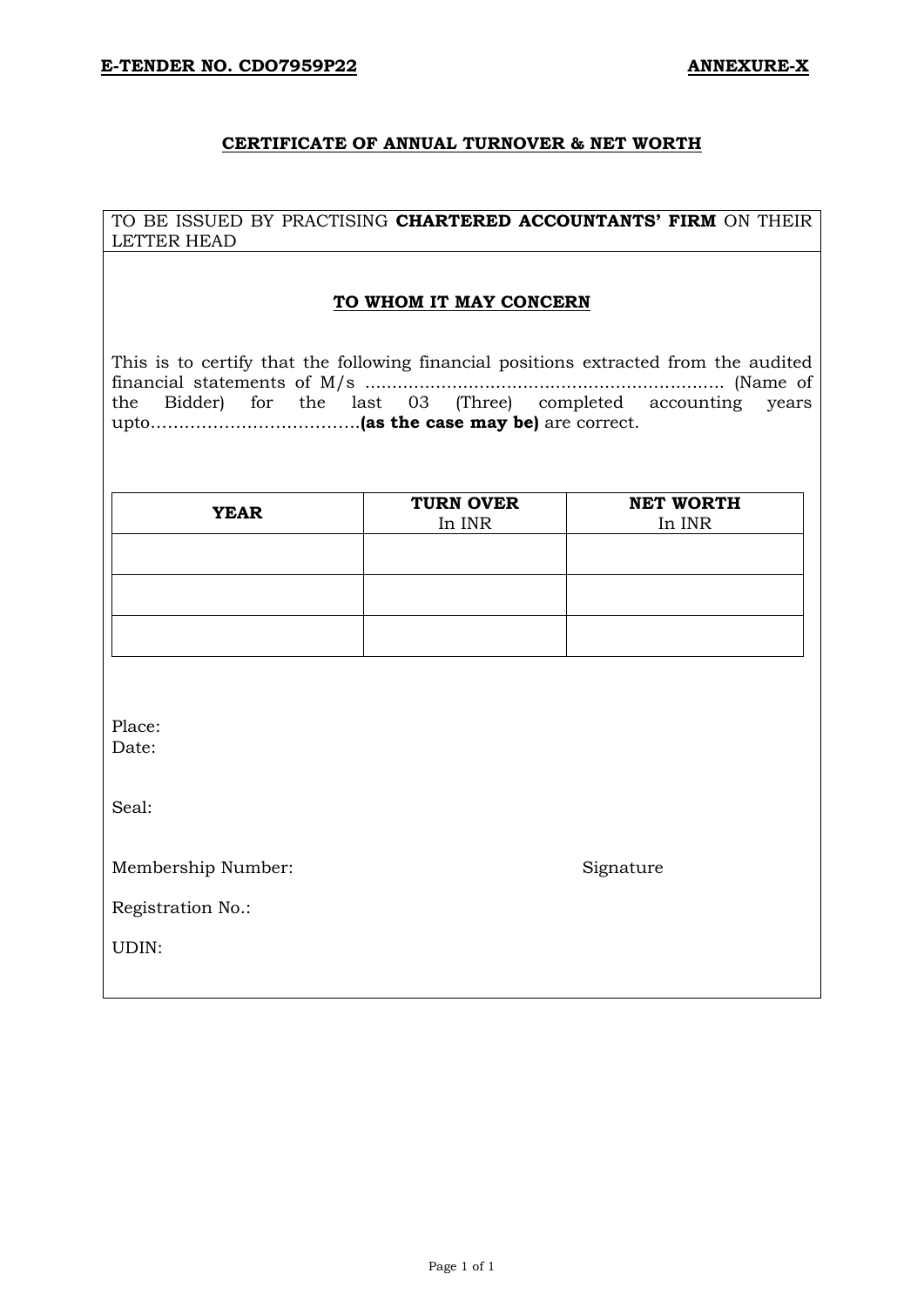#### **OIL INDIA LIMITED (A Government of India Enterprise) Duliajan, Assam**

DESCRIPTION OF WORK/SERVICE: Laying/replacement of 100 mm NB , API 5 LX -46 welded flow lines on requirement basis for Drilling wells, Work over wells, Water Injection lines, Formation water disposal lines, gas artery lines and 50 mm NB welded gas pipelines under Central Asset in OIL's operational areas in the state of Assam

|                         | PRICE BID FORMAT: E-TENDER No. CDO7959P22                          |                 |                       |                                                 |                                |                                                   |                                            |                                     |
|-------------------------|--------------------------------------------------------------------|-----------------|-----------------------|-------------------------------------------------|--------------------------------|---------------------------------------------------|--------------------------------------------|-------------------------------------|
| <b>NAME OF BIDDER</b>   |                                                                    |                 |                       |                                                 |                                |                                                   |                                            |                                     |
| <b>Bidder's GST No.</b> |                                                                    |                 |                       |                                                 |                                |                                                   |                                            |                                     |
|                         | <b>SAC/HSN Code</b>                                                |                 |                       |                                                 |                                |                                                   |                                            |                                     |
|                         | Select the benefit sought under the Policy<br>(Use Drop Down List) |                 |                       |                                                 |                                |                                                   |                                            |                                     |
| Item<br>No.             | <b>Description of Services</b>                                     | <b>UOM</b>      | Estimated<br>Quantity | Rate (Rs.) to be quoted<br><b>Excluding GST</b> | Applicable GST<br>Rate<br>in % | Applicable GST<br>(Select from<br>Drop down List) | Total Amount (Rs.)<br><b>Excluding GST</b> | Total Amount (Rs.)<br>Including GST |
|                         |                                                                    |                 | $\mathbf{A}$          | $\mathbf B$                                     | $\mathbf C$                    |                                                   | $D = A * B$                                | $E = D + (D * C)$                   |
| 10                      | Transportation materials to site within 20km                       | <b>TON</b>      | 637.40                |                                                 |                                |                                                   | 0.00                                       | 0.00                                |
| 20                      | Transportation materials to site beyond 20km                       | <b>TKM</b>      | 33,004                |                                                 |                                |                                                   | 0.00                                       | 0.00                                |
| 30                      | Clearing and Grading                                               | M <sub>2</sub>  | 2,70,000              |                                                 |                                |                                                   | 0.00                                       | 0.00                                |
| 40                      | Swabbing, Cleaning and Stringing of Pipes                          | M               | 90,000                |                                                 |                                |                                                   | 0.00                                       | 0.00                                |
| 50                      | Qualification of Welders                                           | <b>JOB</b>      | $\mathbf{1}$          |                                                 |                                |                                                   | 0.00                                       | 0.00                                |
| 60                      | Welding of Pipe Joint For 50mm NB                                  | NO              | 2,556                 |                                                 |                                |                                                   | 0.00                                       | 0.00                                |
| 70                      | Welding of Pipe Joint For 100 mm NB X46                            | NO <sub>1</sub> | 7,636                 |                                                 |                                |                                                   | 0.00                                       | 0.00                                |
| 80                      | Tie In Joints For 50 mm NB                                         | NO <sub>1</sub> | 26                    |                                                 |                                |                                                   | 0.00                                       | 0.00                                |
| 90                      | Tie In Joints For 100 mm NB X-46, 7.14 mm WT                       | NO <sub>1</sub> | 76                    |                                                 |                                |                                                   | 0.00                                       | 0.00                                |
| 100                     | Cross trenching                                                    | M               | 100                   |                                                 |                                |                                                   | 0.00                                       | 0.00                                |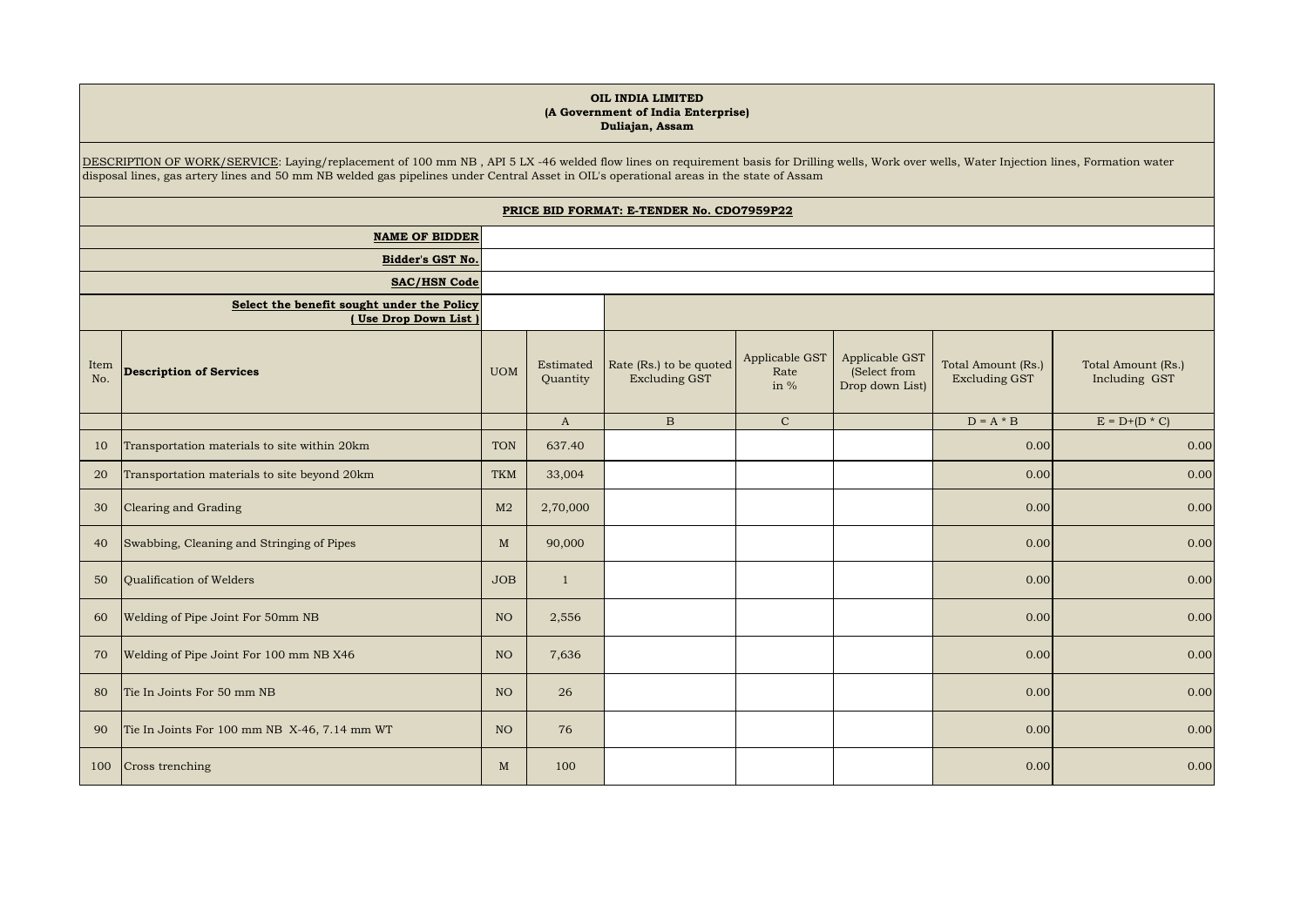| 110 | Excavation of Earth normal soil                                                                                          | M <sub>3</sub>  | 24,300 |  |  | 0.00 | 0.00 |
|-----|--------------------------------------------------------------------------------------------------------------------------|-----------------|--------|--|--|------|------|
| 120 | Excavation of Earth hard soil                                                                                            | M <sub>3</sub>  | 2,700  |  |  | 0.00 | 0.00 |
| 130 | Lowering the Pipes                                                                                                       | M               | 90,000 |  |  | 0.00 | 0.00 |
| 140 | Backfilling the Trench                                                                                                   | M               | 90,000 |  |  | 0.00 | 0.00 |
| 150 | Hydrotesting For 50 mm NB upto 170 kg/cm2                                                                                | M               | 20,000 |  |  | 0.00 | 0.00 |
| 160 | Hydrotesting for 100 mm NB X-46 upto 180 kg/cm2                                                                          | M               | 70,000 |  |  | 0.00 | 0.00 |
| 170 | For<br>Road crossing with casing by Manual Boring<br>Boring with upto 200 mm NB Casing Pipe                              | M               | 200    |  |  | 0.00 | 0.00 |
| 180 | Open cut cased road crossing With upto 200mm NB Casing Pipe                                                              | M               | 300    |  |  | 0.00 | 0.00 |
| 190 | Water body crossing by opencut for 50 mm NB                                                                              | $\mathbf M$     | 40     |  |  | 0.00 | 0.00 |
| 200 | Water body crossing by opencut For 100 mm NB                                                                             | M               | 40     |  |  | 0.00 | 0.00 |
| 210 | Fabrication and Installation of pipe Trestle                                                                             | NO <sub>1</sub> | 50     |  |  | 0.00 | 0.00 |
| 220 | Fabrication and installation of pipe support.                                                                            | NO <sub>1</sub> | 30     |  |  | 0.00 | 0.00 |
| 230 | Welding of Misc Jobs                                                                                                     | CM              | 200    |  |  | 0.00 | 0.00 |
| 240 | Installation of Valve                                                                                                    | PJI             | 200    |  |  | 0.00 | 0.00 |
| 250 | Road/Railway/Highway/Embankment crossing with casing by<br>Manual boring<br>For<br>Boring with 300 mm NB Casing Pipe     | $\mathbf M$     | 50     |  |  | 0.00 | 0.00 |
|     | Road/Railway/Highway/Embankment crossing with casing by<br>260 Manual boring<br>For<br>Boring with 400 mm NB Casing Pipe | $\mathbf{M}$    | 50     |  |  | 0.00 | 0.00 |
|     | <b>Total Cost</b><br>0.00<br>0.00                                                                                        |                 |        |  |  |      |      |
|     | The above cost should be<br>maintained under<br>"Total<br>Bid Value" in the E-Tender<br>Portal                           |                 |        |  |  |      |      |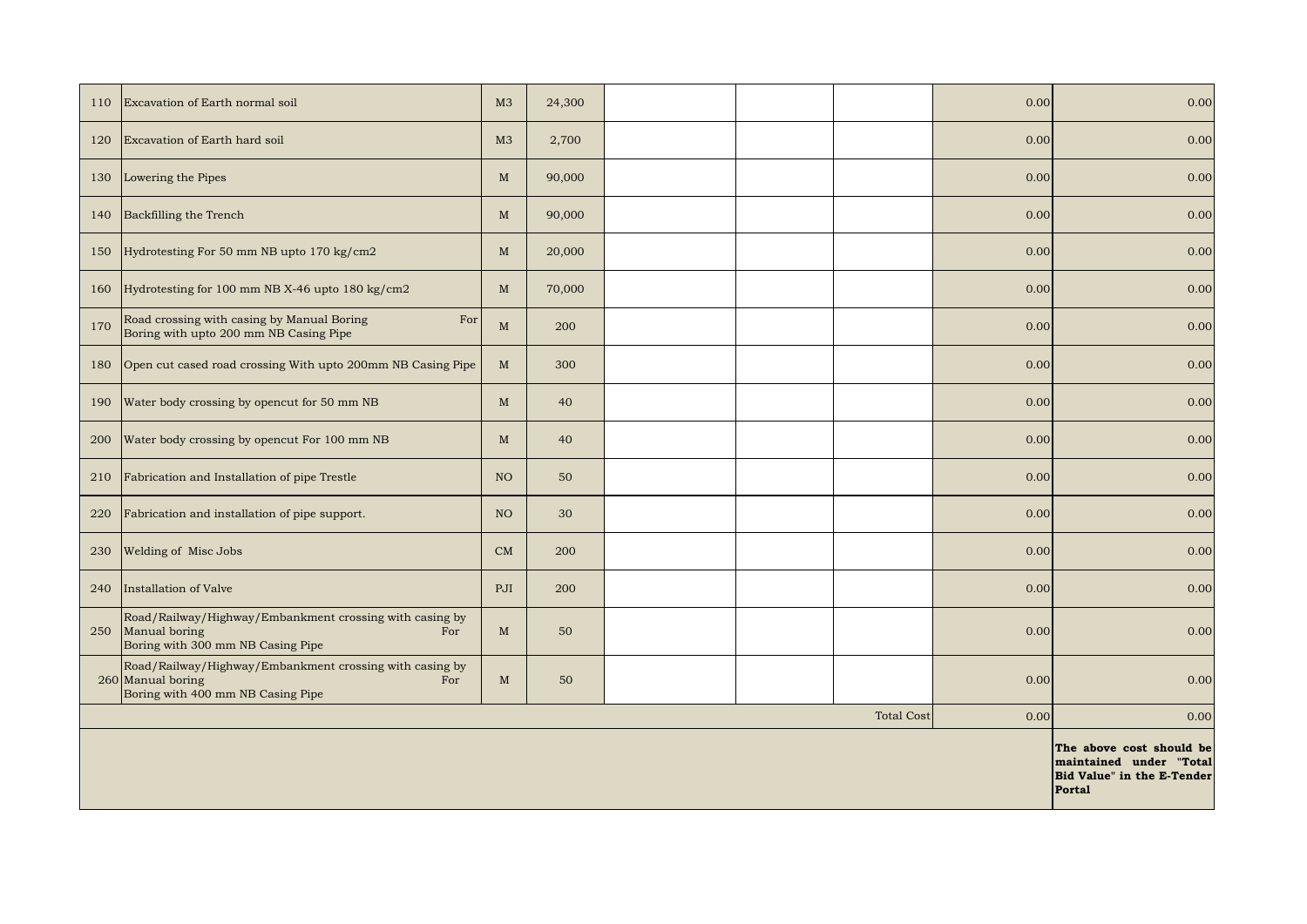**NOTE:**

1. The price/rate(s) quoted by the Bidders will be inclusive of all taxes except GST (i.e. IGST or CGST and SGST/UTGST as applicable in case of interstate supply or intra state supply respectively and Cess on GST, if applicable) on the final services. However, GST rate (including cess) to be provided in the respective places in the Price Bid.

2. Price Bids shall be evaluated on overall lowest cost to OIL (L-1 offer) basis i.e. considering total quoted price for all services including applicable GST(CGST & SGST/UTGST or IGST)

3. OIL will prefer to deal with registered bidder under GST. Therefore, bidders are requested to get themselves registered under GST, if not registered yet. However, in case any unregistered bidder is submitting their bid, their prices will be loaded with applicable GST while evaluation of bid. Where OIL is entitled for input credit of GST, the same will be considered for evaluation of bid as per evaluation methodology of tender document.

4. Price Bid uploaded without giving any of the details of the taxes (Including rates and amounts) will be considered as inclusive of all taxes including GST. When a bidder mentions taxes as extra without specifying the rates & amount, the offer will be loaded with maximum value towards taxes received against the tender for comparison purposes. If the bidder emerges as lowest bidder after such loading, in the event of order on that bidder, taxes mentioned by OIL on the Purchase Order/Contracts will be binding on the bidder.

5. Input Tax Credit on GST (Goods & Service Tax) for this service is NOT available to OIL & The bids will be evaluated based on total price including GST.

6. Bidder may seek benefits under Purchase Preference Policy linked with Local Content (PP:LC)

7. Refer to GCC for detail of GST.

8. Refer to SOQ & SCC for Item detail Description.

9. Mobilisation Period: 30 (Thirty) days from the date of issue of Letter of Award (LOA)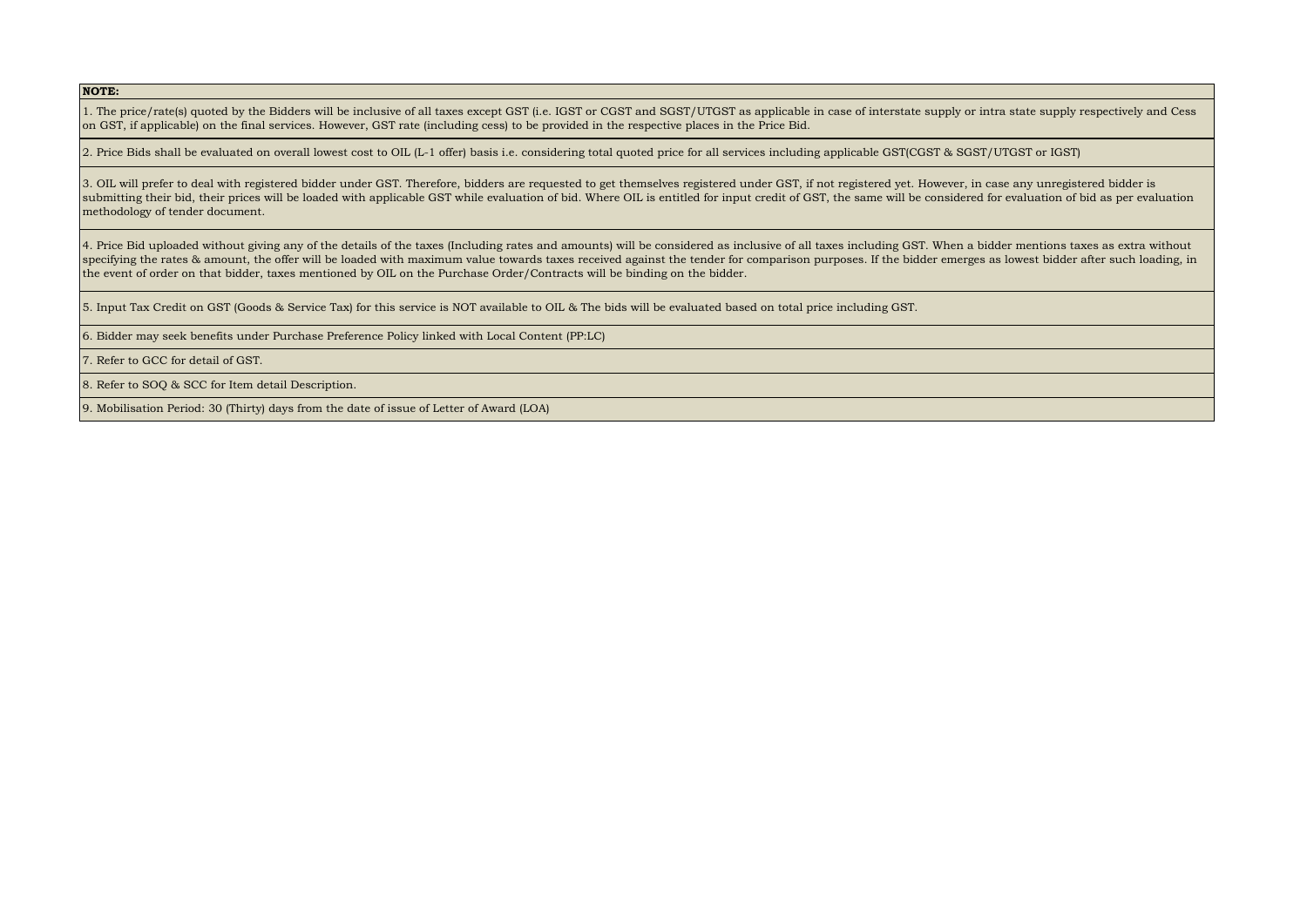#### **BID FORM**

#### **To M/s Oil India Limited, P.O. Duliajan, Assam, India**

#### **Sub: IFB No. CDO7959P22**

#### *Gentlemen*,

Having examined the General and Special Conditions of Contract and the Terms of Reference including all attachments thereto, the receipt of which is hereby duly acknowledged, we the undersigned offer to perform the work/services in conformity with the said conditions of Contract and Terms of Reference for the sum quoted in the Price Bid Format or such other sums as may be ascertained in accordance with the Schedule of Prices attached herewith and made part of this Bid.

We undertake, if our Bid is accepted, to commence the work as per the terms & conditions set out in the subject tender.

If our Bid is accepted, we will submit the Performance Security Deposit as specified in the tender document for the due performance of the Contract.

We agree to abide by this Bid for a period of 120 days from the date of Bid opening and it shall remain binding upon us and may be accepted at any time before the expiration of that period.

Until a formal Contract is prepared and executed, this Bid, together with your written acceptance thereof in your notification of award shall constitute a binding Contract between us.

We understand that you are not bound to accept the lowest or any Bid you may receive.

Dated this \_\_\_\_\_\_\_\_\_\_\_\_\_ day of \_\_\_\_\_\_\_\_\_\_\_\_\_\_\_\_\_\_ 2021.

**Authorised Person's Signature:** \_\_\_\_\_\_\_\_\_\_\_\_\_\_\_\_\_

| Designation: |  |
|--------------|--|
|              |  |

**Seal of the Bidder:**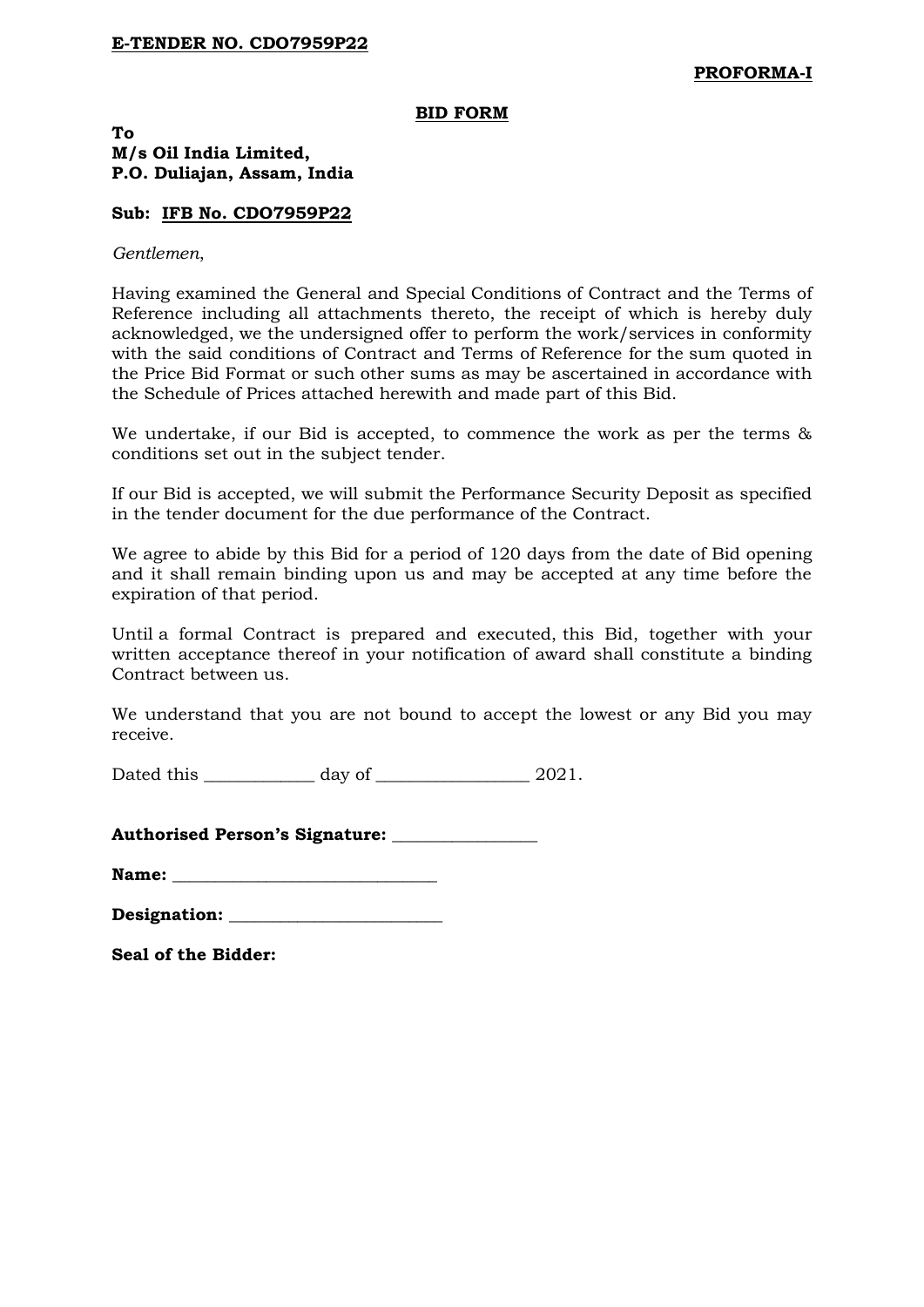#### **STATEMENT OF NON-COMPLIANCE (IF ANY)**

#### **(Only exceptions/deviations to be rendered)**

**1.0** The Bidder shall furnish detailed statement of **exceptions/deviations**, if any, to the IFB stipulations, terms and conditions in respect of each Section of Bid Document in the following format:

| <b>Section</b><br>No. | Clause No.<br>(Page No.) | <b>Non-Compliance</b> | <b>Remarks</b> |
|-----------------------|--------------------------|-----------------------|----------------|
|                       |                          |                       |                |
|                       |                          |                       |                |
|                       |                          |                       |                |

#### **Signature of Bidder: \_\_\_\_\_\_\_\_\_\_\_\_\_\_\_\_\_\_\_\_\_\_\_\_\_\_**

**Name:**  $\blacksquare$ 

**NOTE:** OIL INDIA LIMITED expects the bidders to fully accept the terms and conditions of the bid document. However, should the bidders still envisage some exceptions/deviations to the terms and conditions of the bid document, the same should be indicated as per above format and submit along with their bids. If the "**Statement of Non-Compliance**" in the above Proforma is left blank (or not submitted along with the Bid), then it would be constructed that the bidder has not taken any exception/deviation to the IFB requirements.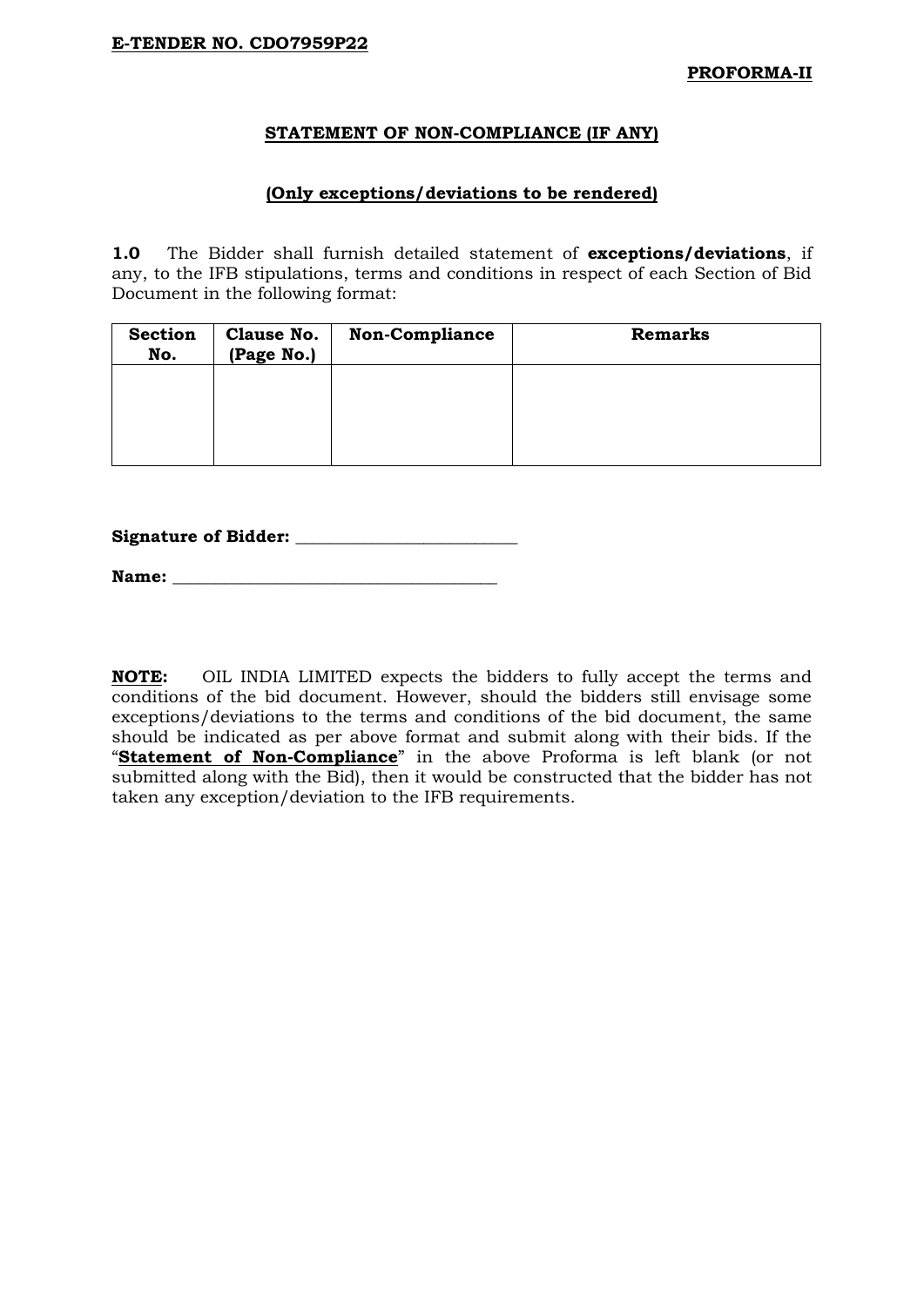#### **PROFORMA LETTER OF AUTHORISATION FOR ATTENDING BID OPENING**

**TO GM-CONTRACTS(HoD) OIL INDIA LIMITED P.O. DULIAJAN-786602 Assam, India** 

Sir,

#### **SUB: OIL's IFB No. CDO7959P22**

I/We \_\_\_\_\_\_\_\_\_\_\_\_\_\_\_\_\_\_\_\_\_\_\_\_\_\_\_\_ confirm that Mr. \_\_\_\_\_\_\_\_\_\_\_\_\_\_\_\_ (Name and address) as authorised to represent us during bid opening on our behalf with you against IFB No. **CDO7959P22** for **Laying/replacement of 100 mm NB , API 5 LX -46 welded flow lines on requirement basis for Drilling wells, Work over wells, Water Injection lines, Formation water disposal lines, gas artery lines and 50 mm NB welded gas pipelines under Central Asset in OIL's operational areas in the state of Assam.**

Yours Faithfully,

**Authorised Person's Signature: \_\_\_\_\_\_\_\_\_\_\_\_\_\_\_\_\_** 

**Name: \_\_\_\_\_\_\_\_\_\_\_\_\_\_\_\_\_\_\_\_\_\_\_\_\_\_\_\_\_\_\_\_\_\_\_\_\_\_** 

**Signature of Bidder: \_\_\_\_\_\_\_\_\_\_\_\_\_\_\_\_\_\_\_\_\_\_\_\_\_\_** 

Name:

**Date: \_\_\_\_\_\_\_\_\_\_\_\_\_\_\_\_\_\_\_\_\_\_\_\_\_\_\_\_\_\_\_\_\_\_\_\_\_\_**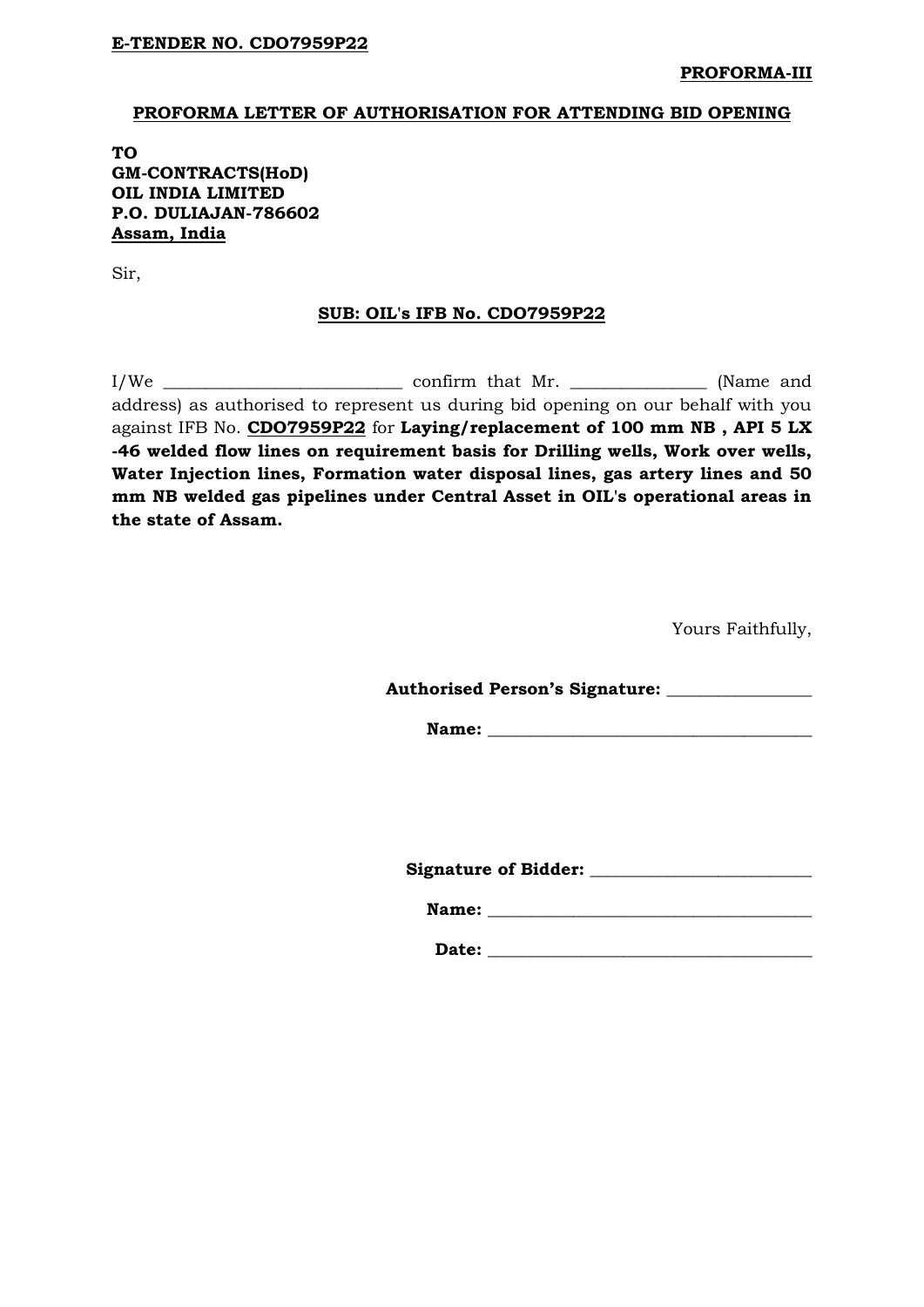**PROFORMA-IV**

#### **PROFORMA LETTER OF AUTHORITY**

**TO GM-CONTRACTS(HoD) Contracts Department P.O. DULIAJAN PIN-786602 Dist. Dibrugarh, Assam India**

Dear Sir,

#### **SUB: OIL's IFB No. CDO7959P22**

We\_\_\_\_\_\_\_\_\_\_\_\_\_\_\_\_\_\_\_\_\_\_\_\_\_\_\_\_\_\_\_of\_\_\_\_\_\_\_\_\_\_\_\_\_\_\_\_\_\_\_\_\_\_\_\_\_\_\_\_\_\_\_\_\_\_\_\_\_\_\_ Confirm that Mr.

\_\_\_\_\_\_\_\_\_\_\_\_\_\_\_\_\_\_ (Name and Address) is authorised to represent us to Bid, negotiate and conclude the agreement on our behalf with you against IFB No. **CDO7959P22** for **– Laying/replacement of 100 mm NB , API 5 LX -46 welded flow lines on requirement basis for Drilling wells, Work over wells, Water Injection lines, Formation water disposal lines, gas artery lines and 50 mm NB welded gas pipelines under Central Asset in OIL's operational areas in the state of Assam** for any commercial/ Legal purpose etc.

We confirm that we shall be bound by all and whatsoever our said representative shall commit.

**Authorised Person's Signature: \_\_\_\_\_\_\_\_\_\_\_\_\_\_\_\_\_** 

**Name:**  $\blacksquare$ 

Yours faithfully,

Signature: \_\_\_\_\_\_\_\_\_\_\_\_\_\_\_\_\_\_\_\_\_\_\_\_\_

Name & Designation

For & on behalf of

**NOTE:** This letter of authority shall be on printed letter head of the bidder, and shall be signed by a person competent and having the power of attorney (Power of attorney shall be annexed) to bind such Bidder.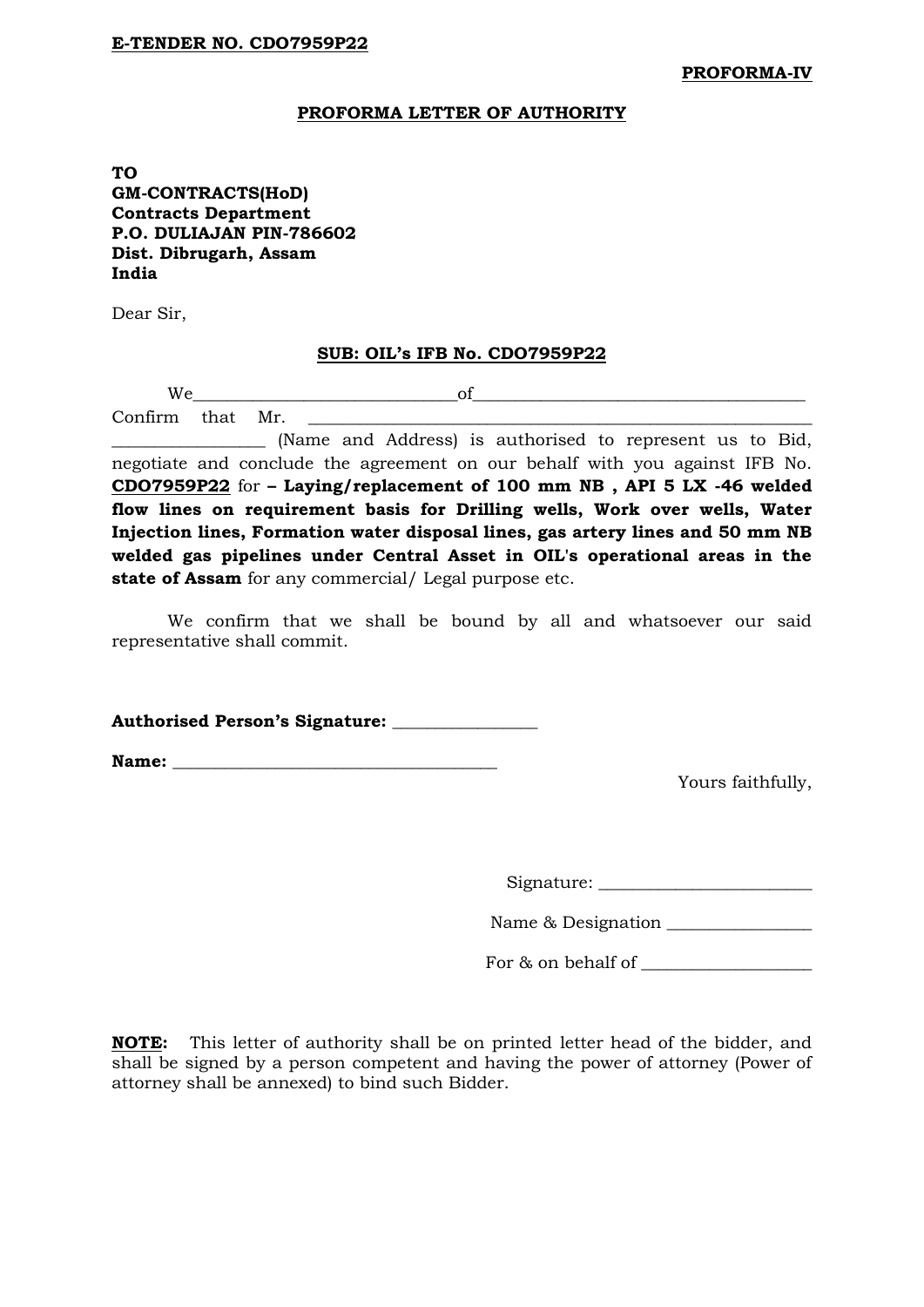**PROFORMA-V**

# **BID SECURING DECLARATION**

(to be submitted on Bidders's letter head)

To, Oil India Limited Contracts Department Duliajan, Assam - 786602

# **TENDER NO. CDO7959P22**

I/We, the undersigned, declare that:

- 1.0 I/We understand that, according to your Tender conditions, bids must be supported by a 'Bid Security' in the form of a 'Bid-Securing Declaration'.
- 2.0 I/We the undersigned hereby declare that if we withdraw or modify our Bids during the period of its validity, or if we are awarded the contract and fail to sign the contract, or we fail to submit performance security before the deadline defined in the Tender document; we will be suspended for the period of two years. This suspension of two years shall be automatic without conducting any enquiry.

**Name and Signature of Authorized Signatory and Company Seal**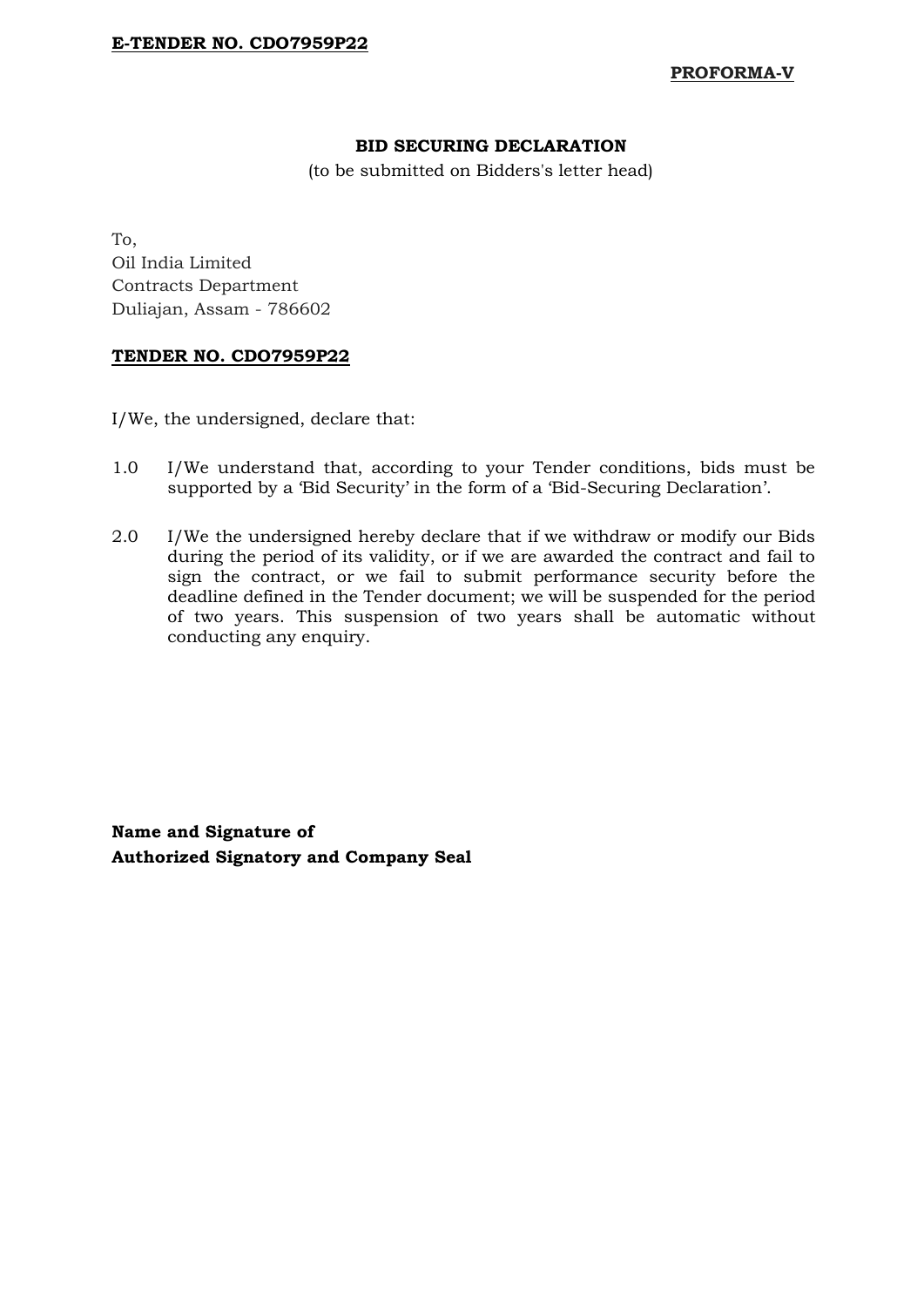# **[TO BE FILLED-UP/SUBMITTED BY THE VENDOR ON ITS LETTER HEAD FOR E-REMITTANCE]**

Name:

FULL Address:

Phone Number: Mobile Number: E-mail address: Fax Number: Bank Account Number (in which the Bidder wants remittance against invoices): Bank Name: Branch: Address of the Bank: Bank Code: IFSC/RTGS Code of the Bank: NEFT Code of the Bank: PAN Number: GST Registration Number:

 $\overline{\phantom{a}}$  , and the contract of the contract of the contract of the contract of the contract of the contract of the contract of the contract of the contract of the contract of the contract of the contract of the contrac

Signature of Bidder with Official Seal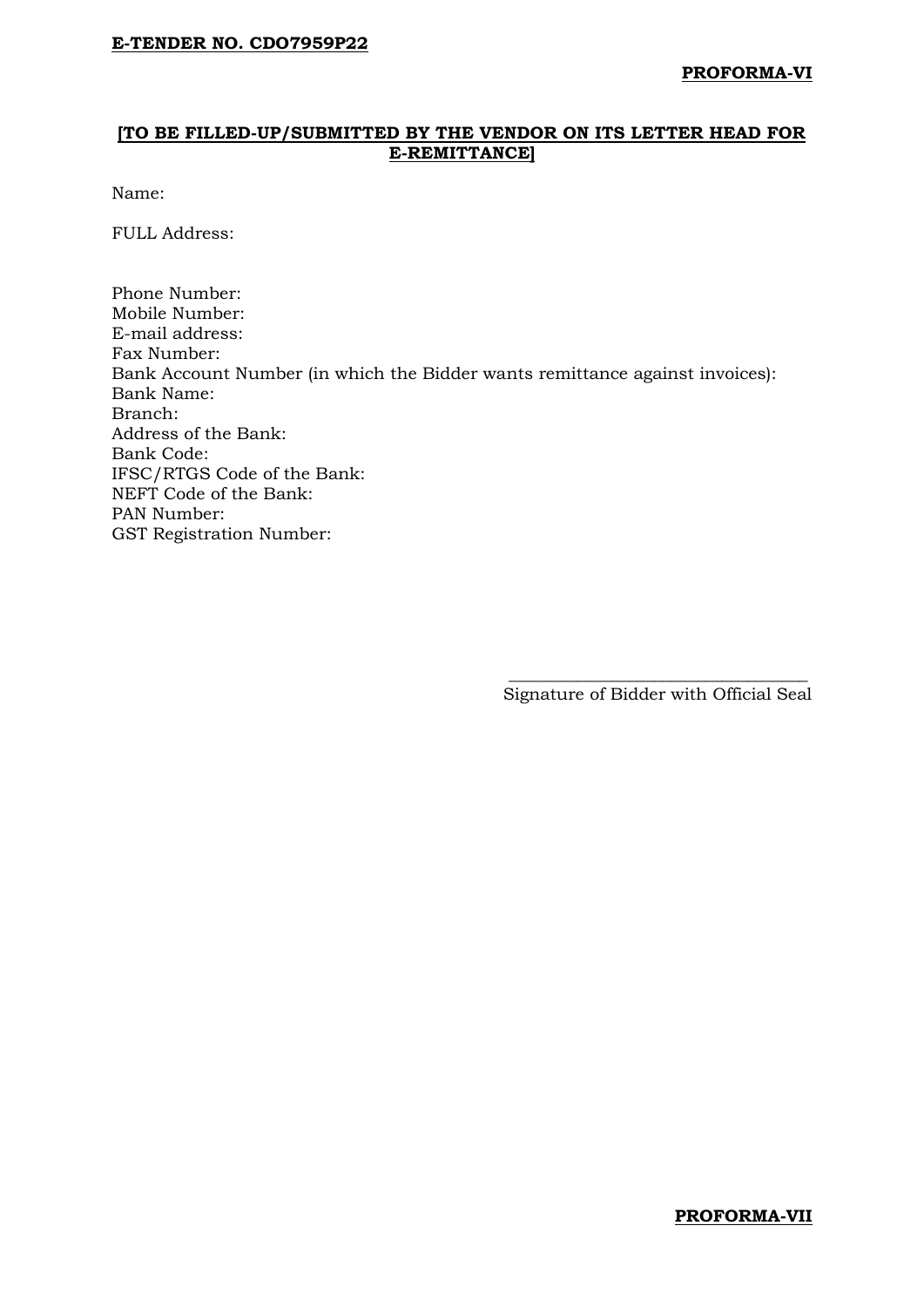# **FORM OF PERFORMANCE BANK GUARANTEE**

 $T_{\Omega}$ .

M/s. Oil India Limited Contracts Department Duliajan, Assam - 786602

| WHEREAS                 |  |                                                                               |                               | (Name and address of |  |
|-------------------------|--|-------------------------------------------------------------------------------|-------------------------------|----------------------|--|
|                         |  | Contractor) (hereinafter called "Contractor") had undertaken, in pursuance of |                               |                      |  |
| Contact No.             |  |                                                                               | to execute (Name of Contract) |                      |  |
|                         |  |                                                                               |                               | (hereinafter         |  |
| called "the Contract"). |  |                                                                               |                               |                      |  |

AND WHEREAS it has been stipulated by you in the said Contract that the Contractor shall furnish you with a Bank Guarantee as security for compliance with Contractor's obligations in accordance with the Contract.

AND WHEREAS we ( May incorporate the Bank Name) have agreed to give the Contractor such a Bank Guarantee; NOW THEREFORE we hereby affirm that we are Guarantors on behalf of the Contractor, up to a total of (Amount of Guarantee in figures) and  $\sum_{i=1}^{\infty}$  (in words and  $\sum_{i=1}^{\infty}$  ), such amount being payable in the types and proportions of currencies in which the Contract price is payable, and we undertake to pay you, upon your first written demand and without cavil or arguments, any sum or sums within the limits of guarantee sum as aforesaid without your needing to prove or to show grounds or reasons for your demand for the sum specified therein. We hereby waive the necessity of your demanding the said debt from the Contractor before presenting us with the demand.

We further agree that no change or addition to or other modification of the terms of the Contract or the work to be performed thereunder or of any of the Contract documents which may be made between you and the Contractor shall in any way cease us from any liability under this guarantee, and we hereby waive notice of such change, addition or modification.

This guarantee is valid until the \_\_\_\_\_\_\_\_\_\_\_\_\_\_\_\_\_\_\_\_\_\_\_\_\_\_\_day of \_\_\_\_\_\_\_\_\_\_\_\_\_\_\_

The details of the Issuing Bank and Controlling Bank are as under:

A. Issuing Bank:

BANK FAX NO: BANK EMAIL ID: BANK TELEPHNE NO: IFSC CODE OF THE BANK:

B. Controlling Office:

Address of the Controlling Office of the BG issuing Bank:

Name of the Contract Person at the Controlling Office with Mobile No. and e-mail address:

Notwithstanding anything contained herein: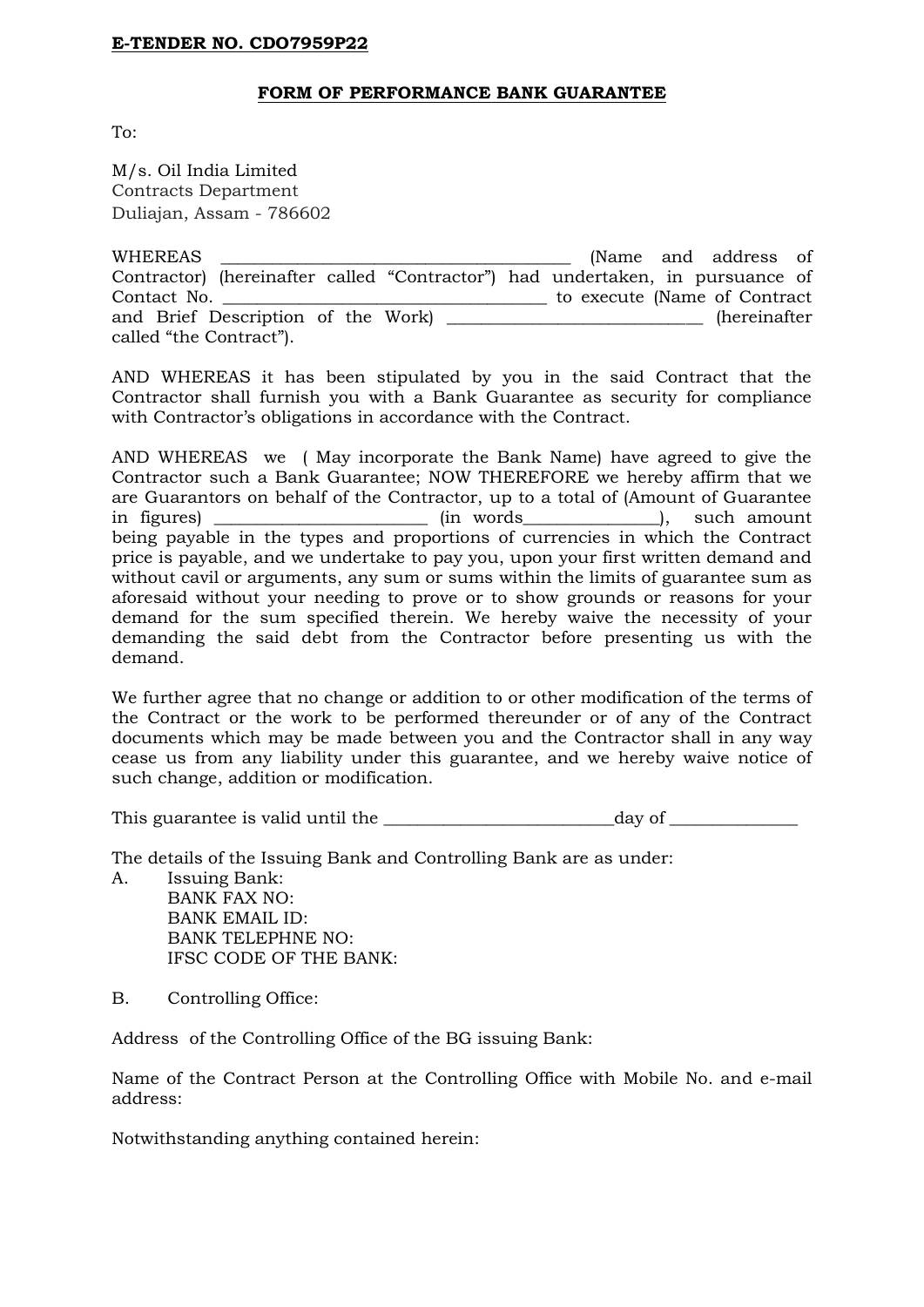- a) Our liability under this Bank Guarantee shall is restricted up to Rs.
- b) This guarantee shall be valid till …………
- c) We are liable to pay the guarantee amount or any part thereof under this Bank Guarantee only and only if you serve upon us a written claim or demand on or before ………….(Date of Expiry of BG PLUS one year claim period).
- d) At the end of the claim period that is on or after ……….. (Date of expiry of the Bank Guarantee Plus Minimum of 1 year claim period shall be stipulated) all your rights under this Guarantee shall stand extinguished and we shall be discharged from all our liabilities under this Guarantee irrespective of receipt of original Bank Guarantee duly discharged, by Bank.

Name of the Contact Person at the Controlling Office with Mobile No. and e-mail address:

| SIGNATURE AND SEAL OF THE GUARANTORS |  |
|--------------------------------------|--|
| Designation                          |  |
| Name of the Bank                     |  |
| Address                              |  |

#### **Note:**

The Bank Guarantee issuing bank branch shall ensure the following:

- a. The Bank Guarantee issued by the Bank must be routed through SFMS platform as per following details:
	- (i) MT 760 / MT 760 COV for issuance of Bank Guarantee
	- (ii) MT 760 / MT 767 COV for amendment of Bank Guarantee

The above message / intimation shall be sent through SFMS (indicating the Contract No.) by the BG issuing Bank branch to HDFC Bank, Duliajan Branch, IFS Code – HDFC0002118; SWIFT Code - HDFCINBBCAL. Branch Address: HDFC Bank Limited, Duliajan Branch, Utopia Complex, BOC Gate, Jayanagar, Duliajan, Dibrugarh, PIN – 786602.

b. Bank Guarantee issued by a Scheduled Bank in India at the request of some other Non-Scheduled Bank of India shall not be acceptable.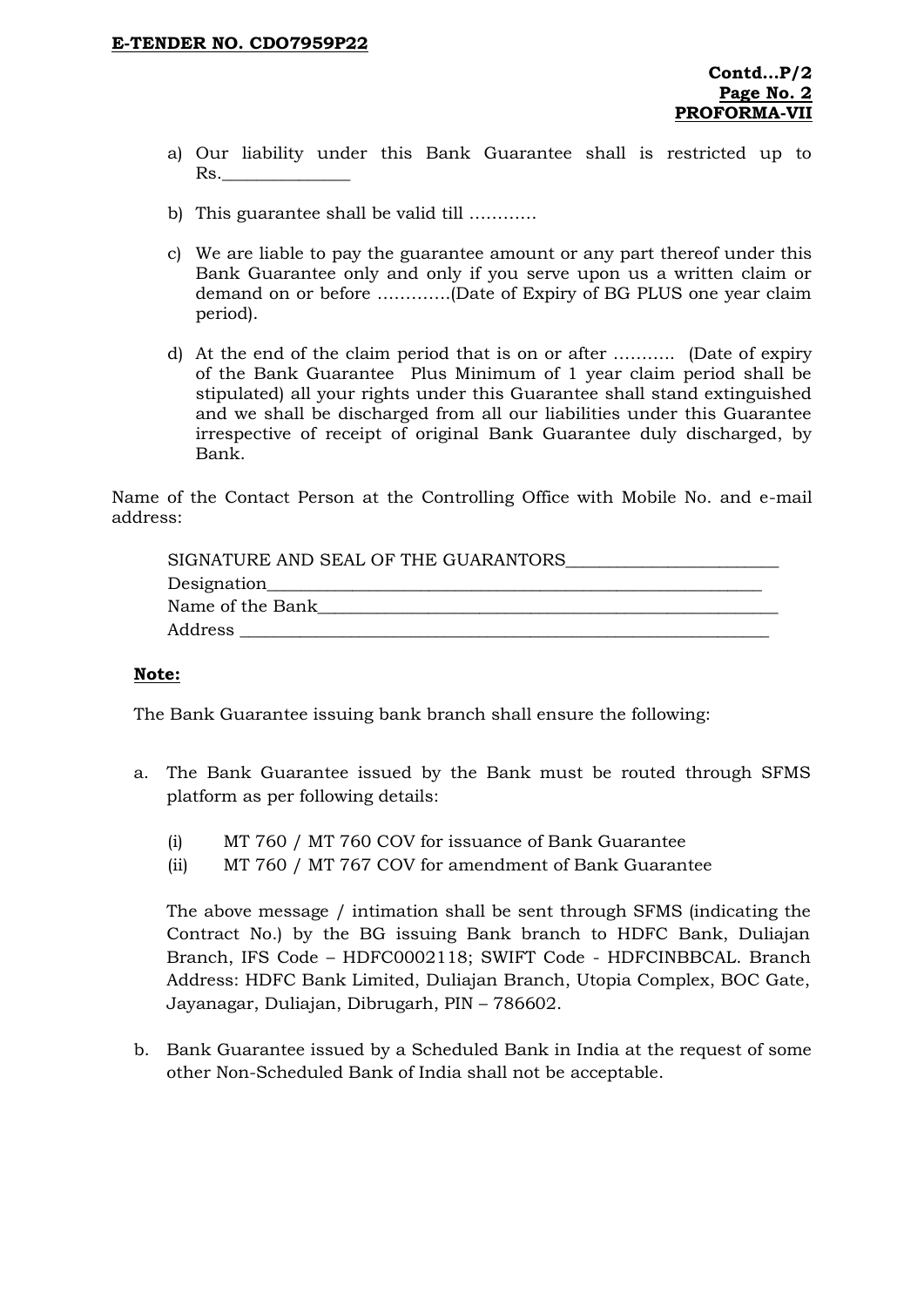#### **PROFORMA-VIII**

#### **AGREEMENT FORM**

This Agreement is made on \_\_\_\_\_ day of \_\_\_\_\_\_\_\_\_\_\_\_\_\_\_\_\_\_\_ between Oil India Limited, a Government of India Enterprise, incorporated under the Companies Act 1956, having its registered office at Duliajan in the State of Assam, hereinafter called the "Company" which expression unless repugnant to the context shall include executors, administrators and assignees on the one part, and M/s. \_\_\_\_\_\_\_\_\_\_\_\_\_\_ (Name and address of Contractor) hereinafter called the "Contractor" which expression unless repugnant to the context shall include executors, administrators and assignees on the other part,

WHEREAS the Company desires that Services \_\_\_\_\_\_\_\_\_\_\_\_\_\_\_\_\_\_\_\_\_\_\_ (brief description of services) should be provided by the Contractor as detailed hereinafter or as Company may requires;

WHEREAS, Contractor engaged themselves in the business of offering such services represents that they have adequate resources and equipment, material etc. in good working order and fully trained personnel capable of efficiently undertaking the operations and is ready, willing and able to carry out the said services for the Company as per Section-II attached herewith for this purpose and

WHEREAS, Company had issued a firm Letter of Award No. \_\_\_\_\_\_\_\_\_\_\_\_\_\_\_\_ dated \_\_\_\_\_\_\_\_\_\_\_ based on Offer No. \_\_\_\_\_\_\_\_\_\_\_\_ dated \_\_\_\_\_\_\_\_\_\_\_\_ submitted by the Contractor against Company's IFB No. \_\_\_\_\_\_\_\_\_\_ and the Contractor accepted the same vide Letter No. \_\_\_\_\_\_\_\_\_\_\_\_\_\_\_\_\_ dated \_\_\_\_\_\_\_\_\_\_.

WHEREAS, the Contractor has furnished to Company the performance security in the form of DD/BC/BG for Rs. \_\_\_\_\_\_\_\_\_\_\_ (being 3% of Contract value) with validity of 90 (Ninety) days beyond the contract period.

All these aforesaid documents shall be deemed to form and be read and construed as part of this agreement/contract. However, should there be any dispute arising out of interpretation of this contract in regard to the terms and conditions with those mentioned in Company"s tender document and subsequent letters including the Letter of Intent and Contractor's offer and their subsequent letters, the terms and conditions attached hereto shall prevail. Changes, additions or deletions to the terms of the contract shall be authorized solely by an amendment to the contract executed in the same manner as this contract.

NOW WHEREAS, in consideration of the mutual covenants and agreements hereinafter contained, it is hereby agreed as follows –

1. In this Agreement words and expressions shall have the same meanings as are respectively assigned to them in the Conditions of Contract referred to.

2. In addition to documents herein above, the following Sections and Annexures attached herewith shall be deemed to form and be read and construed as part of this agreement viz.: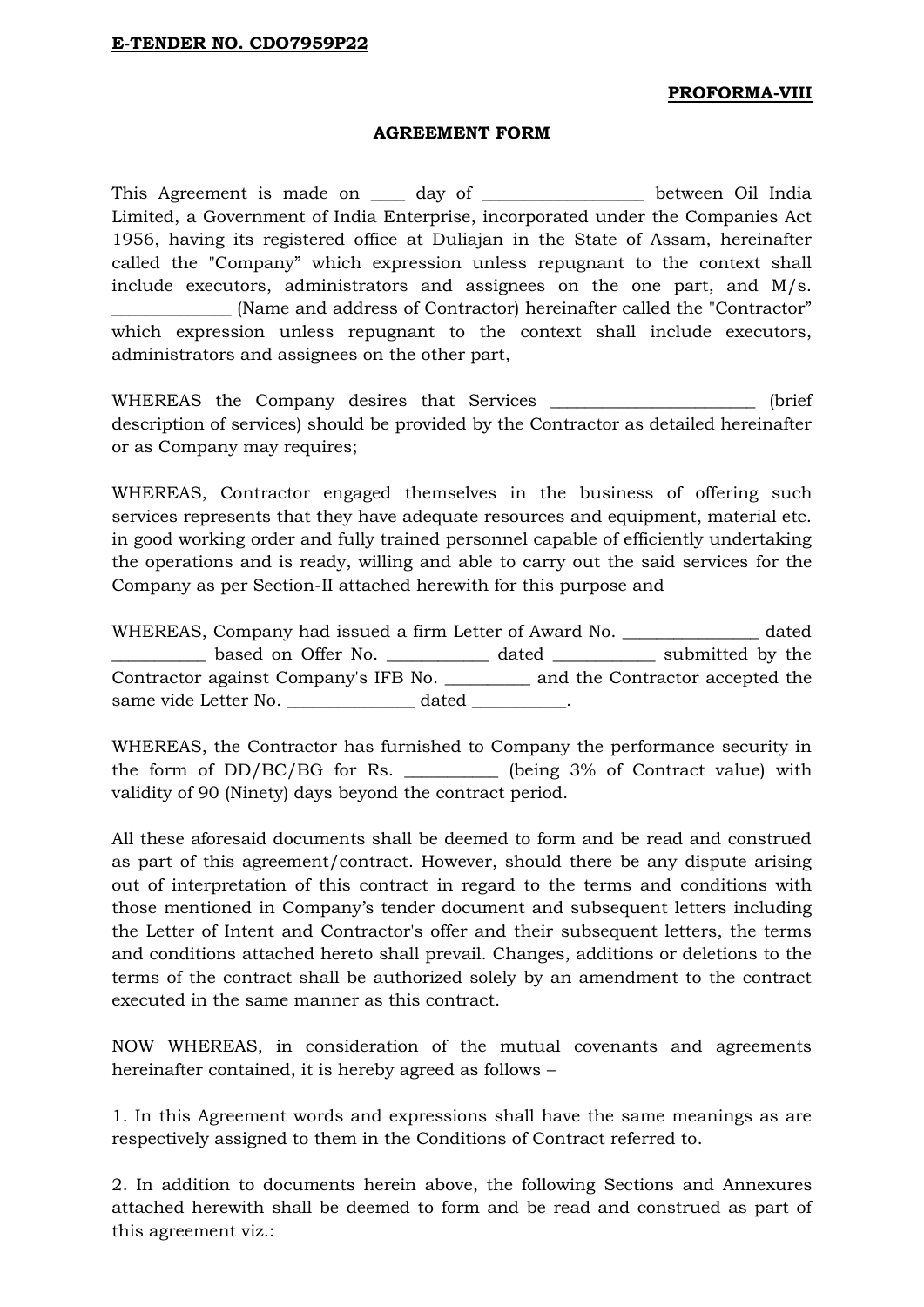- (a) PART-I indicating the General Conditions of this Contract;
- (b) PART-II indicating the Schedule of work, unit, quantities & rates;
- (c) PART-III indicating the Special Conditions of Contract;
- (d) PART-V indicating the Safety Measures.

3. In consideration of the payments to be made by the Company to the Contractor as hereinafter mentioned, the Contractor hereby covenants with the Company to provide the Services and to remedy defects therein in conformity in all respect with the provisions of this Contract.

4. The Company hereby covenants to pay the Contractor in consideration of the provision of the Services and the remedying of defects therein, the Contract Price or such other sum as may become payable under the provisions of this Contract at the times and in the manner prescribed by this Contract.

IN WITNESS thereof, each party has executed this contract at Duliajan, Assam as of the date shown above.

Signed, Sealed and Delivered,

| For and on behalf of<br>Company (Oil India Limited) | for and on behalf of Contractor<br>(M/s. |
|-----------------------------------------------------|------------------------------------------|
| Name:                                               | Name:                                    |
| Status:                                             | Status:                                  |
| In presence of                                      | In presence of                           |
| 1.                                                  | 1.                                       |
| 2.                                                  | 2.                                       |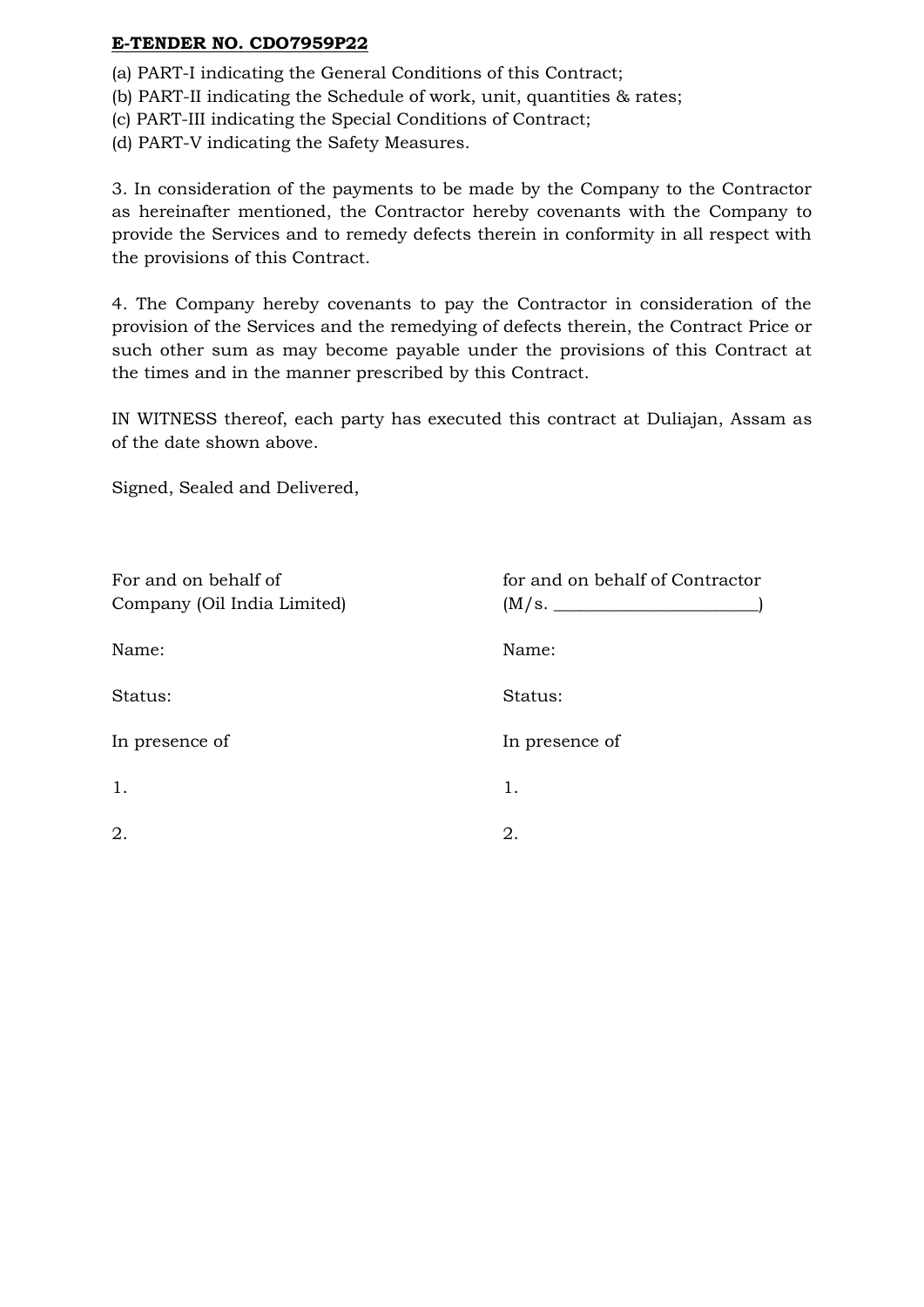# **Format of undertaking by Bidders towards submission of authentic information/documents (To be typed on the letter head of the bidder)**

Ref. No\_\_\_\_\_\_\_\_\_\_\_\_ Date \_\_\_\_\_\_\_\_

# **Sub: Undertaking of authenticity of information/documents submitted Ref: Your Tender No. CDO7959P22**

### **To, The GM-Contracts(HoD) Contracts Department, OIL, Duliajan**

**Sir,**

With reference to our quotation against your above-referred tender, we hereby undertake that no fraudulent information/documents have been submitted by us.

We take full responsibility for the submission of authentic information/documents against the above cited bid.

We also agree that, during any stage of the tender/contract agreement, in case any of the information/documents submitted by us are found to be false/forged/ fraudulent, OIL has right to reject our bid at any stage including forfeiture of our PBG and/or cancel the award of contract and/or carry out any other penal action on us, as deemed fit.

Yours faithfully,

For (type name of the firm here)

Signature of Authorized Signatory

Name :

Designation :

Phone No.

Place :

Date :

(Affix Seal of the Organization here, if applicable)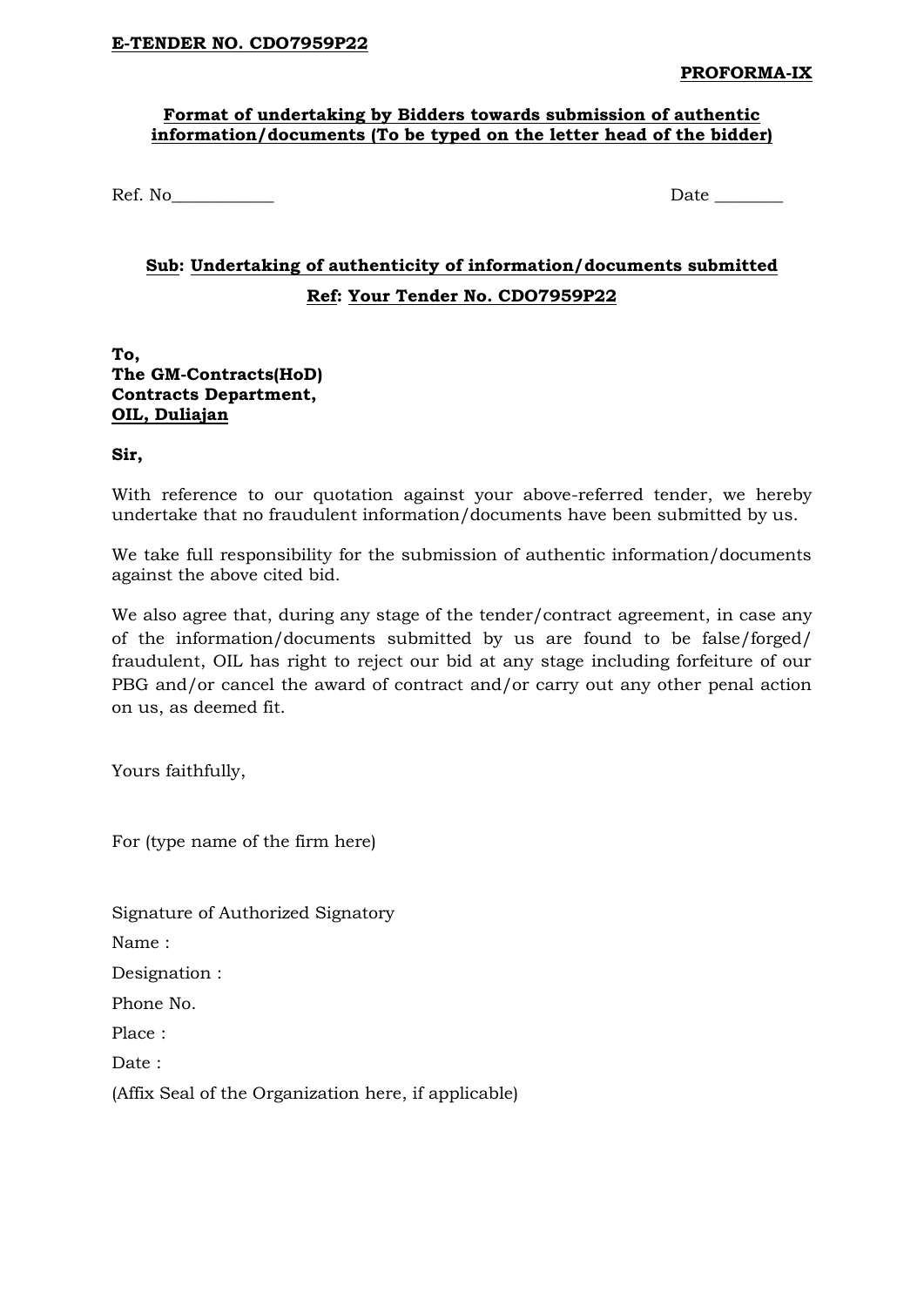# **(TO BE EXECUTED BY THE AUTHORIZED SIGNATORY OF THE BIDDER ON THE OFFICIAL LETTER HEAD OF THE BIDDER)**

# **CERTIFICATE OF COMPLIANCE TO FINANCIAL CRITERIA**

# **Ref : Note 'b' under Clause 2.0 Financial Criteria of BEC/BRC of Tender No. CDO7959P22**

I \_\_\_\_\_\_\_\_\_\_\_\_\_\_\_\_\_\_\_\_\_\_\_\_\_\_\_\_\_\_\_\_\_\_\_\_\_\_\_\_ the authorized signatory(s) of \_\_\_\_\_\_\_\_\_\_\_\_\_\_\_\_\_\_\_\_\_\_\_\_\_\_\_\_\_\_\_\_\_\_\_\_ (Company or Firm name with address) do hereby solemnly affirm and declare/ undertake as under:

# The balance sheet/Financial Statements for the financial year  $\blacksquare$ **have actually not been audited as on the Original Bid Closing Date.**

Yours faithfully,

For (type name of the firm here)

Signature of Authorized Signatory

Name:

Designation:

Phone No.

Place:

Date:

(Affix Seal of the Organization here, if applicable)

Note: This certificate is to be issued only considering the time required for preparation of Financial Statements i.e. if the last date of preceding financial/accounting year falls within the preceding six months reckoned from the Original Bid Closing Date.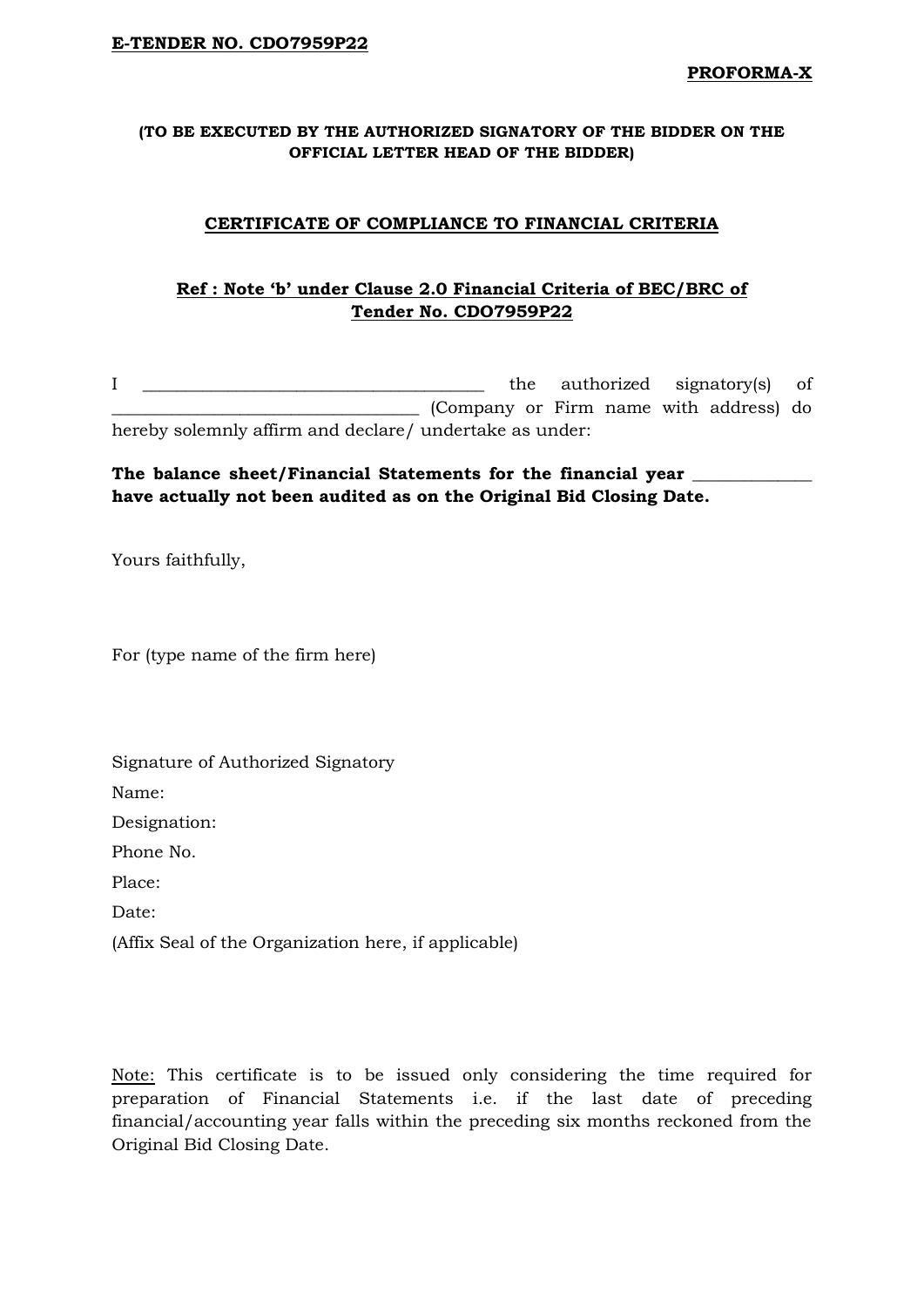#### **PROFORMA-XI**

# **COMMERCIAL CHECK LIST**

**Bidder's Name: \_\_\_\_\_\_\_\_\_\_\_\_\_\_\_\_\_\_\_\_\_\_\_\_\_\_\_\_\_\_\_**

# **TENDER NO. CDO7959P22**

This Questionnaire duly filled in should be returned along with each copy of Unpriced Bid. Clauses confirmed hereunder should not be repeated in the Bid.

| Sl. No. | Description                                                                                                                                                         | <b>Bidder's Confirmation</b> |
|---------|---------------------------------------------------------------------------------------------------------------------------------------------------------------------|------------------------------|
| 1.      | Bidding structure                                                                                                                                                   |                              |
| 2.      | Bidder's name and address:                                                                                                                                          |                              |
| 3.      | It is noted that deviations to Terms<br>& Conditions shall lead to rejection<br>of offer, as specified in the Tender.                                               |                              |
| 4.      | Ensure and confirm that prices<br>quoted in 'Schedule of Rates', are for<br>complete scope of work as defined in<br>the tender                                      |                              |
| 5.      | Indicate SAC Code<br>Indicate rate of GST applicable.                                                                                                               | SAC Code:<br>GST %           |
| 6.      | EMD Details: Whether Bid Securing<br>Declaration submitted                                                                                                          |                              |
| 7.      | Confirm to Submit PBG as per<br>Tender requirement                                                                                                                  |                              |
| 8.      | Confirm that the offer shall remain<br>valid for acceptance up to 120 (One<br>Hundred Twenty) days from Date of<br>opening of bids.                                 |                              |
| 9.      | Mobilization<br>Whether<br>and<br>Completion period of contract is<br>complied?                                                                                     |                              |
| 10.     | Whether Integrity Pact Submitted (if<br>applicable)?                                                                                                                |                              |
| 11.     | Confirm that quoted prices shall<br>remain<br>firm<br>and<br>fixed<br>until<br>completion of the contract, except<br>as otherwise mentioned in the bid<br>document. |                              |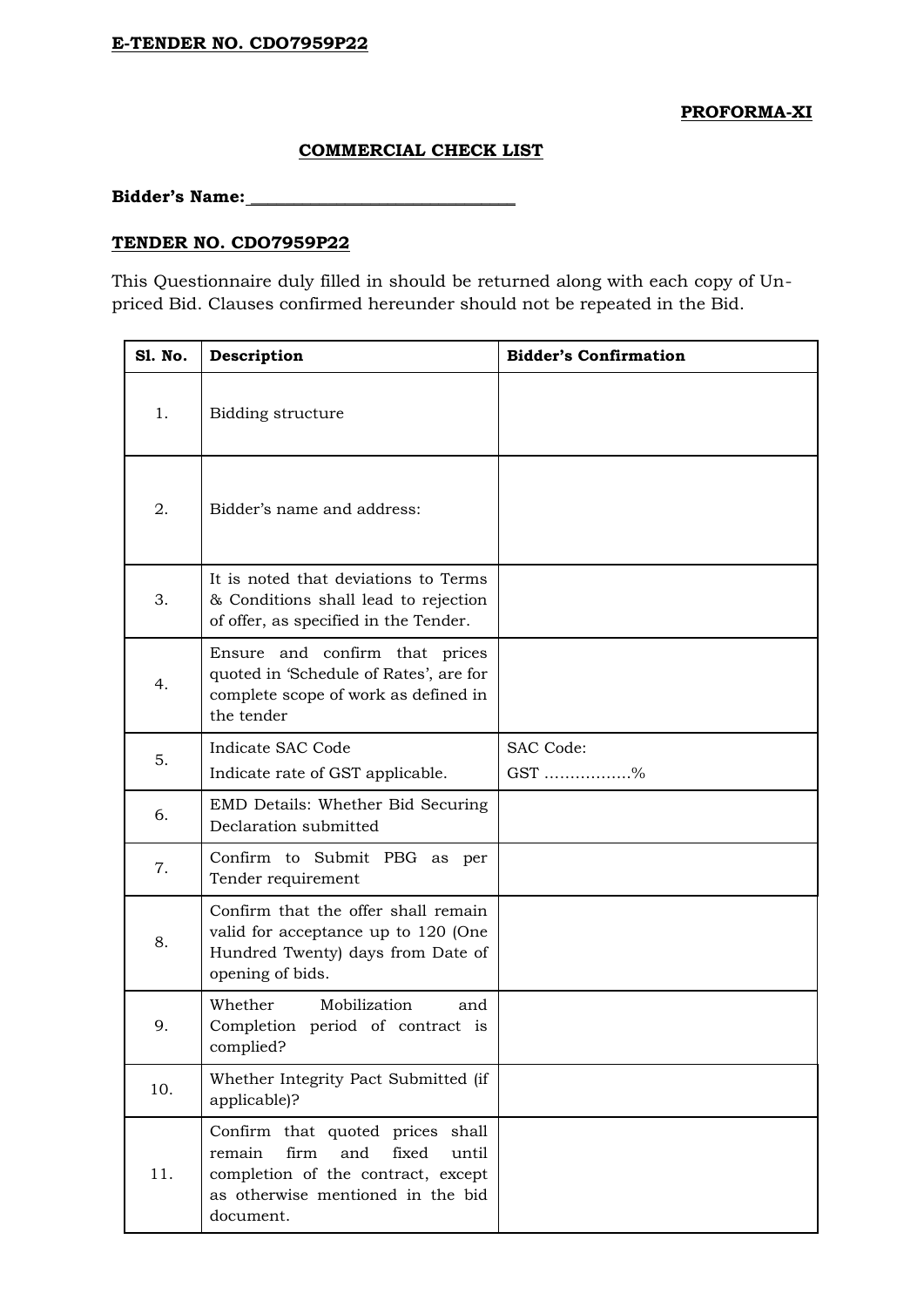| 12. | Confirm that percentage of Local<br>Content along with Certification of<br>Incorporation and other relevant<br>documents required under BEC<br>Clause No. 1.0 has been submitted. |                                         |
|-----|-----------------------------------------------------------------------------------------------------------------------------------------------------------------------------------|-----------------------------------------|
| 13. | Confirm that you have submitted all<br>documents as mentioned in the<br>Tender/Annexures                                                                                          |                                         |
| 14. | Confirm acceptance to all terms &<br>conditions of the Tender.                                                                                                                    |                                         |
| 15. | Confirm that all correspondence<br>must be in English Language only.                                                                                                              |                                         |
| 16. | Indicate<br>Name<br>85<br>Contact<br>No.<br>(Telephone/Fax/E-mail) of person<br>signing the bid.                                                                                  | Name:<br>Contact No.:<br>Fax:<br>Email: |
| 17. | Confirm<br>that all Bank<br>charges<br>associated with Bidder's Bank shall<br>be borne by Bidder.                                                                                 |                                         |
| 18. | Please indicate the following:<br>PAN No.<br>(i)<br>(ii)<br>GST Regn. No.                                                                                                         |                                         |

Bidder confirms that in case of conflicting version of various terms & conditions at different places, the confirmation furnished as above shall be considered over-riding and final and any other deviation indicated elsewhere shall be treated as redundant.

Signature \_\_\_\_\_\_\_\_\_\_\_\_\_\_\_\_\_\_\_\_\_\_\_\_\_\_

Name \_\_\_\_\_\_\_\_\_\_\_\_\_\_\_\_\_\_\_\_\_\_\_\_\_\_\_\_\_\_

Designation \_\_\_\_\_\_\_\_\_\_\_\_\_\_\_\_\_\_\_\_\_\_\_\_

Office Stamp \_\_\_\_\_\_\_\_\_\_\_\_\_\_\_\_\_\_\_\_\_\_\_\_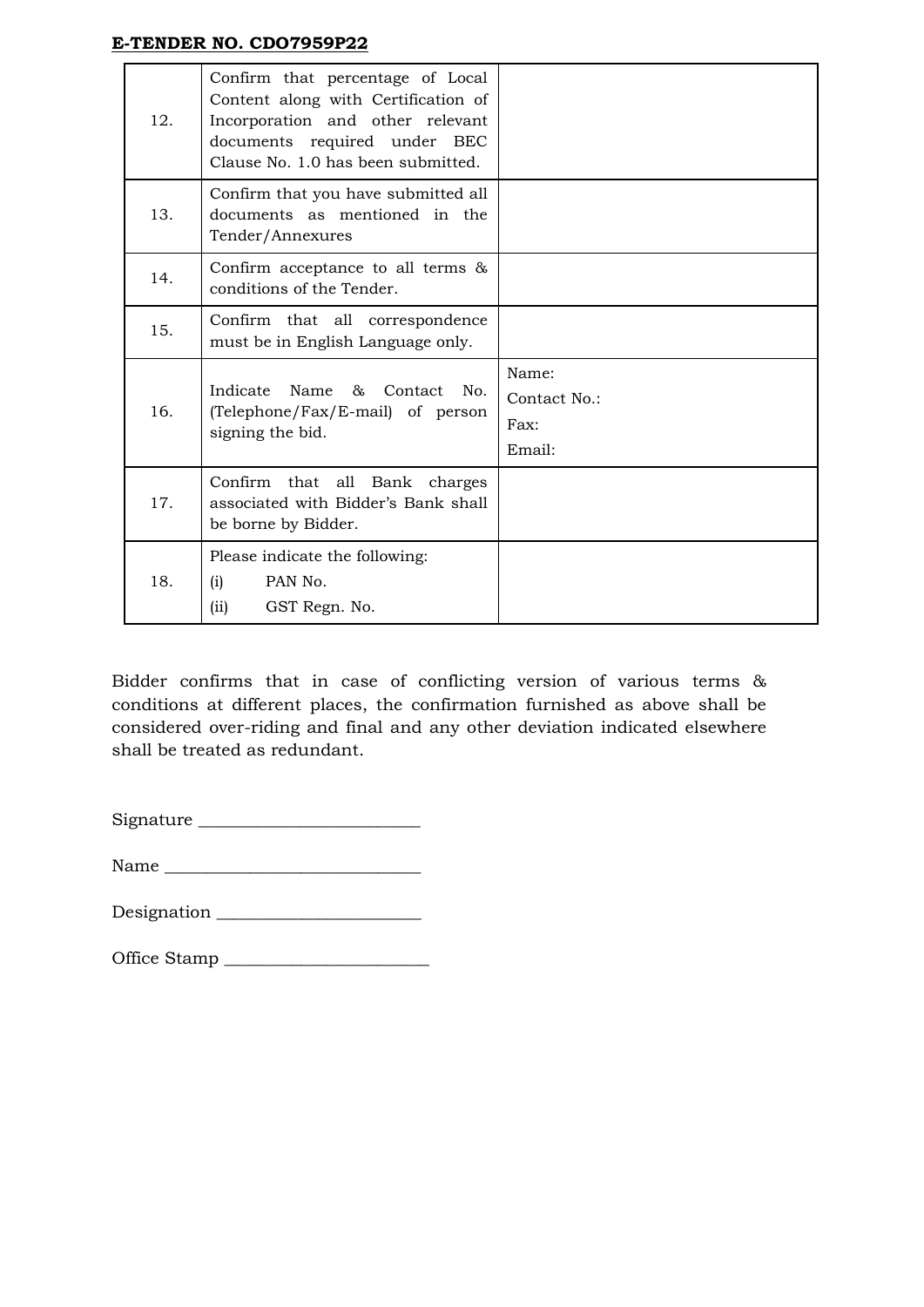#### **PROFORMA-XII**

#### **UNDERTAKING TOWARDS SUBMISSION OF BANK GUARANTEE**

To, Oil India Limited Contracts Department Duliajan, Assam - 786602

| Security in favour of Oil India Limited, Duliajan in the form of bank guarantee bearing |  |  |  |  |  |
|-----------------------------------------------------------------------------------------|--|--|--|--|--|
|                                                                                         |  |  |  |  |  |
|                                                                                         |  |  |  |  |  |
|                                                                                         |  |  |  |  |  |

# **BG issuing bank details:-**

| Bank<br><b>Branch IFS Code</b> |              |
|--------------------------------|--------------|
| <b>Contact Details</b>         | Mobile       |
| E-mail Addresses               | Telephone    |
|                                | Fax          |
|                                |              |
| <b>Correspondence Address</b>  | <b>State</b> |
| H No/Street/City               | Country      |
|                                | Pin Code     |
|                                |              |

# Declaration:

We have arranged to send the confirmation of issuance of the bank guarantee via SFMS portal through our bank using the details mentioned in the tender and hereby confirming the correctness of the details mentioned.

| Authorized Signature: ____________ |
|------------------------------------|
| Name: www.                         |
| Vendor Code: _____                 |
| Email ID:                          |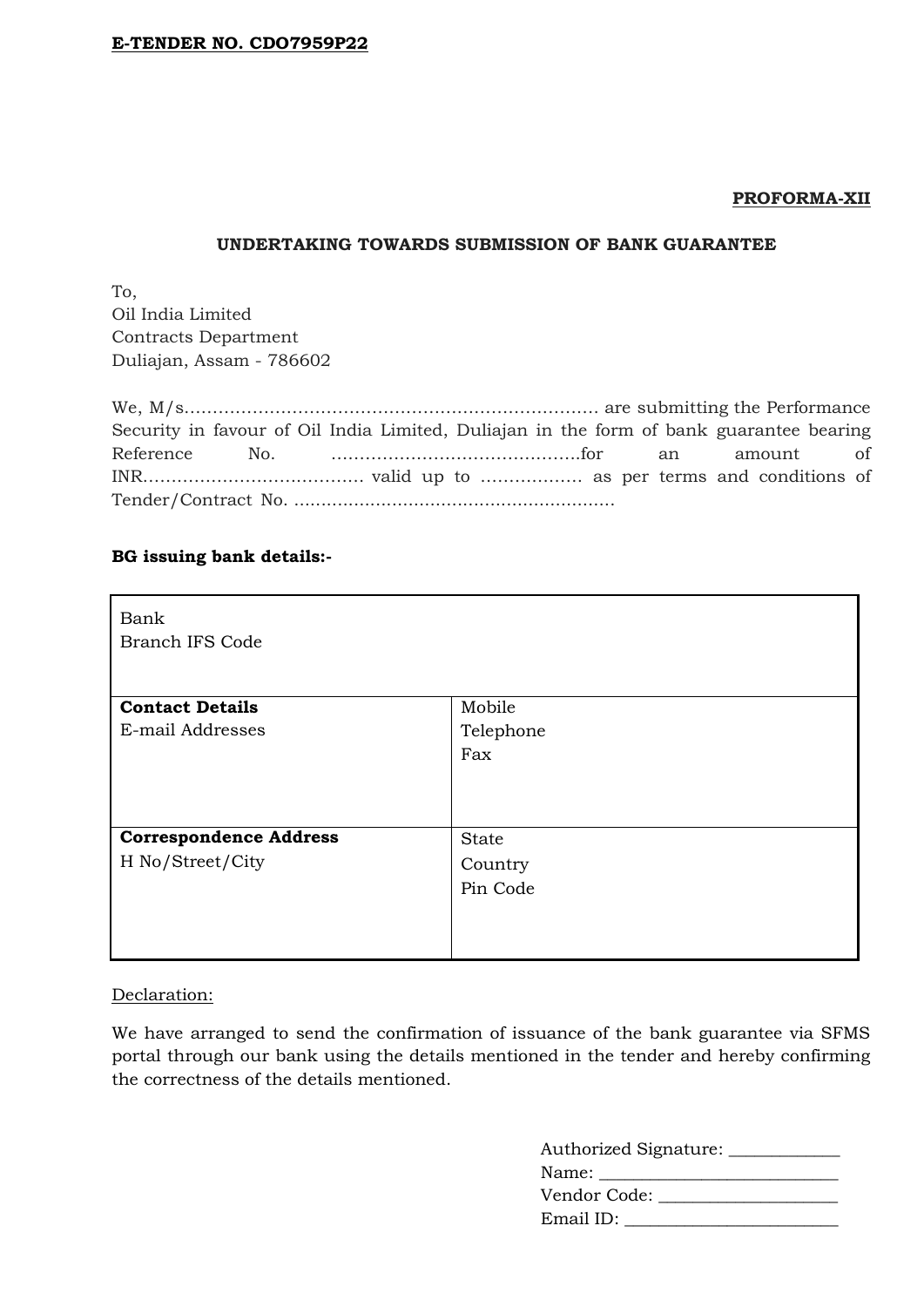Mobile No: \_\_\_\_\_\_\_\_\_\_\_\_\_\_\_\_\_\_\_\_\_\_\_\_

Encl: Original bank guarantee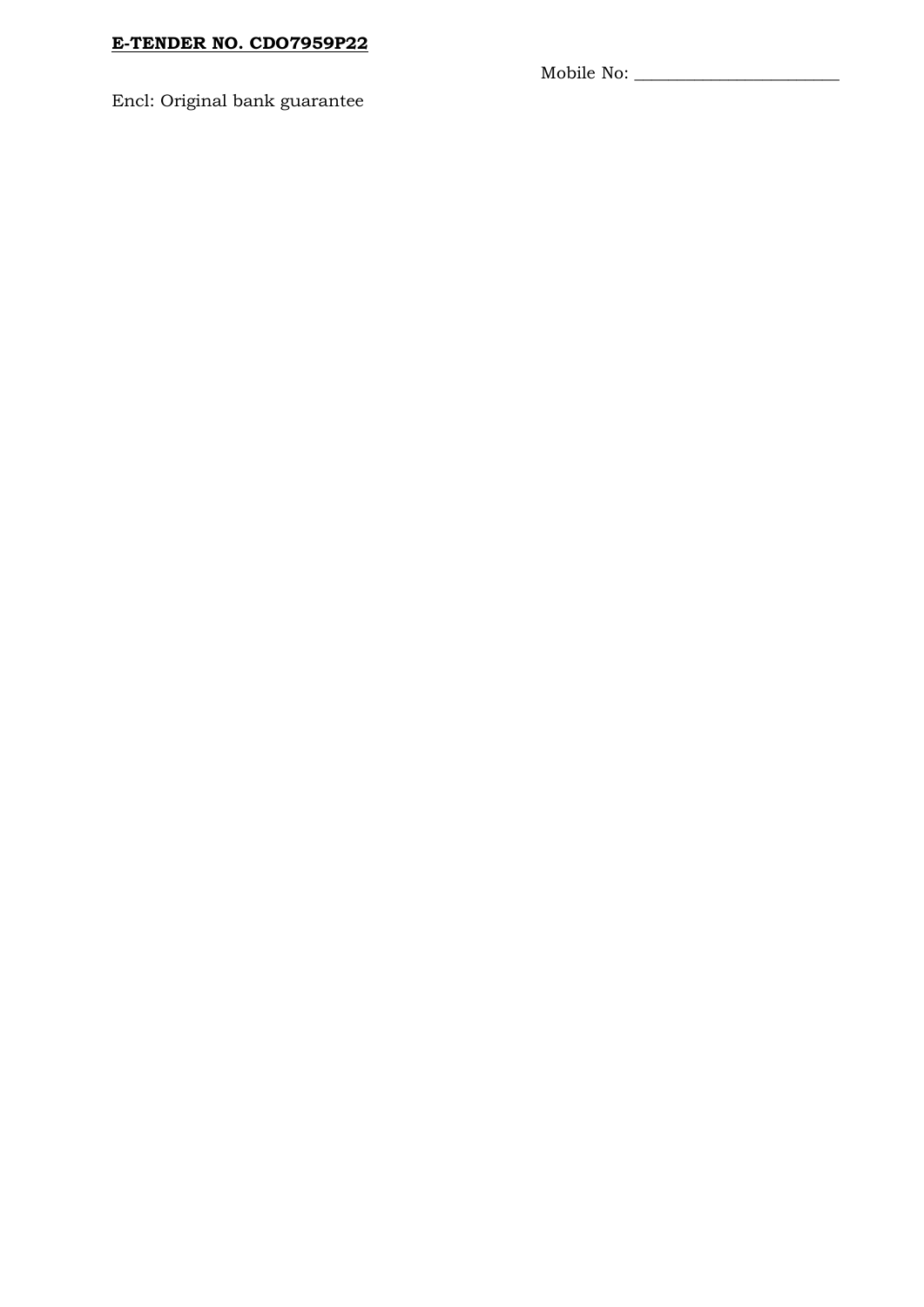# **Bidder's Name: \_\_\_\_\_\_\_\_\_\_\_\_\_\_\_\_\_\_\_\_\_\_\_\_\_\_\_\_\_\_\_\_\_\_\_\_\_\_\_\_\_\_\_\_\_\_**

| <b>S1.</b>     | Clause No.<br>of |                                                                                                                                                                                                                                                                                                                                                                                                                                                                                                                                                                                                                                                                               |            | Compliance | <b>Bidder to indicate</b><br>Relevant Page No.<br>of their Bid to |  |  |
|----------------|------------------|-------------------------------------------------------------------------------------------------------------------------------------------------------------------------------------------------------------------------------------------------------------------------------------------------------------------------------------------------------------------------------------------------------------------------------------------------------------------------------------------------------------------------------------------------------------------------------------------------------------------------------------------------------------------------------|------------|------------|-------------------------------------------------------------------|--|--|
| No.            | <b>BEC/BRC</b>   | Description                                                                                                                                                                                                                                                                                                                                                                                                                                                                                                                                                                                                                                                                   | <b>Yes</b> | <b>No</b>  | support the<br>remarks/<br>compliance                             |  |  |
|                |                  | BID EVALUATION CRITERIA (BEC)                                                                                                                                                                                                                                                                                                                                                                                                                                                                                                                                                                                                                                                 |            |            |                                                                   |  |  |
| 1              |                  | The bid shall conform to the specifications and terms and conditions<br>given in the Bidding Documents. Bids will be rejected in case material<br>and services offered do not conform to the required parameters<br>stipulated in the technical specifications. Notwithstanding the general<br>conformity of the bid to the stipulated specifications, the following<br>requirements will have to be particularly met by the Bidders without<br>which the same will be considered as non-responsive and will not be<br>considered for evaluation. All the documents related to BEC shall be<br>submitted along with the Technical Bid.                                        |            |            |                                                                   |  |  |
|                |                  | 1.0 TECHNICAL EVALUATION CRITERIA                                                                                                                                                                                                                                                                                                                                                                                                                                                                                                                                                                                                                                             |            |            |                                                                   |  |  |
| $\overline{2}$ |                  | The bidder must be incorporated in India and must maintain more<br>than 20% local content (LC) for the offered services to be eligible<br>to bid against this tender.<br>Regarding calculation of local content and submission of documents<br>during bidding & execution of contracts, provision of Purchase<br>preference policy linked with Local Content (PP-LC) notified vide<br>Letter No. FP-20013/2/2017-FP-PNG dated 17.11.2020 by-MoPNG<br>(including subsequent amendments thereof, if any) shall be applicable.<br>If such local content is not maintained during execution of contract,<br>OIL reserves the right to invoke the Performance Securities submitted |            |            |                                                                   |  |  |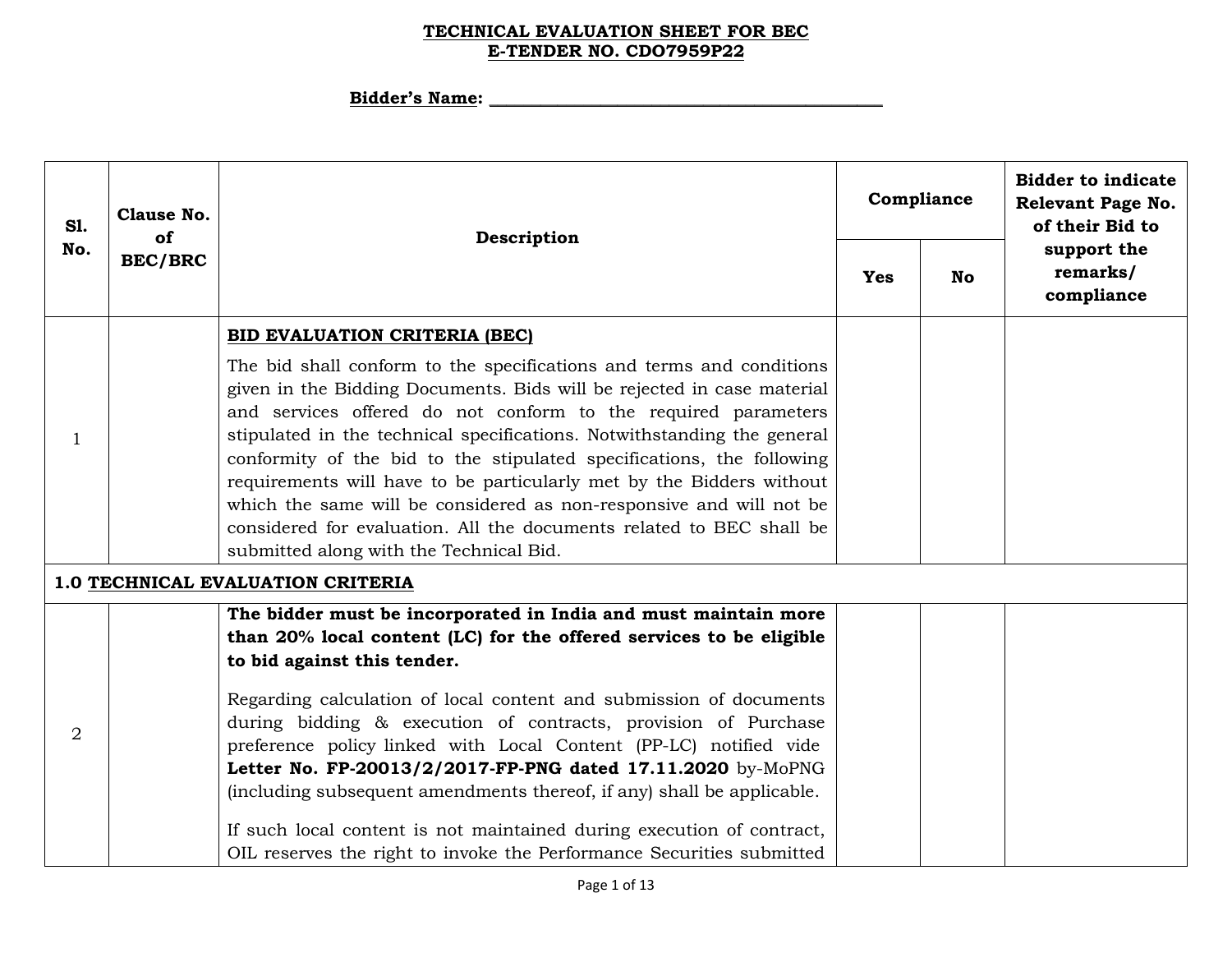|   |     | by the bidding and supporting companies, in addition to resorting to<br>other options as may be deemed appropriate.                                                                                                                                                                                                                       |  |  |
|---|-----|-------------------------------------------------------------------------------------------------------------------------------------------------------------------------------------------------------------------------------------------------------------------------------------------------------------------------------------------|--|--|
|   |     | Whether <b>or not</b> the bidders want to avail PP-LC benefit against this<br>tender, it is mandatory for them to meet the following at the bidding<br>stage:                                                                                                                                                                             |  |  |
|   |     | Without specifying the unit rates and bid amount in the<br>(a)<br>technical bid, the bidder must provide the <b>percentage</b> (%) of local<br>content in their bid, without which the bid shall be summarily<br>rejected being non-compliant.                                                                                            |  |  |
|   |     | The Bidder shall submit an undertaking from the authorised<br>(b)<br>signatory of bidder having the Power of Attorney alongwith the bid,<br>stating that the bidder meets the minimum LC requirement (above<br>20%) and such undertaking shall become a part of the contract, if<br>awarded.                                              |  |  |
|   |     | The aforesaid undertaking of the bidder shall also be supported<br>(c)<br>by a certificate from the statutory auditor or cost auditor of the<br>company (in case of companies) or from a practicing cost accountant or<br>practicing chartered accountant (in respect of other than companies)<br>giving the percentage of local content. |  |  |
|   |     | Bidder to submit a copy of their Certificate of Incorporation in<br>(d)<br>India.                                                                                                                                                                                                                                                         |  |  |
| 3 | 1.1 | <b>EXPERIENCE:</b> The Bidder must have experience of at least 01 (one)<br>SIMILAR WORK of minimum length 45 Kilometres under single<br>Contract in previous 07 (seven) years to be reckoned from the original<br>bid closing date.<br><b>OR</b>                                                                                          |  |  |
|   |     | The bidder must have experience of at least 01 (one) SIMILAR work of<br>minimum value of Rs 1,80,57,300.00 (Rupees One Crore Eighty<br>Lakhs Fifty Seven Thousand Three Hundred Only) under single                                                                                                                                        |  |  |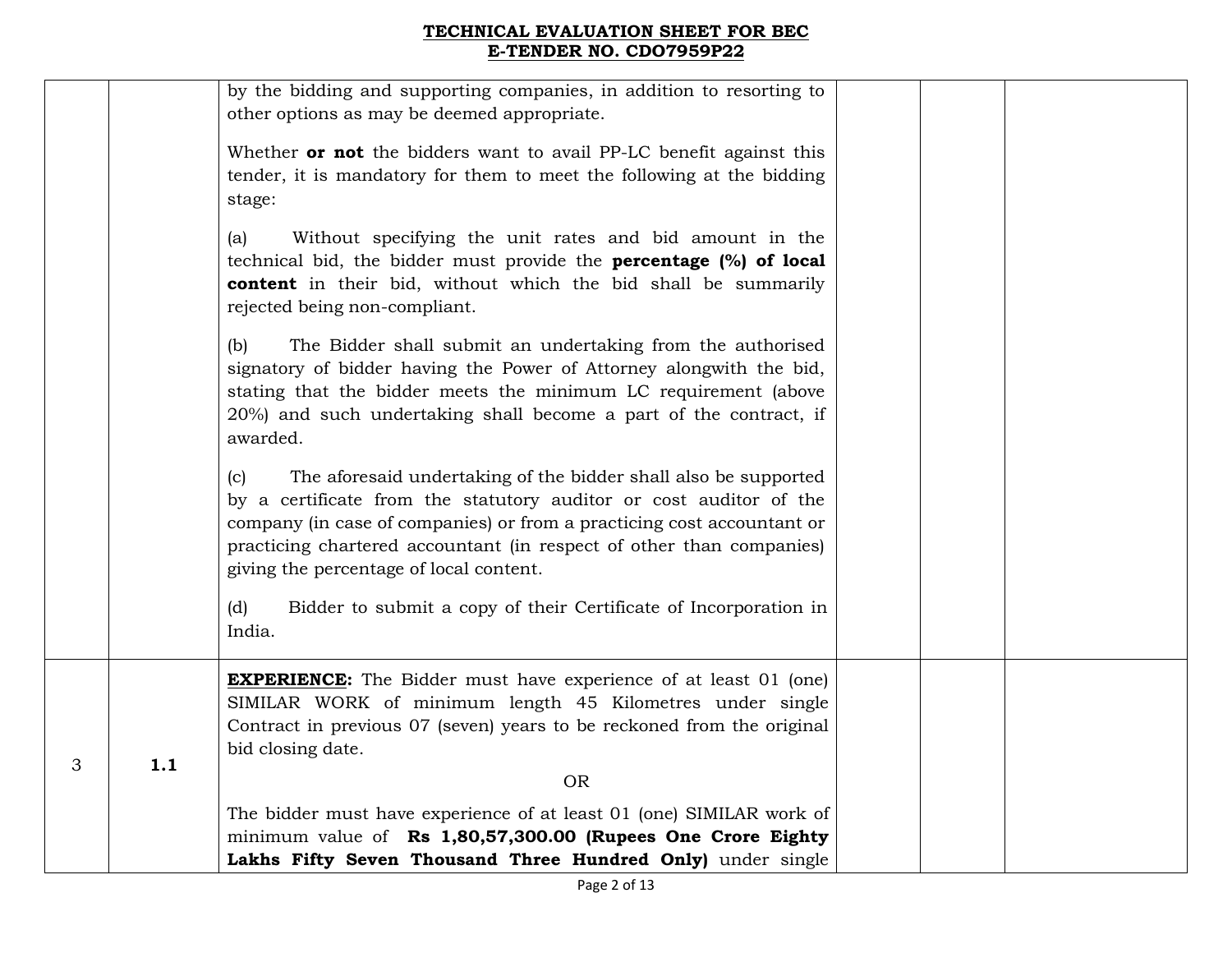|   |                     | Contract in previous 7 (seven) years to be reckoned from the original<br>bid closing date.                                                                                                                                                                                                                                                                                                                                        |  |
|---|---------------------|-----------------------------------------------------------------------------------------------------------------------------------------------------------------------------------------------------------------------------------------------------------------------------------------------------------------------------------------------------------------------------------------------------------------------------------|--|
|   |                     | "SIMILAR" nature of work mentioned in Clause No. 1.1 means<br>a.<br>"Construction of Crude Oil/Petroleum Product/Gas transportation<br>welded pipe lines of minimum 50mm NB in Central Govt. / State Govt.<br>/Public Sector Undertaking/State Govt. Enterprise/any<br>E&P<br>(Companies involved in Exploration & Production of Oil & Gas) or<br>Midstream or Downstream Oil and Gas Company, conforming to ASME<br>B 31.4/31.8" |  |
|   |                     | For proof of requisite Experience (refer Clause No. 1.1), the<br>b.<br>following documents/ photocopy (self-attested/attested) must be<br>submitted along with the bid:                                                                                                                                                                                                                                                           |  |
|   |                     | A. Contract document showing details of work,<br><b>AND</b>                                                                                                                                                                                                                                                                                                                                                                       |  |
|   | Note to             | B. Job Completion Certificate showing:                                                                                                                                                                                                                                                                                                                                                                                            |  |
| 4 | <b>BEC</b>          | Gross value of job/quantity done<br>(i)                                                                                                                                                                                                                                                                                                                                                                                           |  |
|   | Clause 1.0<br>above | Nature of job done and Work order no./Contract no.<br>(iii)                                                                                                                                                                                                                                                                                                                                                                       |  |
|   |                     | Contract period and date of completion<br>(iii)                                                                                                                                                                                                                                                                                                                                                                                   |  |
|   |                     | <b>OR</b>                                                                                                                                                                                                                                                                                                                                                                                                                         |  |
|   |                     | C. SES (Service Entry Sheet)/Certificate of Payment (COP)<br>issued by the company indicating the following:                                                                                                                                                                                                                                                                                                                      |  |
|   |                     | Work order no./Contract no.<br>(i)                                                                                                                                                                                                                                                                                                                                                                                                |  |
|   |                     | Gross value of jobs/ quantity done<br>(ii)                                                                                                                                                                                                                                                                                                                                                                                        |  |
|   |                     | Period of Service<br>(iii)                                                                                                                                                                                                                                                                                                                                                                                                        |  |
|   |                     | Nature of Service<br>(iv)                                                                                                                                                                                                                                                                                                                                                                                                         |  |
|   |                     | Only Letter of Intent (LOI)/Letter of Award (LOA), or Work<br>c.<br>Order(s) are not acceptable as evidence.                                                                                                                                                                                                                                                                                                                      |  |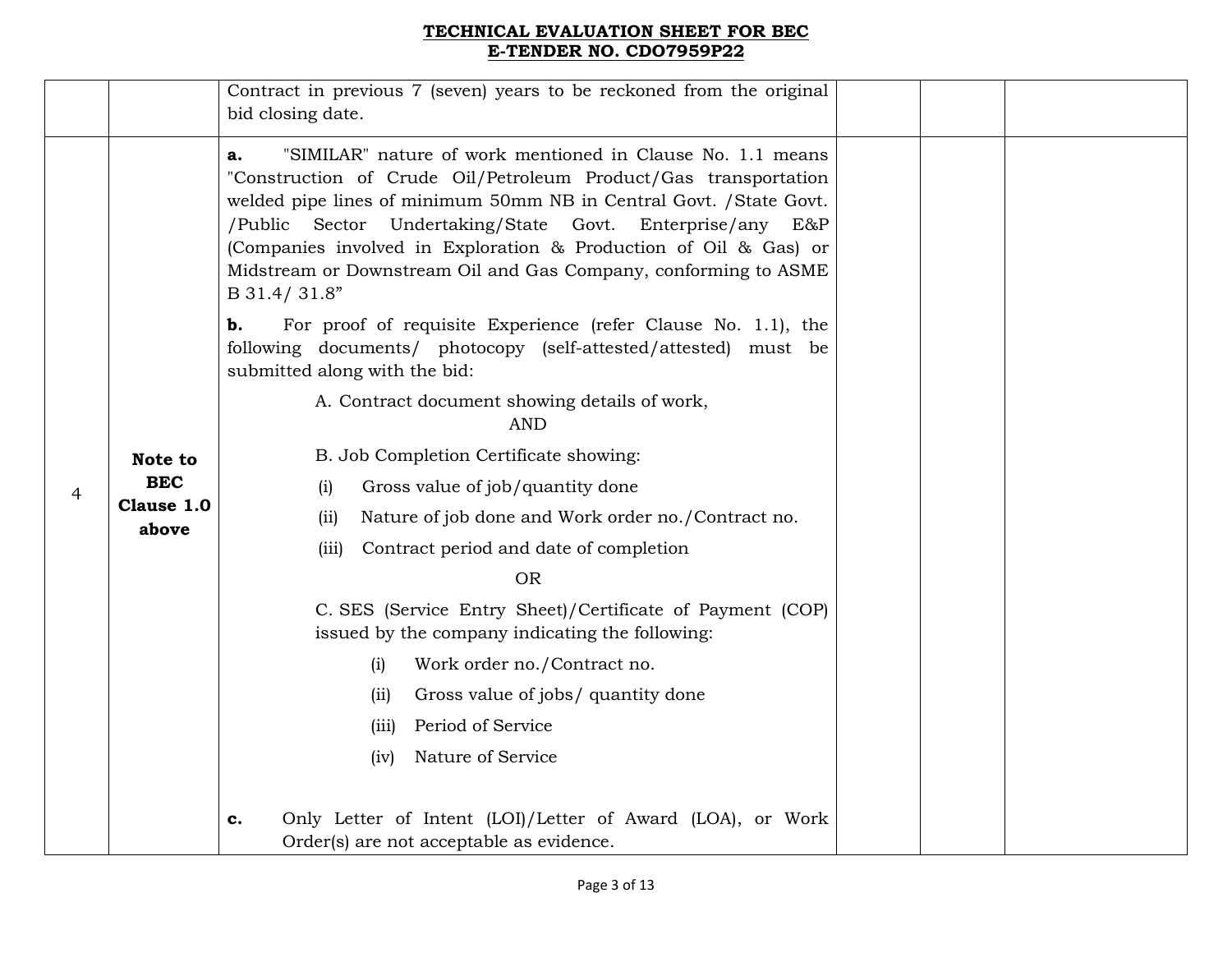| d. | Mere award of contract(s) will not be counted towards<br>experience. Successful completion of the awarded contract(s) to<br>the extent of volume & value, as stipulated respectively under<br>Clause Nos. 1.0 will only be treated as acceptable experience.                                                                  |  |  |
|----|-------------------------------------------------------------------------------------------------------------------------------------------------------------------------------------------------------------------------------------------------------------------------------------------------------------------------------|--|--|
| e. | Following work experience will also be taken into consideration:                                                                                                                                                                                                                                                              |  |  |
|    | (i) If the prospective bidder has executed contract in which<br>similar work is also a component of the contract.                                                                                                                                                                                                             |  |  |
|    | (ii) In case the start date of the requisite experience is beyond<br>the prescribed 07 (seven) years reckoned from the original bid<br>closing date but completion is within the prescribed 07<br>(seven) years reckoned from the original bid closing date.                                                                  |  |  |
|    | (iii) If the prospective bidder is executing similar work which is<br>still running and the contract value/quantity executed prior<br>to original bid closing date is equal to or more than the<br>minimum prescribed value in the BEC.                                                                                       |  |  |
|    | Proof of work experience against Para <b>e. (i) and (ii)</b> above, to satisfy a)<br>similar work b) minimum prescribed value/quantity/period c)<br>prescribed period of 07 years, to be submitted as below:                                                                                                                  |  |  |
|    | Bidder must submit the breakup of similar work and its<br>value/quantity/period executed within the prescribed period of<br>07 (Seven) years reckoned from the original bid closing date. The<br>breakup must be certified by the end user or a certificate issued<br>by a practicing Chartered/Cost Accountant Firm<br>(with |  |  |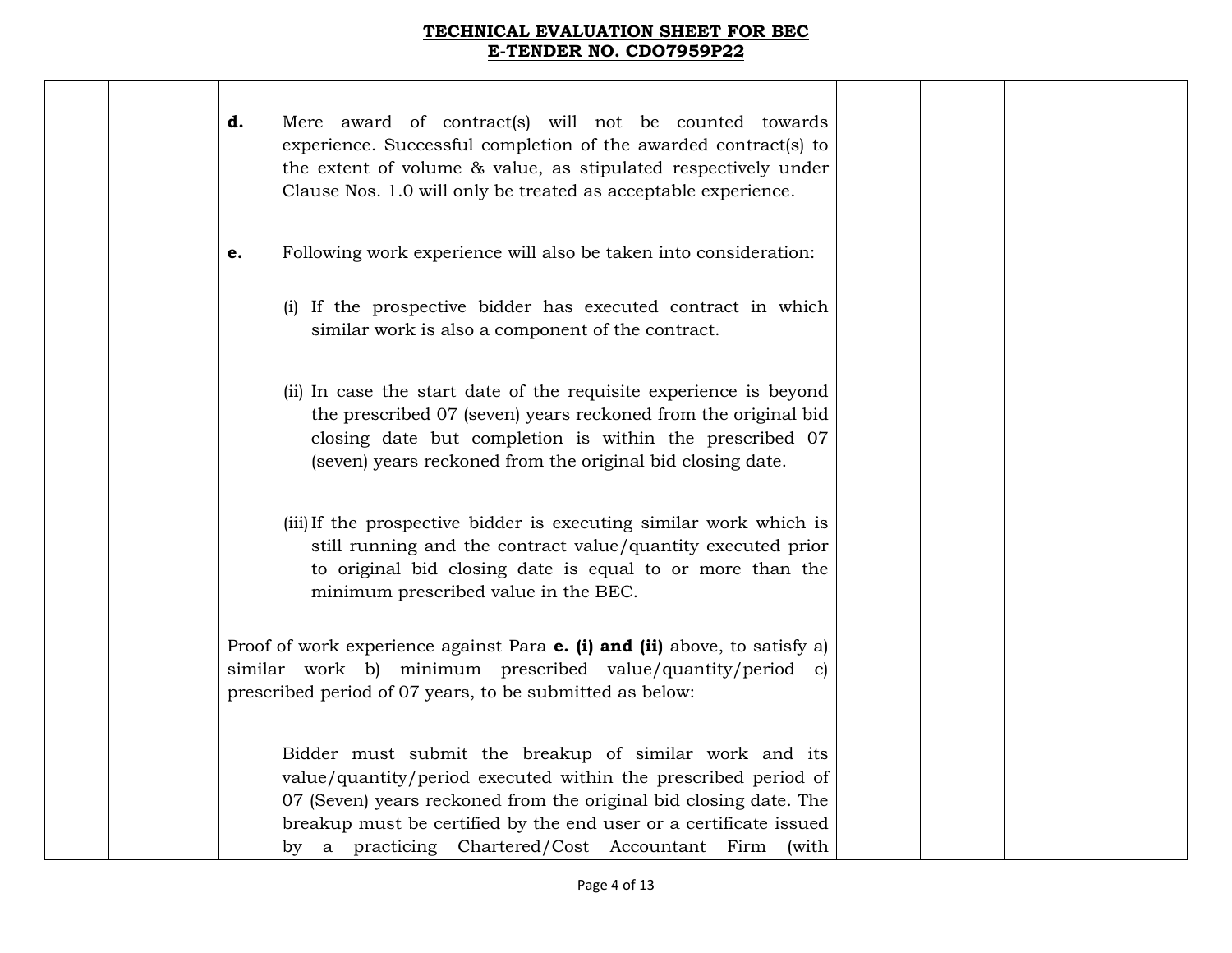| Membership Number & Firm Registration Number).                                                                                                                                                        |  |
|-------------------------------------------------------------------------------------------------------------------------------------------------------------------------------------------------------|--|
| Proof of work experience against Para <b>e. (iii)</b> above, to satisfy a) similar<br>work b) minimum prescribed value/quantity/period c) prescribed<br>period of 07 years, to be submitted as below: |  |
| A. Breakup of similar work                                                                                                                                                                            |  |
| Contract document showing details of work.<br>В.                                                                                                                                                      |  |
| C. LOA/LOI/Work order showing:                                                                                                                                                                        |  |
| Gross value of job/quantity awarded<br>(i)                                                                                                                                                            |  |
| Nature of job awarded<br>(i)                                                                                                                                                                          |  |
| (iii) Contract no./Work order no.                                                                                                                                                                     |  |
| (iv) Contract period and date of completion                                                                                                                                                           |  |
| D. Certificate of Payment (COP)/SES (Service Entry Sheet) up to<br>the previous month of the original bid closing date of this<br>tender issued by the company indicating the following:              |  |
| Work order no./Contract no.<br>(1)                                                                                                                                                                    |  |
| Gross value of job/ quantity done<br>(i)                                                                                                                                                              |  |
| (iii) Period of Work Done                                                                                                                                                                             |  |
| (iv) Nature of Service                                                                                                                                                                                |  |
| In case of similar work executed through 'sub-contracting', the<br>f.<br>bidder shall submit confirmation towards consent of the client<br>organization/end user for allowing 'sub-contracting'.      |  |
| <b>SIMILAR</b><br>bidder<br>executed<br>work<br>for<br>by<br>its<br>a<br>own<br>g.                                                                                                                    |  |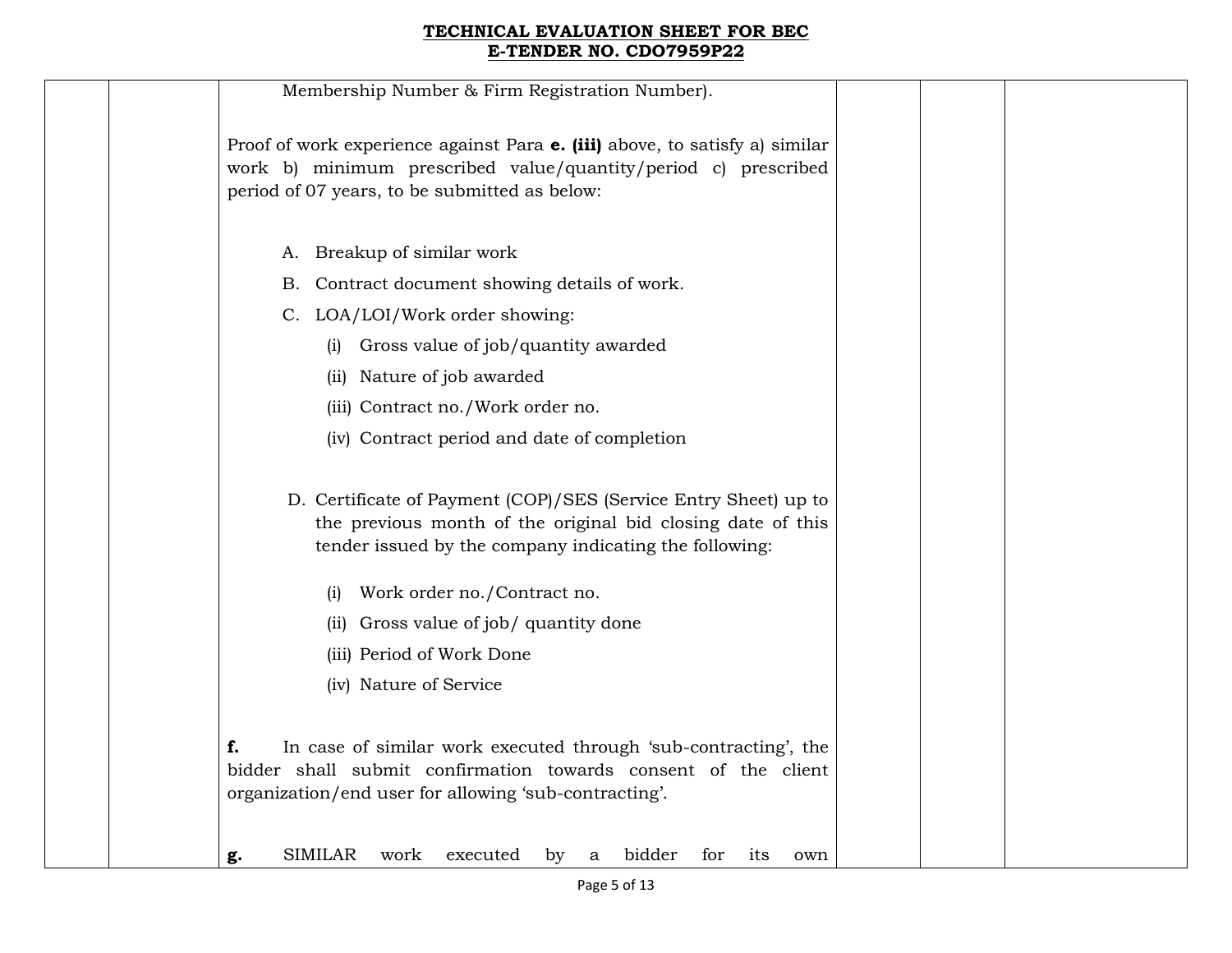|                |                                              | organization/subsidiary/Joint Venture cannot be considered as<br>experience for the purpose of meeting BEC.                                                                                                                                                                                                                                                                                      |  |
|----------------|----------------------------------------------|--------------------------------------------------------------------------------------------------------------------------------------------------------------------------------------------------------------------------------------------------------------------------------------------------------------------------------------------------------------------------------------------------|--|
|                |                                              | Bids submitted for part of the work will be rejected. Bid will be<br>h.<br>rejected if not accompanied with adequate documentary proof in<br>support of Work experience as mentioned in Para 1.0.                                                                                                                                                                                                |  |
|                |                                              | Any party who is extending support by way of entering into Joint<br>i.<br>Venture agreement or MOU with another party shall not be allowed to<br>submit an independent bid against this tender. Under such situation<br>both the bids shall be rejected.                                                                                                                                         |  |
|                |                                              | 2.0 FINANCIAL EVALUATION CRITERIA                                                                                                                                                                                                                                                                                                                                                                |  |
| 5              | 2.1                                          | Annual Financial Turnover of the bidder during any of preceding 03<br>(Three) financial/accounting years from the original bid closing date<br>should be at least Rs. 90,28,700 (Rupees Ninety Lakhs Twenty<br>Eight Thousand and Seven Hundred only).                                                                                                                                           |  |
|                |                                              | Net worth of the bidder must be Positive for the preceding<br>financial/accounting year.                                                                                                                                                                                                                                                                                                         |  |
| 6              | 2.2                                          | Note: The Net worth to be considered against Clause 2.2 above, should<br>be read in conjunction with the definition of Net worth as mentioned in<br>Section 2 (57) of the Companies Act, 2013.                                                                                                                                                                                                   |  |
| $\overline{7}$ | Note to<br><b>BEC</b><br>clause 2.0<br>above | <b>a.</b> For proof of Annual Turnover & Net worth, any one of the<br>following documents/photocopies must be submitted along<br>with the bid:<br>Audited Balance Sheet along with Profit & Loss account.<br>(i)<br><b>OR</b><br>A certificate issued by a practicing Chartered/Cost<br>(ii)<br>Accountant (with Membership Number and Firm<br>Registration Number), as per format prescribed in |  |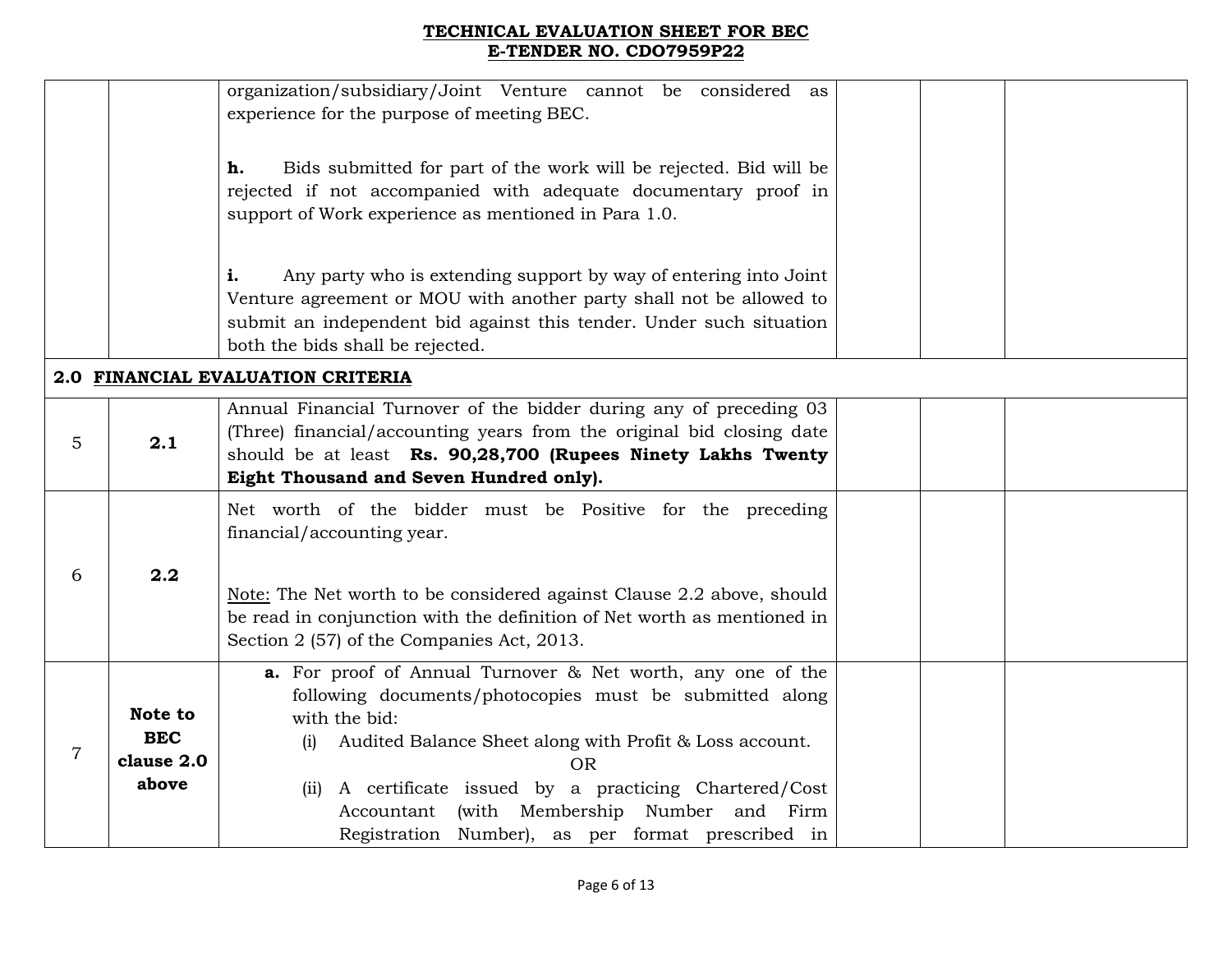#### **Annexure-X**.

Note : Mention of UDIN (Unique Document Identification Number) is mandatory for all Certificates issued w.e.f. February 1, 2019 by Chartered Accountant in Practice.

- **b.** Considering the time required for preparation of Financial Statements, if the last date of preceding financial/accounting year falls within the preceding six months reckoned from the original bid closing date and the Financial Statements of the preceding financial/accounting year are not available with the bidder, then the financial turnover of the previous three financial /accounting years excluding the preceding financial/accounting year will be considered. In such cases, the Net worth of the previous financial/accounting year excluding the preceding financial/accounting year will be considered. However, the bidder has to submit an undertaking in support of the same along with their technical bid as per **Proforma-X**.
- **c.** In case the bidder is a Central Govt. Organization/PSU/State Govt. Organization/Semi-State Govt. Organization or any other Central/State Govt. Undertaking, where the auditor is appointed only after the approval of Comptroller and Auditor General of India and the Central Government, their certificates may be accepted even though FRN is not available. However, bidder to provide documentary evidence for the same.
- **d.** In case the bidder is a Government Department, they are exempted from submission of document mentioned under para **a.** and **b.** above.
- **e.** Bid will be rejected if not accompanied with adequate documentary proof in support of Annual turnover and Net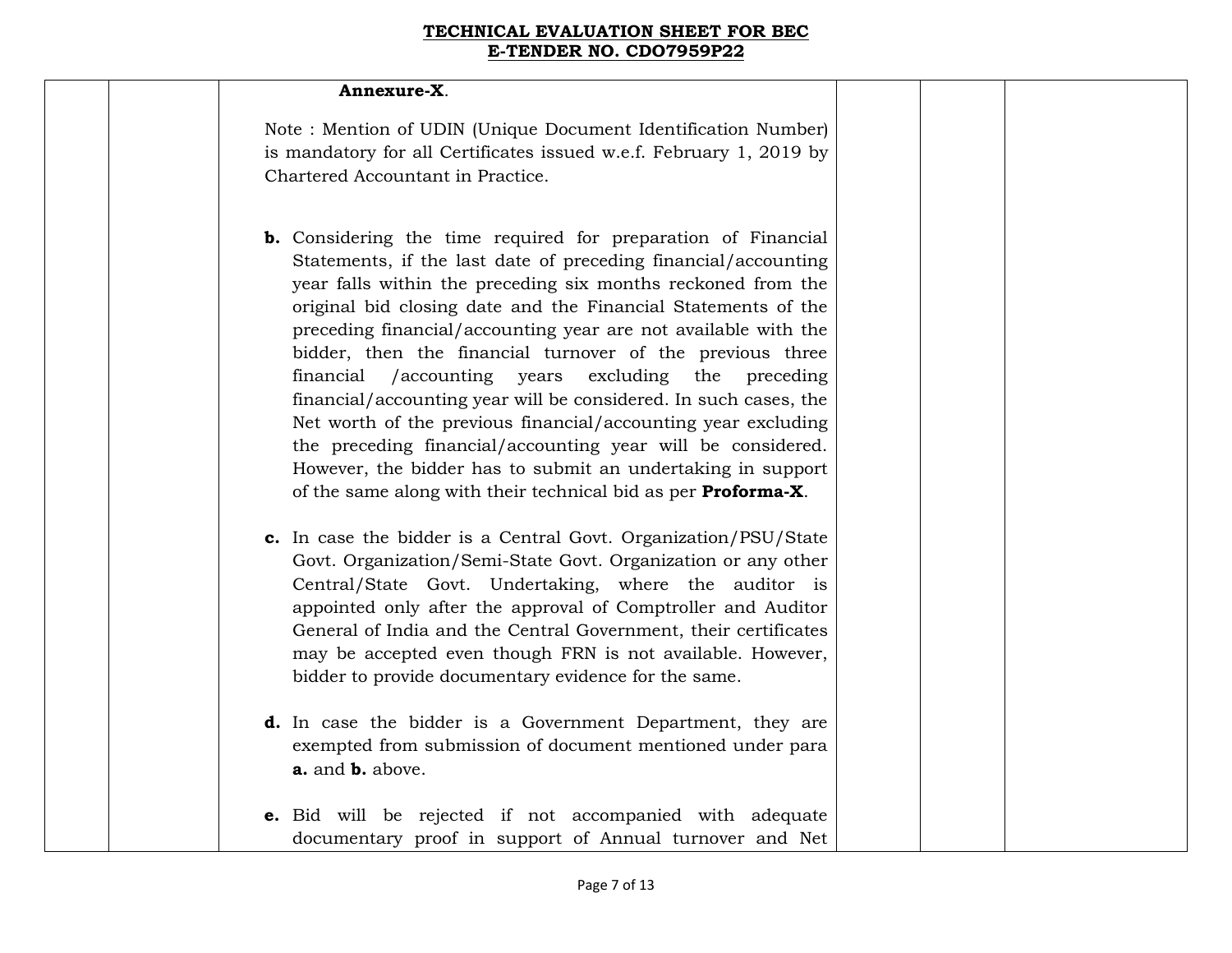|    |                                    | worth as mentioned in Para $2.1$ & $2.2$ .                                                                                                                                                                                                                                                                                                                |  |  |  |  |
|----|------------------------------------|-----------------------------------------------------------------------------------------------------------------------------------------------------------------------------------------------------------------------------------------------------------------------------------------------------------------------------------------------------------|--|--|--|--|
|    | 3.0 COMMERCIAL EVALUATION CRITERIA |                                                                                                                                                                                                                                                                                                                                                           |  |  |  |  |
| 8  | 3.1                                | The bids are to be submitted in single stage under Two Bid System i.e.<br>Un-priced Techno-Commercial Bid and Price Bid together. Only the<br>Price Bid should contain the quoted price.                                                                                                                                                                  |  |  |  |  |
| 9  | 3.2                                | The price quoted by the successful bidder must be firm during the<br>performance of the contract and not subject to variation on any<br>account except as mentioned in the bid document. Any bid submitted<br>with adjustable price quotation other than the above will be treated as<br>non-responsive and rejected.                                     |  |  |  |  |
| 10 | 3.3                                | Bid security shall be furnished as a part of the Techno Commercial Un-<br>priced Bid. The amount of bid security should be as specified in the<br>forwarding letter. Any bid not accompanied by a proper bid security<br>will be rejected.                                                                                                                |  |  |  |  |
| 11 | 3.4                                | Bid Documents/User Id & Password for OIL's E-Tender portal are not<br>transferable.                                                                                                                                                                                                                                                                       |  |  |  |  |
| 12 | 3.5                                | form<br>bid<br>received<br>in<br>the<br>of<br>Physical<br>document/<br>Any<br>Telex/Cable/Fax/E-mail will not be accepted.                                                                                                                                                                                                                                |  |  |  |  |
| 13 | 3.6                                | Bids shall be typed or written in indelible ink. The bidder or his<br>authorized representative shall sign the bid digitally, failing which the<br>bid will be rejected.                                                                                                                                                                                  |  |  |  |  |
| 14 | 3.7                                | Bids shall contain no interlineations, erasures or overwriting except as<br>necessary to correct errors made by bidder, in which case such<br>corrections shall be initiated by the persons(s) signing (digitally) the<br>bid. However, white fluid should not be used for making corrections.<br>Any bid not meeting this requirement shall be rejected. |  |  |  |  |
| 15 | 3.8                                | Any bid containing false statement will be rejected and action will be                                                                                                                                                                                                                                                                                    |  |  |  |  |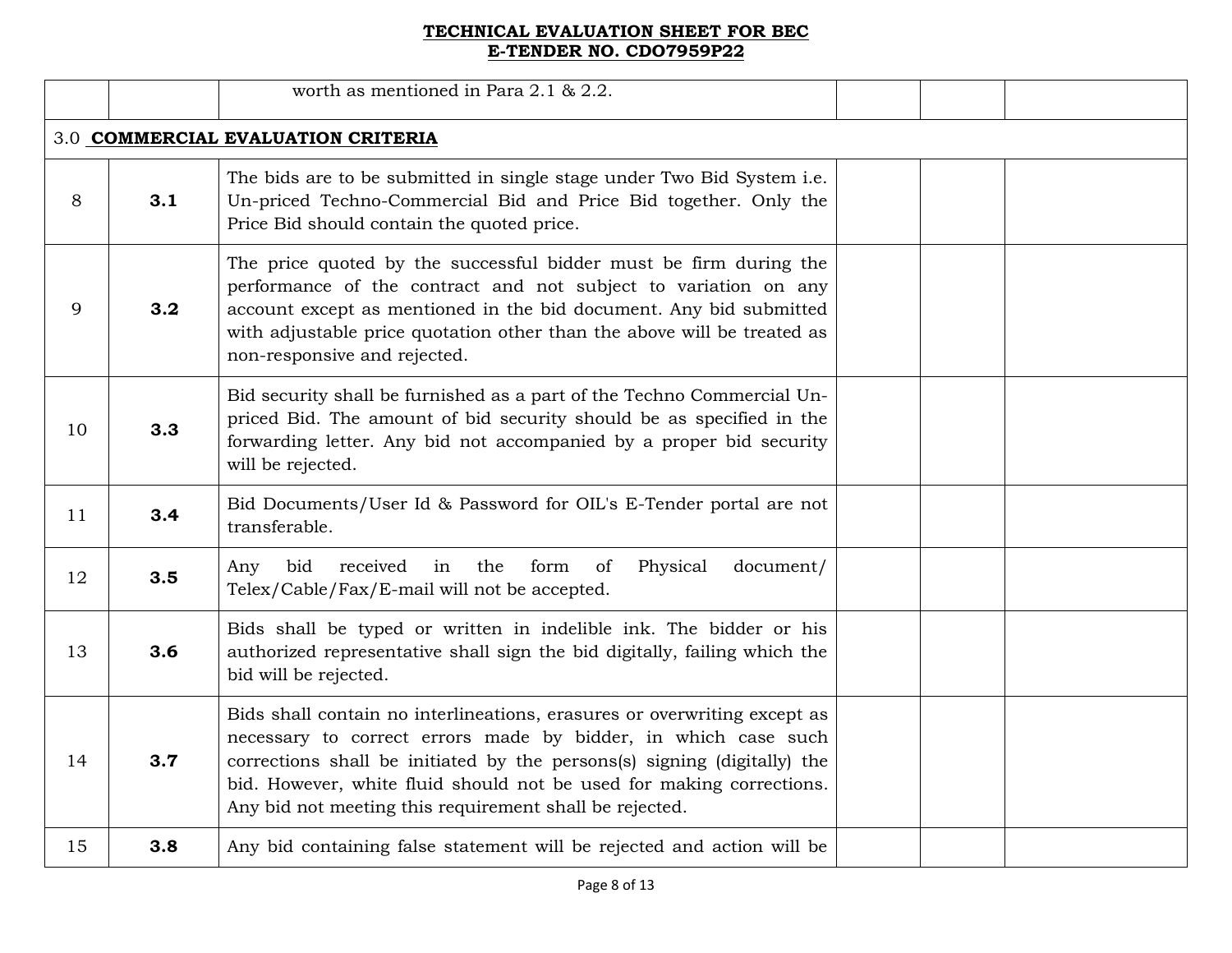|    |      | taken by Company as per Bid Document.                                                                                                                                                                                                                                                                                                                                                                                                                                                                                                                                                                                                                               |  |  |
|----|------|---------------------------------------------------------------------------------------------------------------------------------------------------------------------------------------------------------------------------------------------------------------------------------------------------------------------------------------------------------------------------------------------------------------------------------------------------------------------------------------------------------------------------------------------------------------------------------------------------------------------------------------------------------------------|--|--|
| 16 | 3.9  | Bidders must quote clearly and strictly in accordance with the price<br>schedule outlined in Price Bidding Format attached under "Notes and<br>Attachments" tab in the main bidding engine of OIL's E-Tender portal;<br>otherwise the bid will be rejected. All other techno-commercial<br>documents other than price details to be submitted with Unpriced<br>Techno-Commercial Bid as per tender requirement under "Technical<br>Attachment" Tab Page only.                                                                                                                                                                                                       |  |  |
| 17 | 3.10 | Bidder must accept and comply with the following provisions as given in<br>Tender Document in toto, failing which offer will be rejected:<br>Firm price<br>(i)<br>EMD / Bid Bond<br>(ii)<br>Period of validity of Bid<br>(iii)<br>Price Schedule<br>(iv)<br>Performance Bank Guarantee / Security deposit<br>(v)<br>Delivery / Completion Schedule<br>(vi)<br>(vii) Scope of work<br>(viii) Guarantee of material / work<br>Liquidated Damages clause<br>$\left( \text{ix} \right)$<br>Tax liabilities<br>(x)<br>Arbitration / Resolution of Dispute Clause<br>(xi)<br>(xii) Force Majeure<br>(xiii) Applicable Laws<br>(xiv) Specifications<br>(xv) Integrity Pact |  |  |
| 18 | 3.11 | There should not be any indication of price in the Un-priced Techno-<br>Commercial Bid. A bid will be straightway rejected if this is given in the                                                                                                                                                                                                                                                                                                                                                                                                                                                                                                                  |  |  |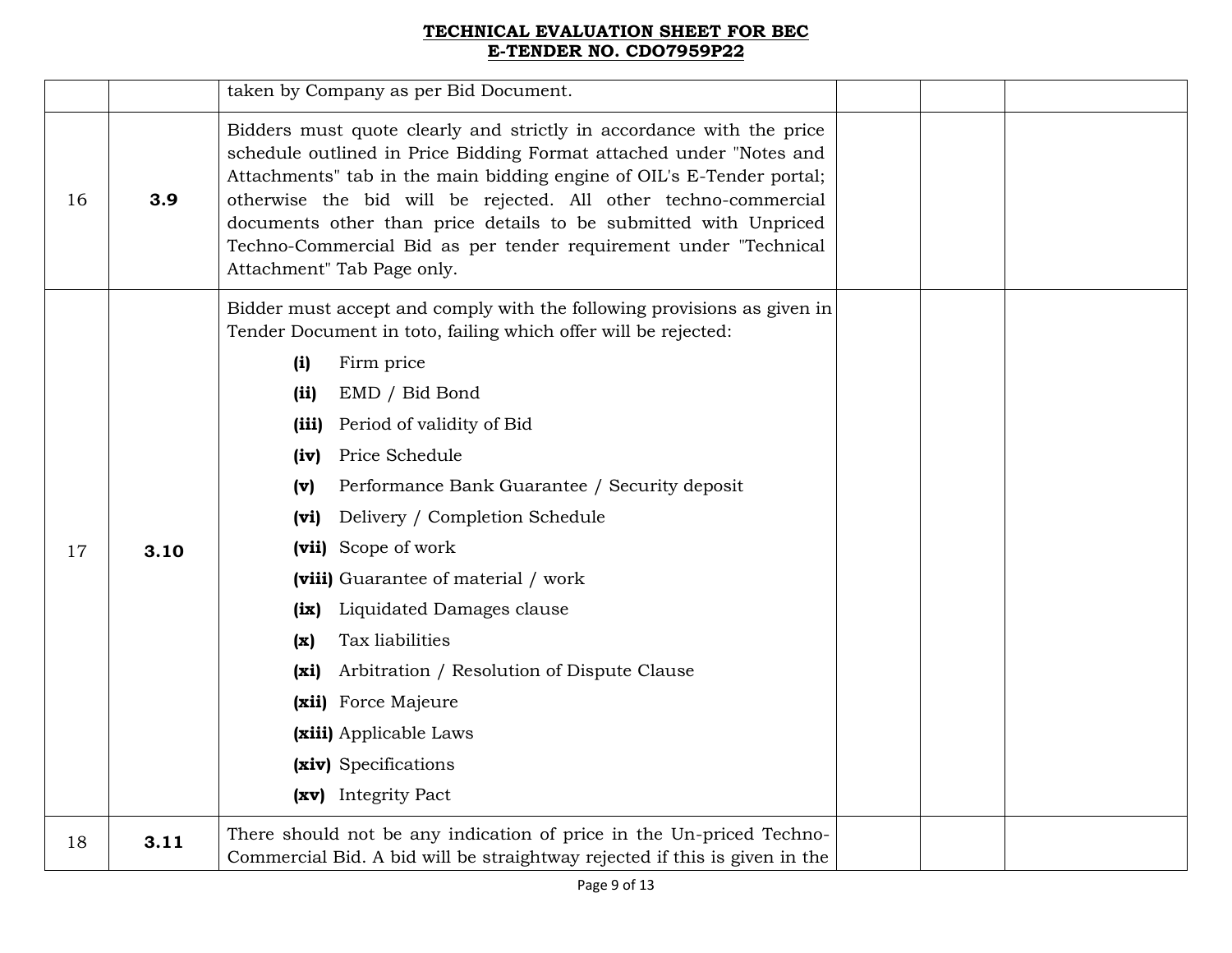|    |                                      | Un-priced Techno-Commercial Bid.                                                                                                                                                                                                                                                                                                                                                                                                                                                                                                                                                                                                                                                                                       |  |  |  |  |
|----|--------------------------------------|------------------------------------------------------------------------------------------------------------------------------------------------------------------------------------------------------------------------------------------------------------------------------------------------------------------------------------------------------------------------------------------------------------------------------------------------------------------------------------------------------------------------------------------------------------------------------------------------------------------------------------------------------------------------------------------------------------------------|--|--|--|--|
| 19 | 3.12                                 | Bid received with validity of offer less than 120 (one hundred twenty)<br>days from Bid Opening Date will be rejected.                                                                                                                                                                                                                                                                                                                                                                                                                                                                                                                                                                                                 |  |  |  |  |
| 20 | 3.13                                 | The Integrity Pact is applicable against this tender. OIL shall be<br>entering into an Integrity Pact with the bidders as per format enclosed<br>vide "Part-VI/Integrity Pact" of the tender document. This Integrity<br>Pact proforma has been duly signed digitally by OIL's competent<br>signatory. The proforma has to be returned by the bidder (along with<br>the Un-priced Techno-Commercial Bid) duly signed (digitally) by the<br>same signatory who signed the bid, i.e., who is duly authorized to sign<br>the bid. Uploading the Integrity Pact with digital signature will be<br>construed that all pages of the Integrity Pact has been signed by the<br>bidder's authorized signatory who sign the Bid. |  |  |  |  |
|    | <b>4.0 PRICE EVALUATION CRITERIA</b> |                                                                                                                                                                                                                                                                                                                                                                                                                                                                                                                                                                                                                                                                                                                        |  |  |  |  |
| 21 | 4.1                                  | Price bid shall be opened in respect of only the techno-commercially<br>acceptable bidders whose bids have been found to be substantially<br>responsive. A substantially responsive bid is one that meets the terms<br>and conditions of the Tender and/or the acceptance of which bid will<br>not result in indeterminate liability on OIL.                                                                                                                                                                                                                                                                                                                                                                           |  |  |  |  |
| 22 | 4.2                                  | Bidders are required to quote for all the items as per Price Bid Format,<br>otherwise the offer of the bidder will be straightway rejected.                                                                                                                                                                                                                                                                                                                                                                                                                                                                                                                                                                            |  |  |  |  |
| 23 | 4.3                                  | If there is any discrepancy between the unit price and the total price,<br>the unit price will prevail and the total price shall be corrected.<br>Similarly, if there is any discrepancy between words and figure, the<br>amounts in words shall prevail and will be adopted for evaluation.                                                                                                                                                                                                                                                                                                                                                                                                                           |  |  |  |  |
| 24 | 4.4                                  | The quantities shown against each item in the "Price Bid Format" shall<br>be considered for the purpose of Bid Evaluation. It is, however, to be<br>clearly understood that the assumptions made in respect of the<br>quantities for various operations are only for the purpose of evaluation                                                                                                                                                                                                                                                                                                                                                                                                                         |  |  |  |  |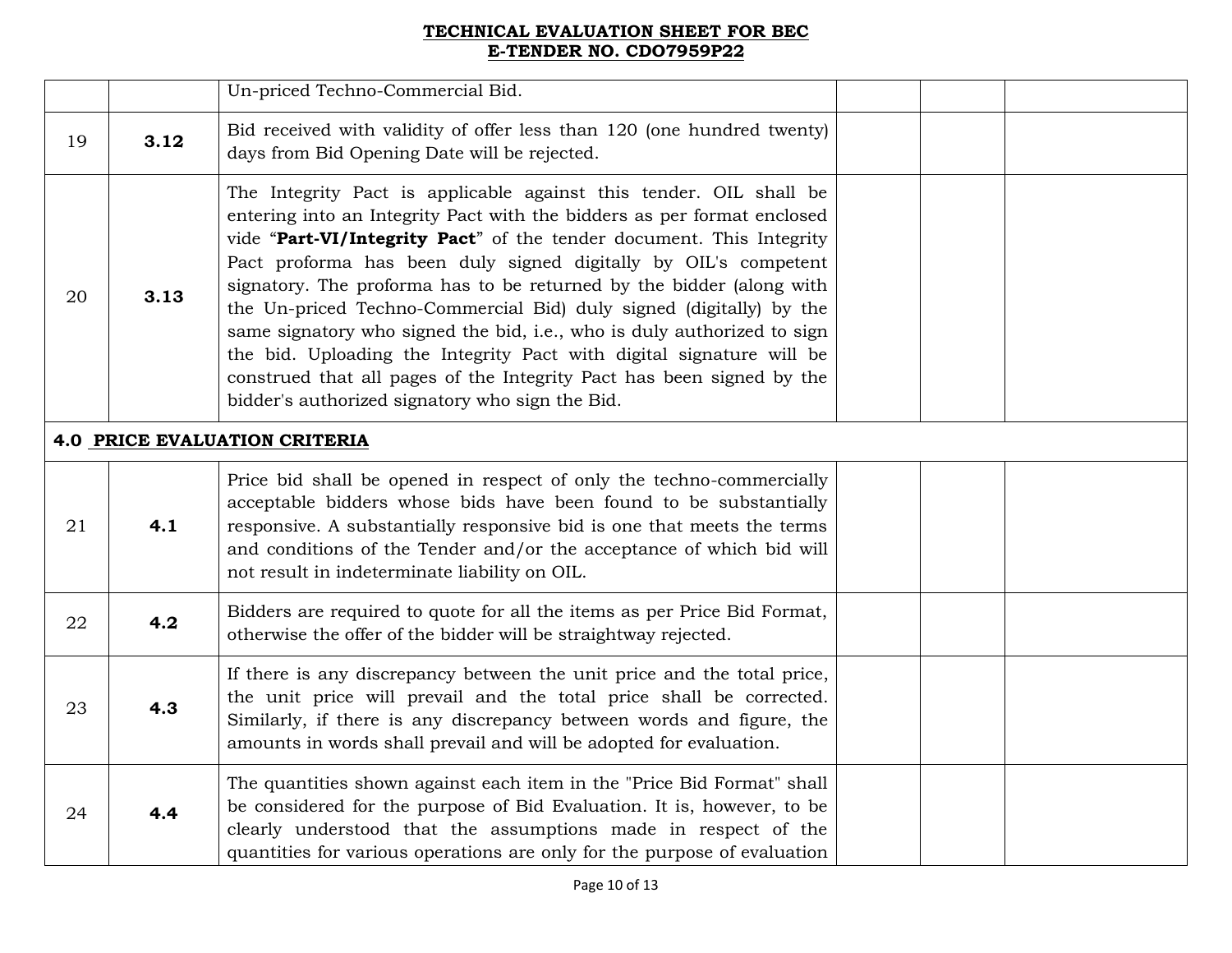|    |      | of the bid and the Contractor will be paid on the basis of the actual<br>number of days/parameter, as the case may be.                                                                                                                                                                                                                                                                                                                                                    |  |  |
|----|------|---------------------------------------------------------------------------------------------------------------------------------------------------------------------------------------------------------------------------------------------------------------------------------------------------------------------------------------------------------------------------------------------------------------------------------------------------------------------------|--|--|
| 25 | 4.5  | The bidders are advised not to offer any discount/rebate separately and<br>to offer their prices in the Price Bid Format after considering<br>discount/rebate, if any.                                                                                                                                                                                                                                                                                                    |  |  |
| 26 | 4.6  | Conditional and unsolicited discount will not be considered in<br>evaluation. However, if such bidder happens to be the lowest<br>recommended bidder, unsolicited discount without any condition will<br>be considered for computing the contract price.                                                                                                                                                                                                                  |  |  |
| 27 | 4.7  | In case of identical overall lowest offered rate by more than 1(one)<br>bidder, the selection will be made by draw of lot between the parties<br>offering the same overall lowest price.                                                                                                                                                                                                                                                                                  |  |  |
| 28 | 4.8  | Price Bids shall be evaluated on overall lowest cost to OIL (L-1 offer)<br>basis i.e. considering total quoted price for all services including<br>applicable GST (CGST & SGST/UTGST or IGST).                                                                                                                                                                                                                                                                            |  |  |
| 29 | 4.9  | OIL will prefer to deal with registered bidder under GST. Therefore,<br>bidders are requested to get themselves registered under GST, if not<br>registered yet.<br>However, in case any unregistered bidder is submitting their bid, their<br>prices will be loaded with applicable GST while evaluation of bid. Where<br>OIL is entitled for input credit of GST, the same will be considered for<br>evaluation of bid as per evaluation methodology of tender document. |  |  |
| 30 | 4.10 | Price Bid uploaded without giving any of the details of the taxes<br>(Including rates and amounts) will be considered as inclusive of all<br>taxes including GST.<br>When a bidder mentions taxes as extra without specifying the<br>rates & amount, the offer will be loaded with maximum value towards<br>taxes received against the tender for comparison purposes. If the<br>bidder emerges as lowest bidder after such loading, in the event of                      |  |  |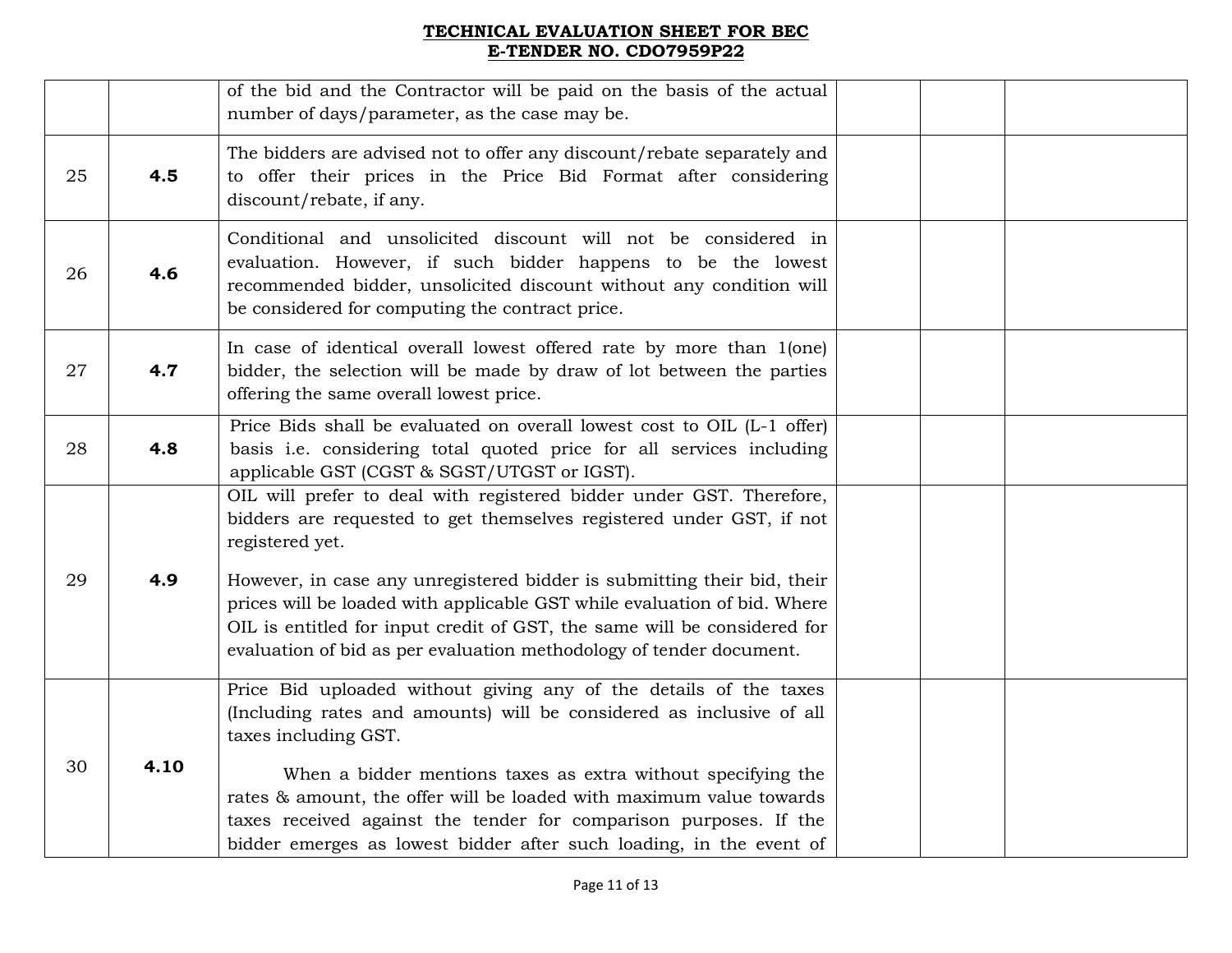|    |             | order on that bidder, taxes mentioned by OIL on the Purchase<br>Order/Contracts will be binding on the bidder.                                                                                                                                                                                                                                                                                                                                                                                                                                                               |  |  |
|----|-------------|------------------------------------------------------------------------------------------------------------------------------------------------------------------------------------------------------------------------------------------------------------------------------------------------------------------------------------------------------------------------------------------------------------------------------------------------------------------------------------------------------------------------------------------------------------------------------|--|--|
| 31 | 4.11        | Input Tax Credit on GST (Goods & Service Tax) for this service is NOT<br>available to OIL & the bids will be evaluated based on total price<br>including GST.                                                                                                                                                                                                                                                                                                                                                                                                                |  |  |
| 32 | 4.12        | Based on the evaluation of techno-commercially qualified bidders, the<br>job will be awarded to L-1 bidder.                                                                                                                                                                                                                                                                                                                                                                                                                                                                  |  |  |
|    | 5.0 GENERAL |                                                                                                                                                                                                                                                                                                                                                                                                                                                                                                                                                                              |  |  |
| 33 | 5.1         | In case bidder takes exception to any clause of bidding document not<br>covered under BEC/BRC, then the Company has the discretion to load<br>or reject the offer on account of such exception if the bidder does not<br>withdraw/modify the deviation when/as advised by company. The<br>loading so done by the company will be final and binding on the<br>bidders. No deviation will however be accepted in the clauses covered<br>under BEC/BRC.                                                                                                                         |  |  |
| 34 | 5.2         | To ascertain the substantial responsiveness of the bid the Company<br>reserves the right to ask the bidder for clarification in respect of<br>clauses covered under BEC/BRC also and such clarifications fulfilling<br>the BEC/BRC clauses in toto must be received on or before the<br>deadline given by the company, failing which the offer will be will be<br>evaluated based on the submission. However, mere submission of such<br>clarification shall not make the offer responsive, unless company is<br>satisfied with the substantial responsiveness of the offer. |  |  |
| 35 | 5.3         | If any of the clauses in the BEC/BRC contradict with other clauses of<br>bidding document elsewhere, the clauses in the BEC/BRC shall<br>prevail.                                                                                                                                                                                                                                                                                                                                                                                                                            |  |  |
| 36 | 5.4         | Bidder(s) must note that requisite information(s)/financial values etc.<br>as required in the BEC/BRC & Tender are clearly understandable from<br>the supporting documents submitted by the Bidder(s); otherwise Bids                                                                                                                                                                                                                                                                                                                                                        |  |  |